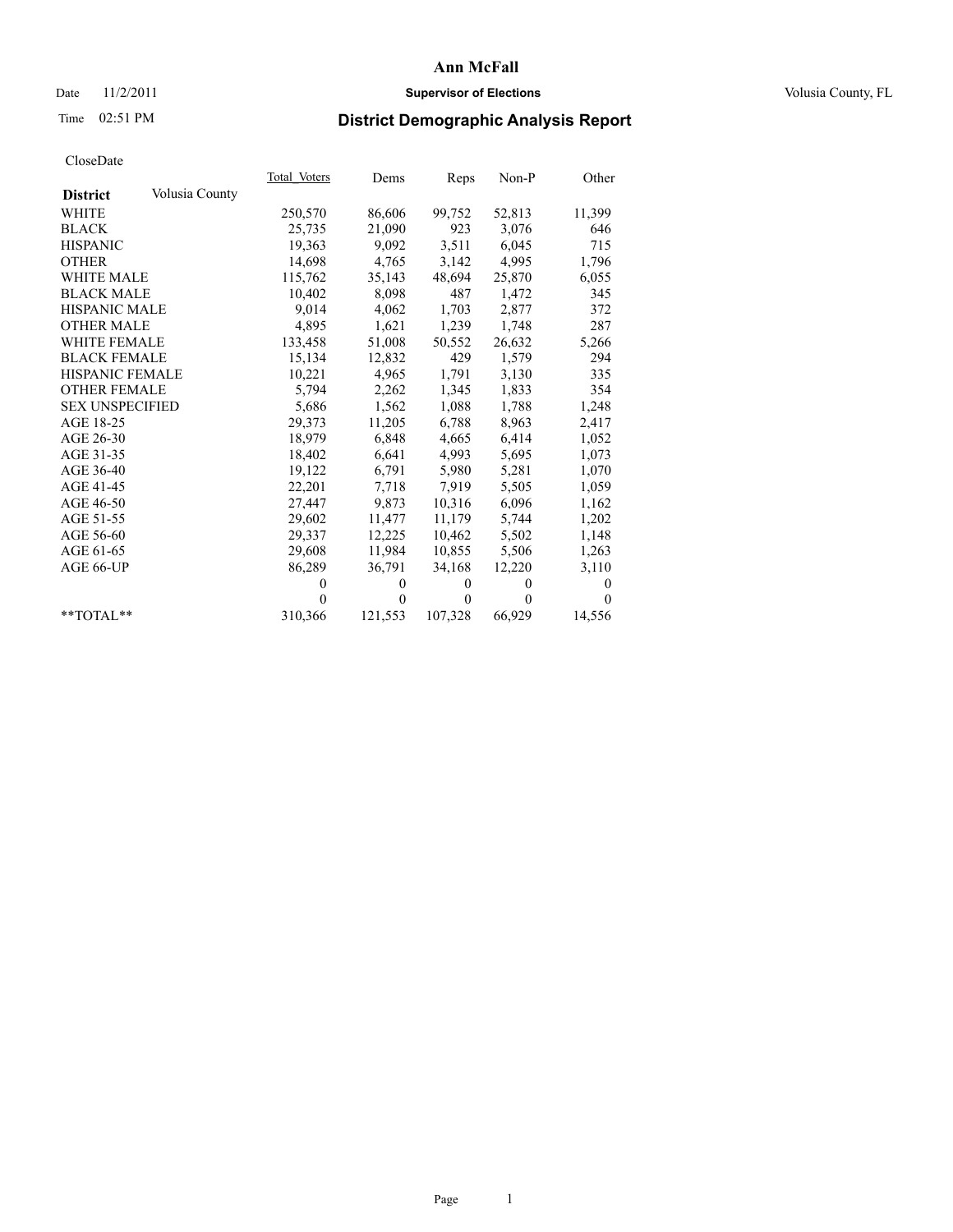#### Date 11/2/2011 **Supervisor of Elections Supervisor of Elections** Volusia County, FL

# Time 02:51 PM **District Demographic Analysis Report**

|                        | Total Voters              | Dems         | Reps         | $Non-P$      | Other    |
|------------------------|---------------------------|--------------|--------------|--------------|----------|
| <b>District</b>        | County Council District 1 |              |              |              |          |
| <b>WHITE</b>           | 48,614                    | 16,727       | 20,094       | 9,343        | 2,450    |
| <b>BLACK</b>           | 4,151                     | 3,403        | 146          | 510          | 92       |
| <b>HISPANIC</b>        | 3,179                     | 1,354        | 575          | 1,098        | 152      |
| <b>OTHER</b>           | 2,651                     | 811          | 647          | 871          | 322      |
| <b>WHITE MALE</b>      | 22,211                    | 6,703        | 9,707        | 4,493        | 1,308    |
| <b>BLACK MALE</b>      | 1,644                     | 1,288        | 69           | 235          | 52       |
| <b>HISPANIC MALE</b>   | 1,434                     | 604          | 273          | 490          | 67       |
| <b>OTHER MALE</b>      | 863                       | 277          | 250          | 275          | 61       |
| <b>WHITE FEMALE</b>    | 26,194                    | 9,956        | 10,307       | 4,800        | 1,131    |
| <b>BLACK FEMALE</b>    | 2,474                     | 2,091        | 75           | 269          | 39       |
| HISPANIC FEMALE        | 1,726                     | 744          | 298          | 601          | 83       |
| <b>OTHER FEMALE</b>    | 1,007                     | 370          | 254          | 324          | 59       |
| <b>SEX UNSPECIFIED</b> | 1,042                     | 262          | 229          | 335          | 216      |
| AGE 18-25              | 5,755                     | 1,811        | 1,576        | 1,868        | 500      |
| AGE 26-30              | 3,698                     | 1,227        | 987          | 1,245        | 239      |
| AGE 31-35              | 3,611                     | 1,198        | 1,131        | 1,027        | 255      |
| AGE 36-40              | 3,755                     | 1,235        | 1,289        | 994          | 237      |
| AGE 41-45              | 4,414                     | 1,455        | 1,721        | 1,025        | 213      |
| AGE 46-50              | 5,364                     | 1,829        | 2,166        | 1,116        | 253      |
| AGE 51-55              | 5,616                     | 2,136        | 2,233        | 1,004        | 243      |
| AGE 56-60              | 5,481                     | 2,283        | 2,041        | 901          | 256      |
| AGE 61-65              | 5,361                     | 2,261        | 2,046        | 821          | 233      |
| AGE 66-UP              | 15,538                    | 6,860        | 6,271        | 1,820        | 587      |
|                        | $\theta$                  | $\mathbf{0}$ | $\mathbf{0}$ | $\mathbf{0}$ | $\bf{0}$ |
|                        | $\Omega$                  | $\mathbf{0}$ | $\Omega$     | $\theta$     | $\Omega$ |
| $*$ $TOTAI.**$         | 58,595                    | 22,295       | 21,462       | 11,822       | 3,016    |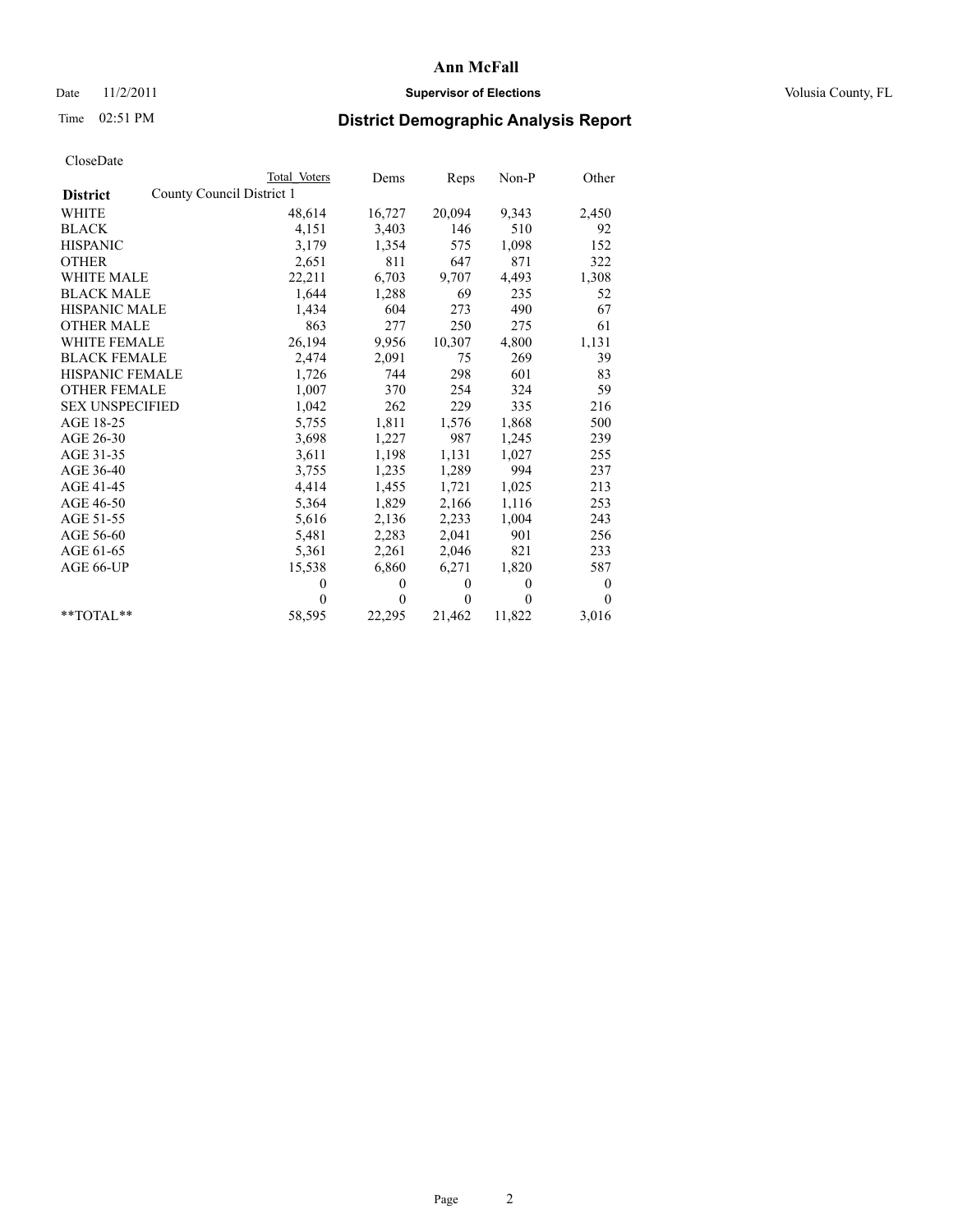#### Date 11/2/2011 **Supervisor of Elections Supervisor of Elections** Volusia County, FL

# Time 02:51 PM **District Demographic Analysis Report**

|                        | <b>Total Voters</b>       | Dems     | Reps     | Non-P    | Other            |
|------------------------|---------------------------|----------|----------|----------|------------------|
| <b>District</b>        | County Council District 2 |          |          |          |                  |
| WHITE                  | 39,837                    | 14,587   | 14,683   | 8,749    | 1,818            |
| <b>BLACK</b>           | 9,579                     | 8,088    | 257      | 1,017    | 217              |
| <b>HISPANIC</b>        | 1,169                     | 512      | 248      | 367      | 42               |
| <b>OTHER</b>           | 2,777                     | 1,050    | 499      | 888      | 340              |
| <b>WHITE MALE</b>      | 18,627                    | 6,006    | 7,264    | 4,352    | 1,005            |
| <b>BLACK MALE</b>      | 3,714                     | 3,037    | 128      | 455      | 94               |
| <b>HISPANIC MALE</b>   | 555                       | 238      | 117      | 179      | 21               |
| <b>OTHER MALE</b>      | 911                       | 343      | 202      | 321      | 45               |
| WHITE FEMALE           | 20,967                    | 8,489    | 7,336    | 4,345    | 797              |
| <b>BLACK FEMALE</b>    | 5,789                     | 4,991    | 126      | 551      | 121              |
| HISPANIC FEMALE        | 607                       | 271      | 130      | 186      | 20               |
| <b>OTHER FEMALE</b>    | 1,107                     | 493      | 216      | 337      | 61               |
| <b>SEX UNSPECIFIED</b> | 1,085                     | 369      | 168      | 295      | 253              |
| AGE 18-25              | 6,059                     | 3,307    | 926      | 1,375    | 451              |
| AGE 26-30              | 3,623                     | 1,587    | 701      | 1,169    | 166              |
| AGE 31-35              | 2,906                     | 1,268    | 611      | 873      | 154              |
| AGE 36-40              | 2,720                     | 1,121    | 745      | 732      | 122              |
| AGE 41-45              | 3,352                     | 1,420    | 932      | 847      | 153              |
| AGE 46-50              | 4,187                     | 1,781    | 1,333    | 888      | 185              |
| AGE 51-55              | 4,736                     | 2,142    | 1,515    | 901      | 178              |
| AGE 56-60              | 4,783                     | 2,182    | 1,521    | 908      | 172              |
| AGE 61-65              | 5,081                     | 2,195    | 1,661    | 1,000    | 225              |
| AGE 66-UP              | 15,915                    | 7,234    | 5,742    | 2,328    | 611              |
|                        | $\theta$                  | $\theta$ | $\theta$ | $\theta$ | $\boldsymbol{0}$ |
|                        | $\theta$                  | $\theta$ | $\theta$ | $\theta$ | $\theta$         |
| **TOTAL**              | 53,362                    | 24,237   | 15,687   | 11,021   | 2,417            |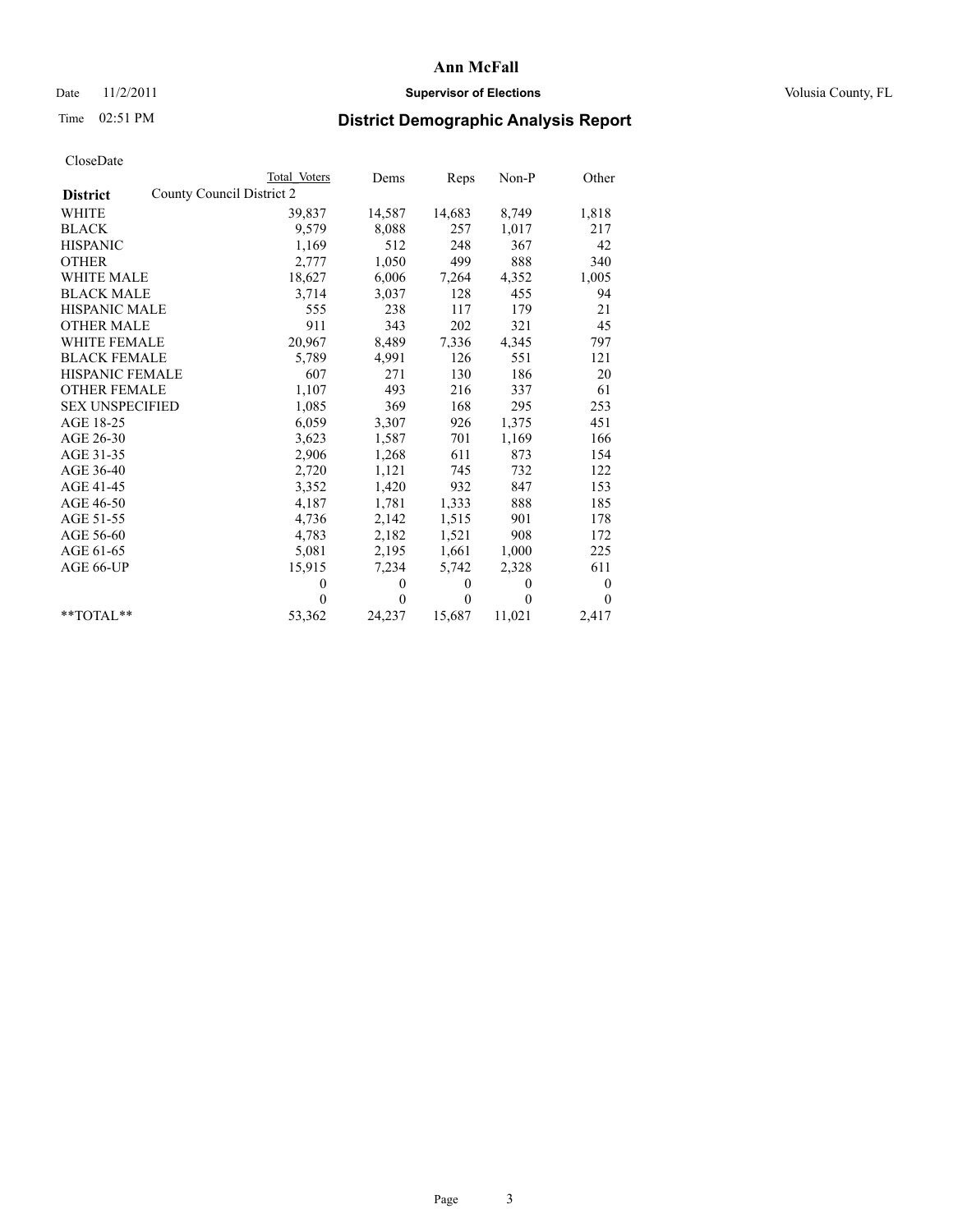#### Date 11/2/2011 **Supervisor of Elections Supervisor of Elections** Volusia County, FL

# Time 02:51 PM **District Demographic Analysis Report**

|                                              | <b>Total Voters</b> | Dems         | Reps         | $Non-P$      | Other    |
|----------------------------------------------|---------------------|--------------|--------------|--------------|----------|
| County Council District 3<br><b>District</b> |                     |              |              |              |          |
| <b>WHITE</b>                                 | 62,631              | 21,888       | 24,446       | 13,797       | 2,500    |
| <b>BLACK</b>                                 | 1,857               | 1,521        | 76           | 221          | 39       |
| <b>HISPANIC</b>                              | 988                 | 391          | 250          | 303          | 44       |
| <b>OTHER</b>                                 | 2,495               | 704          | 556          | 908          | 327      |
| <b>WHITE MALE</b>                            | 28,905              | 8,878        | 11,980       | 6,758        | 1,289    |
| <b>BLACK MALE</b>                            | 822                 | 634          | 40           | 123          | 25       |
| <b>HISPANIC MALE</b>                         | 438                 | 166          | 101          | 146          | 25       |
| <b>OTHER MALE</b>                            | 834                 | 244          | 225          | 317          | 48       |
| <b>WHITE FEMALE</b>                          | 33,360              | 12,883       | 12,336       | 6,947        | 1,194    |
| <b>BLACK FEMALE</b>                          | 1,022               | 877          | 34           | 98           | 13       |
| HISPANIC FEMALE                              | 538                 | 220          | 146          | 153          | 19       |
| <b>OTHER FEMALE</b>                          | 965                 | 343          | 246          | 311          | 65       |
| <b>SEX UNSPECIFIED</b>                       | 1,087               | 259          | 220          | 376          | 232      |
| AGE 18-25                                    | 4,875               | 1,565        | 1,261        | 1,645        | 404      |
| AGE 26-30                                    | 3,381               | 1,087        | 944          | 1,163        | 187      |
| AGE 31-35                                    | 3,438               | 1,050        | 1,024        | 1,186        | 178      |
| AGE 36-40                                    | 3,767               | 1,233        | 1,193        | 1,144        | 197      |
| AGE 41-45                                    | 4,497               | 1,380        | 1,745        | 1,187        | 185      |
| AGE 46-50                                    | 5,804               | 1,893        | 2,324        | 1,369        | 218      |
| AGE 51-55                                    | 6,490               | 2,315        | 2,569        | 1,355        | 251      |
| AGE 56-60                                    | 6,935               | 2,761        | 2,587        | 1,340        | 247      |
| AGE 61-65                                    | 7,222               | 2,730        | 2,771        | 1,416        | 305      |
| AGE 66-UP                                    | 21,560              | 8,490        | 8,909        | 3,423        | 738      |
|                                              | $\theta$            | $\mathbf{0}$ | $\mathbf{0}$ | $\mathbf{0}$ | $\bf{0}$ |
|                                              | $\theta$            | $\theta$     | $\theta$     | $\theta$     | $\theta$ |
| $*$ $TOTAI.**$                               | 67,971              | 24,504       | 25,328       | 15,229       | 2,910    |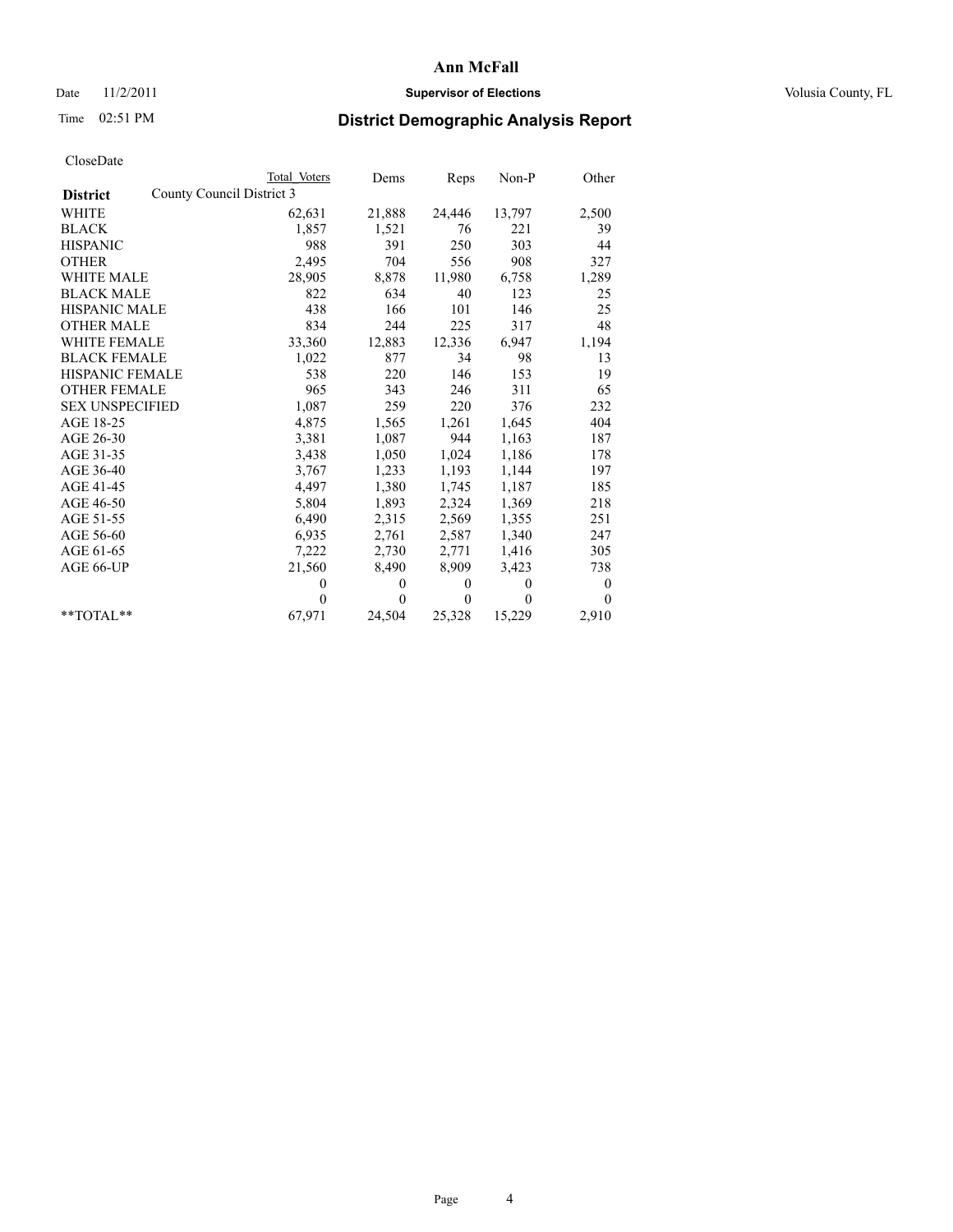#### Date 11/2/2011 **Supervisor of Elections Supervisor of Elections** Volusia County, FL

# Time 02:51 PM **District Demographic Analysis Report**

|                                              | <b>Total Voters</b> | Dems     | Reps         | $Non-P$  | Other            |
|----------------------------------------------|---------------------|----------|--------------|----------|------------------|
| County Council District 4<br><b>District</b> |                     |          |              |          |                  |
| <b>WHITE</b>                                 | 52,734              | 18,564   | 21,266       | 10,760   | 2,144            |
| <b>BLACK</b>                                 | 5,078               | 4,161    | 183          | 615      | 119              |
| <b>HISPANIC</b>                              | 1,250               | 537      | 312          | 350      | 51               |
| <b>OTHER</b>                                 | 3,128               | 1,036    | 723          | 1,012    | 357              |
| <b>WHITE MALE</b>                            | 24,162              | 7,445    | 10,317       | 5,264    | 1,136            |
| <b>BLACK MALE</b>                            | 1,959               | 1,494    | 100          | 299      | 66               |
| <b>HISPANIC MALE</b>                         | 559                 | 199      | 153          | 175      | 32               |
| <b>OTHER MALE</b>                            | 1,072               | 345      | 286          | 381      | 60               |
| <b>WHITE FEMALE</b>                          | 28,297              | 11,035   | 10,845       | 5,427    | 990              |
| <b>BLACK FEMALE</b>                          | 3,085               | 2,639    | 83           | 312      | 51               |
| HISPANIC FEMALE                              | 685                 | 336      | 155          | 175      | 19               |
| <b>OTHER FEMALE</b>                          | 1,285               | 501      | 337          | 377      | 70               |
| <b>SEX UNSPECIFIED</b>                       | 1,086               | 304      | 208          | 327      | 247              |
| AGE 18-25                                    | 5,501               | 2,095    | 1,394        | 1,596    | 416              |
| AGE 26-30                                    | 3,513               | 1,346    | 895          | 1,099    | 173              |
| AGE 31-35                                    | 3,211               | 1,198    | 897          | 948      | 168              |
| AGE 36-40                                    | 3,339               | 1,210    | 1,078        | 878      | 173              |
| AGE 41-45                                    | 4,052               | 1,417    | 1,496        | 944      | 195              |
| AGE 46-50                                    | 5,234               | 1,902    | 1,995        | 1,132    | 205              |
| AGE 51-55                                    | 5,865               | 2,264    | 2,269        | 1,110    | 222              |
| AGE 56-60                                    | 6,002               | 2,493    | 2,152        | 1,144    | 213              |
| AGE 61-65                                    | 6,284               | 2,517    | 2,308        | 1,209    | 250              |
| AGE 66-UP                                    | 19,188              | 7,856    | 7,999        | 2,677    | 656              |
|                                              | $\theta$            | $\theta$ | $\mathbf{0}$ | $\theta$ | $\boldsymbol{0}$ |
|                                              | $\Omega$            | $\theta$ | $\mathbf{0}$ | $\theta$ | $\theta$         |
| $*$ $TOTAI.**$                               | 62,190              | 24,298   | 22,484       | 12,737   | 2,671            |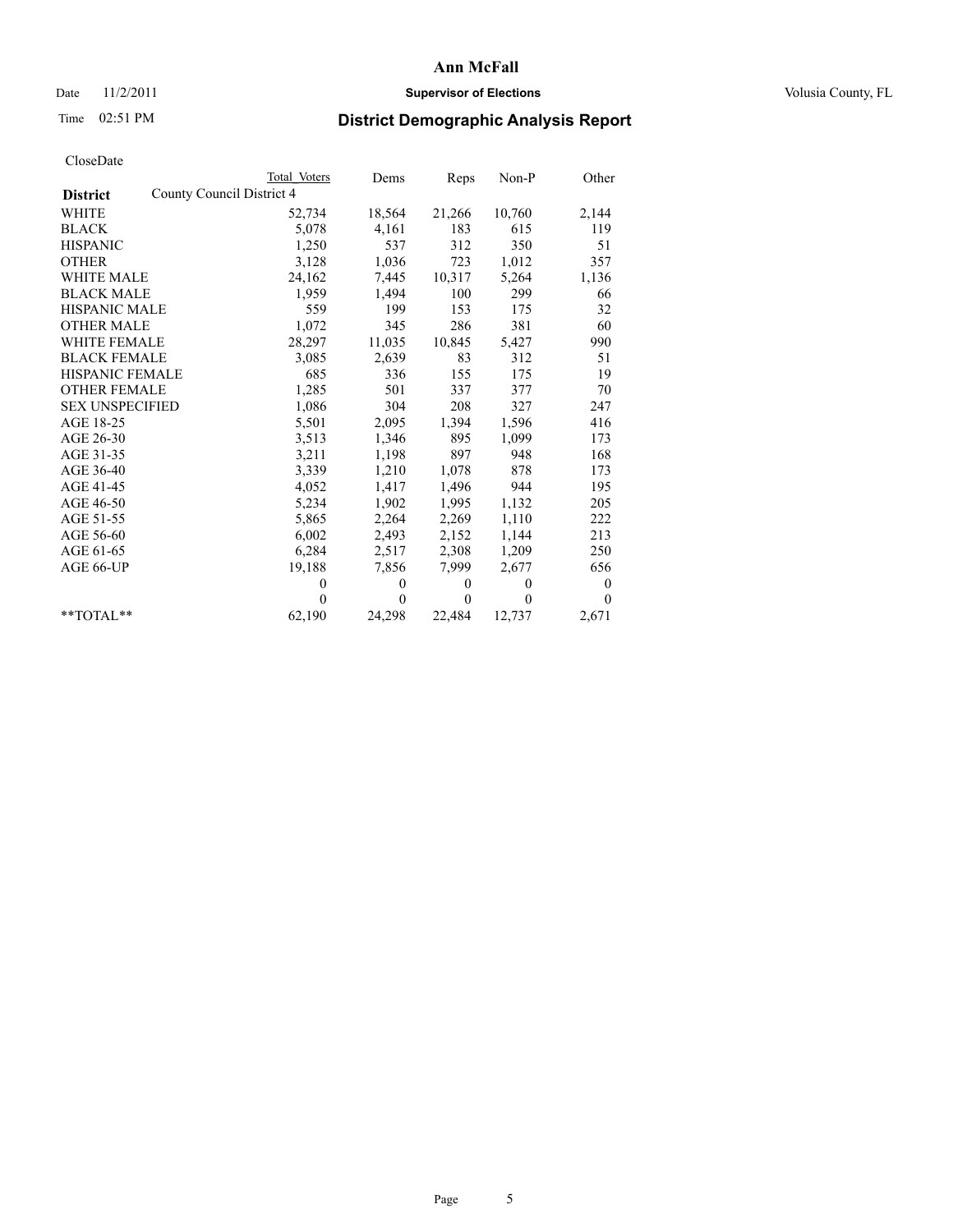## Date 11/2/2011 **Supervisor of Elections Supervisor of Elections** Volusia County, FL

# Time 02:51 PM **District Demographic Analysis Report**

|                        | Total Voters              | Dems         | Reps         | $Non-P$      | Other            |
|------------------------|---------------------------|--------------|--------------|--------------|------------------|
| <b>District</b>        | County Council District 5 |              |              |              |                  |
| <b>WHITE</b>           | 46,754                    | 14,840       | 19,263       | 10,164       | 2,487            |
| <b>BLACK</b>           | 5,070                     | 3,917        | 261          | 713          | 179              |
| <b>HISPANIC</b>        | 12,777                    | 6,298        | 2,126        | 3,927        | 426              |
| <b>OTHER</b>           | 3,647                     | 1,164        | 717          | 1,316        | 450              |
| <b>WHITE MALE</b>      | 21,857                    | 6,111        | 9,426        | 5,003        | 1,317            |
| <b>BLACK MALE</b>      | 2,263                     | 1,645        | 150          | 360          | 108              |
| <b>HISPANIC MALE</b>   | 6,028                     | 2,855        | 1,059        | 1,887        | 227              |
| <b>OTHER MALE</b>      | 1,215                     | 412          | 276          | 454          | 73               |
| <b>WHITE FEMALE</b>    | 24,640                    | 8,645        | 9,728        | 5,113        | 1,154            |
| <b>BLACK FEMALE</b>    | 2,764                     | 2,234        | 111          | 349          | 70               |
| <b>HISPANIC FEMALE</b> | 6,665                     | 3,394        | 1,062        | 2,015        | 194              |
| <b>OTHER FEMALE</b>    | 1,430                     | 555          | 292          | 484          | 99               |
| <b>SEX UNSPECIFIED</b> | 1,386                     | 368          | 263          | 455          | 300              |
| AGE 18-25              | 7,183                     | 2,427        | 1,631        | 2,479        | 646              |
| AGE 26-30              | 4,764                     | 1,601        | 1,138        | 1,738        | 287              |
| AGE 31-35              | 5,236                     | 1,927        | 1,330        | 1,661        | 318              |
| AGE 36-40              | 5,541                     | 1,992        | 1,675        | 1,533        | 341              |
| AGE 41-45              | 5,886                     | 2,046        | 2,025        | 1,502        | 313              |
| AGE 46-50              | 6,858                     | 2,468        | 2,498        | 1,591        | 301              |
| AGE 51-55              | 6,895                     | 2,620        | 2,593        | 1,374        | 308              |
| AGE 56-60              | 6,136                     | 2,506        | 2,161        | 1,209        | 260              |
| AGE 61-65              | 5,660                     | 2,281        | 2,069        | 1,060        | 250              |
| AGE 66-UP              | 14,088                    | 6,351        | 5,247        | 1,972        | 518              |
|                        | $\theta$                  | $\mathbf{0}$ | $\mathbf{0}$ | $\mathbf{0}$ | $\boldsymbol{0}$ |
|                        | $\theta$                  | $\theta$     | $\theta$     | $\theta$     | $\theta$         |
| $*$ $TOTAI.**$         | 68,248                    | 26,219       | 22,367       | 16,120       | 3,542            |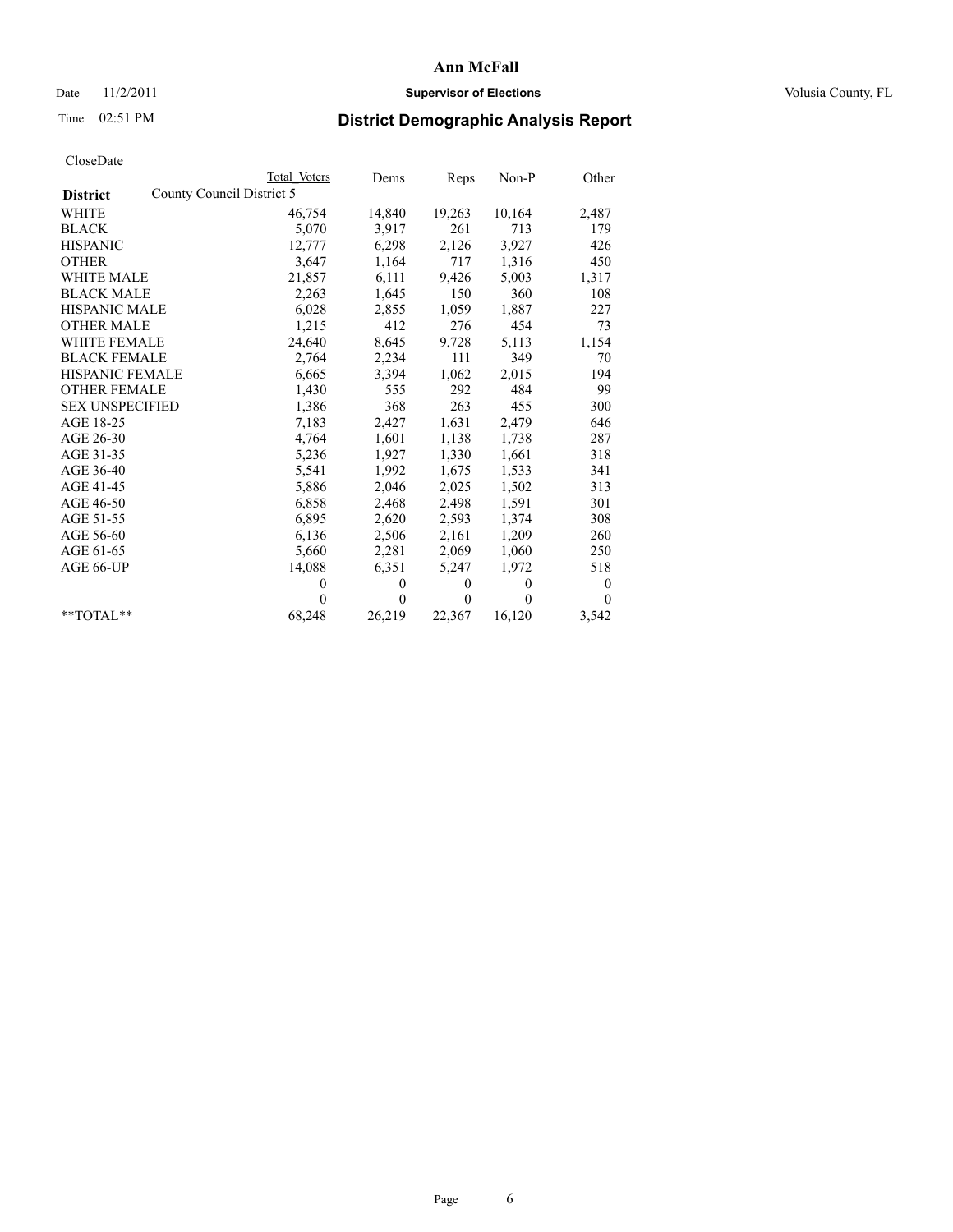#### Date 11/2/2011 **Supervisor of Elections Supervisor of Elections** Volusia County, FL

## Time 02:51 PM **District Demographic Analysis Report**

|                                                 | <b>Total Voters</b> | Dems           | Reps         | Non-P        | Other            |
|-------------------------------------------------|---------------------|----------------|--------------|--------------|------------------|
| Indigo Community Development<br><b>District</b> |                     |                |              |              |                  |
| <b>WHITE</b>                                    | 775                 | 202            | 385          | 151          | 37               |
| <b>BLACK</b>                                    | 74                  | 56             | 6            | 11           |                  |
| <b>HISPANIC</b>                                 | 36                  | 18             | 5            | 13           | $\mathbf{0}$     |
| <b>OTHER</b>                                    | 68                  | 21             | 21           | 21           | 5                |
| <b>WHITE MALE</b>                               | 384                 | 83             | 194          | 84           | 23               |
| <b>BLACK MALE</b>                               | 31                  | 22             | 4            | 5            | $\mathbf{0}$     |
| <b>HISPANIC MALE</b>                            | 13                  | 5              | 1            | 7            | $\boldsymbol{0}$ |
| <b>OTHER MALE</b>                               | 25                  | 6              | 7            | 10           | $\overline{c}$   |
| <b>WHITE FEMALE</b>                             | 387                 | 118            | 189          | 67           | 13               |
| <b>BLACK FEMALE</b>                             | 43                  | 34             | 2            | 6            |                  |
| HISPANIC FEMALE                                 | 23                  | 13             | 4            | 6            | $\theta$         |
| <b>OTHER FEMALE</b>                             | 32                  | 9              | 11           | 11           |                  |
| <b>SEX UNSPECIFIED</b>                          | 15                  | 7              | 5            | $\theta$     | 3                |
| AGE 18-25                                       | 69                  | 14             | 26           | 22           | 7                |
| AGE 26-30                                       | 97                  | 27             | 32           | 33           | 5                |
| AGE 31-35                                       | 75                  | 25             | 23           | 25           | $\overline{c}$   |
| AGE 36-40                                       | 77                  | 19             | 37           | 19           | $\overline{c}$   |
| AGE 41-45                                       | 61                  | 20             | 26           | 15           | $\boldsymbol{0}$ |
| AGE 46-50                                       | 71                  | 29             | 34           | 5            | 3                |
| AGE 51-55                                       | 87                  | 28             | 45           | 12           | $\overline{c}$   |
| AGE 56-60                                       | 98                  | 35             | 50           | 9            | $\overline{4}$   |
| AGE 61-65                                       | 124                 | 34             | 50           | 32           | 8                |
| AGE 66-UP                                       | 194                 | 66             | 94           | 24           | 10               |
|                                                 | $\theta$            | $\overline{0}$ | $\theta$     | $\mathbf{0}$ | $\mathbf{0}$     |
|                                                 | $\theta$            | $\theta$       | $\mathbf{0}$ | $\theta$     | $\overline{0}$   |
| $*$ $TOTAI.**$                                  | 953                 | 297            | 417          | 196          | 43               |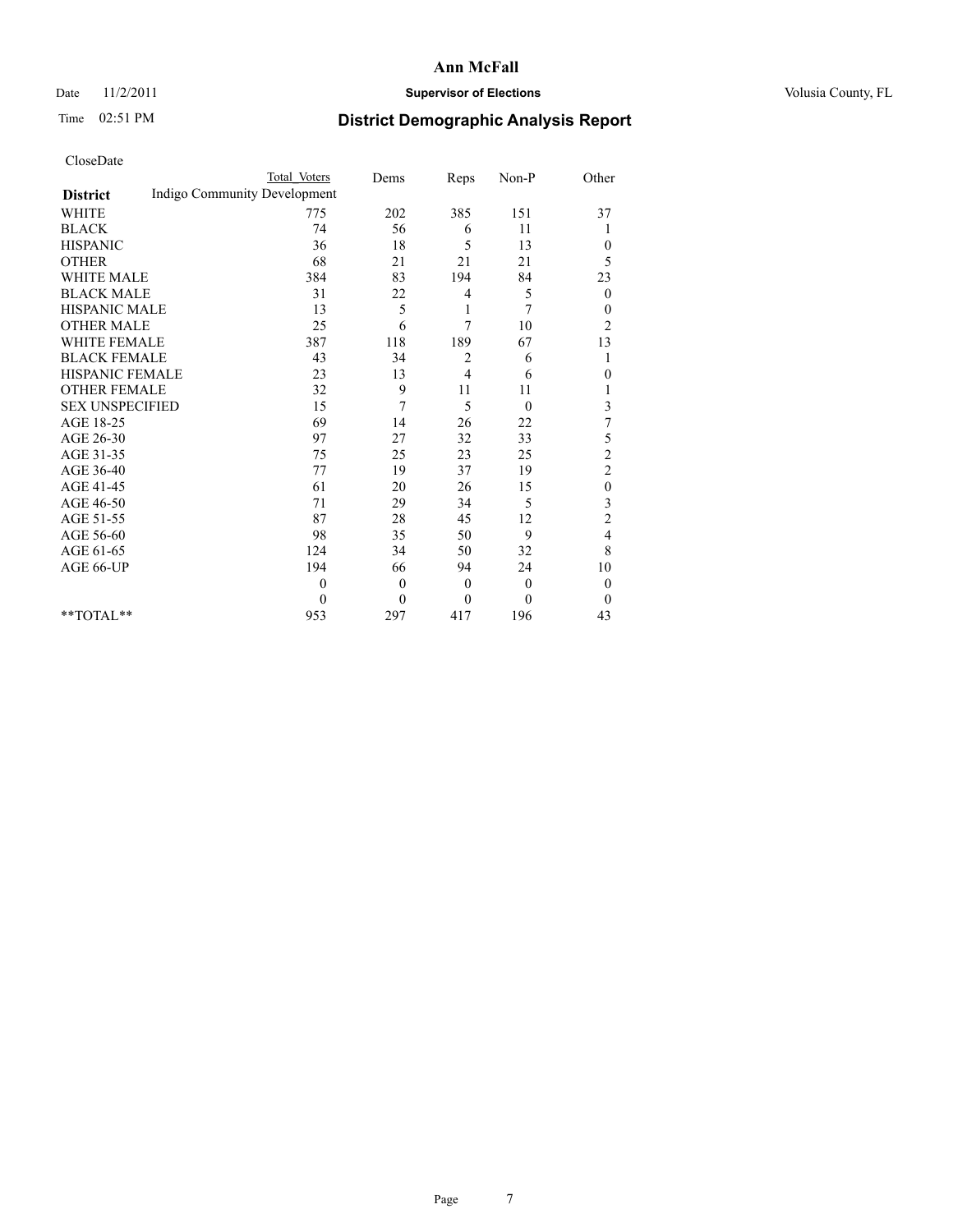#### Date 11/2/2011 **Supervisor of Elections Supervisor of Elections** Volusia County, FL

# Time 02:51 PM **District Demographic Analysis Report**

|                        | <b>Total Voters</b>          | Dems           | Reps           | Non-P            | Other                   |
|------------------------|------------------------------|----------------|----------------|------------------|-------------------------|
| <b>District</b>        | DeBary Community Development |                |                |                  |                         |
| <b>WHITE</b>           | 634                          | 191            | 297            | 124              | 22                      |
| <b>BLACK</b>           | 10                           | 6              | 2              | 2                | $\theta$                |
| <b>HISPANIC</b>        | 11                           | 3              | 5              | $\overline{c}$   |                         |
| <b>OTHER</b>           | 29                           | 6              | 5              | 14               | 4                       |
| <b>WHITE MALE</b>      | 317                          | 87             | 153            | 67               | 10                      |
| <b>BLACK MALE</b>      | 6                            | 3              | 1              | 2                | $\theta$                |
| HISPANIC MALE          | 5                            |                | $\overline{c}$ |                  |                         |
| <b>OTHER MALE</b>      | 10                           | $\overline{c}$ |                | 7                | $\theta$                |
| <b>WHITE FEMALE</b>    | 309                          | 102            | 141            | 55               | 11                      |
| <b>BLACK FEMALE</b>    | $\overline{4}$               | 3              |                | $\boldsymbol{0}$ | $\mathbf{0}$            |
| HISPANIC FEMALE        | 6                            | 2              | 3              |                  | 0                       |
| <b>OTHER FEMALE</b>    | 11                           | 4              | 4              | 3                | 0                       |
| <b>SEX UNSPECIFIED</b> | 16                           | $\overline{c}$ | 3              | 6                | 5                       |
| AGE 18-25              | 77                           | 22             | 28             | 21               | 6                       |
| AGE 26-30              | 36                           | 9              | 11             | 15               |                         |
| AGE 31-35              | 32                           | 11             | 12             | 6                | 3                       |
| AGE 36-40              | 46                           | 12             | 21             | 12               |                         |
| AGE 41-45              | 65                           | 9              | 38             | 15               | 3                       |
| AGE 46-50              | 101                          | 31             | 46             | 20               | 4                       |
| AGE 51-55              | 94                           | 28             | 48             | 16               | $\overline{\mathbf{c}}$ |
| AGE 56-60              | 87                           | 28             | 45             | 12               | $\overline{c}$          |
| AGE 61-65              | 64                           | 19             | 30             | 14               |                         |
| AGE 66-UP              | 82                           | 37             | 30             | 11               | 4                       |
|                        | $\mathbf{0}$                 | $\overline{0}$ | $\mathbf{0}$   | $\theta$         | $\theta$                |
|                        | $\Omega$                     | $\mathbf{0}$   | $\mathbf{0}$   | $\theta$         | $\theta$                |
| **TOTAL**              | 684                          | 206            | 309            | 142              | 27                      |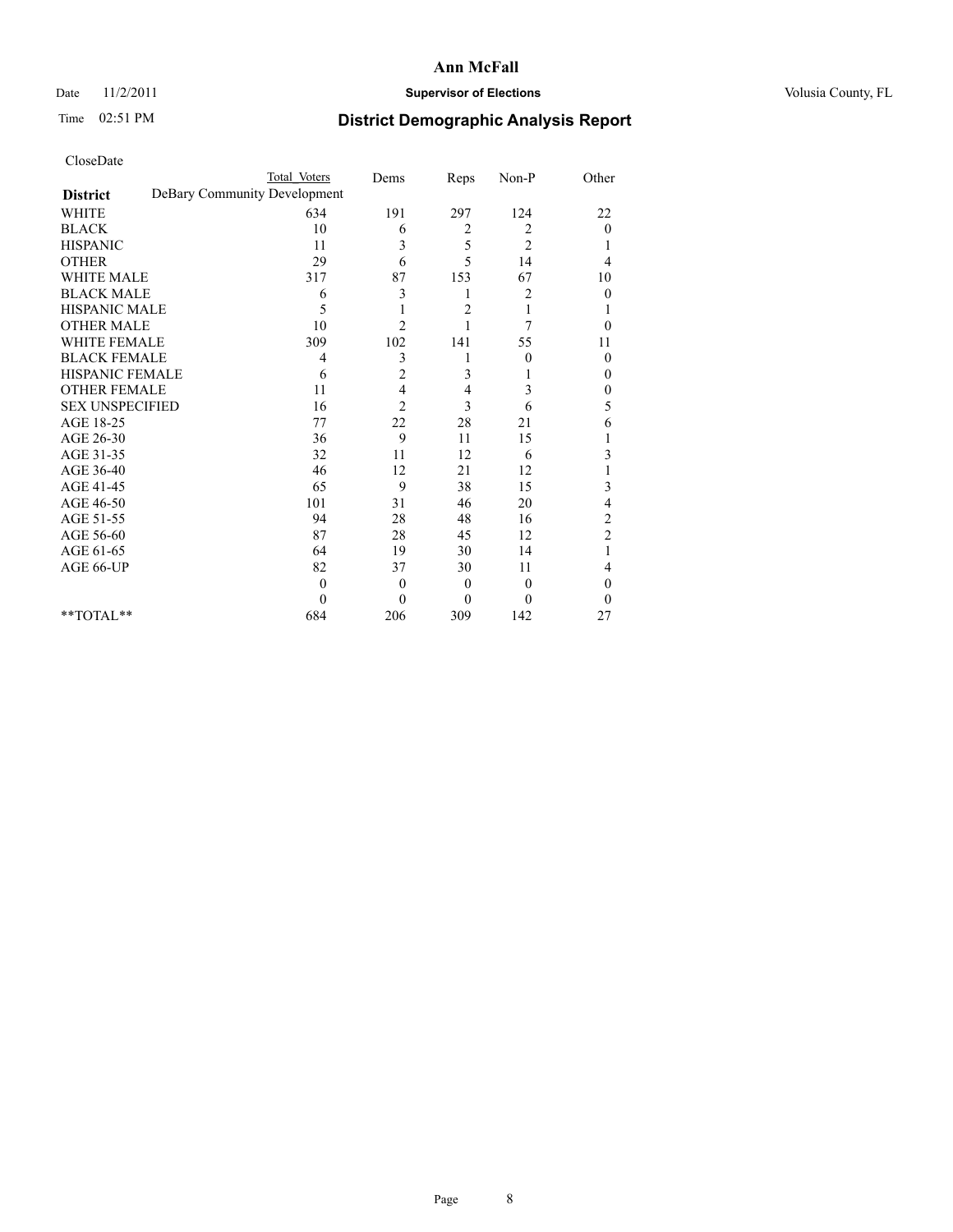#### Date 11/2/2011 **Supervisor of Elections Supervisor of Elections** Volusia County, FL

# Time 02:51 PM **District Demographic Analysis Report**

|                                             | <b>Total Voters</b> | Dems             | Reps             | Non-P        | Other        |
|---------------------------------------------|---------------------|------------------|------------------|--------------|--------------|
| Congressional District 3<br><b>District</b> |                     |                  |                  |              |              |
| <b>WHITE</b>                                | 5,113               | 1,718            | 2,232            | 913          | 250          |
| <b>BLACK</b>                                | 2,139               | 1,792            | 53               | 252          | 42           |
| <b>HISPANIC</b>                             | 422                 | 169              | 65               | 166          | 22           |
| <b>OTHER</b>                                | 361                 | 138              | 80               | 106          | 37           |
| WHITE MALE                                  | 2,386               | 711              | 1,094            | 440          | 141          |
| <b>BLACK MALE</b>                           | 826                 | 680              | 17               | 106          | 23           |
| <b>HISPANIC MALE</b>                        | 180                 | 74               | 31               | 65           | 10           |
| <b>OTHER MALE</b>                           | 108                 | 47               | 27               | 28           | 6            |
| <b>WHITE FEMALE</b>                         | 2,694               | 997              | 1,121            | 469          | 107          |
| <b>BLACK FEMALE</b>                         | 1,288               | 1,094            | 34               | 141          | 19           |
| <b>HISPANIC FEMALE</b>                      | 238                 | 95               | 34               | 98           | 11           |
| <b>OTHER FEMALE</b>                         | 135                 | 56               | 35               | 37           | 7            |
| <b>SEX UNSPECIFIED</b>                      | 180                 | 63               | 37               | 53           | 27           |
| AGE 18-25                                   | 828                 | 350              | 129              | 285          | 64           |
| AGE 26-30                                   | 487                 | 236              | 81               | 139          | 31           |
| AGE 31-35                                   | 515                 | 247              | 118              | 124          | 26           |
| AGE 36-40                                   | 537                 | 259              | 133              | 120          | 25           |
| AGE 41-45                                   | 615                 | 281              | 185              | 131          | 18           |
| AGE 46-50                                   | 722                 | 342              | 229              | 131          | 20           |
| AGE 51-55                                   | 793                 | 395              | 259              | 110          | 29           |
| AGE 56-60                                   | 754                 | 377              | 236              | 104          | 37           |
| AGE 61-65                                   | 747                 | 335              | 286              | 93           | 33           |
| AGE 66-UP                                   | 2,037               | 995              | 774              | 200          | 68           |
|                                             | $\mathbf{0}$        | $\boldsymbol{0}$ | $\boldsymbol{0}$ | $\mathbf{0}$ | $\mathbf{0}$ |
|                                             | $\theta$            | $\theta$         | $\theta$         | $\theta$     | $\theta$     |
| **TOTAL**                                   | 8,035               | 3,817            | 2,430            | 1,437        | 351          |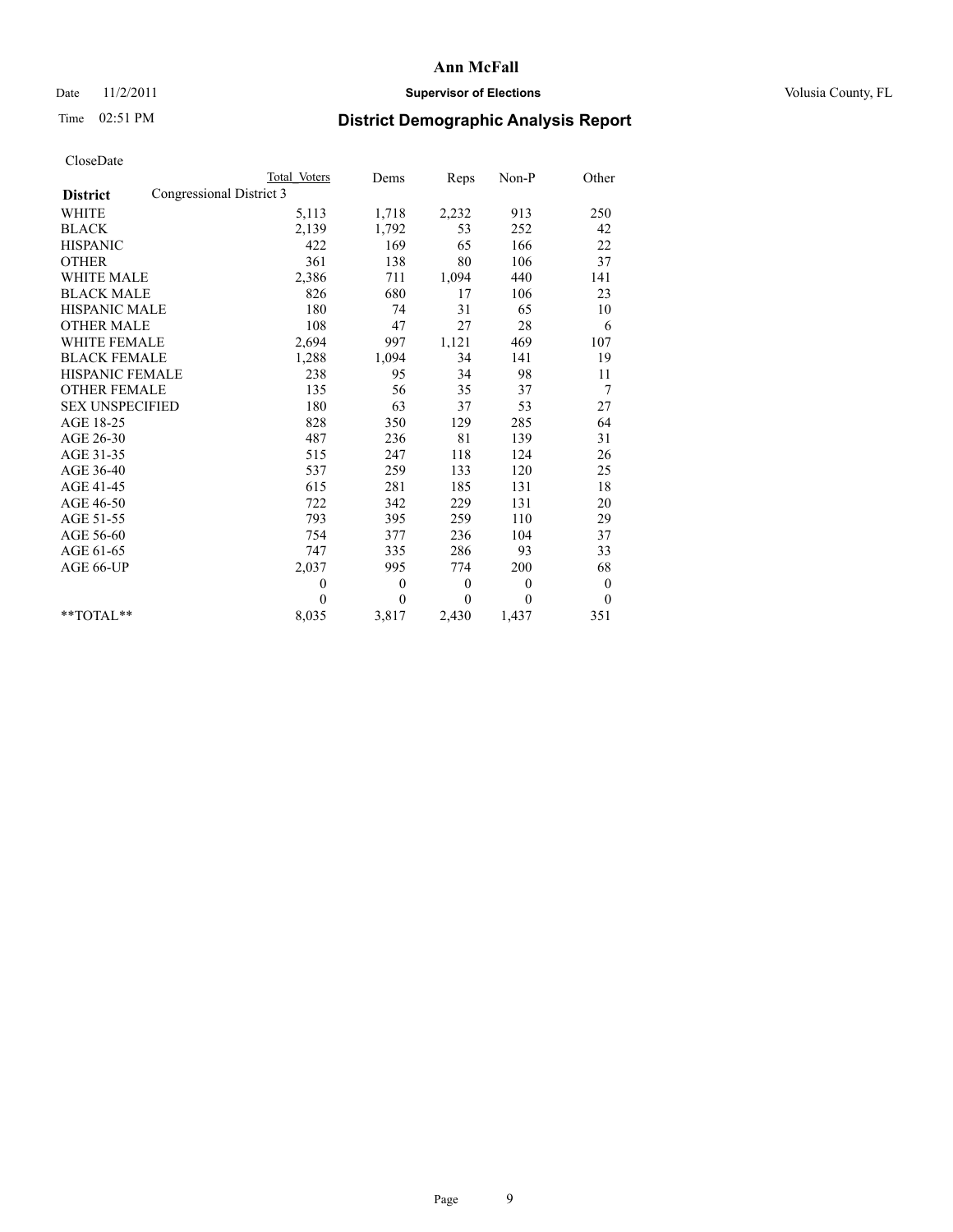## Date 11/2/2011 **Supervisor of Elections Supervisor of Elections** Volusia County, FL

# Time 02:51 PM **District Demographic Analysis Report**

|                                             | Total Voters | Dems     | Reps         | $Non-P$  | Other    |  |
|---------------------------------------------|--------------|----------|--------------|----------|----------|--|
| Congressional District 7<br><b>District</b> |              |          |              |          |          |  |
| <b>WHITE</b>                                | 137,182      | 47,805   | 54,649       | 28,215   | 6,513    |  |
| <b>BLACK</b>                                | 18,657       | 15,368   | 662          | 2,174    | 453      |  |
| <b>HISPANIC</b>                             | 13,179       | 6,253    | 2,368        | 4,085    | 473      |  |
| <b>OTHER</b>                                | 9,142        | 3,070    | 1,880        | 3,051    | 1,141    |  |
| <b>WHITE MALE</b>                           | 63,131       | 19,318   | 26,574       | 13,764   | 3,475    |  |
| <b>BLACK MALE</b>                           | 7,410        | 5,781    | 362          | 1,036    | 231      |  |
| <b>HISPANIC MALE</b>                        | 6,132        | 2,788    | 1,162        | 1,942    | 240      |  |
| <b>OTHER MALE</b>                           | 3,006        | 1,028    | 748          | 1,051    | 179      |  |
| <b>WHITE FEMALE</b>                         | 73,362       | 28,261   | 27,816       | 14,289   | 2,996    |  |
| <b>BLACK FEMALE</b>                         | 11,106       | 9,472    | 298          | 1,120    | 216      |  |
| HISPANIC FEMALE                             | 6,958        | 3,418    | 1,194        | 2,119    | 227      |  |
| <b>OTHER FEMALE</b>                         | 3,606        | 1,455    | 802          | 1,131    | 218      |  |
| <b>SEX UNSPECIFIED</b>                      | 3,449        | 975      | 603          | 1,073    | 798      |  |
| AGE 18-25                                   | 18,487       | 7,545    | 4,012        | 5,392    | 1,538    |  |
| AGE 26-30                                   | 11,372       | 4,280    | 2,700        | 3,782    | 610      |  |
| AGE 31-35                                   | 10,906       | 4,074    | 2,889        | 3,282    | 661      |  |
| AGE 36-40                                   | 11,152       | 4,027    | 3,463        | 3,010    | 652      |  |
| AGE 41-45                                   | 13,048       | 4,653    | 4,612        | 3,135    | 648      |  |
| AGE 46-50                                   | 16,007       | 5,925    | 5,860        | 3,514    | 708      |  |
| AGE 51-55                                   | 17,077       | 6,861    | 6,277        | 3,207    | 732      |  |
| AGE 56-60                                   | 16,626       | 7,112    | 5,766        | 3,061    | 687      |  |
| AGE 61-65                                   | 16,362       | 6,949    | 5,833        | 2,908    | 672      |  |
| AGE 66-UP                                   | 47,121       | 21,070   | 18,146       | 6,233    | 1,672    |  |
|                                             | $\mathbf{0}$ | $\theta$ | $\mathbf{0}$ | $\theta$ | $\theta$ |  |
|                                             | $\theta$     | $\theta$ | $\mathbf{0}$ | $\theta$ | $\Omega$ |  |
| $*$ TOTAL $*$                               | 178,160      | 72,496   | 59,559       | 37,525   | 8,580    |  |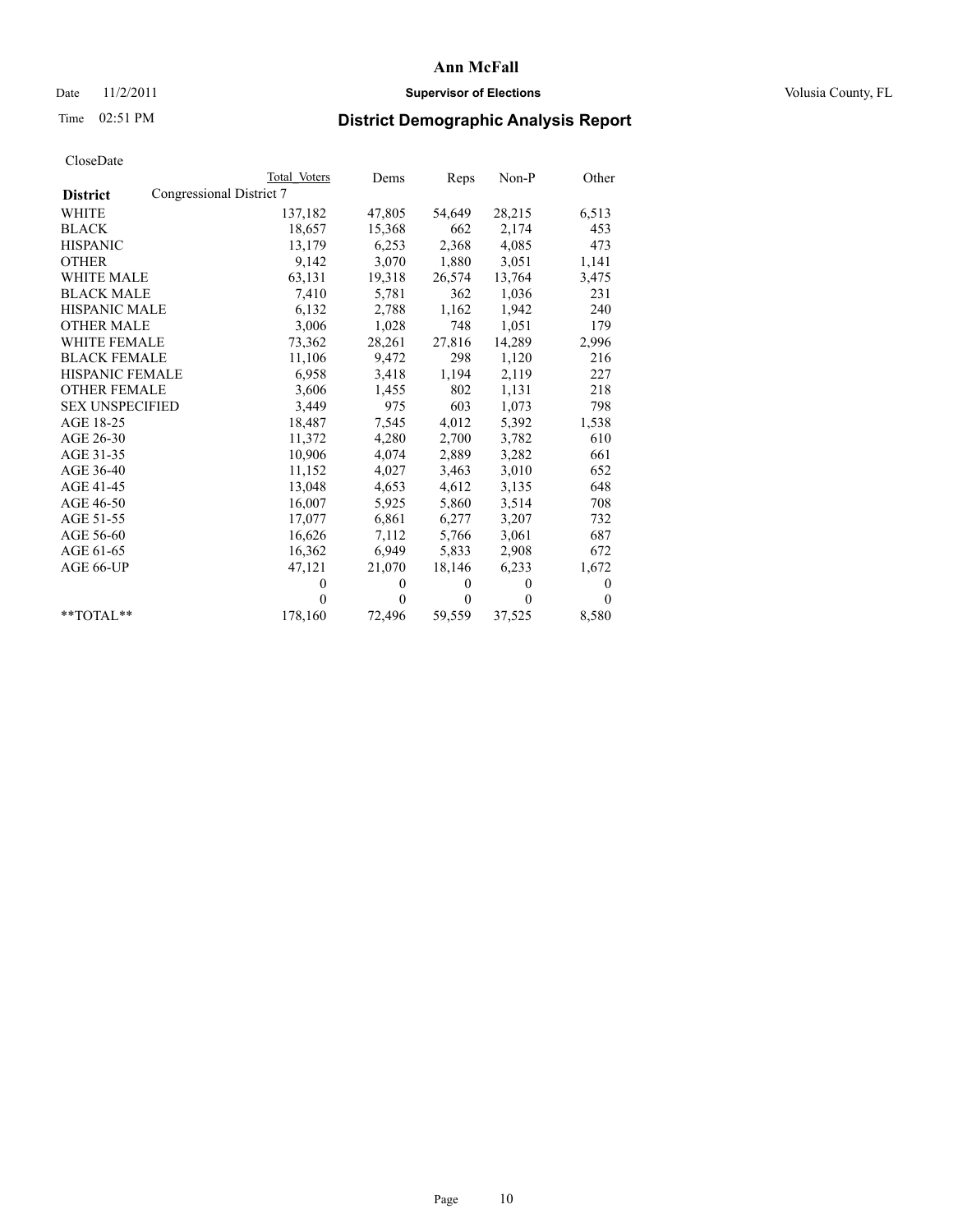## Date 11/2/2011 **Supervisor of Elections Supervisor of Elections** Volusia County, FL

# Time 02:51 PM **District Demographic Analysis Report**

|                                              | <b>Total Voters</b> | Dems     | Reps         | $Non-P$  | Other    |
|----------------------------------------------|---------------------|----------|--------------|----------|----------|
| Congressional District 24<br><b>District</b> |                     |          |              |          |          |
| <b>WHITE</b>                                 | 108,275             | 37,083   | 42,871       | 23,685   | 4,636    |
| <b>BLACK</b>                                 | 4,939               | 3,930    | 208          | 650      | 151      |
| <b>HISPANIC</b>                              | 5,762               | 2,670    | 1,078        | 1,794    | 220      |
| <b>OTHER</b>                                 | 5,195               | 1,557    | 1,182        | 1,838    | 618      |
| <b>WHITE MALE</b>                            | 50,245              | 15,114   | 21,026       | 11,666   | 2,439    |
| <b>BLACK MALE</b>                            | 2,166               | 1,637    | 108          | 330      | 91       |
| HISPANIC MALE                                | 2,702               | 1,200    | 510          | 870      | 122      |
| <b>OTHER MALE</b>                            | 1,781               | 546      | 464          | 669      | 102      |
| <b>WHITE FEMALE</b>                          | 57,402              | 21,750   | 21,615       | 11,874   | 2,163    |
| <b>BLACK FEMALE</b>                          | 2,740               | 2,266    | 97           | 318      | 59       |
| HISPANIC FEMALE                              | 3,025               | 1,452    | 563          | 913      | 97       |
| <b>OTHER FEMALE</b>                          | 2,053               | 751      | 508          | 665      | 129      |
| <b>SEX UNSPECIFIED</b>                       | 2,057               | 524      | 448          | 662      | 423      |
| AGE 18-25                                    | 10,058              | 3,310    | 2,647        | 3,286    | 815      |
| AGE 26-30                                    | 7,120               | 2,332    | 1,884        | 2,493    | 411      |
| AGE 31-35                                    | 6,981               | 2,320    | 1,986        | 2,289    | 386      |
| AGE 36-40                                    | 7,433               | 2,505    | 2,384        | 2,151    | 393      |
| AGE 41-45                                    | 8,538               | 2,784    | 3,122        | 2,239    | 393      |
| AGE 46-50                                    | 10,718              | 3,606    | 4,227        | 2,451    | 434      |
| AGE 51-55                                    | 11,732              | 4,221    | 4,643        | 2,427    | 441      |
| AGE 56-60                                    | 11,957              | 4,736    | 4,460        | 2,337    | 424      |
| AGE 61-65                                    | 12,499              | 4,700    | 4,736        | 2,505    | 558      |
| AGE 66-UP                                    | 37,131              | 14,726   | 15,248       | 5,787    | 1,370    |
|                                              | $\Omega$            | $\theta$ | $\mathbf{0}$ | $\theta$ | 0        |
|                                              | $\Omega$            | $\theta$ | $\mathbf{0}$ | $\theta$ | $\Omega$ |
| $*$ $TOTAI.**$                               | 124,171             | 45,240   | 45,339       | 27,967   | 5,625    |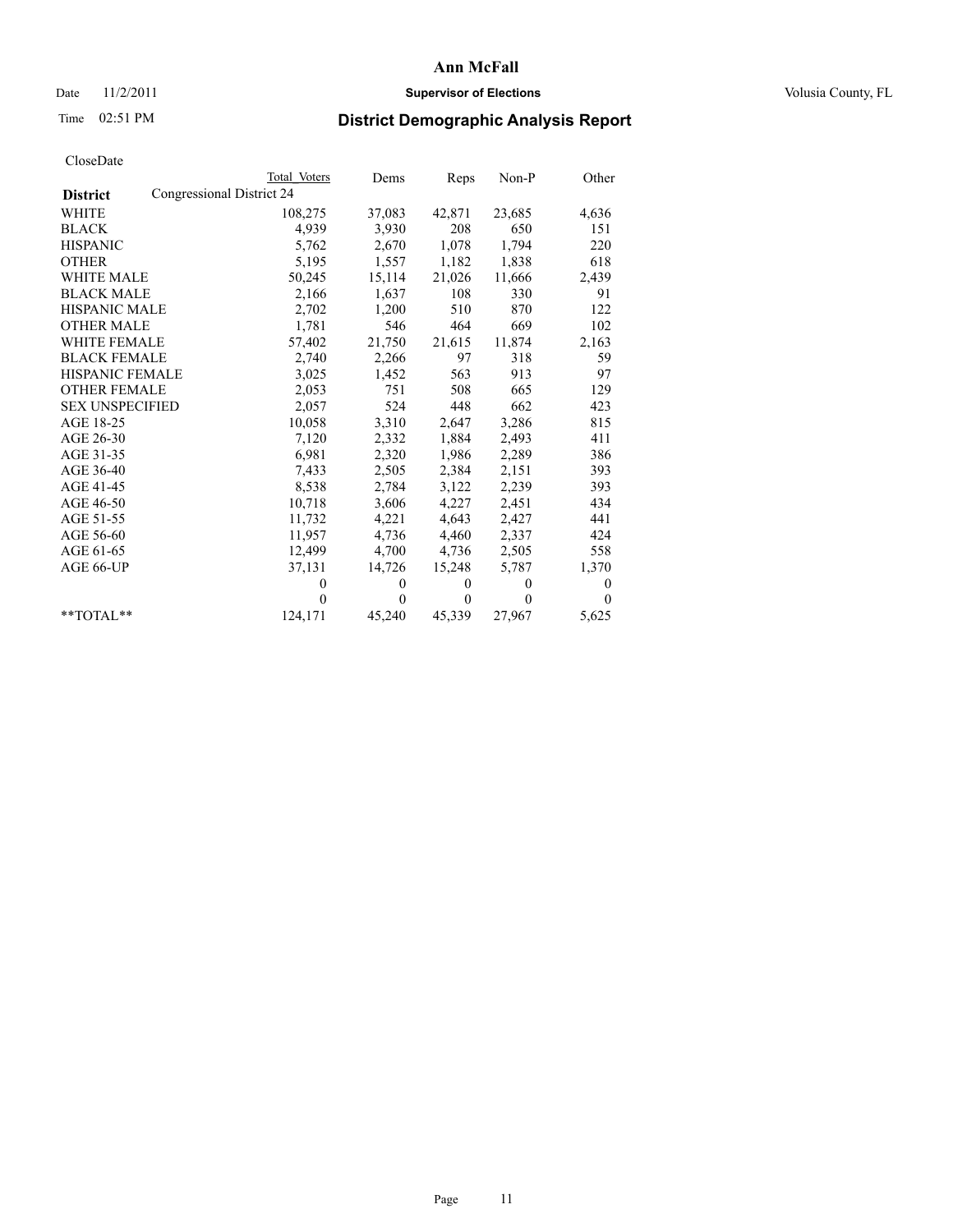## Date 11/2/2011 **Supervisor of Elections Supervisor of Elections** Volusia County, FL

# Time 02:51 PM **District Demographic Analysis Report**

|                                  | Total Voters | Dems         | Reps         | $Non-P$      | Other    |  |
|----------------------------------|--------------|--------------|--------------|--------------|----------|--|
| Daytona Beach<br><b>District</b> |              |              |              |              |          |  |
| <b>WHITE</b>                     | 19,894       | 7,464        | 7,155        | 4,318        | 957      |  |
| <b>BLACK</b>                     | 11,554       | 9,808        | 294          | 1,210        | 242      |  |
| <b>HISPANIC</b>                  | 828          | 396          | 161          | 244          | 27       |  |
| <b>OTHER</b>                     | 2,061        | 840          | 299          | 622          | 300      |  |
| <b>WHITE MALE</b>                | 9,512        | 3,129        | 3,663        | 2,139        | 581      |  |
| <b>BLACK MALE</b>                | 4,436        | 3,613        | 155          | 558          | 110      |  |
| <b>HISPANIC MALE</b>             | 396          | 173          | 78           | 127          | 18       |  |
| <b>OTHER MALE</b>                | 654          | 266          | 124          | 228          | 36       |  |
| <b>WHITE FEMALE</b>              | 10,280       | 4,290        | 3,464        | 2,157        | 369      |  |
| <b>BLACK FEMALE</b>              | 7,032        | 6,125        | 137          | 640          | 130      |  |
| HISPANIC FEMALE                  | 429          | 221          | 83           | 117          | 8        |  |
| <b>OTHER FEMALE</b>              | 795          | 381          | 137          | 235          | 42       |  |
| <b>SEX UNSPECIFIED</b>           | 803          | 310          | 68           | 193          | 232      |  |
| AGE 18-25                        | 5,332        | 3,277        | 593          | 1,065        | 397      |  |
| AGE 26-30                        | 2,791        | 1,439        | 420          | 800          | 132      |  |
| AGE 31-35                        | 2,097        | 1,088        | 355          | 564          | 90       |  |
| AGE 36-40                        | 1,905        | 938          | 418          | 460          | 89       |  |
| AGE 41-45                        | 2,058        | 1,076        | 447          | 450          | 85       |  |
| AGE 46-50                        | 2,630        | 1,389        | 623          | 515          | 103      |  |
| AGE 51-55                        | 2,954        | 1,595        | 773          | 475          | 111      |  |
| AGE 56-60                        | 2,931        | 1,555        | 767          | 504          | 105      |  |
| AGE 61-65                        | 2,918        | 1,510        | 783          | 511          | 114      |  |
| AGE 66-UP                        | 8,721        | 4,641        | 2,730        | 1,050        | 300      |  |
|                                  | $\theta$     | $\mathbf{0}$ | $\mathbf{0}$ | $\mathbf{0}$ | 0        |  |
|                                  | $\theta$     | $\theta$     | $\theta$     | $\theta$     | $\theta$ |  |
| $*$ $TOTAI.**$                   | 34,337       | 18,508       | 7,909        | 6,394        | 1,526    |  |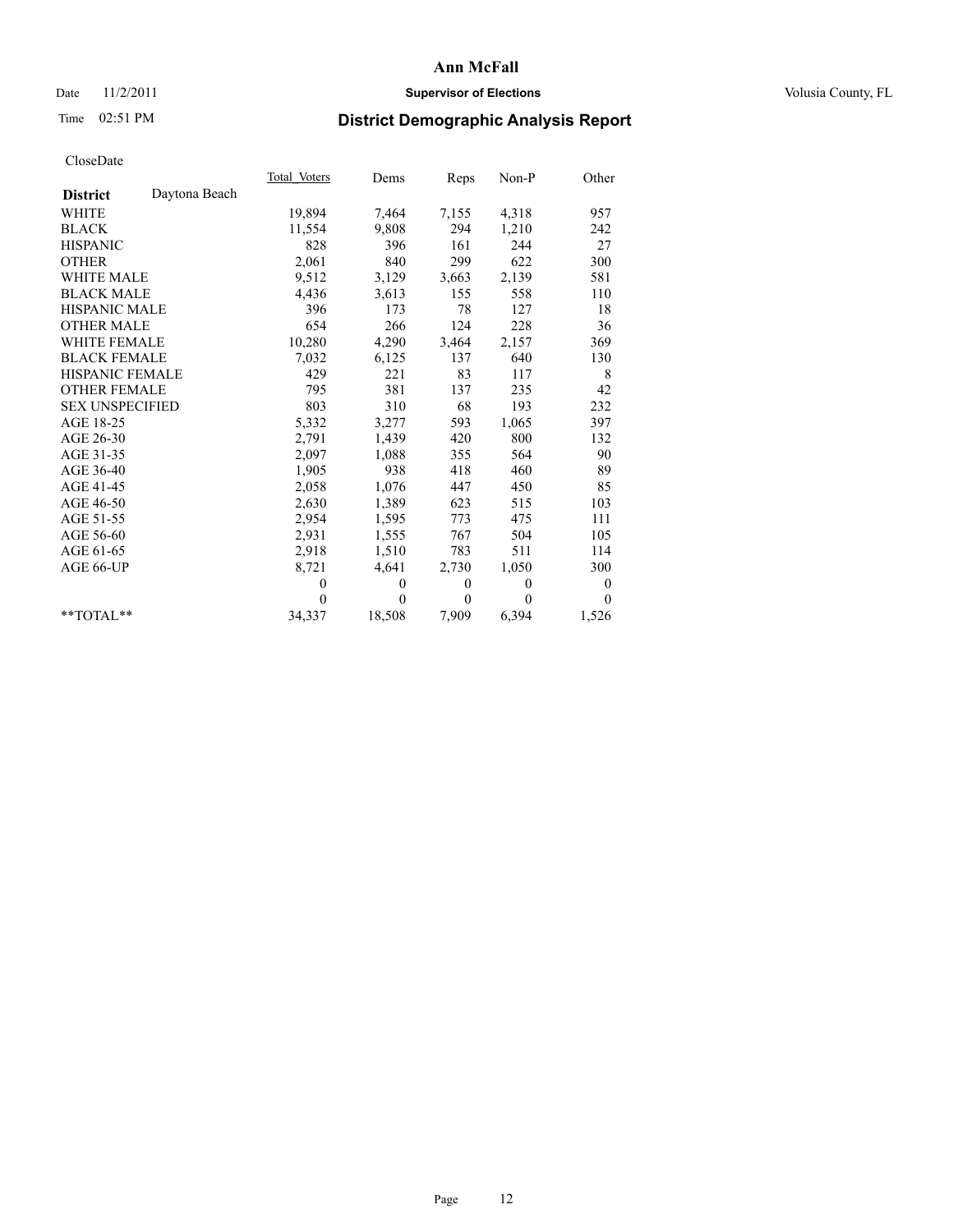## Date 11/2/2011 **Supervisor of Elections Supervisor of Elections** Volusia County, FL

# Time 02:51 PM **District Demographic Analysis Report**

|                                         | <b>Total Voters</b> | Dems             | Reps             | Non-P        | Other                   |
|-----------------------------------------|---------------------|------------------|------------------|--------------|-------------------------|
| Daytona Beach Shores<br><b>District</b> |                     |                  |                  |              |                         |
| <b>WHITE</b>                            | 3,148               | 886              | 1,479            | 647          | 136                     |
| <b>BLACK</b>                            | 31                  | 22               | 2                | 5            | 2                       |
| <b>HISPANIC</b>                         | 62                  | 19               | 22               | 17           | $\overline{4}$          |
| <b>OTHER</b>                            | 158                 | 44               | 55               | 48           | 11                      |
| <b>WHITE MALE</b>                       | 1,492               | 387              | 700              | 329          | 76                      |
| <b>BLACK MALE</b>                       | 17                  | 12               | $\theta$         | 3            | $\overline{\mathbf{c}}$ |
| HISPANIC MALE                           | 31                  | 11               | 10               | 7            | $\overline{\mathbf{3}}$ |
| <b>OTHER MALE</b>                       | 57                  | 18               | 18               | 20           |                         |
| <b>WHITE FEMALE</b>                     | 1,628               | 490              | 767              | 314          | 57                      |
| <b>BLACK FEMALE</b>                     | 14                  | 10               | $\overline{c}$   | 2            | $\overline{0}$          |
| HISPANIC FEMALE                         | 30                  | 8                | 11               | 10           |                         |
| <b>OTHER FEMALE</b>                     | 76                  | 20               | 30               | 22           | 4                       |
| <b>SEX UNSPECIFIED</b>                  | 54                  | 15               | 20               | 10           | 9                       |
| AGE 18-25                               | 119                 | 30               | 35               | 41           | 13                      |
| AGE 26-30                               | 91                  | 27               | 29               | 31           | 4                       |
| AGE 31-35                               | 76                  | 27               | 25               | 18           | 6                       |
| AGE 36-40                               | 67                  | 16               | 24               | 22           | 5                       |
| AGE 41-45                               | 114                 | 30               | 40               | 41           | 3                       |
| AGE 46-50                               | 170                 | 46               | 76               | 40           | 8                       |
| AGE 51-55                               | 220                 | 55               | 105              | 53           | 7                       |
| AGE 56-60                               | 297                 | 67               | 138              | 69           | 23                      |
| AGE 61-65                               | 409                 | 118              | 181              | 91           | 19                      |
| AGE 66-UP                               | 1,836               | 555              | 905              | 311          | 65                      |
|                                         | $\boldsymbol{0}$    | $\boldsymbol{0}$ | $\boldsymbol{0}$ | $\mathbf{0}$ | $\boldsymbol{0}$        |
|                                         | 0                   | $\theta$         | $\overline{0}$   | $\theta$     | $\theta$                |
| $*$ $TOTAI.**$                          | 3,399               | 971              | 1,558            | 717          | 153                     |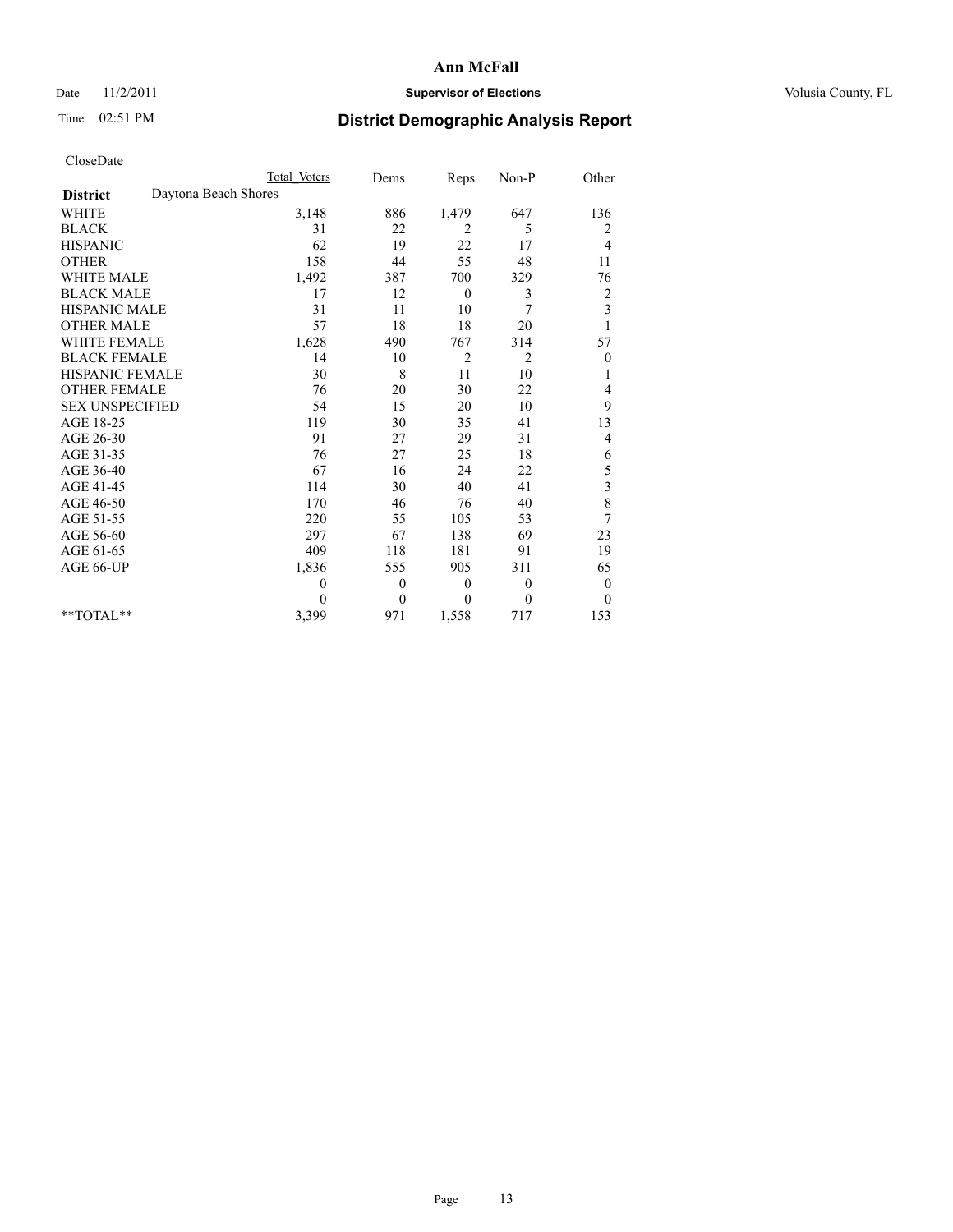## Date 11/2/2011 **Supervisor of Elections Supervisor of Elections** Volusia County, FL

# Time 02:51 PM **District Demographic Analysis Report**

|                           | Total Voters | Dems         | Reps         | Non-P          | Other            |  |
|---------------------------|--------------|--------------|--------------|----------------|------------------|--|
| DeBary<br><b>District</b> |              |              |              |                |                  |  |
| <b>WHITE</b>              | 11,441       | 3,227        | 5,381        | 2,257          | 576              |  |
| <b>BLACK</b>              | 405          | 306          | 29           | 60             | 10               |  |
| <b>HISPANIC</b>           | 786          | 346          | 194          | 219            | 27               |  |
| <b>OTHER</b>              | 648          | 185          | 168          | 225            | 70               |  |
| <b>WHITE MALE</b>         | 5,346        | 1,286        | 2,635        | 1,125          | 300              |  |
| <b>BLACK MALE</b>         | 194          | 136          | 10           | 43             | 5                |  |
| <b>HISPANIC MALE</b>      | 365          | 147          | 99           | 104            | 15               |  |
| <b>OTHER MALE</b>         | 212          | 59           | 59           | 85             | 9                |  |
| <b>WHITE FEMALE</b>       | 6,026        | 1,925        | 2,710        | 1,122          | 269              |  |
| <b>BLACK FEMALE</b>       | 208          | 167          | 19           | 17             | 5                |  |
| HISPANIC FEMALE           | 415          | 196          | 95           | 112            | 12               |  |
| <b>OTHER FEMALE</b>       | 277          | 95           | 75           | 88             | 19               |  |
| <b>SEX UNSPECIFIED</b>    | 237          | 53           | 70           | 65             | 49               |  |
| AGE 18-25                 | 983          | 273          | 314          | 304            | 92               |  |
| AGE 26-30                 | 682          | 157          | 259          | 231            | 35               |  |
| AGE 31-35                 | 749          | 211          | 264          | 226            | 48               |  |
| AGE 36-40                 | 864          | 220          | 336          | 253            | 55               |  |
| AGE 41-45                 | 1,036        | 273          | 466          | 250            | 47               |  |
| AGE 46-50                 | 1,237        | 334          | 579          | 258            | 66               |  |
| AGE 51-55                 | 1,297        | 392          | 615          | 241            | 49               |  |
| AGE 56-60                 | 1,352        | 489          | 574          | 240            | 49               |  |
| AGE 61-65                 | 1,349        | 418          | 636          | 228            | 67               |  |
| AGE 66-UP                 | 3,731        | 1,297        | 1,729        | 530            | 175              |  |
|                           | $\mathbf{0}$ | $\mathbf{0}$ | $\mathbf{0}$ | $\overline{0}$ | $\boldsymbol{0}$ |  |
|                           | $\theta$     | $\theta$     | $\theta$     | $\theta$       | $\theta$         |  |
| $*$ $TOTAI.**$            | 13,280       | 4,064        | 5,772        | 2,761          | 683              |  |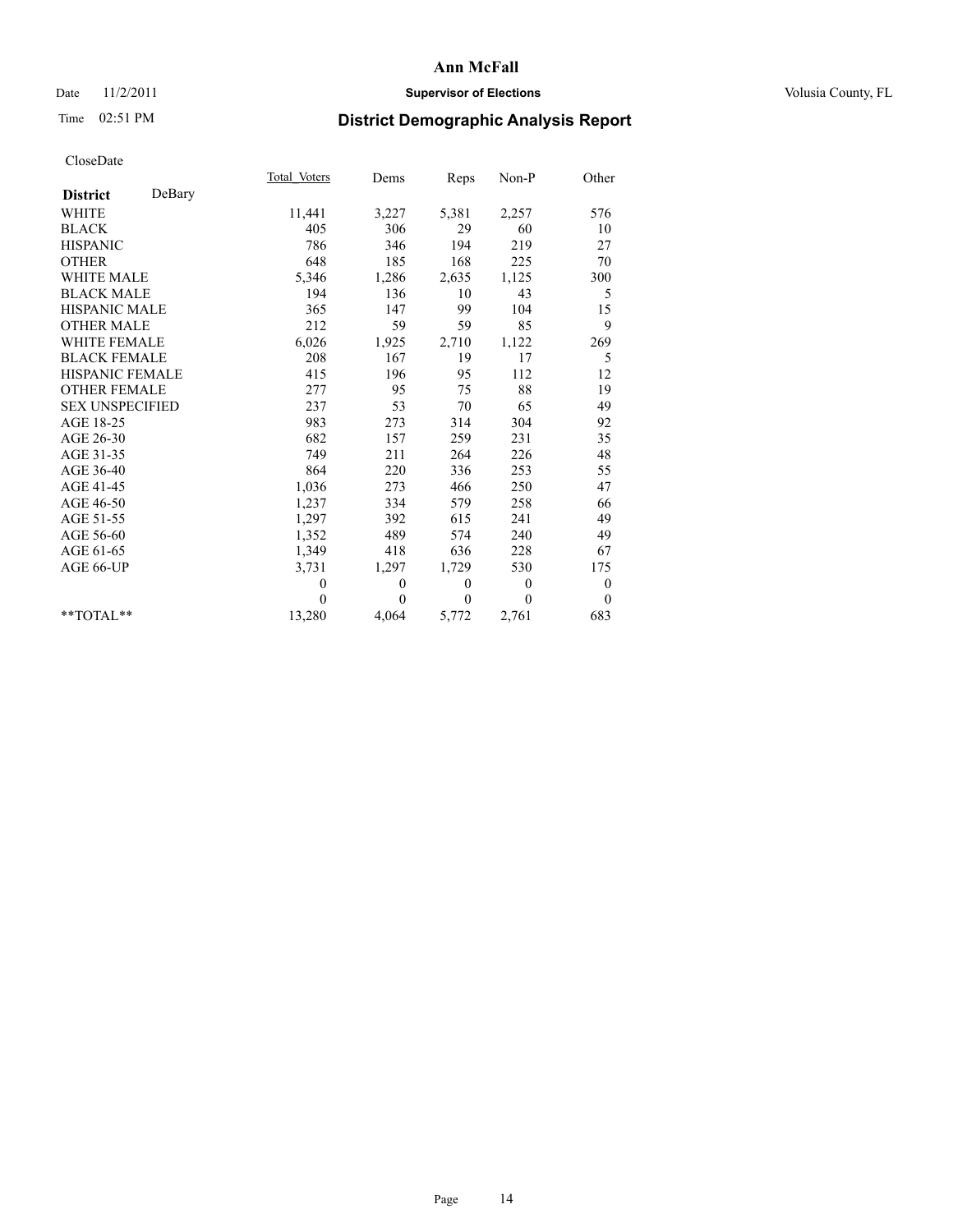## Date 11/2/2011 **Supervisor of Elections Supervisor of Elections** Volusia County, FL

# Time 02:51 PM **District Demographic Analysis Report**

|                           | Total Voters | Dems         | Reps         | Non-P        | Other            |  |
|---------------------------|--------------|--------------|--------------|--------------|------------------|--|
| DeLand<br><b>District</b> |              |              |              |              |                  |  |
| <b>WHITE</b>              | 11,329       | 3,966        | 4,624        | 2,115        | 624              |  |
| <b>BLACK</b>              | 2,247        | 1,852        | 73           | 271          | 51               |  |
| <b>HISPANIC</b>           | 861          | 377          | 157          | 268          | 59               |  |
| <b>OTHER</b>              | 787          | 258          | 166          | 235          | 128              |  |
| <b>WHITE MALE</b>         | 4,894        | 1,487        | 2,108        | 980          | 319              |  |
| <b>BLACK MALE</b>         | 858          | 672          | 33           | 125          | 28               |  |
| <b>HISPANIC MALE</b>      | 353          | 146          | 74           | 110          | 23               |  |
| <b>OTHER MALE</b>         | 240          | 87           | 63           | 64           | 26               |  |
| WHITE FEMALE              | 6,398        | 2,465        | 2,505        | 1,128        | 300              |  |
| <b>BLACK FEMALE</b>       | 1,369        | 1,165        | 39           | 143          | 22               |  |
| HISPANIC FEMALE           | 505          | 231          | 82           | 157          | 35               |  |
| <b>OTHER FEMALE</b>       | 300          | 116          | 63           | 94           | 27               |  |
| <b>SEX UNSPECIFIED</b>    | 307          | 84           | 53           | 88           | 82               |  |
| AGE 18-25                 | 1,886        | 749          | 424          | 541          | 172              |  |
| AGE 26-30                 | 991          | 385          | 230          | 303          | 73               |  |
| AGE 31-35                 | 995          | 399          | 288          | 244          | 64               |  |
| AGE 36-40                 | 1,078        | 417          | 333          | 264          | 64               |  |
| AGE 41-45                 | 1,119        | 446          | 382          | 239          | 52               |  |
| AGE 46-50                 | 1,210        | 498          | 433          | 214          | 65               |  |
| AGE 51-55                 | 1,202        | 520          | 415          | 212          | 55               |  |
| AGE 56-60                 | 1,203        | 564          | 371          | 204          | 64               |  |
| AGE 61-65                 | 1,287        | 580          | 458          | 189          | 60               |  |
| AGE 66-UP                 | 4,253        | 1,895        | 1,686        | 479          | 193              |  |
|                           | $\theta$     | $\mathbf{0}$ | $\mathbf{0}$ | $\mathbf{0}$ | $\boldsymbol{0}$ |  |
|                           | $\theta$     | $\theta$     | $\theta$     | $\theta$     | $\theta$         |  |
| $**TOTAI**$               | 15,224       | 6,453        | 5,020        | 2,889        | 862              |  |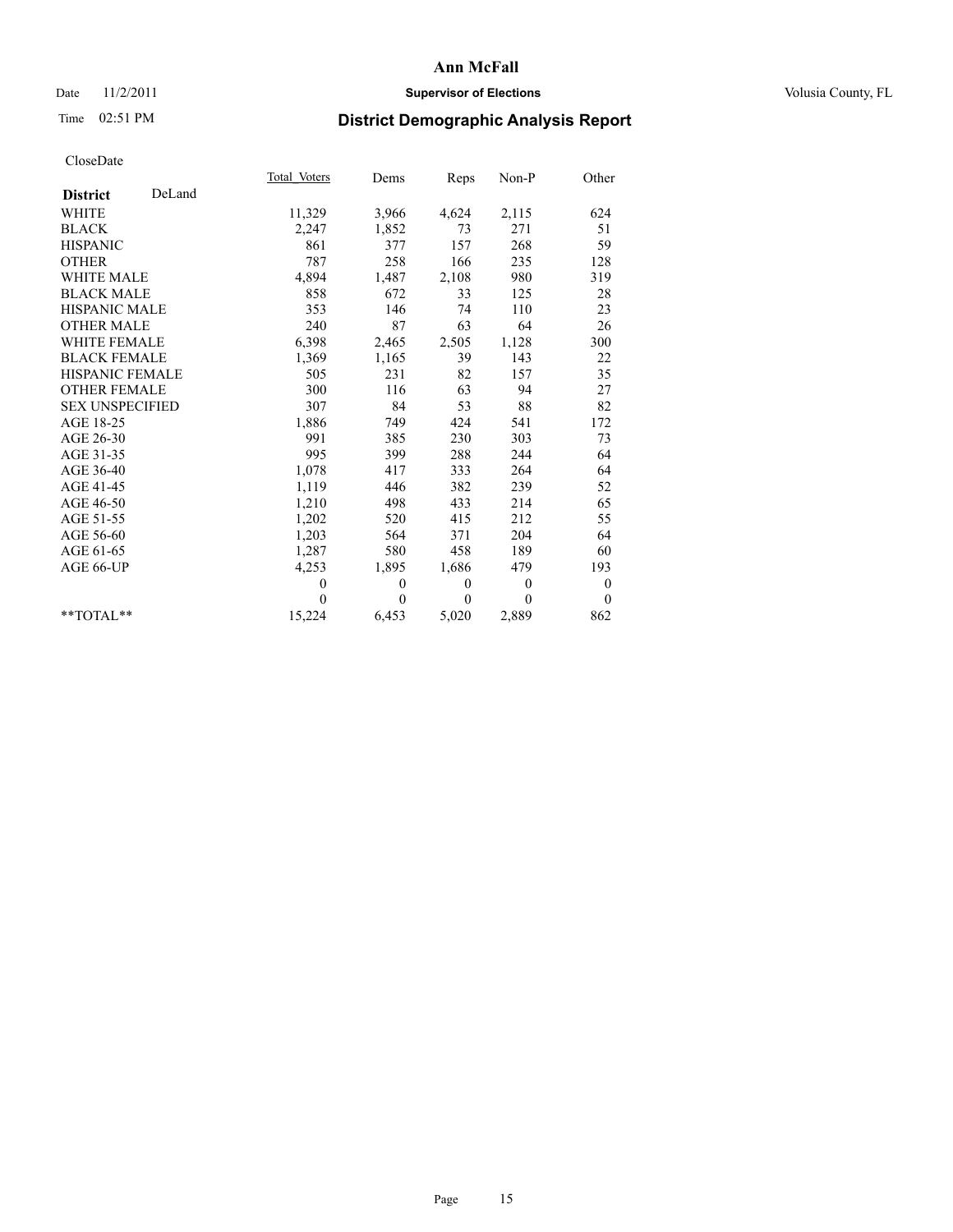## Date 11/2/2011 **Supervisor of Elections Supervisor of Elections** Volusia County, FL

# Time 02:51 PM **District Demographic Analysis Report**

|                        |         | Total Voters | Dems           | Reps     | Non-P    | Other          |
|------------------------|---------|--------------|----------------|----------|----------|----------------|
| <b>District</b>        | Deltona |              |                |          |          |                |
| <b>WHITE</b>           |         | 32,226       | 10,746         | 12,396   | 7,310    | 1,774          |
| <b>BLACK</b>           |         | 4,491        | 3,477          | 218      | 631      | 165            |
| <b>HISPANIC</b>        |         | 11,718       | 5,847          | 1,865    | 3,618    | 388            |
| <b>OTHER</b>           |         | 2,841        | 937            | 503      | 1,037    | 364            |
| <b>WHITE MALE</b>      |         | 14,981       | 4,450          | 6,022    | 3,574    | 935            |
| <b>BLACK MALE</b>      |         | 1,994        | 1,457          | 132      | 304      | 101            |
| <b>HISPANIC MALE</b>   |         | 5,531        | 2,659          | 924      | 1,742    | 206            |
| <b>OTHER MALE</b>      |         | 945          | 337            | 198      | 349      | 61             |
| <b>WHITE FEMALE</b>    |         | 17,083       | 6,236          | 6,311    | 3,705    | 831            |
| <b>BLACK FEMALE</b>    |         | 2,457        | 1,985          | 86       | 323      | 63             |
| <b>HISPANIC FEMALE</b> |         | 6,111        | 3,144          | 936      | 1,854    | 177            |
| <b>OTHER FEMALE</b>    |         | 1,088        | 441            | 197      | 374      | 76             |
| <b>SEX UNSPECIFIED</b> |         | 1,086        | 298            | 176      | 371      | 241            |
| AGE 18-25              |         | 5,846        | 2,066          | 1,190    | 2,062    | 528            |
| AGE 26-30              |         | 3,888        | 1,398          | 807      | 1,441    | 242            |
| AGE 31-35              |         | 4,291        | 1,662          | 1,004    | 1,372    | 253            |
| AGE 36-40              |         | 4,414        | 1,691          | 1,236    | 1,217    | 270            |
| AGE 41-45              |         | 4,532        | 1,690          | 1,416    | 1,172    | 254            |
| AGE 46-50              |         | 5,227        | 2,038          | 1,725    | 1,250    | 214            |
| AGE 51-55              |         | 5,168        | 2,094          | 1,766    | 1,064    | 244            |
| AGE 56-60              |         | 4,394        | 1,894          | 1,411    | 892      | 197            |
| AGE 61-65              |         | 3,944        | 1,750          | 1,261    | 765      | 168            |
| AGE 66-UP              |         | 9,571        | 4,724          | 3,166    | 1,360    | 321            |
|                        |         | $\mathbf{0}$ | $\overline{0}$ | $\theta$ | $\theta$ | $\overline{0}$ |
|                        |         | $\theta$     | $\theta$       | $\theta$ | $\theta$ | $\Omega$       |
| $*$ $TOTAI.**$         |         | 51,276       | 21,007         | 14,982   | 12,596   | 2,691          |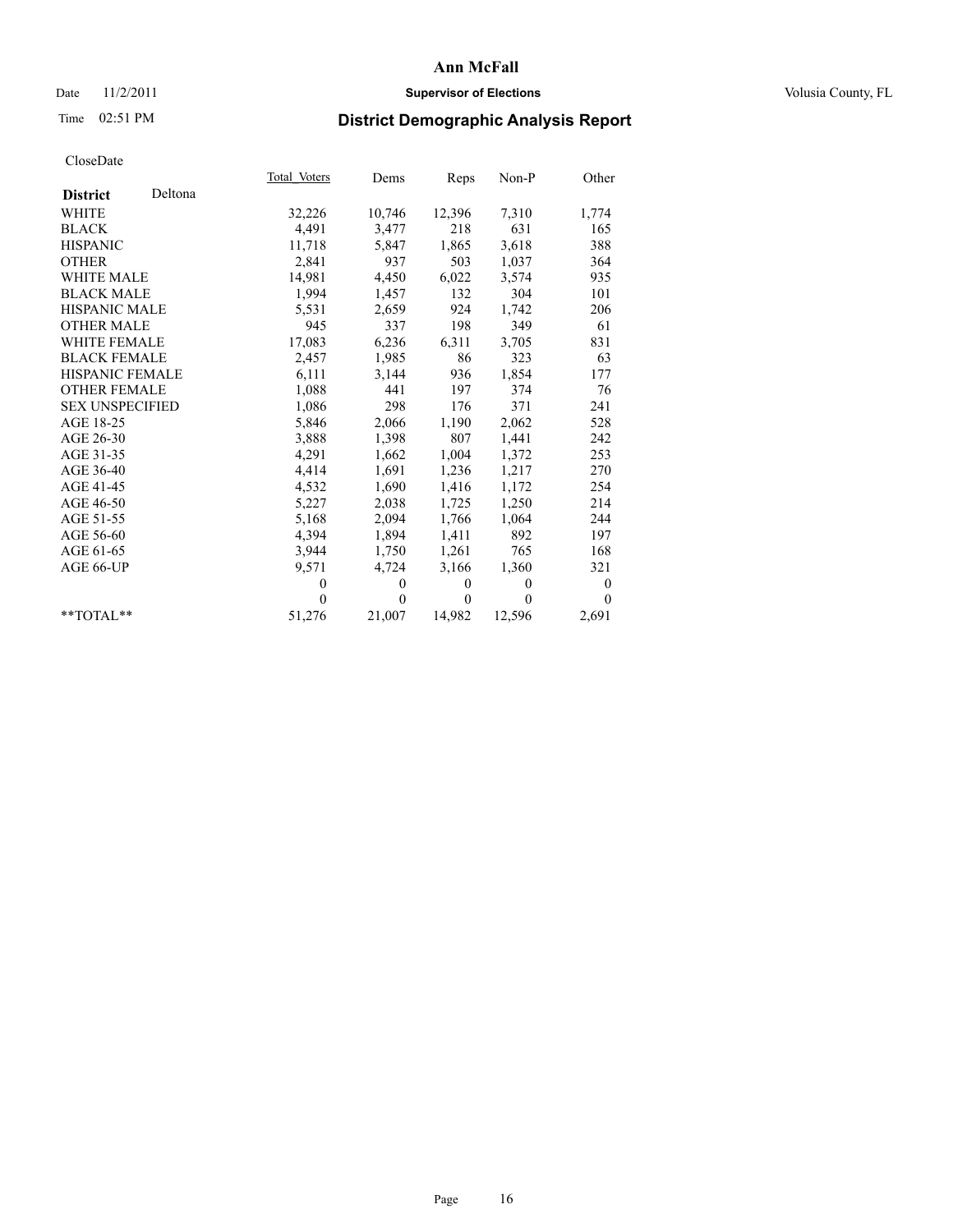## Date 11/2/2011 **Supervisor of Elections Supervisor of Elections** Volusia County, FL

## Time 02:51 PM **District Demographic Analysis Report**

|                        |           | Total Voters | Dems     | Reps         | Non-P          | Other            |  |
|------------------------|-----------|--------------|----------|--------------|----------------|------------------|--|
| <b>District</b>        | Edgewater |              |          |              |                |                  |  |
| <b>WHITE</b>           |           | 12,650       | 4,775    | 4,300        | 3,082          | 493              |  |
| <b>BLACK</b>           |           | 259          | 197      | 13           | 40             | 9                |  |
| <b>HISPANIC</b>        |           | 168          | 74       | 38           | 44             | 12               |  |
| <b>OTHER</b>           |           | 428          | 129      | 85           | 156            | 58               |  |
| <b>WHITE MALE</b>      |           | 5,711        | 1,904    | 2,099        | 1,461          | 247              |  |
| <b>BLACK MALE</b>      |           | 123          | 89       | 7            | 23             | 4                |  |
| HISPANIC MALE          |           | 70           | 33       | 11           | 19             | 7                |  |
| <b>OTHER MALE</b>      |           | 141          | 49       | 40           | 45             | 7                |  |
| <b>WHITE FEMALE</b>    |           | 6,875        | 2,846    | 2,175        | 1,609          | 245              |  |
| <b>BLACK FEMALE</b>    |           | 133          | 106      | 6            | 17             | 4                |  |
| HISPANIC FEMALE        |           | 95           | 40       | 27           | 23             | 5                |  |
| <b>OTHER FEMALE</b>    |           | 162          | 59       | 37           | 56             | 10               |  |
| <b>SEX UNSPECIFIED</b> |           | 195          | 49       | 34           | 69             | 43               |  |
| AGE 18-25              |           | 1,048        | 340      | 231          | 395            | 82               |  |
| AGE 26-30              |           | 794          | 246      | 222          | 289            | 37               |  |
| AGE 31-35              |           | 845          | 269      | 237          | 300            | 39               |  |
| AGE 36-40              |           | 882          | 291      | 236          | 304            | 51               |  |
| AGE 41-45              |           | 965          | 331      | 328          | 267            | 39               |  |
| AGE 46-50              |           | 1,189        | 438      | 414          | 292            | 45               |  |
| AGE 51-55              |           | 1,281        | 470      | 448          | 314            | 49               |  |
| AGE 56-60              |           | 1,300        | 548      | 444          | 273            | 35               |  |
| AGE 61-65              |           | 1,297        | 519      | 457          | 261            | 60               |  |
| AGE 66-UP              |           | 3,903        | 1,723    | 1,419        | 626            | 135              |  |
|                        |           | $\theta$     | $\theta$ | $\mathbf{0}$ | $\overline{0}$ | $\boldsymbol{0}$ |  |
|                        |           | $\theta$     | $\theta$ | $\theta$     | $\mathbf{0}$   | $\mathbf{0}$     |  |
| $*$ $TOTAI.**$         |           | 13,505       | 5,175    | 4,436        | 3,322          | 572              |  |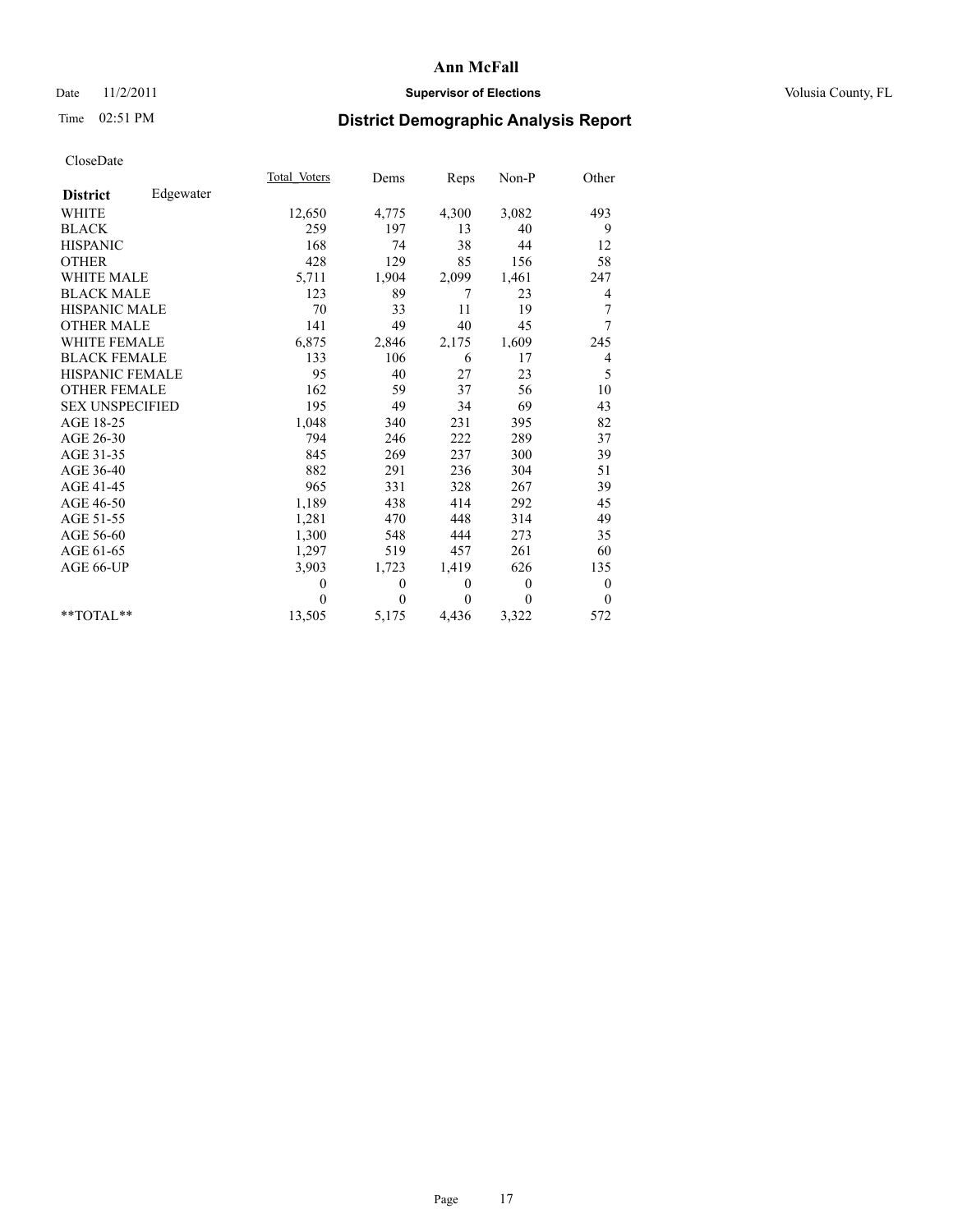## Date 11/2/2011 **Supervisor of Elections Supervisor of Elections** Volusia County, FL

## Time 02:51 PM **District Demographic Analysis Report**

|                               | Total Voters | Dems     | Reps         | $Non-P$        | Other            |
|-------------------------------|--------------|----------|--------------|----------------|------------------|
| Holly Hill<br><b>District</b> |              |          |              |                |                  |
| <b>WHITE</b>                  | 5,339        | 2,241    | 1,632        | 1,198          | 268              |
| <b>BLACK</b>                  | 667          | 548      | 24           | 84             | 11               |
| <b>HISPANIC</b>               | 138          | 65       | 22           | 46             | 5                |
| <b>OTHER</b>                  | 321          | 113      | 52           | 111            | 45               |
| <b>WHITE MALE</b>             | 2,421        | 902      | 793          | 602            | 124              |
| <b>BLACK MALE</b>             | 223          | 175      | 9            | 34             | 5                |
| <b>HISPANIC MALE</b>          | 63           | 21       | 13           | 26             | 3                |
| <b>OTHER MALE</b>             | 87           | 28       | 16           | 33             | 10               |
| WHITE FEMALE                  | 2,891        | 1,329    | 833          | 590            | 139              |
| <b>BLACK FEMALE</b>           | 440          | 371      | 15           | 49             | 5                |
| HISPANIC FEMALE               | 75           | 44       | 9            | 20             | $\overline{c}$   |
| <b>OTHER FEMALE</b>           | 137          | 59       | 29           | 45             | 4                |
| <b>SEX UNSPECIFIED</b>        | 128          | 38       | 13           | 40             | 37               |
| AGE 18-25                     | 591          | 244      | 106          | 185            | 56               |
| AGE 26-30                     | 405          | 180      | 79           | 129            | 17               |
| AGE 31-35                     | 423          | 181      | 93           | 127            | 22               |
| AGE 36-40                     | 373          | 169      | 82           | 106            | 16               |
| AGE 41-45                     | 504          | 205      | 133          | 137            | 29               |
| AGE 46-50                     | 638          | 246      | 190          | 160            | 42               |
| AGE 51-55                     | 641          | 285      | 178          | 138            | 40               |
| AGE 56-60                     | 631          | 307      | 153          | 142            | 29               |
| AGE 61-65                     | 545          | 268      | 143          | 111            | 23               |
| AGE 66-UP                     | 1,714        | 882      | 573          | 204            | 55               |
|                               | $\mathbf{0}$ | $\theta$ | $\mathbf{0}$ | $\overline{0}$ | $\boldsymbol{0}$ |
|                               | $\theta$     | $\theta$ | $\theta$     | $\theta$       | $\theta$         |
| $*$ $TOTAI.**$                | 6,465        | 2,967    | 1,730        | 1,439          | 329              |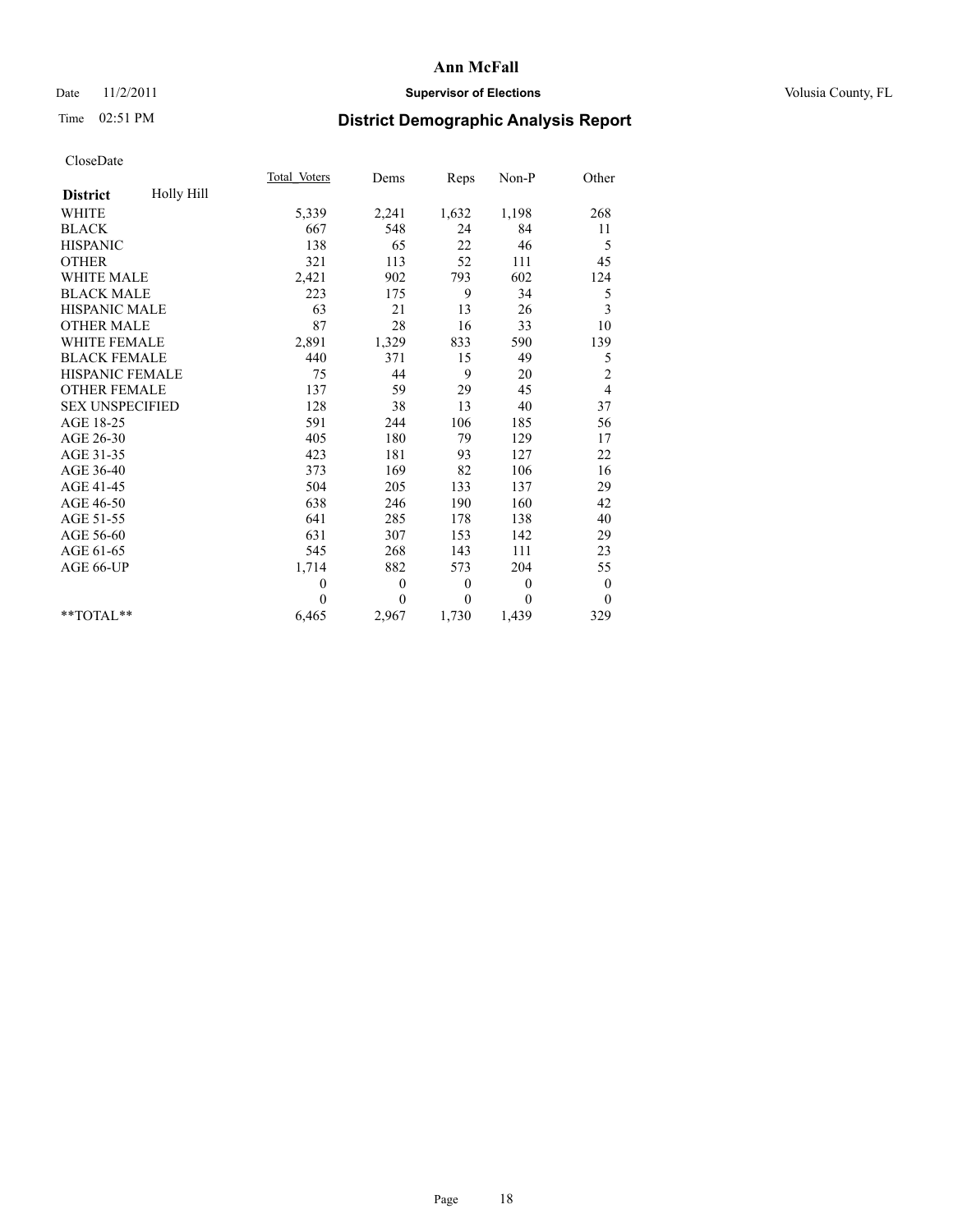#### Date 11/2/2011 **Supervisor of Elections Supervisor of Elections** Volusia County, FL

## Time 02:51 PM **District Demographic Analysis Report**

| <b>Total Voters</b> | Dems     | Reps             | Non-P            | Other          |
|---------------------|----------|------------------|------------------|----------------|
|                     |          |                  |                  |                |
| 1,569               | 599      | 581              | 321              | 68             |
| 169                 | 148      | 5                | 13               | 3              |
| 29                  | 9        | 11               | 5                | 4              |
| 56                  | 19       | 13               | 19               | 5              |
| 711                 | 243      | 282              | 153              | 33             |
| 72                  | 64       | 3                | 4                |                |
| 9                   | 3        | 5                | $\mathbf{0}$     |                |
| 17                  | 7        |                  | $\overline{7}$   | $\overline{2}$ |
| 848                 | 354      | 294              | 165              | 35             |
| 97                  | 84       | $\overline{2}$   | 9                | $\overline{2}$ |
| 19                  | 6        | 5                | 5                | 3              |
| 23                  | 11       | 4                | 7                |                |
| 27                  | 3        | 14               | 8                | $\overline{2}$ |
| 150                 | 54       | 37               | 48               | 11             |
| 113                 | 37       | 32               | 40               | 4              |
| 101                 | 37       | 26               | 29               | 9              |
| 116                 | 38       | 34               | 32               | 12             |
| 140                 | 53       | 46               | 32               | 9              |
| 163                 | 60       | 65               | 30               | 8              |
| 198                 | 87       | 75               | 31               | 5              |
| 203                 | 90       | 71               | 35               | 7              |
| 178                 | 86       | 61               | 28               | 3              |
| 461                 | 233      | 163              | 53               | 12             |
| $\boldsymbol{0}$    | $\theta$ | $\boldsymbol{0}$ | $\boldsymbol{0}$ | $\mathbf{0}$   |
| $\Omega$            | $\theta$ | $\theta$         | $\theta$         | $\mathbf{0}$   |
| 1,823               | 775      | 610              | 358              | 80             |
|                     |          |                  |                  |                |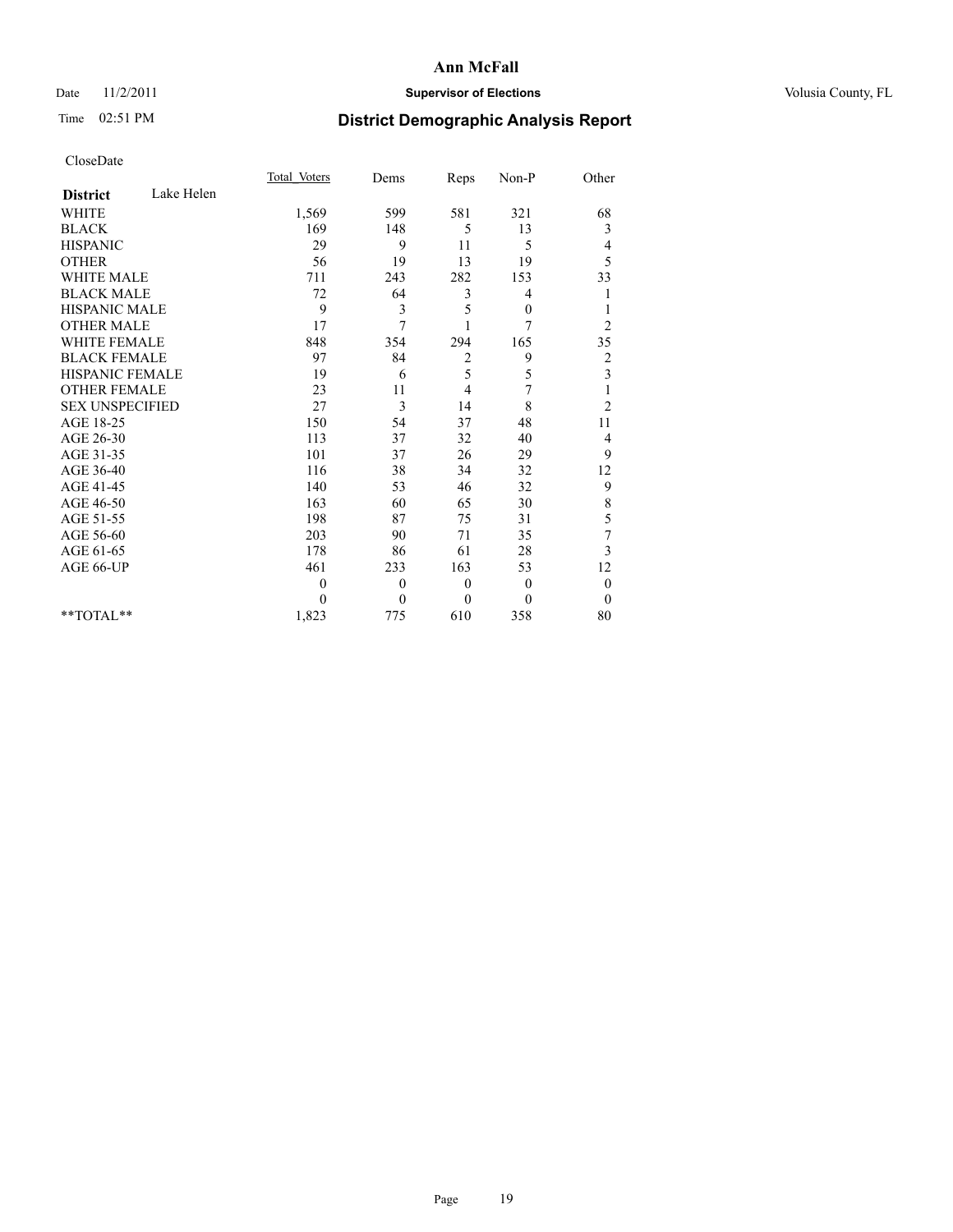## Date 11/2/2011 **Supervisor of Elections Supervisor of Elections** Volusia County, FL

## Time 02:51 PM **District Demographic Analysis Report**

|                                     | Total Voters | Dems         | Reps         | $Non-P$        | Other            |
|-------------------------------------|--------------|--------------|--------------|----------------|------------------|
| New Smyrna Beach<br><b>District</b> |              |              |              |                |                  |
| <b>WHITE</b>                        | 14,976       | 5,063        | 6,128        | 3,196          | 589              |
| <b>BLACK</b>                        | 687          | 584          | 21           | 70             | 12               |
| <b>HISPANIC</b>                     | 192          | 69           | 51           | 63             | 9                |
| <b>OTHER</b>                        | 527          | 136          | 110          | 197            | 84               |
| <b>WHITE MALE</b>                   | 6,876        | 2,011        | 2,943        | 1,625          | 297              |
| <b>BLACK MALE</b>                   | 281          | 227          | 8            | 38             | 8                |
| <b>HISPANIC MALE</b>                | 93           | 29           | 24           | 35             | 5                |
| <b>OTHER MALE</b>                   | 158          | 42           | 39           | 71             | 6                |
| <b>WHITE FEMALE</b>                 | 8,010        | 3,015        | 3,154        | 1,551          | 290              |
| <b>BLACK FEMALE</b>                 | 402          | 353          | 13           | 32             | 4                |
| HISPANIC FEMALE                     | 99           | 40           | 27           | 28             | 4                |
| <b>OTHER FEMALE</b>                 | 198          | 68           | 54           | 60             | 16               |
| <b>SEX UNSPECIFIED</b>              | 265          | 67           | 48           | 86             | 64               |
| AGE 18-25                           | 993          | 337          | 223          | 364            | 69               |
| AGE 26-30                           | 735          | 256          | 198          | 233            | 48               |
| AGE 31-35                           | 789          | 229          | 236          | 280            | 44               |
| AGE 36-40                           | 782          | 278          | 224          | 237            | 43               |
| AGE 41-45                           | 896          | 296          | 341          | 223            | 36               |
| AGE 46-50                           | 1,143        | 372          | 471          | 256            | 44               |
| AGE 51-55                           | 1,459        | 530          | 553          | 303            | 73               |
| AGE 56-60                           | 1,666        | 651          | 605          | 345            | 65               |
| AGE 61-65                           | 1,850        | 678          | 731          | 378            | 63               |
| AGE 66-UP                           | 6,069        | 2,225        | 2,728        | 907            | 209              |
|                                     | $\theta$     | $\mathbf{0}$ | $\mathbf{0}$ | $\overline{0}$ | $\boldsymbol{0}$ |
|                                     | $\theta$     | $\theta$     | $\theta$     | $\theta$       | $\theta$         |
| $*$ $TOTAI.**$                      | 16,382       | 5,852        | 6,310        | 3,526          | 694              |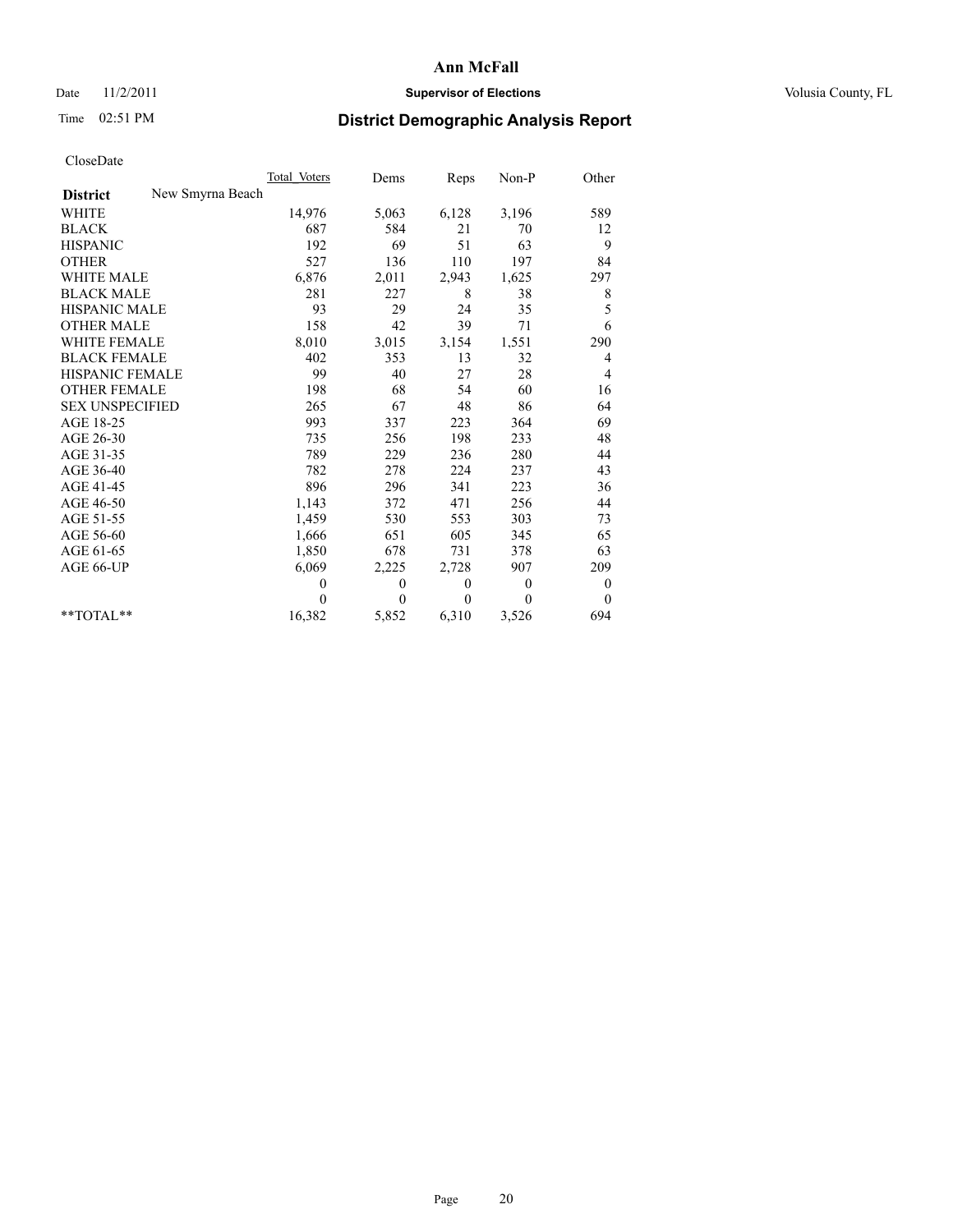## Date 11/2/2011 **Supervisor of Elections Supervisor of Elections** Volusia County, FL

## Time 02:51 PM **District Demographic Analysis Report**

|                             | Total Voters | Dems         | Reps           | Non-P        | Other            |  |
|-----------------------------|--------------|--------------|----------------|--------------|------------------|--|
| Oak Hill<br><b>District</b> |              |              |                |              |                  |  |
| <b>WHITE</b>                | 1,064        | 391          | 410            | 231          | 32               |  |
| <b>BLACK</b>                | 174          | 148          | 5              | 20           |                  |  |
| <b>HISPANIC</b>             | 6            | 3            | 2              | $\mathbf{0}$ |                  |  |
| <b>OTHER</b>                | 38           | 8            | 9              | 14           | 7                |  |
| <b>WHITE MALE</b>           | 519          | 176          | 210            | 114          | 19               |  |
| <b>BLACK MALE</b>           | 77           | 63           | 3              | 10           |                  |  |
| HISPANIC MALE               | 3            | 0            | $\overline{c}$ | $\theta$     |                  |  |
| <b>OTHER MALE</b>           | 17           | 3            | $\overline{4}$ | 9            |                  |  |
| <b>WHITE FEMALE</b>         | 538          | 214          | 196            | 115          | 13               |  |
| <b>BLACK FEMALE</b>         | 96           | 85           | 1              | 10           | $\mathbf{0}$     |  |
| HISPANIC FEMALE             | 3            | 3            | $\mathbf{0}$   | $\mathbf{0}$ | 0                |  |
| <b>OTHER FEMALE</b>         | 15           | 5            | 4              | 3            | 3                |  |
| <b>SEX UNSPECIFIED</b>      | 14           |              | 6              | 4            | 3                |  |
| AGE 18-25                   | 96           | 40           | 20             | 28           | 8                |  |
| AGE 26-30                   | 52           | 26           | 12             | 12           | $\overline{2}$   |  |
| AGE 31-35                   | 62           | 18           | 26             | 18           | $\boldsymbol{0}$ |  |
| AGE 36-40                   | 58           | 27           | 16             | 13           | $\overline{c}$   |  |
| AGE 41-45                   | 69           | 29           | 22             | 15           | 3                |  |
| AGE 46-50                   | 99           | 44           | 34             | 21           | $\boldsymbol{0}$ |  |
| AGE 51-55                   | 151          | 75           | 48             | 25           | 3                |  |
| AGE 56-60                   | 115          | 50           | 37             | 22           | 6                |  |
| AGE 61-65                   | 164          | 71           | 47             | 37           | 9                |  |
| AGE 66-UP                   | 416          | 170          | 164            | 74           | 8                |  |
|                             | $\mathbf{0}$ | $\mathbf{0}$ | $\mathbf{0}$   | $\mathbf{0}$ | $\mathbf{0}$     |  |
|                             | $\theta$     | $\mathbf{0}$ | $\theta$       | $\Omega$     | $\mathbf{0}$     |  |
| $**TOTAL**$                 | 1,282        | 550          | 426            | 265          | 41               |  |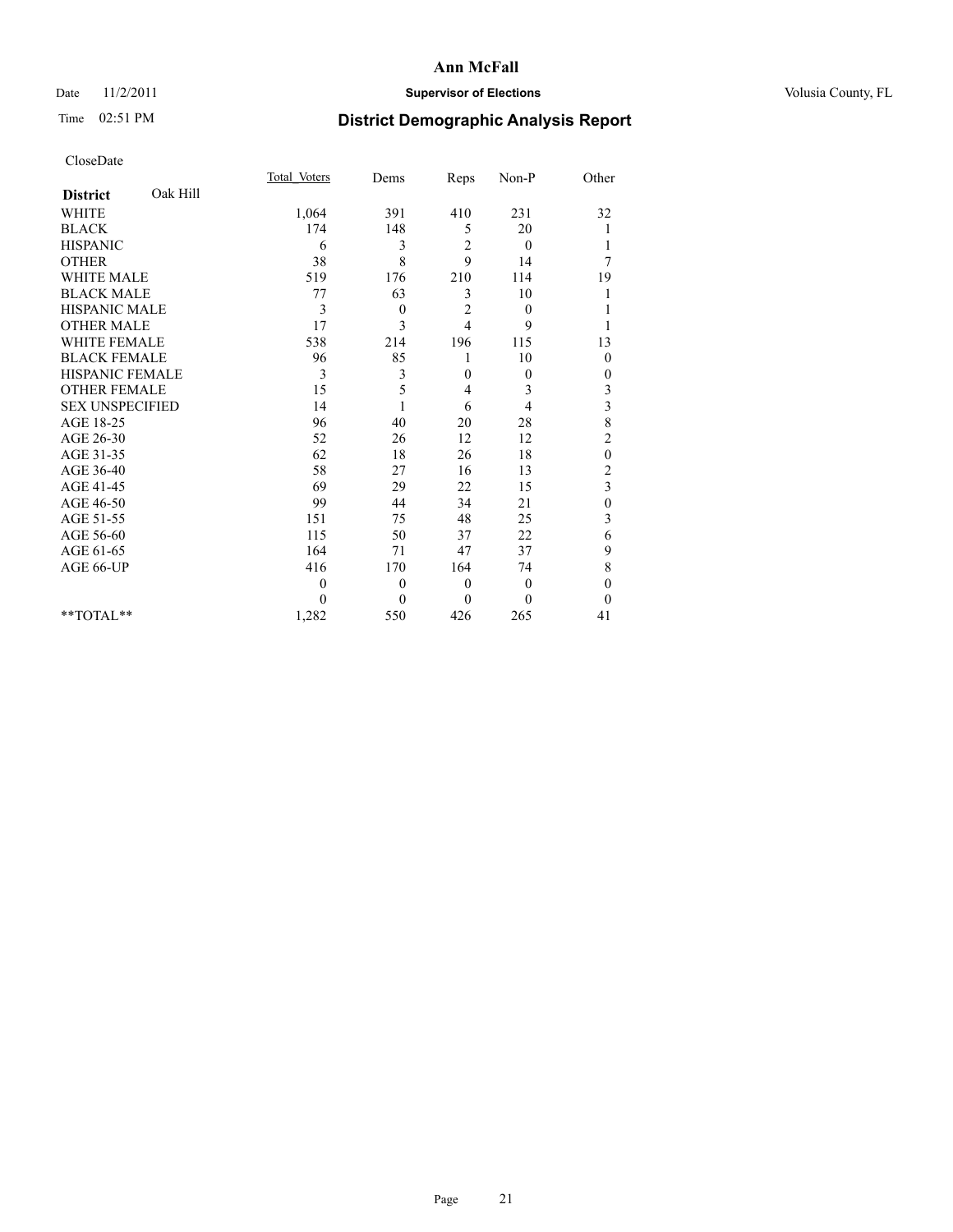## Date 11/2/2011 **Supervisor of Elections Supervisor of Elections** Volusia County, FL

# Time 02:51 PM **District Demographic Analysis Report**

|                        |             | <b>Total Voters</b> | Dems         | Reps             | $Non-P$      | Other            |
|------------------------|-------------|---------------------|--------------|------------------|--------------|------------------|
| <b>District</b>        | Orange City |                     |              |                  |              |                  |
| <b>WHITE</b>           |             | 4,897               | 1,655        | 1,993            | 998          | 251              |
| <b>BLACK</b>           |             | 294                 | 240          | 11               | 39           | 4                |
| <b>HISPANIC</b>        |             | 638                 | 296          | 107              | 217          | 18               |
| <b>OTHER</b>           |             | 262                 | 88           | 60               | 92           | 22               |
| <b>WHITE MALE</b>      |             | 2,110               | 639          | 888              | 452          | 131              |
| <b>BLACK MALE</b>      |             | 110                 | 78           | 6                | 23           | 3                |
| <b>HISPANIC MALE</b>   |             | 276                 | 126          | 48               | 95           | 7                |
| <b>OTHER MALE</b>      |             | 88                  | 32           | 25               | 26           | 5                |
| <b>WHITE FEMALE</b>    |             | 2,768               | 1,009        | 1,098            | 541          | 120              |
| <b>BLACK FEMALE</b>    |             | 181                 | 159          | 5                | 16           | 1                |
| HISPANIC FEMALE        |             | 360                 | 170          | 58               | 121          | 11               |
| <b>OTHER FEMALE</b>    |             | 101                 | 37           | 21               | 38           | 5                |
| <b>SEX UNSPECIFIED</b> |             | 97                  | 29           | 22               | 34           | 12               |
| AGE 18-25              |             | 468                 | 149          | 124              | 162          | 33               |
| AGE 26-30              |             | 377                 | 138          | 101              | 117          | 21               |
| AGE 31-35              |             | 402                 | 132          | 129              | 119          | 22               |
| AGE 36-40              |             | 322                 | 109          | 99               | 96           | 18               |
| AGE 41-45              |             | 387                 | 146          | 113              | 111          | 17               |
| AGE 46-50              |             | 446                 | 145          | 146              | 130          | 25               |
| AGE 51-55              |             | 447                 | 162          | 169              | 97           | 19               |
| AGE 56-60              |             | 488                 | 207          | 150              | 110          | 21               |
| AGE 61-65              |             | 483                 | 189          | 172              | 98           | 24               |
| AGE 66-UP              |             | 2,271               | 902          | 968              | 306          | 95               |
|                        |             | $\boldsymbol{0}$    | $\mathbf{0}$ | $\boldsymbol{0}$ | $\mathbf{0}$ | $\boldsymbol{0}$ |
|                        |             | $\theta$            | $\theta$     | $\theta$         | $\theta$     | $\theta$         |
| $*$ $TOTAI.**$         |             | 6,091               | 2,279        | 2,171            | 1,346        | 295              |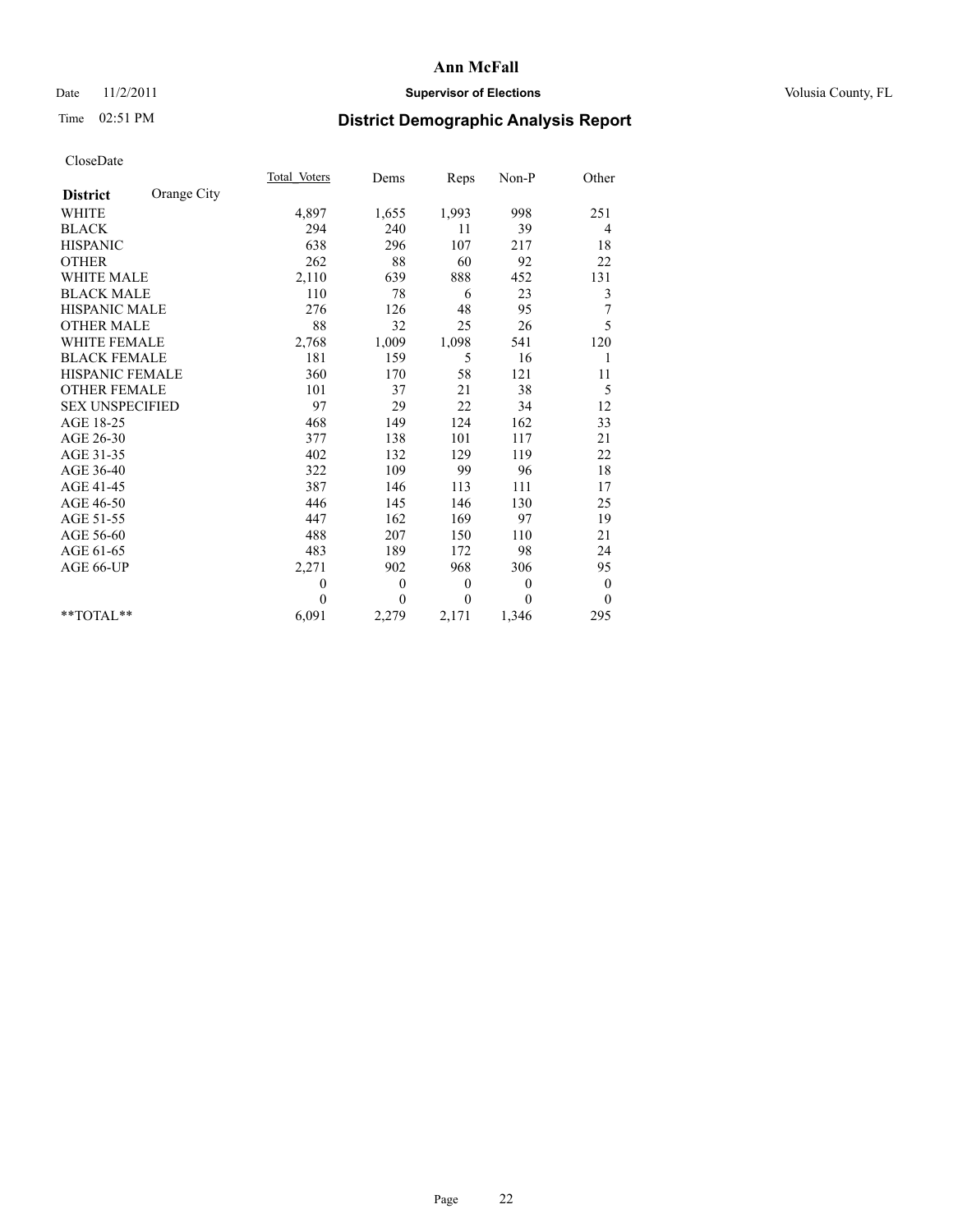## Date 11/2/2011 **Supervisor of Elections Supervisor of Elections** Volusia County, FL

## Time 02:51 PM **District Demographic Analysis Report**

|                        |              | Total Voters | Dems     | <b>Reps</b>  | Non-P    | Other            |  |
|------------------------|--------------|--------------|----------|--------------|----------|------------------|--|
| <b>District</b>        | Ormond Beach |              |          |              |          |                  |  |
| <b>WHITE</b>           |              | 24,845       | 8,609    | 10,580       | 4,733    | 923              |  |
| <b>BLACK</b>           |              | 765          | 573      | 48           | 114      | 30               |  |
| <b>HISPANIC</b>        |              | 476          | 196      | 131          | 131      | 18               |  |
| <b>OTHER</b>           |              | 1,342        | 446      | 341          | 412      | 143              |  |
| WHITE MALE             |              | 11,237       | 3,454    | 5,019        | 2,286    | 478              |  |
| <b>BLACK MALE</b>      |              | 348          | 248      | 26           | 57       | 17               |  |
| <b>HISPANIC MALE</b>   |              | 199          | 62       | 69           | 59       | 9                |  |
| <b>OTHER MALE</b>      |              | 489          | 158      | 137          | 171      | 23               |  |
| <b>WHITE FEMALE</b>    |              | 13,489       | 5,120    | 5,523        | 2,408    | 438              |  |
| <b>BLACK FEMALE</b>    |              | 409          | 319      | 22           | 56       | 12               |  |
| <b>HISPANIC FEMALE</b> |              | 272          | 132      | 59           | 72       | 9                |  |
| <b>OTHER FEMALE</b>    |              | 550          | 217      | 157          | 148      | 28               |  |
| <b>SEX UNSPECIFIED</b> |              | 435          | 114      | 88           | 133      | 100              |  |
| AGE 18-25              |              | 2,150        | 671      | 694          | 626      | 159              |  |
| AGE 26-30              |              | 1,281        | 407      | 405          | 409      | 60               |  |
| AGE 31-35              |              | 1,251        | 368      | 427          | 384      | 72               |  |
| AGE 36-40              |              | 1,438        | 459      | 526          | 375      | 78               |  |
| AGE 41-45              |              | 1,870        | 546      | 834          | 405      | 85               |  |
| AGE 46-50              |              | 2,410        | 790      | 1,047        | 492      | 81               |  |
| AGE 51-55              |              | 2,615        | 930      | 1,130        | 477      | 78               |  |
| AGE 56-60              |              | 2,725        | 1,051    | 1,102        | 482      | 90               |  |
| AGE 61-65              |              | 2,792        | 1,087    | 1,101        | 500      | 104              |  |
| AGE 66-UP              |              | 8,895        | 3,515    | 3,833        | 1,240    | 307              |  |
|                        |              | $\mathbf{0}$ | 0        | $\mathbf{0}$ | $\theta$ | $\boldsymbol{0}$ |  |
|                        |              | $\Omega$     | $\theta$ | $\theta$     | $\theta$ | $\Omega$         |  |
| $*$ $TOTAI.**$         |              | 27,428       | 9,824    | 11,100       | 5,390    | 1,114            |  |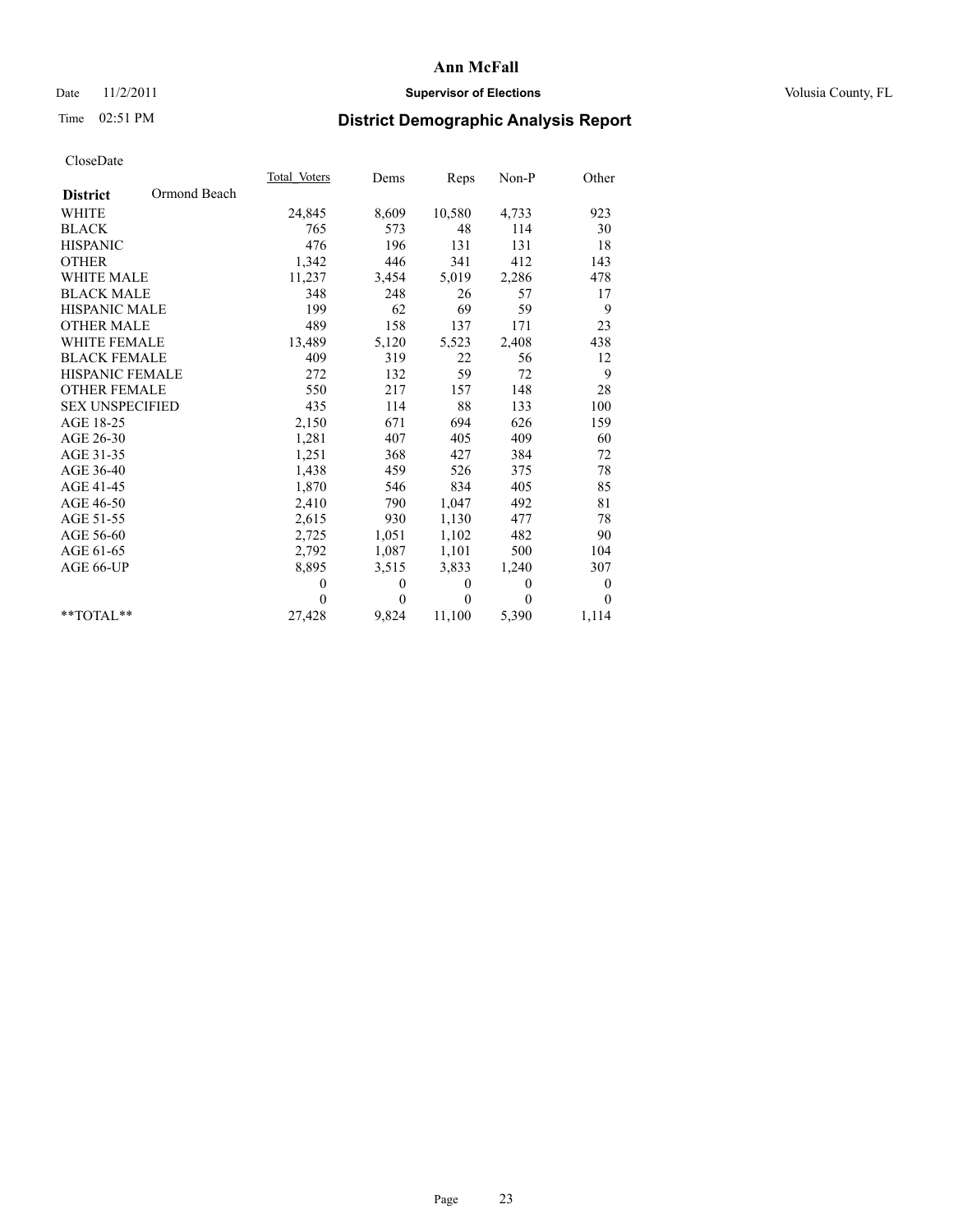## Date 11/2/2011 **Supervisor of Elections Supervisor of Elections** Volusia County, FL

## Time 02:51 PM **District Demographic Analysis Report**

|                        |         | Total Voters | Dems           | Reps           | Non-P          | Other            |  |
|------------------------|---------|--------------|----------------|----------------|----------------|------------------|--|
| <b>District</b>        | Pierson |              |                |                |                |                  |  |
| <b>WHITE</b>           |         | 523          | 211            | 218            | 76             | 18               |  |
| <b>BLACK</b>           |         | 54           | 45             | 3              | 6              | $\boldsymbol{0}$ |  |
| <b>HISPANIC</b>        |         | 95           | 36             | 6              | 49             | 4                |  |
| <b>OTHER</b>           |         | 19           | $\overline{4}$ | 3              | 12             | $\theta$         |  |
| <b>WHITE MALE</b>      |         | 251          | 97             | 111            | 29             | 14               |  |
| <b>BLACK MALE</b>      |         | 23           | 18             | 1              | $\overline{4}$ | $\boldsymbol{0}$ |  |
| <b>HISPANIC MALE</b>   |         | 38           | 21             |                | 15             | 1                |  |
| <b>OTHER MALE</b>      |         | 9            | 2              | $\overline{c}$ | 5              | 0                |  |
| WHITE FEMALE           |         | 270          | 114            | 106            | 46             | 4                |  |
| <b>BLACK FEMALE</b>    |         | 31           | 27             | 2              | $\overline{2}$ | $\boldsymbol{0}$ |  |
| HISPANIC FEMALE        |         | 55           | 15             | 5              | 32             | 3                |  |
| <b>OTHER FEMALE</b>    |         | 4            | 2              | 1              | 1              | $\overline{0}$   |  |
| <b>SEX UNSPECIFIED</b> |         | 10           | $\Omega$       |                | 9              | 0                |  |
| AGE 18-25              |         | 88           | 25             | 19             | 41             | 3                |  |
| AGE 26-30              |         | 53           | 16             | 14             | 21             | $\overline{c}$   |  |
| AGE 31-35              |         | 52           | 13             | 16             | 19             | 4                |  |
| AGE 36-40              |         | 45           | 18             | 15             | 10             | $\overline{c}$   |  |
| AGE 41-45              |         | 43           | 21             | 14             | 8              | $\boldsymbol{0}$ |  |
| AGE 46-50              |         | 58           | 25             | 19             | 10             | 4                |  |
| AGE 51-55              |         | 71           | 36             | 27             | 7              |                  |  |
| AGE 56-60              |         | 76           | 29             | 34             | 10             | 3                |  |
| AGE 61-65              |         | 51           | 31             | 15             | 4              |                  |  |
| AGE 66-UP              |         | 154          | 82             | 57             | 13             | $\overline{c}$   |  |
|                        |         | $\mathbf{0}$ | $\mathbf{0}$   | $\mathbf{0}$   | $\theta$       | $\mathbf{0}$     |  |
|                        |         | $\theta$     | $\theta$       | $\theta$       | $\theta$       | $\theta$         |  |
| $*$ $TOTAI.**$         |         | 691          | 296            | 230            | 143            | 22               |  |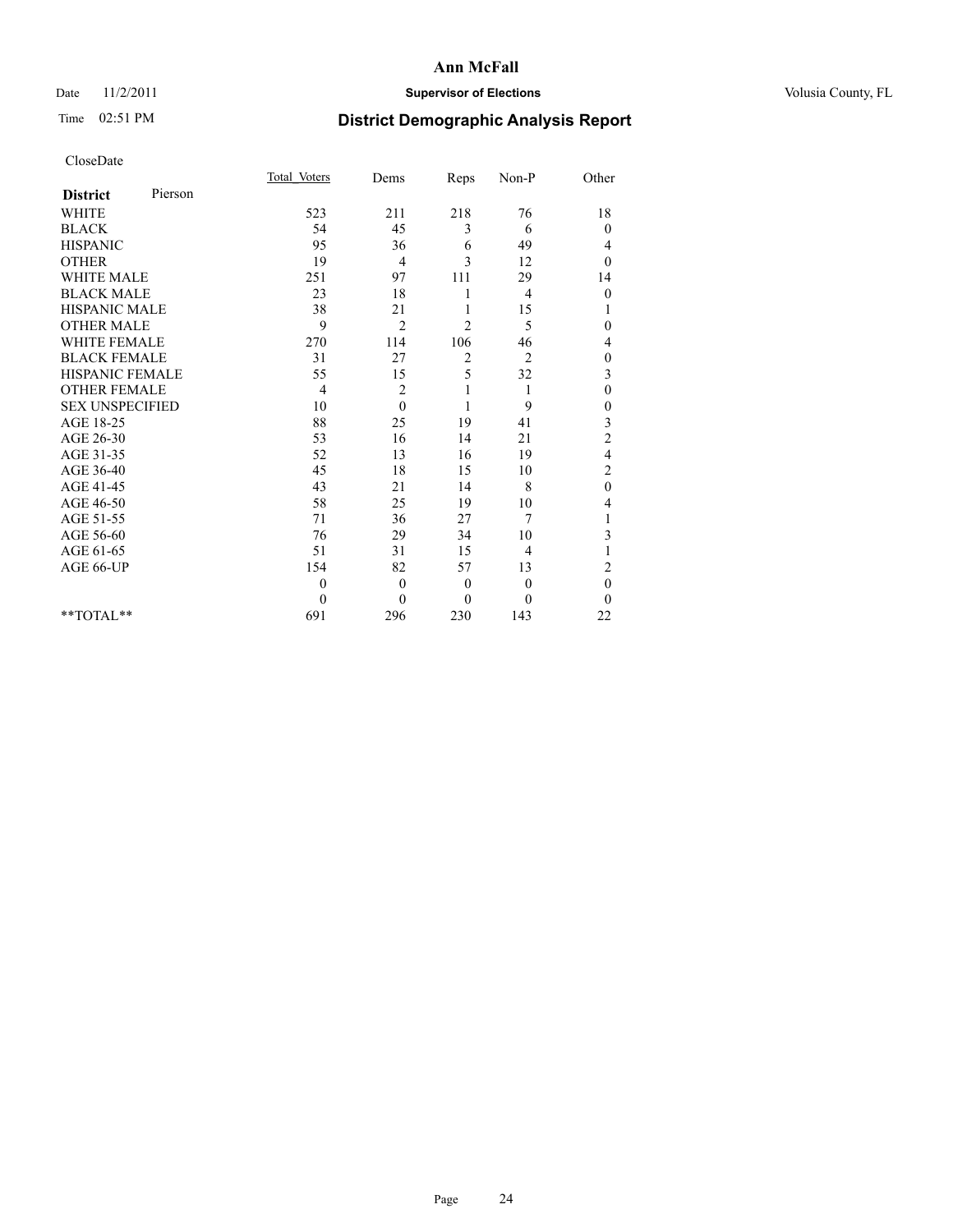## Date 11/2/2011 **Supervisor of Elections Supervisor of Elections** Volusia County, FL

## Time 02:51 PM **District Demographic Analysis Report**

|                        |             | <b>Total Voters</b> | Dems     | Reps         | Non-P    | Other            |  |
|------------------------|-------------|---------------------|----------|--------------|----------|------------------|--|
| <b>District</b>        | Ponce Inlet |                     |          |              |          |                  |  |
| <b>WHITE</b>           |             | 2,533               | 645      | 1,288        | 497      | 103              |  |
| <b>BLACK</b>           |             | 4                   | 2        | $\theta$     | 2        | $\theta$         |  |
| <b>HISPANIC</b>        |             | 39                  | 12       | 16           | 10       | 1                |  |
| <b>OTHER</b>           |             | 98                  | 28       | 32           | 28       | 10               |  |
| <b>WHITE MALE</b>      |             | 1,211               | 267      | 640          | 249      | 55               |  |
| <b>BLACK MALE</b>      |             | 2                   |          | $\mathbf{0}$ | 1        | $\mathbf{0}$     |  |
| <b>HISPANIC MALE</b>   |             | 17                  | 7        | 6            | 3        | 1                |  |
| <b>OTHER MALE</b>      |             | 36                  | 9        | 13           | 10       | 4                |  |
| <b>WHITE FEMALE</b>    |             | 1,306               | 374      | 642          | 243      | 47               |  |
| <b>BLACK FEMALE</b>    |             | $\overline{2}$      | 1        | $\theta$     |          | $\boldsymbol{0}$ |  |
| HISPANIC FEMALE        |             | 22                  | 5        | 10           | 7        | $\boldsymbol{0}$ |  |
| <b>OTHER FEMALE</b>    |             | 38                  | 14       | 13           | 9        | $\overline{c}$   |  |
| <b>SEX UNSPECIFIED</b> |             | 40                  | 9        | 12           | 14       | 5                |  |
| AGE 18-25              |             | 130                 | 35       | 56           | 30       | 9                |  |
| AGE 26-30              |             | 72                  | 20       | 22           | 27       | 3                |  |
| AGE 31-35              |             | 77                  | 16       | 26           | 29       | 6                |  |
| AGE 36-40              |             | 75                  | 19       | 33           | 20       | 3                |  |
| AGE 41-45              |             | 104                 | 21       | 49           | 27       | 7                |  |
| AGE 46-50              |             | 173                 | 46       | 84           | 38       | 5                |  |
| AGE 51-55              |             | 246                 | 58       | 131          | 49       | 8                |  |
| AGE 56-60              |             | 294                 | 82       | 139          | 63       | 10               |  |
| AGE 61-65              |             | 409                 | 104      | 202          | 81       | 22               |  |
| AGE 66-UP              |             | 1,094               | 286      | 594          | 173      | 41               |  |
|                        |             | $\Omega$            | $\theta$ | $\mathbf{0}$ | $\theta$ | $\boldsymbol{0}$ |  |
|                        |             | $\theta$            | $\theta$ | $\theta$     | $\theta$ | $\theta$         |  |
| $*$ $TOTAI.**$         |             | 2,674               | 687      | 1,336        | 537      | 114              |  |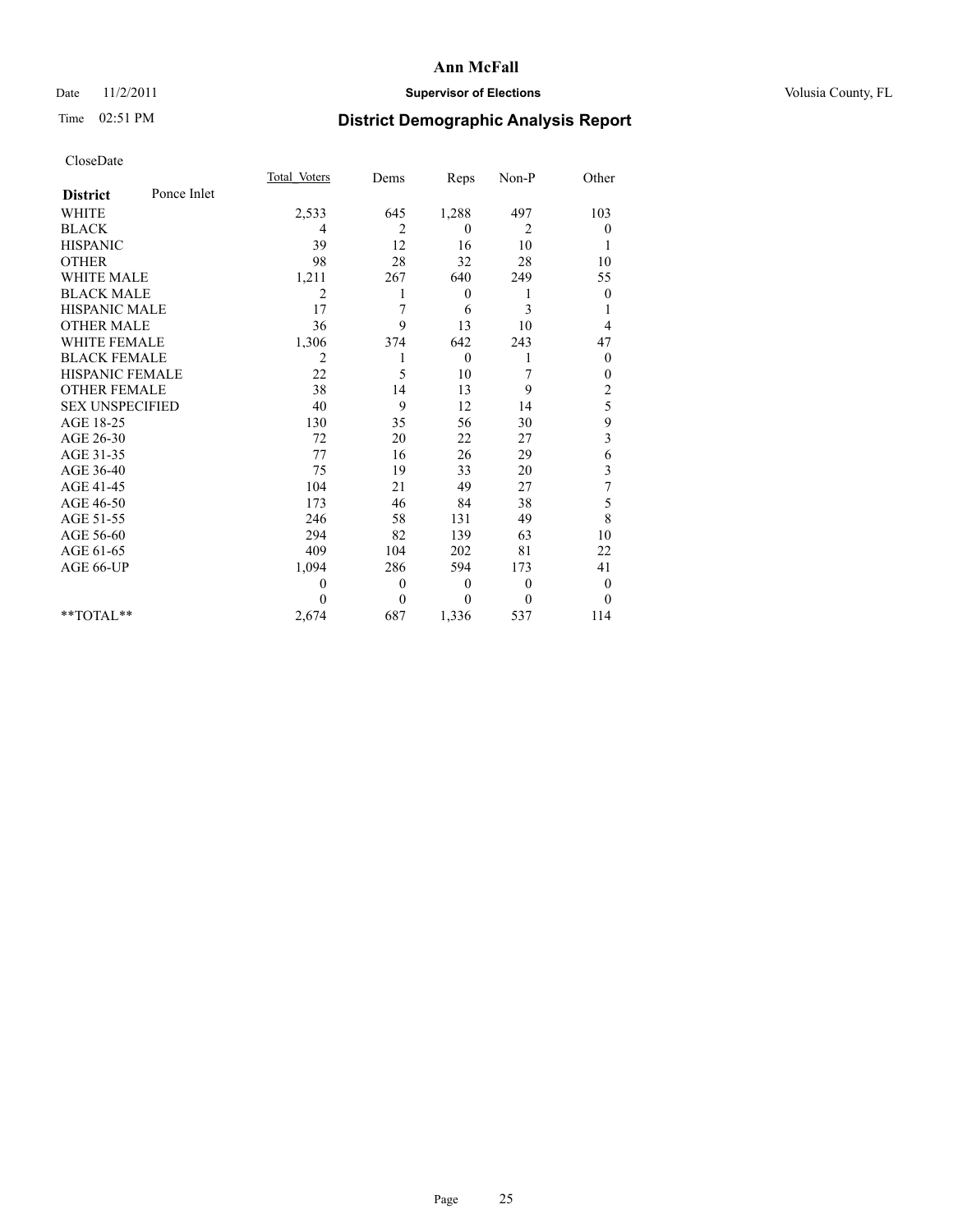## Date 11/2/2011 **Supervisor of Elections Supervisor of Elections** Volusia County, FL

# Time 02:51 PM **District Demographic Analysis Report**

|                                | Total Voters | Dems         | Reps         | $Non-P$  | Other            |
|--------------------------------|--------------|--------------|--------------|----------|------------------|
| Port Orange<br><b>District</b> |              |              |              |          |                  |
| <b>WHITE</b>                   | 33,180       | 11,612       | 12,778       | 7,359    | 1,431            |
| <b>BLACK</b>                   | 931          | 734          | 51           | 115      | 31               |
| <b>HISPANIC</b>                | 831          | 331          | 187          | 282      | 31               |
| <b>OTHER</b>                   | 1,695        | 542          | 379          | 598      | 176              |
| <b>WHITE MALE</b>              | 15,121       | 4,654        | 6,153        | 3,588    | 726              |
| <b>BLACK MALE</b>              | 417          | 315          | 31           | 51       | 20               |
| <b>HISPANIC MALE</b>           | 361          | 141          | 79           | 129      | 12               |
| <b>OTHER MALE</b>              | 615          | 199          | 148          | 231      | 37               |
| WHITE FEMALE                   | 17,850       | 6,896        | 6,549        | 3,718    | 687              |
| <b>BLACK FEMALE</b>            | 511          | 417          | 19           | 64       | 11               |
| HISPANIC FEMALE                | 463          | 189          | 105          | 150      | 19               |
| <b>OTHER FEMALE</b>            | 683          | 257          | 158          | 227      | 41               |
| <b>SEX UNSPECIFIED</b>         | 616          | 151          | 153          | 196      | 116              |
| AGE 18-25                      | 2,980        | 1,026        | 831          | 891      | 232              |
| AGE 26-30                      | 2,322        | 749          | 661          | 795      | 117              |
| AGE 31-35                      | 2,112        | 696          | 622          | 676      | 118              |
| AGE 36-40                      | 2,197        | 713          | 762          | 623      | 99               |
| AGE 41-45                      | 2,601        | 814          | 984          | 699      | 104              |
| AGE 46-50                      | 3,236        | 1,006        | 1,333        | 757      | 140              |
| AGE 51-55                      | 3,355        | 1,202        | 1,354        | 686      | 113              |
| AGE 56-60                      | 3,398        | 1,357        | 1,276        | 641      | 124              |
| AGE 61-65                      | 3,614        | 1,392        | 1,318        | 720      | 184              |
| AGE 66-UP                      | 10,821       | 4,264        | 4,253        | 1,866    | 438              |
|                                | $\mathbf{0}$ | $\theta$     | $\mathbf{0}$ | $\theta$ | $\boldsymbol{0}$ |
|                                | $\theta$     | $\mathbf{0}$ | $\mathbf{0}$ | $\theta$ | $\theta$         |
| $*$ $TOTAI.**$                 | 36,637       | 13,219       | 13,395       | 8,354    | 1,669            |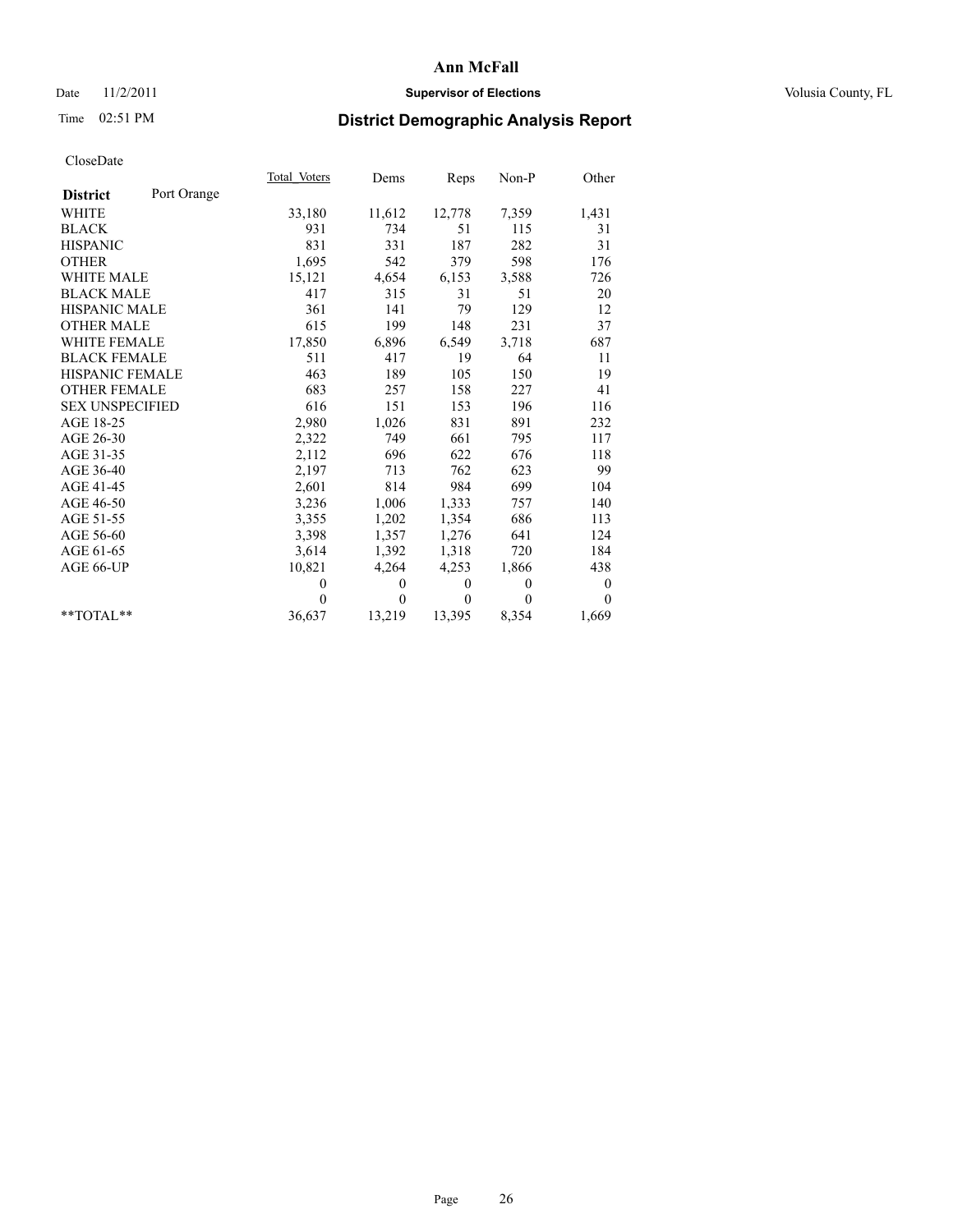## Date 11/2/2011 **Supervisor of Elections Supervisor of Elections** Volusia County, FL

## Time 02:51 PM **District Demographic Analysis Report**

|                        |               | <b>Total Voters</b> | Dems         | Reps         | $Non-P$  | Other            |
|------------------------|---------------|---------------------|--------------|--------------|----------|------------------|
| <b>District</b>        | South Daytona |                     |              |              |          |                  |
| <b>WHITE</b>           |               | 6,291               | 2,564        | 2,142        | 1,348    | 237              |
| <b>BLACK</b>           |               | 560                 | 443          | 15           | 86       | 16               |
| <b>HISPANIC</b>        |               | 154                 | 81           | 29           | 39       | 5                |
| <b>OTHER</b>           |               | 335                 | 127          | 64           | 121      | 23               |
| <b>WHITE MALE</b>      |               | 2,885               | 1,022        | 1,070        | 657      | 136              |
| <b>BLACK MALE</b>      |               | 201                 | 147          | 5            | 44       | 5                |
| <b>HISPANIC MALE</b>   |               | 74                  | 37           | 16           | 18       | 3                |
| <b>OTHER MALE</b>      |               | 94                  | 36           | 24           | 32       | $\overline{c}$   |
| WHITE FEMALE           |               | 3,373               | 1,523        | 1,062        | 687      | 101              |
| <b>BLACK FEMALE</b>    |               | 353                 | 291          | 9            | 42       | 11               |
| HISPANIC FEMALE        |               | 79                  | 43           | 13           | 21       | $\overline{c}$   |
| <b>OTHER FEMALE</b>    |               | 149                 | 66           | 31           | 48       | $\overline{4}$   |
| <b>SEX UNSPECIFIED</b> |               | 132                 | 50           | 20           | 45       | 17               |
| AGE 18-25              |               | 660                 | 257          | 137          | 223      | 43               |
| AGE 26-30              |               | 521                 | 217          | 114          | 171      | 19               |
| AGE 31-35              |               | 450                 | 170          | 103          | 147      | 30               |
| AGE 36-40              |               | 438                 | 167          | 138          | 112      | 21               |
| AGE 41-45              |               | 620                 | 245          | 193          | 155      | 27               |
| AGE 46-50              |               | 692                 | 270          | 248          | 147      | 27               |
| AGE 51-55              |               | 712                 | 321          | 222          | 141      | 28               |
| AGE 56-60              |               | 692                 | 332          | 228          | 113      | 19               |
| AGE 61-65              |               | 670                 | 276          | 228          | 137      | 29               |
| AGE 66-UP              |               | 1,885               | 960          | 639          | 248      | 38               |
|                        |               | $\mathbf{0}$        | $\theta$     | $\mathbf{0}$ | $\theta$ | $\boldsymbol{0}$ |
|                        |               | $\theta$            | $\mathbf{0}$ | $\mathbf{0}$ | $\theta$ | $\theta$         |
| $*$ $TOTAI.**$         |               | 7,340               | 3,215        | 2,250        | 1,594    | 281              |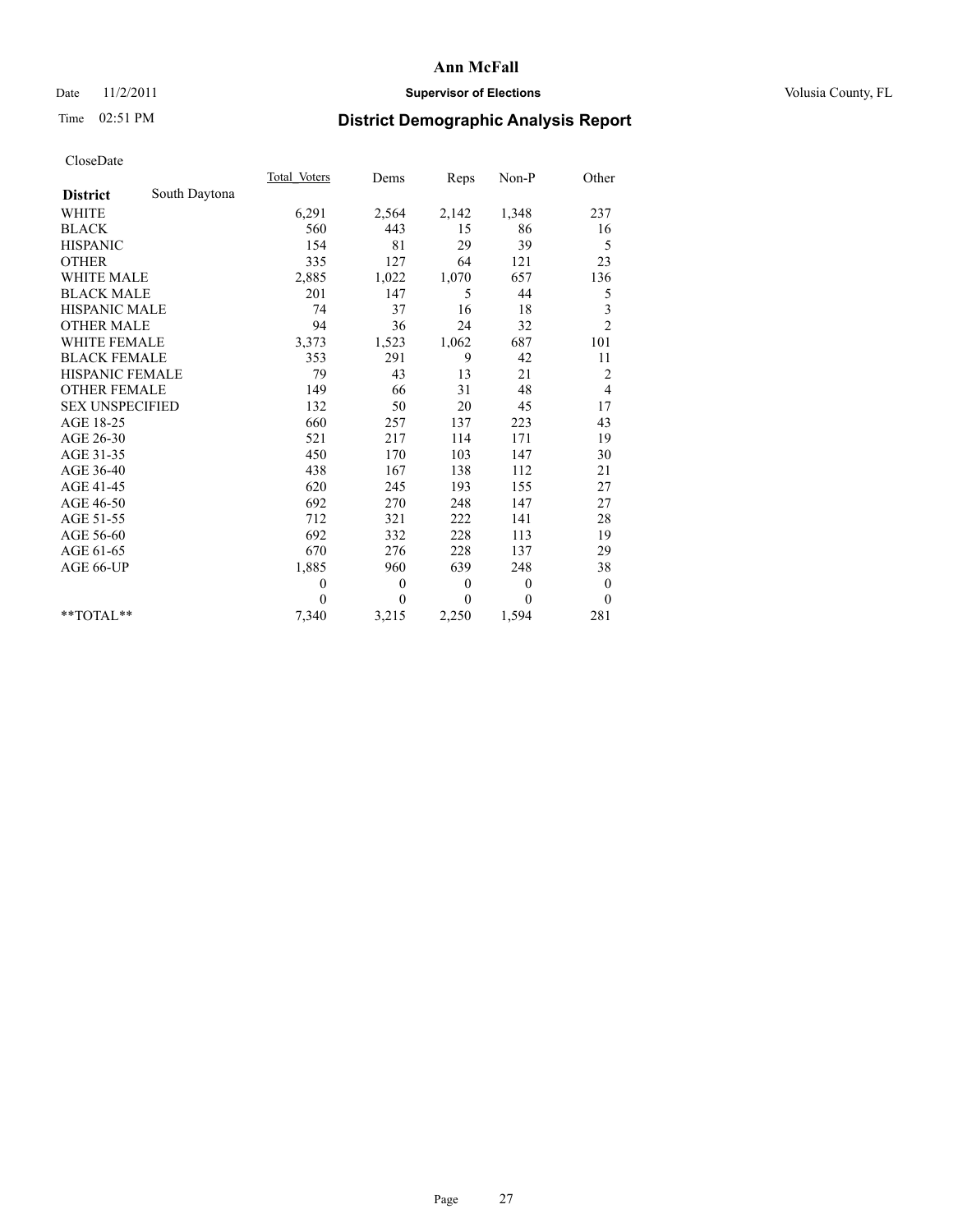## Date 11/2/2011 **Supervisor of Elections Supervisor of Elections** Volusia County, FL

## Time 02:51 PM **District Demographic Analysis Report**

|                        |               | Total Voters | Dems     | Reps     | $Non-P$  | Other |  |
|------------------------|---------------|--------------|----------|----------|----------|-------|--|
| <b>District</b>        | Flagler Beach |              |          |          |          |       |  |
| <b>WHITE</b>           |               | 52           | 23       | 14       | 14       |       |  |
| <b>BLACK</b>           |               | 0            | $\theta$ | $\theta$ | $\theta$ | 0     |  |
| <b>HISPANIC</b>        |               | 0            | 0        | $\Omega$ | $\Omega$ | 0     |  |
| <b>OTHER</b>           |               | 3            |          | 2        | 0        | 0     |  |
| <b>WHITE MALE</b>      |               | 25           | 10       | 8        | 6        |       |  |
| <b>BLACK MALE</b>      |               | $\theta$     | $\theta$ | 0        | 0        | 0     |  |
| HISPANIC MALE          |               | 0            | 0        | 0        | 0        | 0     |  |
| <b>OTHER MALE</b>      |               | 2            |          |          | 0        | 0     |  |
| WHITE FEMALE           |               | 27           | 13       | 6        | 8        | 0     |  |
| <b>BLACK FEMALE</b>    |               | 0            | 0        | 0        | 0        | 0     |  |
| HISPANIC FEMALE        |               |              | 0        | 0        | 0        | 0     |  |
| <b>OTHER FEMALE</b>    |               |              | 0        |          | 0        | 0     |  |
| <b>SEX UNSPECIFIED</b> |               |              | 0        | 0        | 0        | 0     |  |
| AGE 18-25              |               |              | 0        | 0        | 0        | 0     |  |
| AGE 26-30              |               |              | 0        | 0        | 0        | 0     |  |
| AGE 31-35              |               |              | 0        | 0        | 0        | 0     |  |
| AGE 36-40              |               |              | 0        | 0        |          | 0     |  |
| AGE 41-45              |               |              |          | 0        | 0        | 0     |  |
| AGE 46-50              |               |              |          | 0        | 0        | 0     |  |
| AGE 51-55              |               | 2            | 0        | 0        | 2        | 0     |  |
| AGE 56-60              |               |              | 0        |          | 0        | 0     |  |
| AGE 61-65              |               | 9            | 4        |          | 4        |       |  |
| AGE 66-UP              |               | 41           | 19       | 14       |          |       |  |
|                        |               | 0            | $\theta$ | $\theta$ | 0        |       |  |
|                        |               | $_{0}$       | 0        | $\Omega$ | 0        |       |  |
| $*$ $TOTAI.**$         |               | 55           | 24       | 16       | 14       |       |  |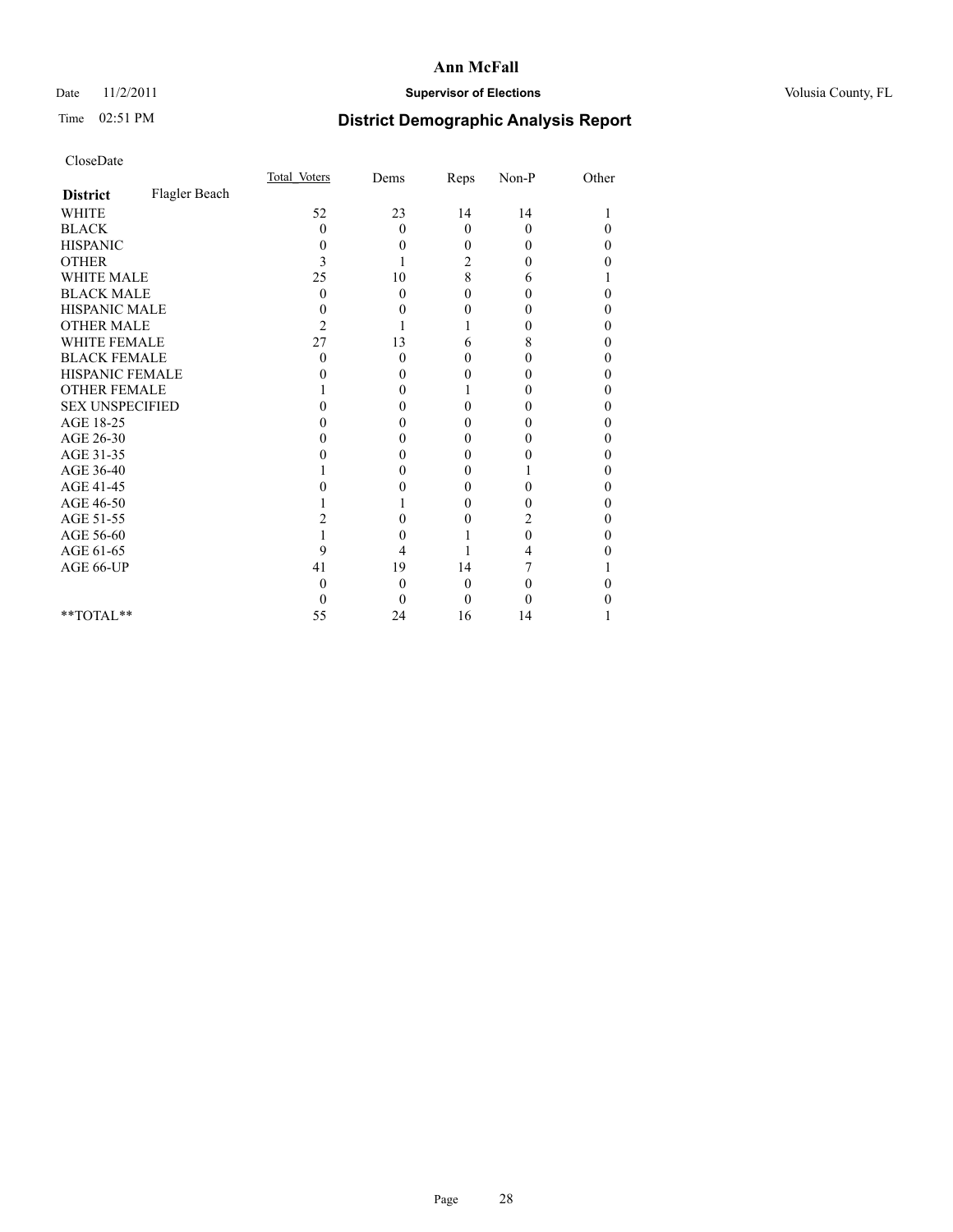## Date 11/2/2011 **Supervisor of Elections Supervisor of Elections** Volusia County, FL

# Time 02:51 PM **District Demographic Analysis Report**

|                        |                           | Total Voters | Dems         | Reps         | $Non-P$  | Other        |
|------------------------|---------------------------|--------------|--------------|--------------|----------|--------------|
| <b>District</b>        | <b>Hospital Authority</b> |              |              |              |          |              |
| WHITE                  |                           | 94,602       | 31,189       | 39,149       | 19,352   | 4,912        |
| <b>BLACK</b>           |                           | 9,219        | 7,311        | 407          | 1,231    | 270          |
| <b>HISPANIC</b>        |                           | 15,954       | 7,653        | 2,699        | 5,021    | 581          |
| <b>OTHER</b>           |                           | 6,280        | 1,963        | 1,361        | 2,185    | 771          |
| <b>WHITE MALE</b>      |                           | 43,722       | 12,643       | 19,059       | 9,412    | 2,608        |
| <b>BLACK MALE</b>      |                           | 3,906        | 2,928        | 220          | 599      | 159          |
| <b>HISPANIC MALE</b>   |                           | 7,467        | 3,460        | 1,332        | 2,379    | 296          |
| <b>OTHER MALE</b>      |                           | 2,068        | 683          | 527          | 727      | 131          |
| <b>WHITE FEMALE</b>    |                           | 50,417       | 18,397       | 19,899       | 9,844    | 2,277        |
| <b>BLACK FEMALE</b>    |                           | 5,238        | 4,322        | 185          | 622      | 109          |
| HISPANIC FEMALE        |                           | 8,383        | 4,137        | 1,358        | 2,610    | 278          |
| <b>OTHER FEMALE</b>    |                           | 2,436        | 922          | 548          | 807      | 159          |
| <b>SEX UNSPECIFIED</b> |                           | 2,418        | 624          | 488          | 789      | 517          |
| AGE 18-25              |                           | 12,873       | 4,214        | 3,196        | 4,319    | 1,144        |
| AGE 26-30              |                           | 8,401        | 2,802        | 2,119        | 2,958    | 522          |
| AGE 31-35              |                           | 8,796        | 3,112        | 2,438        | 2,674    | 572          |
| AGE 36-40              |                           | 9,268        | 3,218        | 2,960        | 2,515    | 575          |
| AGE 41-45              |                           | 10,249       | 3,468        | 3,754        | 2,502    | 525          |
| AGE 46-50              |                           | 12,177       | 4,267        | 4,649        | 2,709    | 552          |
| AGE 51-55              |                           | 12.440       | 4,705        | 4,811        | 2,371    | 553          |
| AGE 56-60              |                           | 11,490       | 4,735        | 4,141        | 2,101    | 513          |
| AGE 61-65              |                           | 10,924       | 4,487        | 4,088        | 1,870    | 479          |
| AGE 66-UP              |                           | 29,436       | 13,108       | 11,460       | 3,769    | 1,099        |
|                        |                           | $\mathbf{0}$ | $\mathbf{0}$ | $\mathbf{0}$ | $\theta$ | 0            |
|                        |                           | $\theta$     | $\theta$     | $\theta$     | $\theta$ | $\mathbf{0}$ |
| $*$ TOTAL $*$          |                           | 126,055      | 48,116       | 43,616       | 27,789   | 6,534        |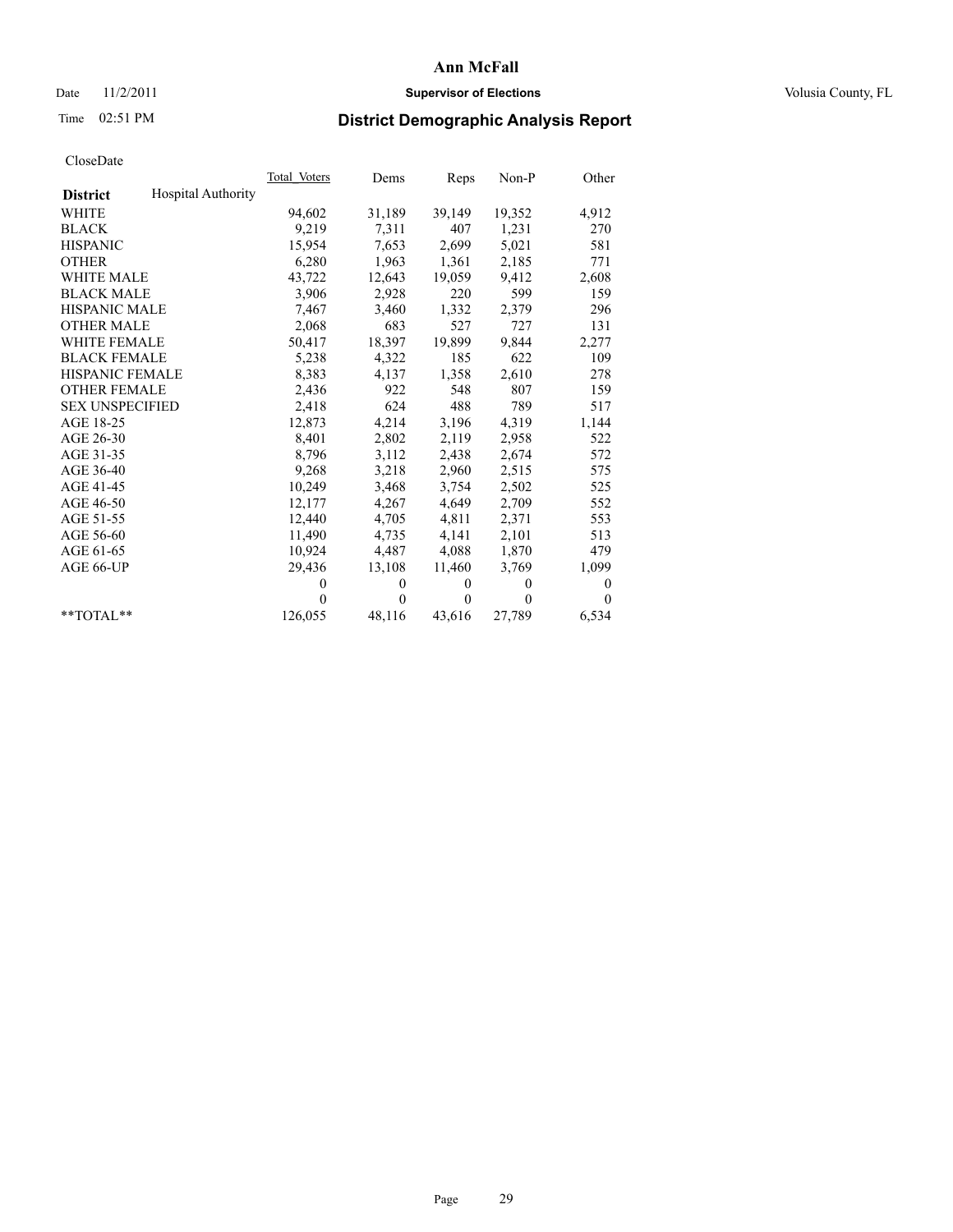## Date 11/2/2011 **Supervisor of Elections Supervisor of Elections** Volusia County, FL

# Time 02:51 PM **District Demographic Analysis Report**

|                                          | <b>Total Voters</b> | Dems     | Reps         | Non-P        | Other            |
|------------------------------------------|---------------------|----------|--------------|--------------|------------------|
| Florida House Seat 21<br><b>District</b> |                     |          |              |              |                  |
| <b>WHITE</b>                             | 2,145               | 772      | 932          | 367          | 74               |
| <b>BLACK</b>                             | 157                 | 135      | 8            | 14           | $\boldsymbol{0}$ |
| <b>HISPANIC</b>                          | 193                 | 76       | 27           | 83           | 7                |
| <b>OTHER</b>                             | 97                  | 27       | 27           | 38           | 5                |
| <b>WHITE MALE</b>                        | 1,042               | 336      | 482          | 180          | 44               |
| <b>BLACK MALE</b>                        | 67                  | 57       | 4            | 6            | $\mathbf{0}$     |
| HISPANIC MALE                            | 89                  | 42       | 10           | 35           | $\overline{c}$   |
| <b>OTHER MALE</b>                        | 32                  | 11       | 10           | 11           | $\theta$         |
| WHITE FEMALE                             | 1,093               | 431      | 446          | 186          | 30               |
| <b>BLACK FEMALE</b>                      | 90                  | 78       | 4            | 8            | $\boldsymbol{0}$ |
| HISPANIC FEMALE                          | 101                 | 34       | 17           | 45           | 5                |
| <b>OTHER FEMALE</b>                      | 36                  | 12       | 9            | 14           | 1                |
| <b>SEX UNSPECIFIED</b>                   | 42                  | 9        | 12           | 17           | 4                |
| AGE 18-25                                | 246                 | 54       | 77           | 105          | 10               |
| AGE 26-30                                | 143                 | 47       | 43           | 47           | 6                |
| AGE 31-35                                | 168                 | 46       | 67           | 50           | 5                |
| AGE 36-40                                | 145                 | 44       | 58           | 38           | 5                |
| AGE 41-45                                | 165                 | 50       | 73           | 35           | 7                |
| AGE 46-50                                | 236                 | 90       | 92           | 43           | 11               |
| AGE 51-55                                | 263                 | 109      | 108          | 39           | 7                |
| AGE 56-60                                | 266                 | 99       | 114          | 41           | 12               |
| AGE 61-65                                | 261                 | 117      | 96           | 40           | 8                |
| AGE 66-UP                                | 699                 | 354      | 266          | 64           | 15               |
|                                          | $\overline{0}$      | $\theta$ | $\mathbf{0}$ | $\mathbf{0}$ | $\boldsymbol{0}$ |
|                                          | $\Omega$            | $\theta$ | $\mathbf{0}$ | $\theta$     | $\theta$         |
| **TOTAL**                                | 2,592               | 1,010    | 994          | 502          | 86               |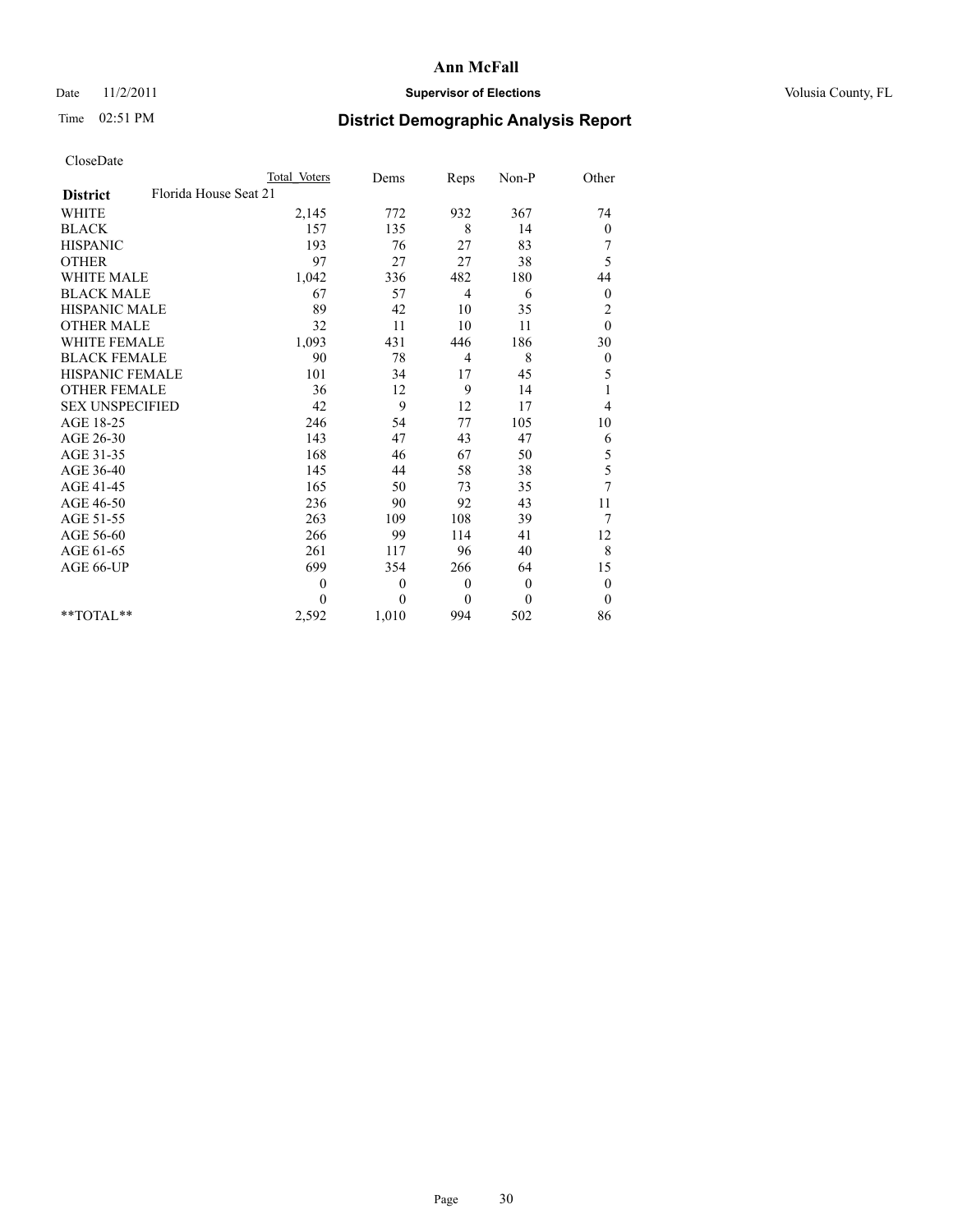## Date 11/2/2011 **Supervisor of Elections Supervisor of Elections** Volusia County, FL

# Time 02:51 PM **District Demographic Analysis Report**

|                                          | Total Voters | Dems         | Reps         | Non-P    | Other            |
|------------------------------------------|--------------|--------------|--------------|----------|------------------|
| Florida House Seat 25<br><b>District</b> |              |              |              |          |                  |
| <b>WHITE</b>                             | 15,028       | 4,934        | 5,996        | 3,296    | 802              |
| <b>BLACK</b>                             | 1,270        | 975          | 70           | 187      | 38               |
| <b>HISPANIC</b>                          | 4,003        | 1,963        | 686          | 1,219    | 135              |
| <b>OTHER</b>                             | 1,144        | 367          | 235          | 397      | 145              |
| <b>WHITE MALE</b>                        | 6,928        | 1,996        | 2,907        | 1,607    | 418              |
| <b>BLACK MALE</b>                        | 562          | 399          | 40           | 101      | 22               |
| <b>HISPANIC MALE</b>                     | 1,863        | 875          | 341          | 574      | 73               |
| <b>OTHER MALE</b>                        | 382          | 128          | 88           | 145      | 21               |
| <b>WHITE FEMALE</b>                      | 8,012        | 2,906        | 3,055        | 1,675    | 376              |
| <b>BLACK FEMALE</b>                      | 697          | 566          | 30           | 85       | 16               |
| HISPANIC FEMALE                          | 2,112        | 1,069        | 343          | 639      | 61               |
| <b>OTHER FEMALE</b>                      | 466          | 177          | 100          | 154      | 35               |
| <b>SEX UNSPECIFIED</b>                   | 423          | 123          | 83           | 119      | 98               |
| AGE 18-25                                | 2,077        | 709          | 460          | 712      | 196              |
| AGE 26-30                                | 1,505        | 489          | 377          | 553      | 86               |
| AGE 31-35                                | 1,703        | 620          | 420          | 550      | 113              |
| AGE 36-40                                | 1,773        | 595          | 565          | 506      | 107              |
| AGE 41-45                                | 1,838        | 635          | 652          | 459      | 92               |
| AGE 46-50                                | 2,110        | 755          | 741          | 517      | 97               |
| AGE 51-55                                | 2,078        | 787          | 765          | 419      | 107              |
| AGE 56-60                                | 1,940        | 804          | 668          | 388      | 80               |
| AGE 61-65                                | 1,789        | 717          | 653          | 344      | 75               |
| AGE 66-UP                                | 4,632        | 2,128        | 1,686        | 651      | 167              |
|                                          | $\mathbf{0}$ | $\mathbf{0}$ | $\mathbf{0}$ | $\theta$ | $\boldsymbol{0}$ |
|                                          | $\theta$     | $\theta$     | $\theta$     | $\theta$ | $\theta$         |
| $*$ $TOTAI.**$                           | 21,445       | 8,239        | 6,987        | 5,099    | 1,120            |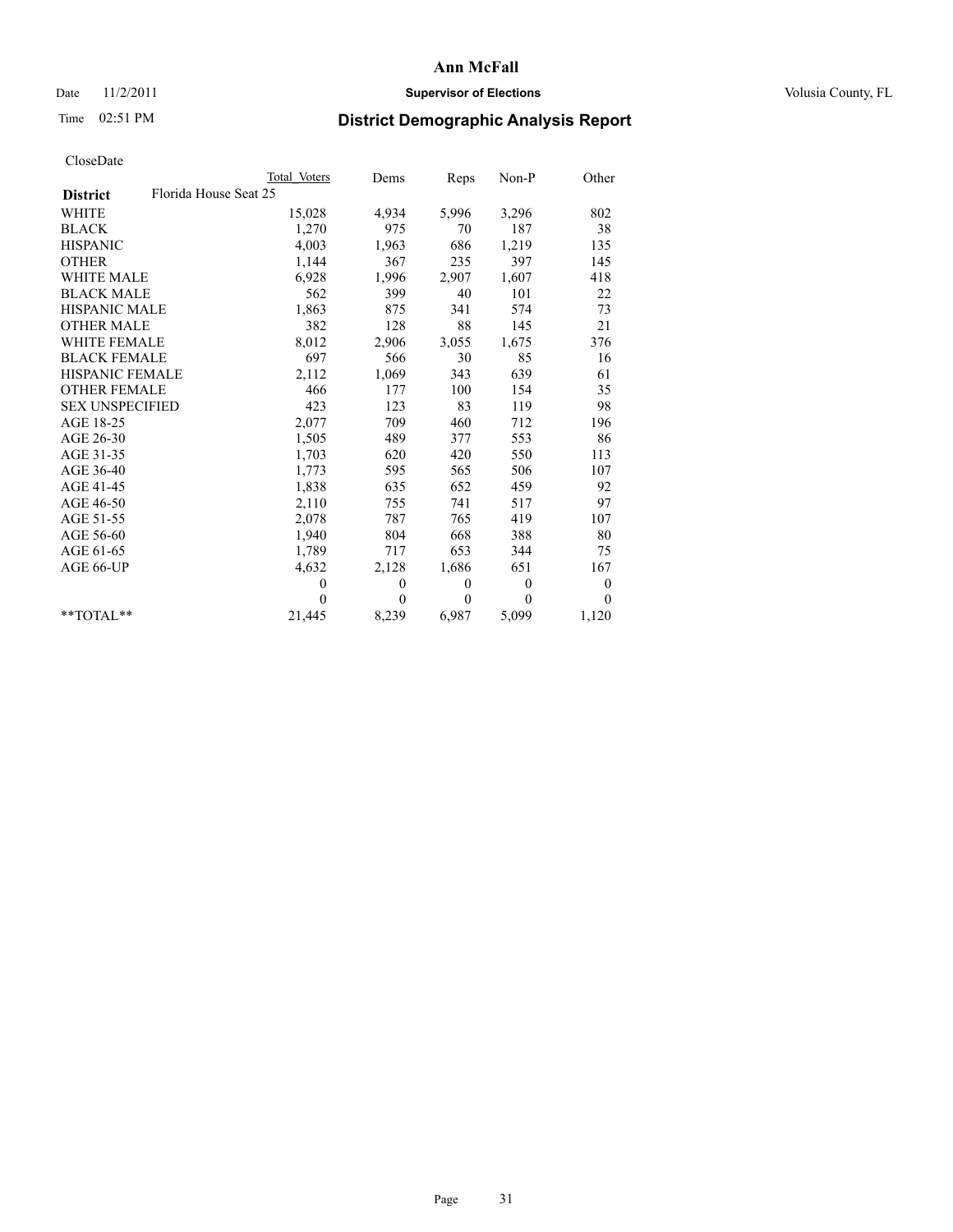## Date 11/2/2011 **Supervisor of Elections Supervisor of Elections** Volusia County, FL

# Time 02:51 PM **District Demographic Analysis Report**

|                                          | Total Voters | Dems         | Reps         | Non-P        | Other        |
|------------------------------------------|--------------|--------------|--------------|--------------|--------------|
| Florida House Seat 26<br><b>District</b> |              |              |              |              |              |
| <b>WHITE</b>                             | 87,304       | 29,064       | 37,074       | 17,108       | 4,058        |
| <b>BLACK</b>                             | 3,943        | 3,038        | 215          | 557          | 133          |
| <b>HISPANIC</b>                          | 7,276        | 3,372        | 1,359        | 2,295        | 250          |
| <b>OTHER</b>                             | 4,861        | 1,458        | 1,206        | 1,621        | 576          |
| <b>WHITE MALE</b>                        | 40,061       | 11,711       | 17,888       | 8,319        | 2,143        |
| <b>BLACK MALE</b>                        | 1,698        | 1,223        | 121          | 280          | 74           |
| <b>HISPANIC MALE</b>                     | 3,366        | 1,496        | 666          | 1,085        | 119          |
| <b>OTHER MALE</b>                        | 1,682        | 518          | 487          | 574          | 103          |
| <b>WHITE FEMALE</b>                      | 46,807       | 17,230       | 19,003       | 8,682        | 1,892        |
| <b>BLACK FEMALE</b>                      | 2,214        | 1,789        | 94           | 275          | 56           |
| <b>HISPANIC FEMALE</b>                   | 3,863        | 1,854        | 683          | 1,199        | 127          |
| <b>OTHER FEMALE</b>                      | 1,890        | 694          | 488          | 585          | 123          |
| <b>SEX UNSPECIFIED</b>                   | 1,803        | 417          | 424          | 582          | 380          |
| AGE 18-25                                | 9,178        | 2,829        | 2,595        | 2,978        | 776          |
| AGE 26-30                                | 5,771        | 1,807        | 1,670        | 1,940        | 354          |
| AGE 31-35                                | 5,745        | 1,828        | 1,818        | 1,720        | 379          |
| AGE 36-40                                | 6,191        | 1,959        | 2,177        | 1,672        | 383          |
| AGE 41-45                                | 7,571        | 2,342        | 3,031        | 1,840        | 358          |
| AGE 46-50                                | 9,234        | 2,968        | 3,843        | 2,026        | 397          |
| AGE 51-55                                | 9.969        | 3,471        | 4,234        | 1,854        | 410          |
| AGE 56-60                                | 9,987        | 3,896        | 3,849        | 1,815        | 427          |
| AGE 61-65                                | 10,235       | 3,954        | 4,070        | 1,781        | 430          |
| AGE 66-UP                                | 29,502       | 11,878       | 12,566       | 3.955        | 1,103        |
|                                          | $\theta$     | $\mathbf{0}$ | $\mathbf{0}$ | $\mathbf{0}$ | $\mathbf{0}$ |
|                                          | $\Omega$     | $\Omega$     | $\mathbf{0}$ | $\theta$     | $\Omega$     |
| $*$ $TOTAI.**$                           | 103,384      | 36,932       | 39,854       | 21,581       | 5,017        |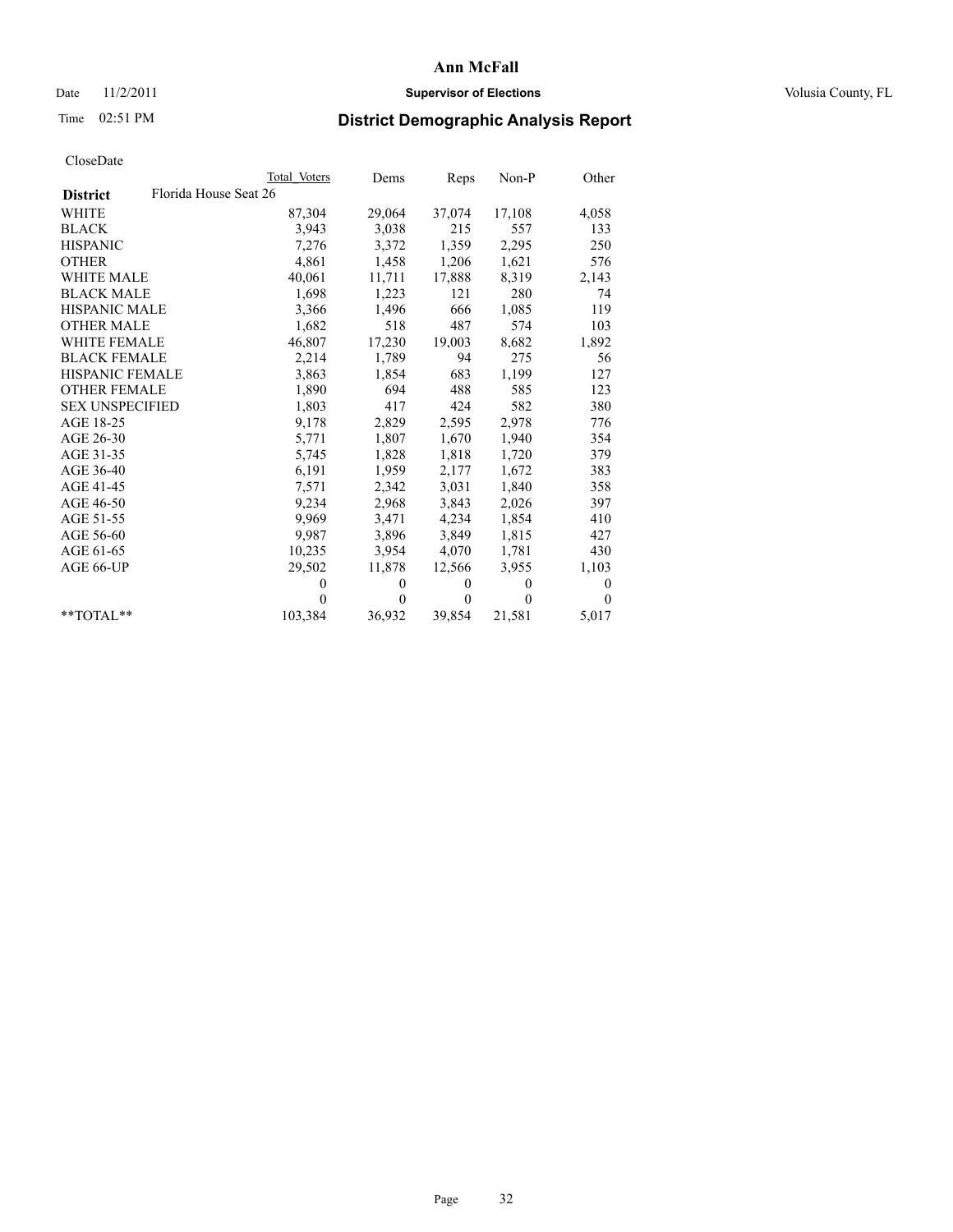## Date 11/2/2011 **Supervisor of Elections Supervisor of Elections** Volusia County, FL

# Time 02:51 PM **District Demographic Analysis Report**

|                                          | Total Voters | Dems     | Reps         | $Non-P$  | Other            |  |
|------------------------------------------|--------------|----------|--------------|----------|------------------|--|
| Florida House Seat 27<br><b>District</b> |              |          |              |          |                  |  |
| <b>WHITE</b>                             | 50,336       | 19,787   | 17,003       | 11,192   | 2,354            |  |
| <b>BLACK</b>                             | 15,802       | 13,319   | 436          | 1,710    | 337              |  |
| <b>HISPANIC</b>                          | 1,817        | 835      | 326          | 573      | 83               |  |
| <b>OTHER</b>                             | 3,872        | 1,519    | 614          | 1,249    | 490              |  |
| <b>WHITE MALE</b>                        | 23,085       | 7,952    | 8,386        | 5,457    | 1,290            |  |
| <b>BLACK MALE</b>                        | 6,050        | 4,903    | 215          | 773      | 159              |  |
| <b>HISPANIC MALE</b>                     | 825          | 354      | 154          | 273      | 44               |  |
| <b>OTHER MALE</b>                        | 1,184        | 469      | 243          | 406      | 66               |  |
| <b>WHITE FEMALE</b>                      | 26,989       | 11,726   | 8,538        | 5,678    | 1,047            |  |
| <b>BLACK FEMALE</b>                      | 9,622        | 8,313    | 216          | 918      | 175              |  |
| HISPANIC FEMALE                          | 981          | 478      | 172          | 295      | 36               |  |
| <b>OTHER FEMALE</b>                      | 1,535        | 702      | 290          | 469      | 74               |  |
| <b>SEX UNSPECIFIED</b>                   | 1,556        | 563      | 165          | 455      | 373              |  |
| AGE 18-25                                | 8,709        | 4,670    | 1,206        | 2,160    | 673              |  |
| AGE 26-30                                | 5,237        | 2,422    | 892          | 1,670    | 253              |  |
| AGE 31-35                                | 4,452        | 2,040    | 869          | 1,312    | 231              |  |
| AGE 36-40                                | 4,201        | 1,887    | 1,006        | 1,103    | 205              |  |
| AGE 41-45                                | 4,861        | 2,209    | 1,247        | 1,169    | 236              |  |
| AGE 46-50                                | 6,128        | 2,852    | 1,727        | 1,271    | 278              |  |
| AGE 51-55                                | 6,656        | 3,296    | 1,820        | 1,252    | 288              |  |
| AGE 56-60                                | 6,401        | 3,220    | 1,803        | 1,146    | 232              |  |
| AGE 61-65                                | 6,148        | 3,011    | 1,755        | 1,133    | 249              |  |
| AGE 66-UP                                | 19,033       | 9,853    | 6,054        | 2,507    | 619              |  |
|                                          | $\theta$     | $\theta$ | $\mathbf{0}$ | $\theta$ | $\boldsymbol{0}$ |  |
|                                          | $\Omega$     | $\theta$ | $\mathbf{0}$ | $\theta$ | $\theta$         |  |
| $*$ $TOTAI.**$                           | 71,827       | 35,460   | 18,379       | 14,724   | 3,264            |  |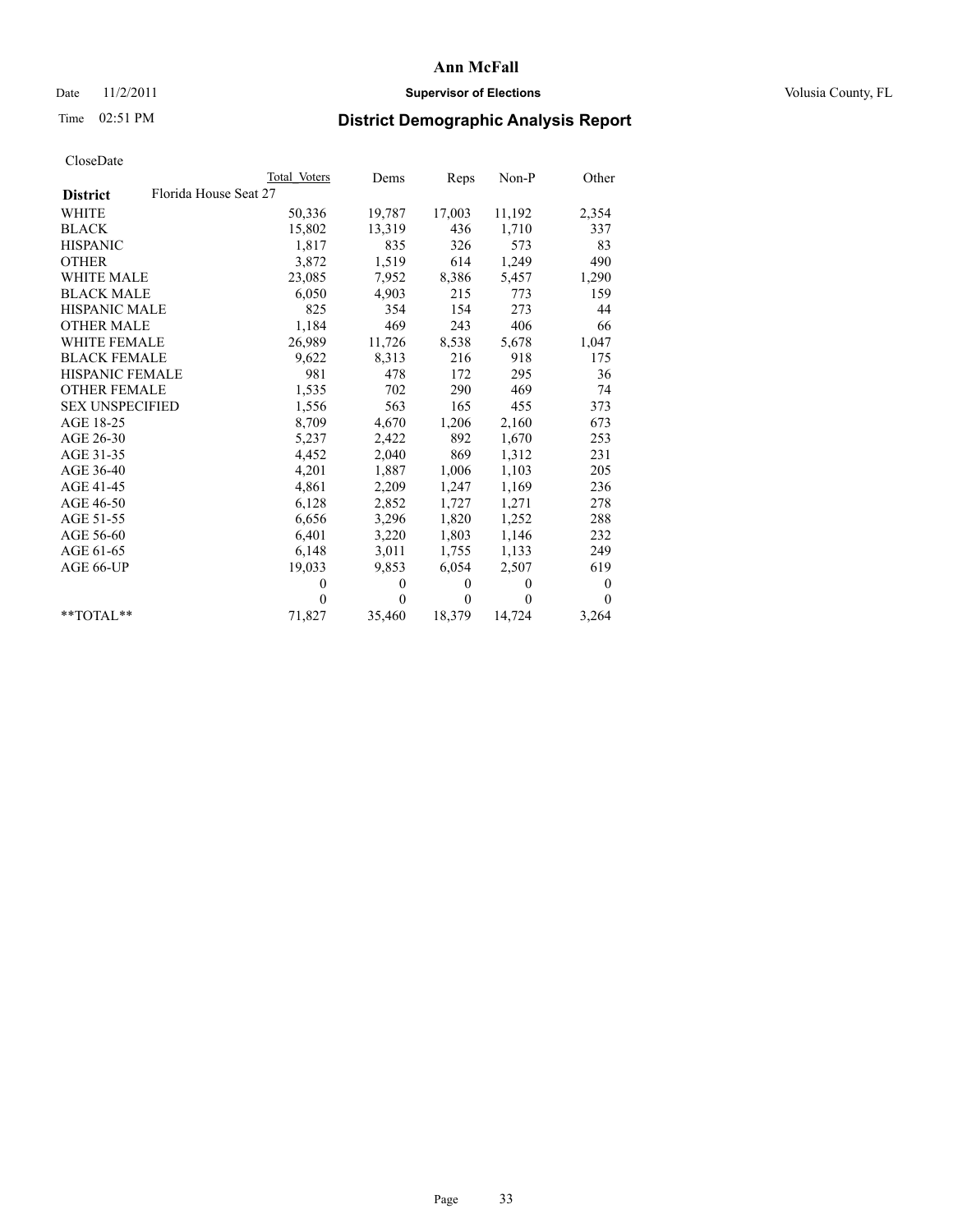## Date 11/2/2011 **Supervisor of Elections Supervisor of Elections** Volusia County, FL

# Time 02:51 PM **District Demographic Analysis Report**

|                                          | Total Voters | Dems         | Reps         | $Non-P$      | Other            |
|------------------------------------------|--------------|--------------|--------------|--------------|------------------|
| Florida House Seat 28<br><b>District</b> |              |              |              |              |                  |
| <b>WHITE</b>                             | 90,841       | 30,562       | 36,574       | 19,823       | 3,882            |
| <b>BLACK</b>                             | 4,054        | 3,227        | 167          | 535          | 125              |
| <b>HISPANIC</b>                          | 4,985        | 2,332        | 949          | 1,511        | 193              |
| <b>OTHER</b>                             | 4,374        | 1,293        | 973          | 1,573        | 535              |
| <b>WHITE MALE</b>                        | 42,303       | 12,548       | 17,930       | 9,779        | 2,046            |
| <b>BLACK MALE</b>                        | 1,802        | 1,345        | 94           | 282          | 81               |
| <b>HISPANIC MALE</b>                     | 2,342        | 1,060        | 445          | 725          | 112              |
| <b>OTHER MALE</b>                        | 1,488        | 454          | 380          | 564          | 90               |
| <b>WHITE FEMALE</b>                      | 48,016       | 17,838       | 18,453       | 9,917        | 1,808            |
| <b>BLACK FEMALE</b>                      | 2,230        | 1,866        | 71           | 250          | 43               |
| HISPANIC FEMALE                          | 2,613        | 1,255        | 500          | 777          | 81               |
| <b>OTHER FEMALE</b>                      | 1,743        | 635          | 423          | 572          | 113              |
| <b>SEX UNSPECIFIED</b>                   | 1,717        | 413          | 367          | 576          | 361              |
| AGE 18-25                                | 8,404        | 2,706        | 2,251        | 2,744        | 703              |
| AGE 26-30                                | 5,833        | 1,924        | 1,573        | 2,013        | 323              |
| AGE 31-35                                | 5,870        | 1,948        | 1,686        | 1,924        | 312              |
| AGE 36-40                                | 6,254        | 2,110        | 2,002        | 1,810        | 332              |
| AGE 41-45                                | 7,221        | 2,300        | 2,708        | 1,869        | 344              |
| AGE 46-50                                | 8,994        | 2,973        | 3,613        | 2,071        | 337              |
| AGE 51-55                                | 9,885        | 3,541        | 3,934        | 2,049        | 361              |
| AGE 56-60                                | 10,069       | 3,934        | 3,768        | 1,993        | 374              |
| AGE 61-65                                | 10,581       | 3,959        | 4,042        | 2,101        | 479              |
| AGE 66-UP                                | 31,139       | 12,019       | 13,084       | 4,866        | 1,170            |
|                                          | $\theta$     | $\mathbf{0}$ | $\mathbf{0}$ | $\mathbf{0}$ | $\boldsymbol{0}$ |
|                                          | $\theta$     | $\theta$     | $\theta$     | $\theta$     | $\theta$         |
| $*$ $TOTAI.**$                           | 104,254      | 37,414       | 38,663       | 23,442       | 4,735            |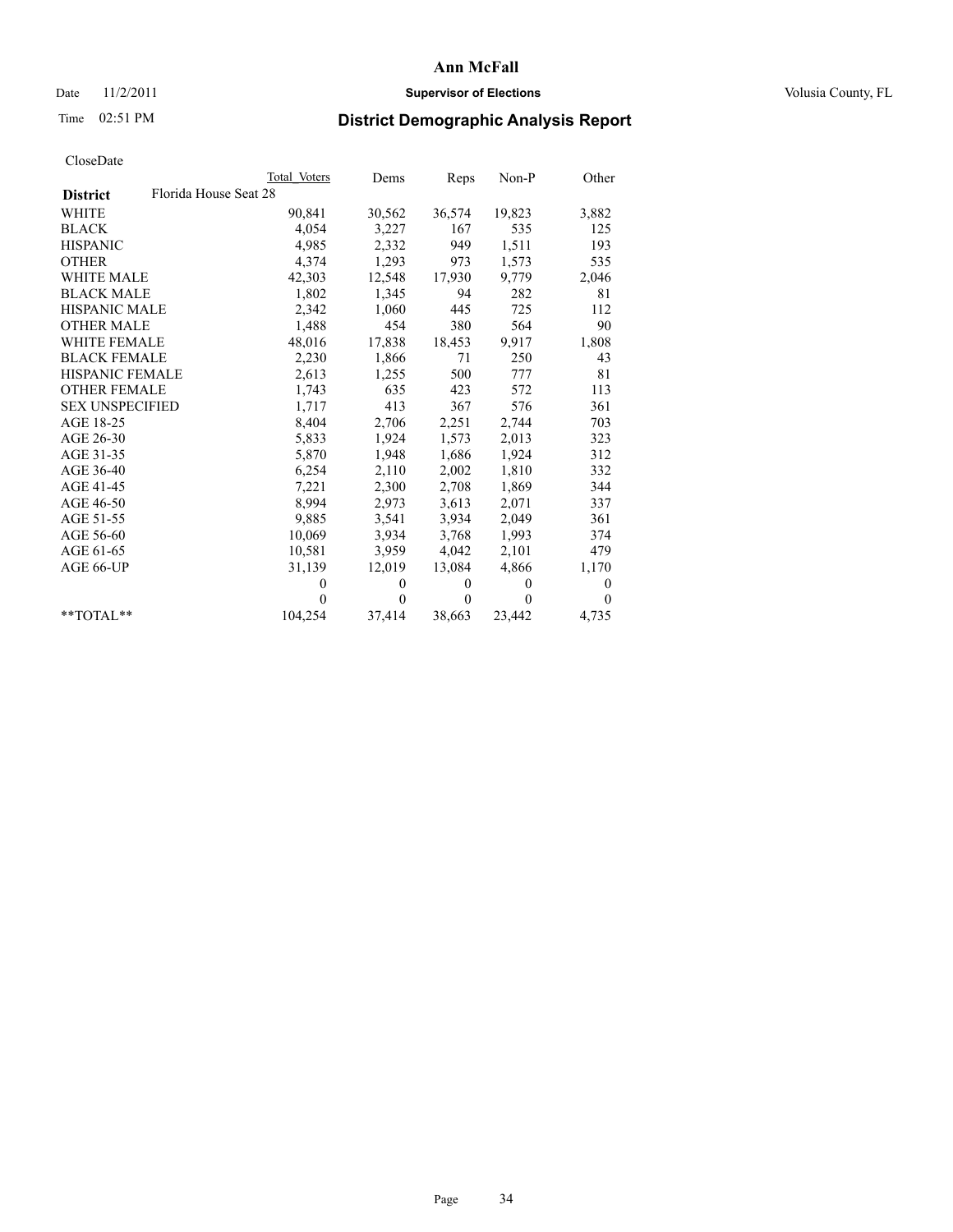## Date 11/2/2011 **Supervisor of Elections Supervisor of Elections** Volusia County, FL

# Time 02:51 PM **District Demographic Analysis Report**

|                                          | Total Voters | Dems         | <b>Reps</b>      | Non-P        | Other          |
|------------------------------------------|--------------|--------------|------------------|--------------|----------------|
| Florida House Seat 33<br><b>District</b> |              |              |                  |              |                |
| <b>WHITE</b>                             | 4,916        | 1,487        | 2,173            | 1,027        | 229            |
| <b>BLACK</b>                             | 509          | 396          | 27               | 73           | 13             |
| <b>HISPANIC</b>                          | 1,089        | 514          | 164              | 364          | 47             |
| <b>OTHER</b>                             | 350          | 101          | 87               | 117          | 45             |
| <b>WHITE MALE</b>                        | 2,343        | 600          | 1,101            | 528          | 114            |
| <b>BLACK MALE</b>                        | 223          | 171          | 13               | 30           | 9              |
| <b>HISPANIC MALE</b>                     | 529          | 235          | 87               | 185          | $22\,$         |
| <b>OTHER MALE</b>                        | 127          | 41           | 31               | 48           | $\tau$         |
| <b>WHITE FEMALE</b>                      | 2,541        | 877          | 1,057            | 494          | 113            |
| <b>BLACK FEMALE</b>                      | 281          | 220          | 14               | 43           | $\overline{4}$ |
| HISPANIC FEMALE                          | 551          | 275          | 76               | 175          | 25             |
| <b>OTHER FEMALE</b>                      | 124          | 42           | 35               | 39           | 8              |
| <b>SEX UNSPECIFIED</b>                   | 145          | 37           | 37               | 39           | 32             |
| AGE 18-25                                | 759          | 237          | 199              | 264          | 59             |
| AGE 26-30                                | 490          | 159          | 110              | 191          | 30             |
| AGE 31-35                                | 464          | 159          | 133              | 139          | 33             |
| AGE 36-40                                | 558          | 196          | 172              | 152          | 38             |
| AGE 41-45                                | 545          | 182          | 208              | 133          | 22             |
| AGE 46-50                                | 745          | 235          | 300              | 168          | 42             |
| AGE 51-55                                | 751          | 273          | 318              | 131          | 29             |
| AGE 56-60                                | 674          | 272          | 260              | 119          | 23             |
| AGE 61-65                                | 594          | 226          | 239              | 107          | 22             |
| AGE 66-UP                                | 1,284        | 559          | 512              | 177          | 36             |
|                                          | $\mathbf{0}$ | $\mathbf{0}$ | $\boldsymbol{0}$ | $\mathbf{0}$ | $\mathbf{0}$   |
|                                          | $\theta$     | $\theta$     | $\Omega$         | $\theta$     | $\theta$       |
| $*$ $TOTAI.**$                           | 6,864        | 2,498        | 2,451            | 1,581        | 334            |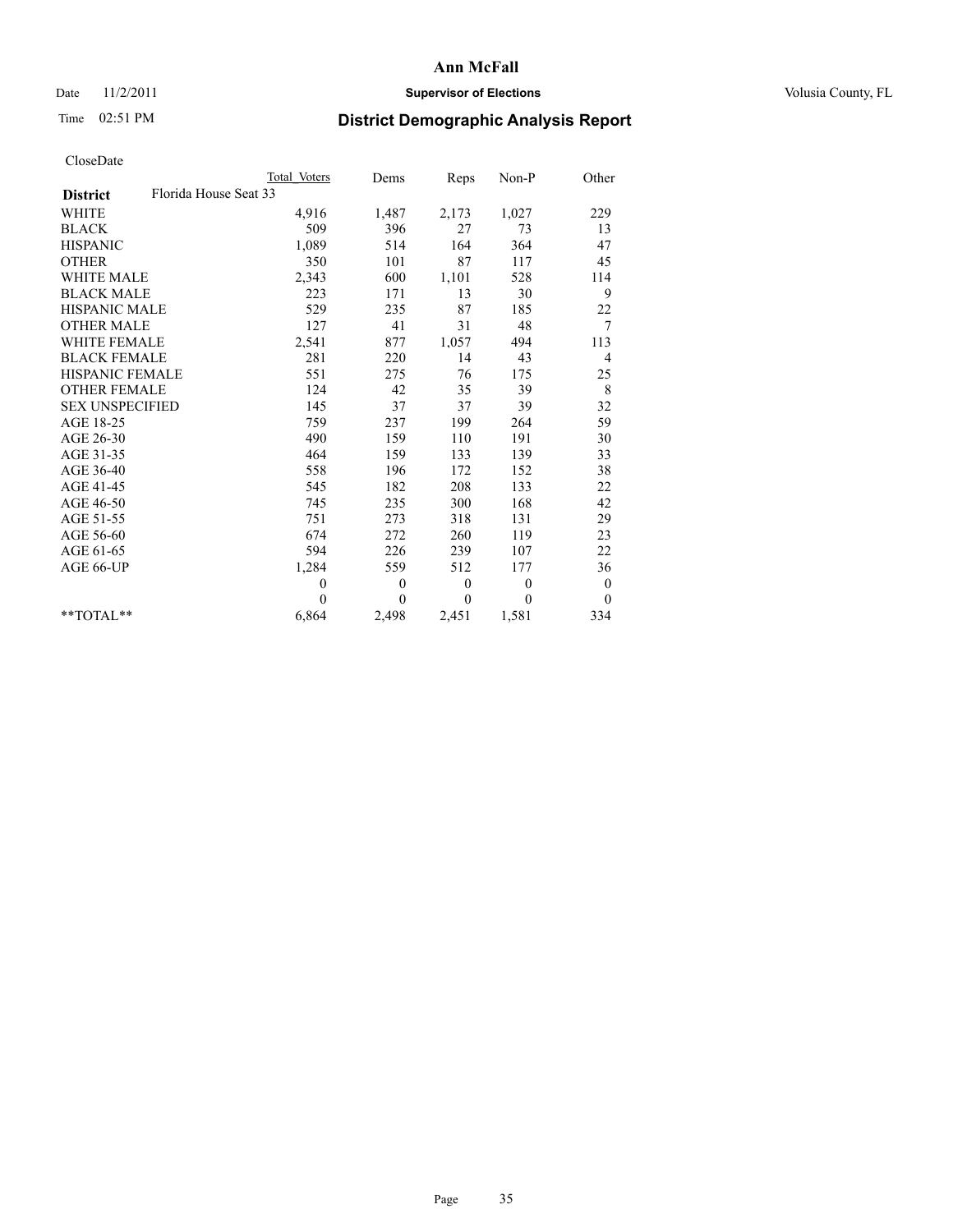## Date 11/2/2011 **Supervisor of Elections Supervisor of Elections** Volusia County, FL

# Time 02:51 PM **District Demographic Analysis Report**

|                        |                         | Total Voters | Dems         | Reps         | $Non-P$  | Other    |
|------------------------|-------------------------|--------------|--------------|--------------|----------|----------|
| <b>District</b>        | School Board District 1 |              |              |              |          |          |
| <b>WHITE</b>           |                         | 48,614       | 16,727       | 20,094       | 9,343    | 2,450    |
| <b>BLACK</b>           |                         | 4,151        | 3,403        | 146          | 510      | 92       |
| <b>HISPANIC</b>        |                         | 3,179        | 1,354        | 575          | 1,098    | 152      |
| <b>OTHER</b>           |                         | 2,651        | 811          | 647          | 871      | 322      |
| <b>WHITE MALE</b>      |                         | 22,211       | 6,703        | 9,707        | 4,493    | 1,308    |
| <b>BLACK MALE</b>      |                         | 1,644        | 1,288        | 69           | 235      | 52       |
| <b>HISPANIC MALE</b>   |                         | 1,434        | 604          | 273          | 490      | 67       |
| <b>OTHER MALE</b>      |                         | 863          | 277          | 250          | 275      | 61       |
| WHITE FEMALE           |                         | 26,194       | 9,956        | 10,307       | 4,800    | 1,131    |
| <b>BLACK FEMALE</b>    |                         | 2,474        | 2,091        | 75           | 269      | 39       |
| <b>HISPANIC FEMALE</b> |                         | 1,726        | 744          | 298          | 601      | 83       |
| <b>OTHER FEMALE</b>    |                         | 1,007        | 370          | 254          | 324      | 59       |
| <b>SEX UNSPECIFIED</b> |                         | 1,042        | 262          | 229          | 335      | 216      |
| AGE 18-25              |                         | 5,755        | 1,811        | 1,576        | 1,868    | 500      |
| AGE 26-30              |                         | 3,698        | 1,227        | 987          | 1,245    | 239      |
| AGE 31-35              |                         | 3,611        | 1,198        | 1,131        | 1,027    | 255      |
| AGE 36-40              |                         | 3,755        | 1,235        | 1,289        | 994      | 237      |
| AGE 41-45              |                         | 4,414        | 1,455        | 1,721        | 1,025    | 213      |
| AGE 46-50              |                         | 5,364        | 1,829        | 2,166        | 1,116    | 253      |
| AGE 51-55              |                         | 5,616        | 2,136        | 2,233        | 1,004    | 243      |
| AGE 56-60              |                         | 5,481        | 2,283        | 2,041        | 901      | 256      |
| AGE 61-65              |                         | 5,361        | 2,261        | 2,046        | 821      | 233      |
| AGE 66-UP              |                         | 15,538       | 6,860        | 6,271        | 1,820    | 587      |
|                        |                         | $\theta$     | $\mathbf{0}$ | $\mathbf{0}$ | $\theta$ | 0        |
|                        |                         | $\theta$     | $\theta$     | $\theta$     | $\theta$ | $\theta$ |
| $*$ TOTAL $*$          |                         | 58,595       | 22,295       | 21,462       | 11,822   | 3,016    |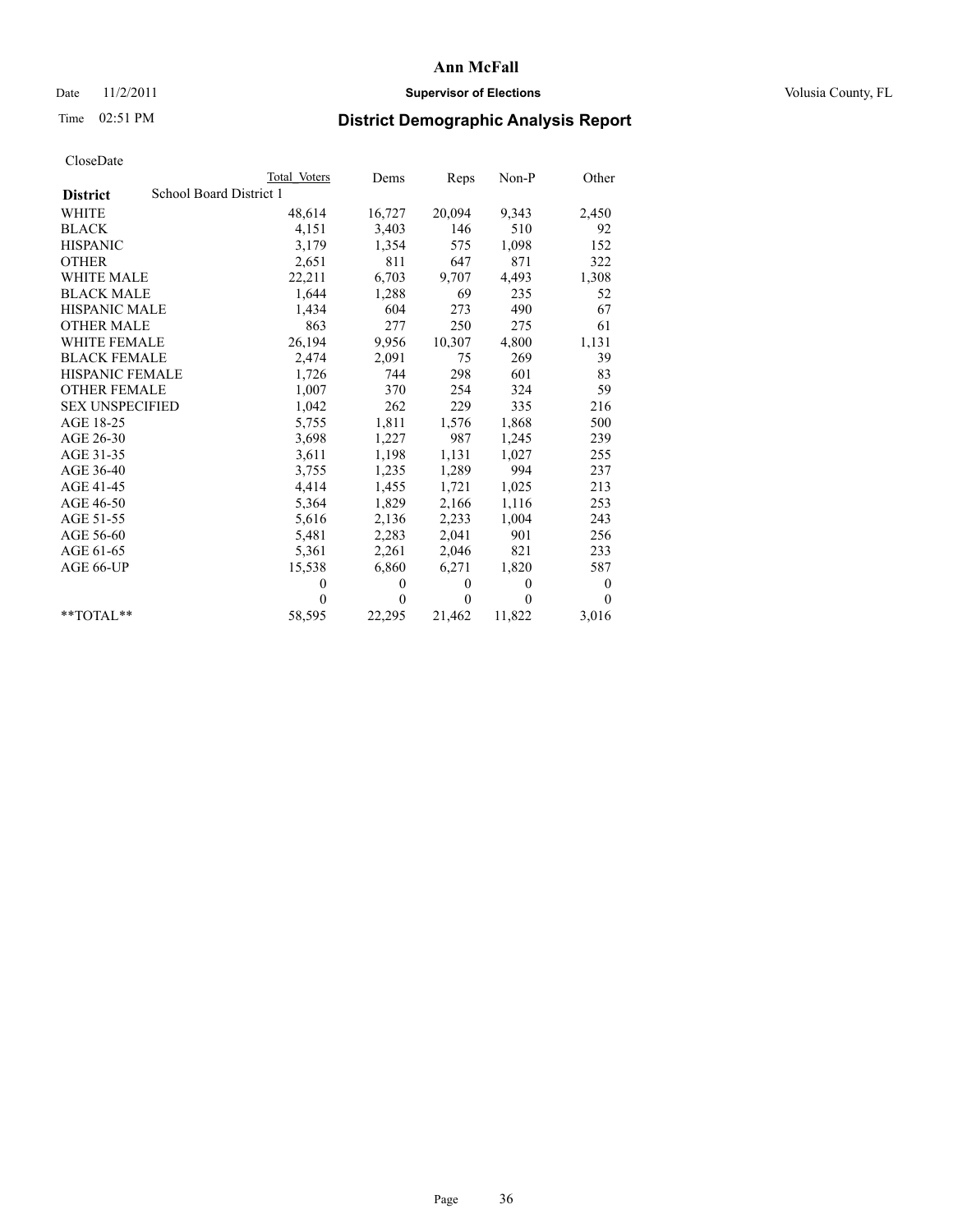## Date 11/2/2011 **Supervisor of Elections Supervisor of Elections** Volusia County, FL

# Time 02:51 PM **District Demographic Analysis Report**

|                        |                         | Total Voters | Dems     | Reps     | $Non-P$  | Other            |
|------------------------|-------------------------|--------------|----------|----------|----------|------------------|
| <b>District</b>        | School Board District 2 |              |          |          |          |                  |
| <b>WHITE</b>           |                         | 39,837       | 14,587   | 14,683   | 8,749    | 1,818            |
| <b>BLACK</b>           |                         | 9,579        | 8,088    | 257      | 1,017    | 217              |
| <b>HISPANIC</b>        |                         | 1,169        | 512      | 248      | 367      | 42               |
| <b>OTHER</b>           |                         | 2,777        | 1,050    | 499      | 888      | 340              |
| WHITE MALE             |                         | 18,627       | 6,006    | 7,264    | 4,352    | 1,005            |
| <b>BLACK MALE</b>      |                         | 3,714        | 3,037    | 128      | 455      | 94               |
| HISPANIC MALE          |                         | 555          | 238      | 117      | 179      | 21               |
| <b>OTHER MALE</b>      |                         | 911          | 343      | 202      | 321      | 45               |
| <b>WHITE FEMALE</b>    |                         | 20,967       | 8,489    | 7,336    | 4,345    | 797              |
| <b>BLACK FEMALE</b>    |                         | 5,789        | 4,991    | 126      | 551      | 121              |
| HISPANIC FEMALE        |                         | 607          | 271      | 130      | 186      | 20               |
| <b>OTHER FEMALE</b>    |                         | 1,107        | 493      | 216      | 337      | 61               |
| <b>SEX UNSPECIFIED</b> |                         | 1,085        | 369      | 168      | 295      | 253              |
| AGE 18-25              |                         | 6,059        | 3,307    | 926      | 1,375    | 451              |
| AGE 26-30              |                         | 3,623        | 1,587    | 701      | 1,169    | 166              |
| AGE 31-35              |                         | 2,906        | 1,268    | 611      | 873      | 154              |
| AGE 36-40              |                         | 2,720        | 1,121    | 745      | 732      | 122              |
| AGE 41-45              |                         | 3,352        | 1,420    | 932      | 847      | 153              |
| AGE 46-50              |                         | 4,187        | 1,781    | 1,333    | 888      | 185              |
| AGE 51-55              |                         | 4,736        | 2,142    | 1,515    | 901      | 178              |
| AGE 56-60              |                         | 4,783        | 2,182    | 1,521    | 908      | 172              |
| AGE 61-65              |                         | 5,081        | 2,195    | 1,661    | 1,000    | 225              |
| AGE 66-UP              |                         | 15,915       | 7,234    | 5,742    | 2,328    | 611              |
|                        |                         | $\mathbf{0}$ | $\theta$ | $\theta$ | $\theta$ | $\boldsymbol{0}$ |
|                        |                         | $\Omega$     | $\theta$ | $\theta$ | $\theta$ | $\theta$         |
| $*$ $TOTAI.**$         |                         | 53,362       | 24,237   | 15,687   | 11,021   | 2,417            |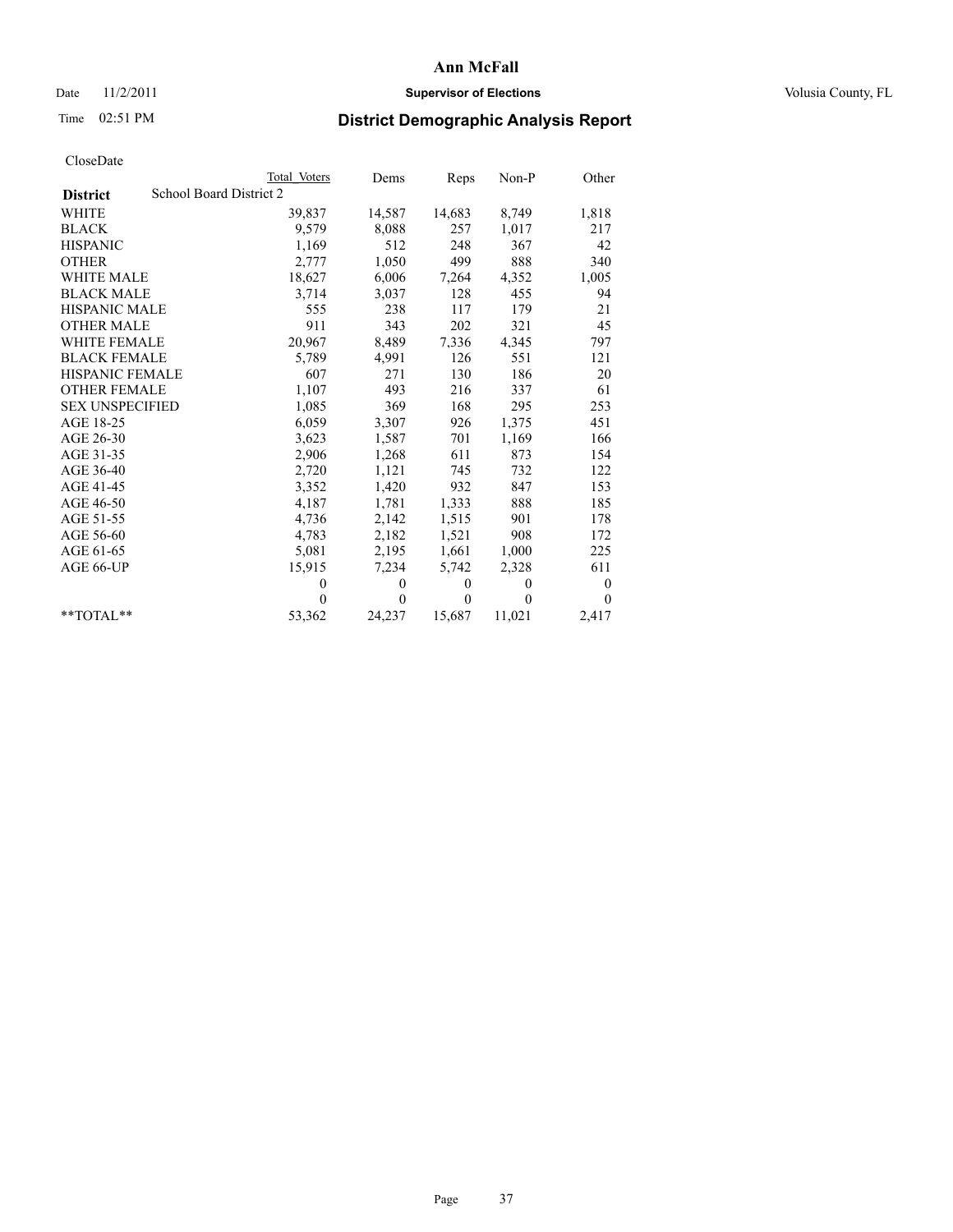## Date 11/2/2011 **Supervisor of Elections Supervisor of Elections** Volusia County, FL

# Time 02:51 PM **District Demographic Analysis Report**

|                        | Total Voters            | Dems     | <b>Reps</b>  | $Non-P$  | Other            |
|------------------------|-------------------------|----------|--------------|----------|------------------|
| <b>District</b>        | School Board District 3 |          |              |          |                  |
| <b>WHITE</b>           | 62,631                  | 21,888   | 24,446       | 13,797   | 2,500            |
| <b>BLACK</b>           | 1,857                   | 1,521    | 76           | 221      | 39               |
| <b>HISPANIC</b>        | 988                     | 391      | 250          | 303      | 44               |
| <b>OTHER</b>           | 2,495                   | 704      | 556          | 908      | 327              |
| <b>WHITE MALE</b>      | 28,905                  | 8,878    | 11,980       | 6,758    | 1,289            |
| <b>BLACK MALE</b>      | 822                     | 634      | 40           | 123      | 25               |
| <b>HISPANIC MALE</b>   | 438                     | 166      | 101          | 146      | 25               |
| <b>OTHER MALE</b>      | 834                     | 244      | 225          | 317      | 48               |
| <b>WHITE FEMALE</b>    | 33,360                  | 12,883   | 12,336       | 6.947    | 1,194            |
| <b>BLACK FEMALE</b>    | 1,022                   | 877      | 34           | 98       | 13               |
| HISPANIC FEMALE        | 538                     | 220      | 146          | 153      | 19               |
| <b>OTHER FEMALE</b>    | 965                     | 343      | 246          | 311      | 65               |
| <b>SEX UNSPECIFIED</b> | 1,087                   | 259      | 220          | 376      | 232              |
| AGE 18-25              | 4,875                   | 1,565    | 1,261        | 1,645    | 404              |
| AGE 26-30              | 3,381                   | 1,087    | 944          | 1,163    | 187              |
| AGE 31-35              | 3,438                   | 1,050    | 1,024        | 1,186    | 178              |
| AGE 36-40              | 3,767                   | 1,233    | 1,193        | 1,144    | 197              |
| AGE 41-45              | 4,497                   | 1,380    | 1,745        | 1,187    | 185              |
| AGE 46-50              | 5,804                   | 1,893    | 2,324        | 1,369    | 218              |
| AGE 51-55              | 6,490                   | 2,315    | 2,569        | 1,355    | 251              |
| AGE 56-60              | 6,935                   | 2,761    | 2,587        | 1,340    | 247              |
| AGE 61-65              | 7,222                   | 2,730    | 2,771        | 1,416    | 305              |
| AGE 66-UP              | 21,560                  | 8,490    | 8,909        | 3,423    | 738              |
|                        | $\Omega$                | $\theta$ | $\mathbf{0}$ | $\theta$ | $\boldsymbol{0}$ |
|                        | $\Omega$                | $\theta$ | $\mathbf{0}$ | $\theta$ | $\theta$         |
| $*$ $TOTAI.**$         | 67,971                  | 24,504   | 25,328       | 15,229   | 2,910            |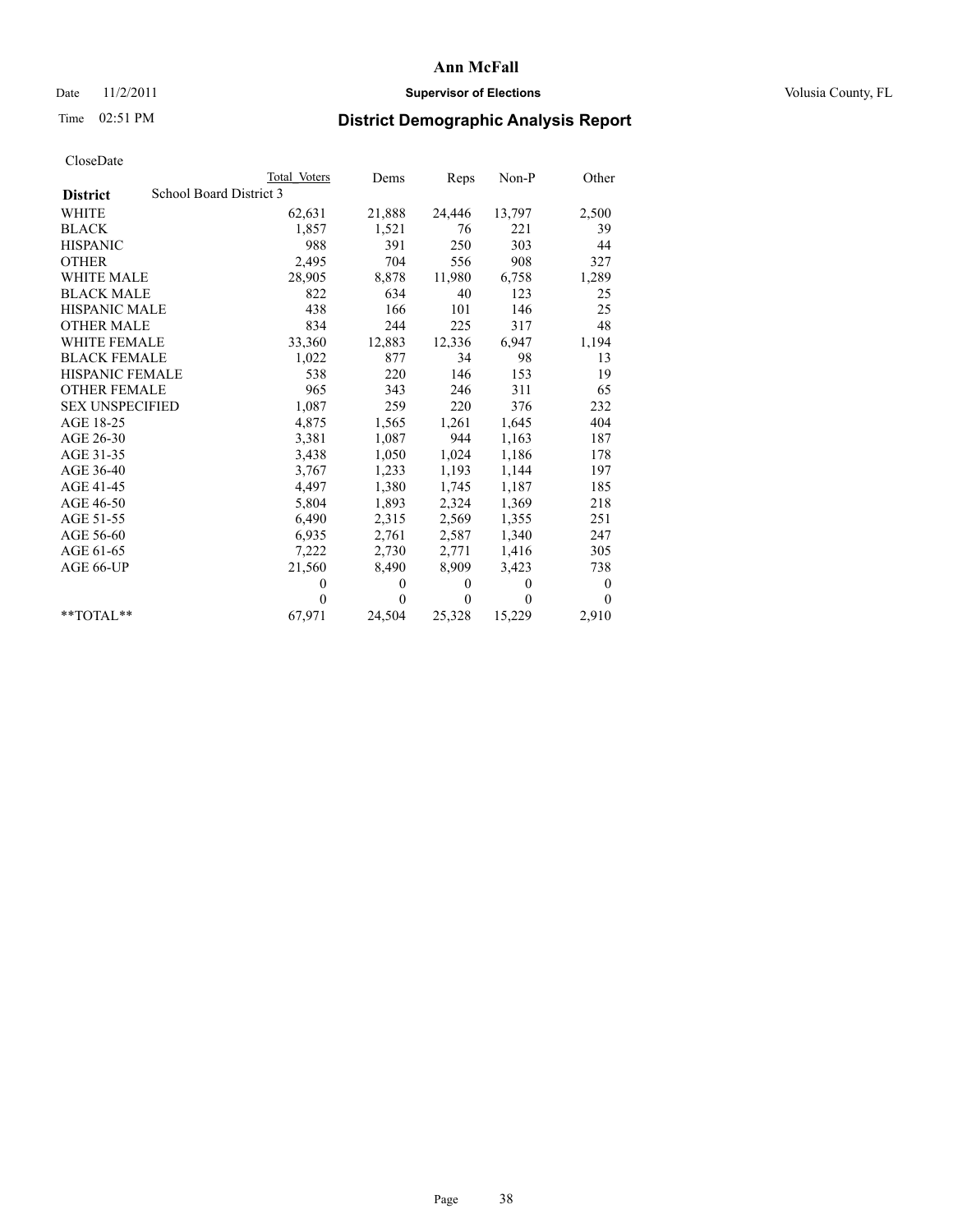### Date 11/2/2011 **Supervisor of Elections Supervisor of Elections** Volusia County, FL

## Time 02:51 PM **District Demographic Analysis Report**

|                                            | Total Voters | Dems         | Reps         | $Non-P$      | Other        |
|--------------------------------------------|--------------|--------------|--------------|--------------|--------------|
| School Board District 4<br><b>District</b> |              |              |              |              |              |
| WHITE                                      | 52,734       | 18,564       | 21,266       | 10,760       | 2,144        |
| <b>BLACK</b>                               | 5,078        | 4,161        | 183          | 615          | 119          |
| <b>HISPANIC</b>                            | 1,250        | 537          | 312          | 350          | 51           |
| <b>OTHER</b>                               | 3,128        | 1,036        | 723          | 1,012        | 357          |
| <b>WHITE MALE</b>                          | 24,162       | 7,445        | 10,317       | 5,264        | 1,136        |
| <b>BLACK MALE</b>                          | 1,959        | 1,494        | 100          | 299          | 66           |
| HISPANIC MALE                              | 559          | 199          | 153          | 175          | 32           |
| <b>OTHER MALE</b>                          | 1,072        | 345          | 286          | 381          | 60           |
| <b>WHITE FEMALE</b>                        | 28,297       | 11,035       | 10,845       | 5,427        | 990          |
| <b>BLACK FEMALE</b>                        | 3,085        | 2,639        | 83           | 312          | 51           |
| HISPANIC FEMALE                            | 685          | 336          | 155          | 175          | 19           |
| <b>OTHER FEMALE</b>                        | 1,285        | 501          | 337          | 377          | 70           |
| <b>SEX UNSPECIFIED</b>                     | 1,086        | 304          | 208          | 327          | 247          |
| AGE 18-25                                  | 5,501        | 2,095        | 1,394        | 1,596        | 416          |
| AGE 26-30                                  | 3,513        | 1,346        | 895          | 1,099        | 173          |
| AGE 31-35                                  | 3,211        | 1,198        | 897          | 948          | 168          |
| AGE 36-40                                  | 3,339        | 1,210        | 1,078        | 878          | 173          |
| AGE 41-45                                  | 4,052        | 1,417        | 1,496        | 944          | 195          |
| AGE 46-50                                  | 5,234        | 1,902        | 1,995        | 1,132        | 205          |
| AGE 51-55                                  | 5,865        | 2,264        | 2,269        | 1,110        | 222          |
| AGE 56-60                                  | 6,002        | 2,493        | 2,152        | 1,144        | 213          |
| AGE 61-65                                  | 6,284        | 2,517        | 2,308        | 1,209        | 250          |
| AGE 66-UP                                  | 19,188       | 7,856        | 7,999        | 2,677        | 656          |
|                                            | $\theta$     | $\mathbf{0}$ | $\mathbf{0}$ | $\mathbf{0}$ | 0            |
|                                            | $\Omega$     | $\theta$     | $\mathbf{0}$ | $\theta$     | $\mathbf{0}$ |
| $*$ TOTAL $*$                              | 62,190       | 24,298       | 22,484       | 12,737       | 2,671        |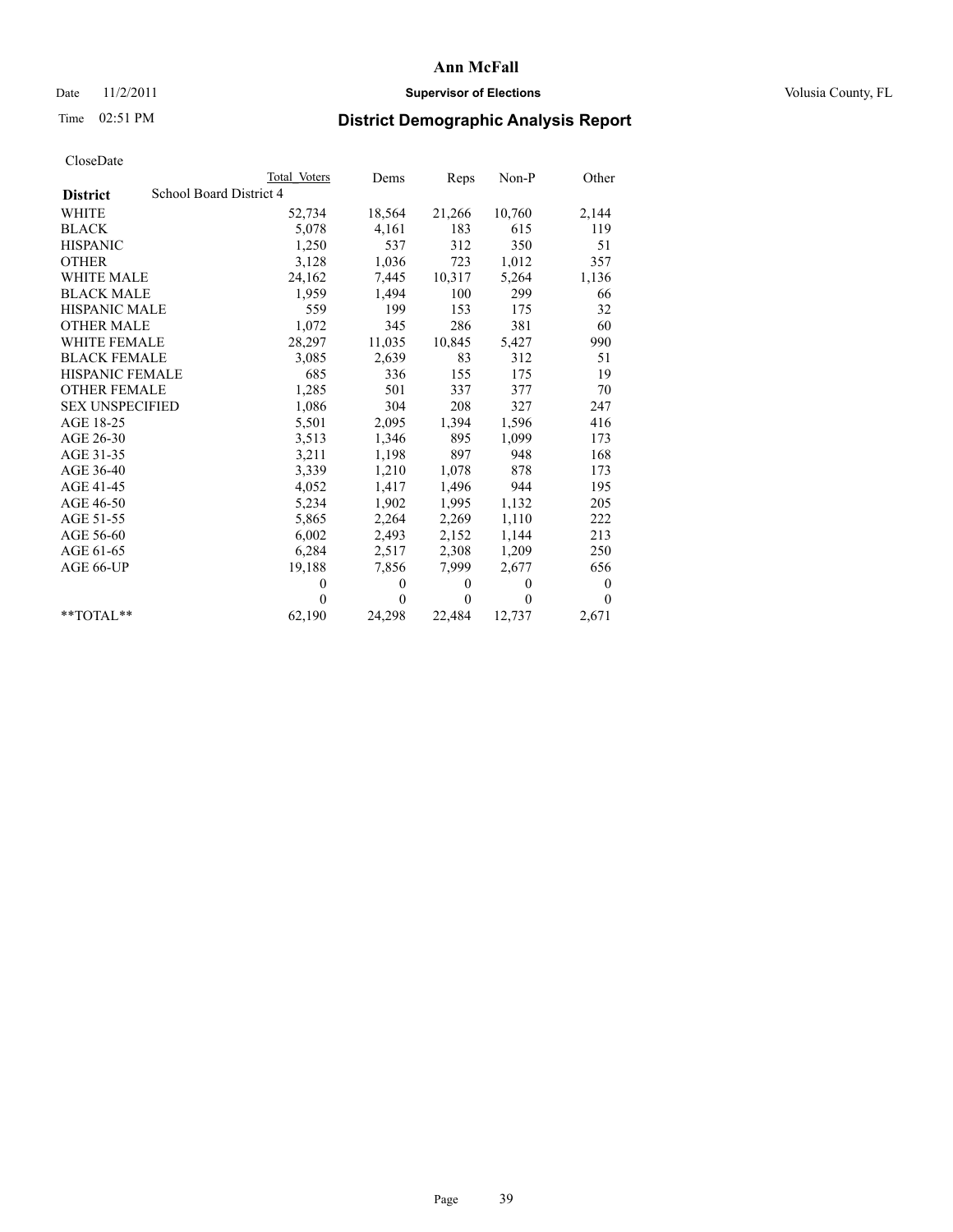## Date 11/2/2011 **Supervisor of Elections Supervisor of Elections** Volusia County, FL

# Time 02:51 PM **District Demographic Analysis Report**

|                                            | Total Voters | Dems         | Reps     | $Non-P$  | Other            |
|--------------------------------------------|--------------|--------------|----------|----------|------------------|
| School Board District 5<br><b>District</b> |              |              |          |          |                  |
| <b>WHITE</b>                               | 46,754       | 14,840       | 19,263   | 10,164   | 2,487            |
| <b>BLACK</b>                               | 5,070        | 3,917        | 261      | 713      | 179              |
| <b>HISPANIC</b>                            | 12.777       | 6,298        | 2,126    | 3.927    | 426              |
| <b>OTHER</b>                               | 3,647        | 1,164        | 717      | 1,316    | 450              |
| <b>WHITE MALE</b>                          | 21,857       | 6,111        | 9,426    | 5,003    | 1,317            |
| <b>BLACK MALE</b>                          | 2,263        | 1,645        | 150      | 360      | 108              |
| <b>HISPANIC MALE</b>                       | 6,028        | 2,855        | 1,059    | 1,887    | 227              |
| <b>OTHER MALE</b>                          | 1,215        | 412          | 276      | 454      | 73               |
| WHITE FEMALE                               | 24,640       | 8,645        | 9,728    | 5,113    | 1,154            |
| <b>BLACK FEMALE</b>                        | 2,764        | 2,234        | 111      | 349      | 70               |
| HISPANIC FEMALE                            | 6,665        | 3,394        | 1,062    | 2,015    | 194              |
| <b>OTHER FEMALE</b>                        | 1,430        | 555          | 292      | 484      | 99               |
| <b>SEX UNSPECIFIED</b>                     | 1,386        | 368          | 263      | 455      | 300              |
| AGE 18-25                                  | 7,183        | 2,427        | 1,631    | 2,479    | 646              |
| AGE 26-30                                  | 4,764        | 1,601        | 1,138    | 1,738    | 287              |
| AGE 31-35                                  | 5,236        | 1,927        | 1,330    | 1,661    | 318              |
| AGE 36-40                                  | 5,541        | 1,992        | 1,675    | 1,533    | 341              |
| AGE 41-45                                  | 5,886        | 2,046        | 2,025    | 1,502    | 313              |
| AGE 46-50                                  | 6,858        | 2,468        | 2,498    | 1,591    | 301              |
| AGE 51-55                                  | 6,895        | 2,620        | 2,593    | 1,374    | 308              |
| AGE 56-60                                  | 6,136        | 2,506        | 2,161    | 1,209    | 260              |
| AGE 61-65                                  | 5,660        | 2,281        | 2,069    | 1,060    | 250              |
| AGE 66-UP                                  | 14,088       | 6,351        | 5,247    | 1,972    | 518              |
|                                            | $\theta$     | $\mathbf{0}$ | $\theta$ | $\theta$ | $\boldsymbol{0}$ |
|                                            | $\theta$     | $\theta$     | $\theta$ | $\theta$ | $\theta$         |
| $*$ $TOTAI.**$                             | 68,248       | 26,219       | 22,367   | 16,120   | 3,542            |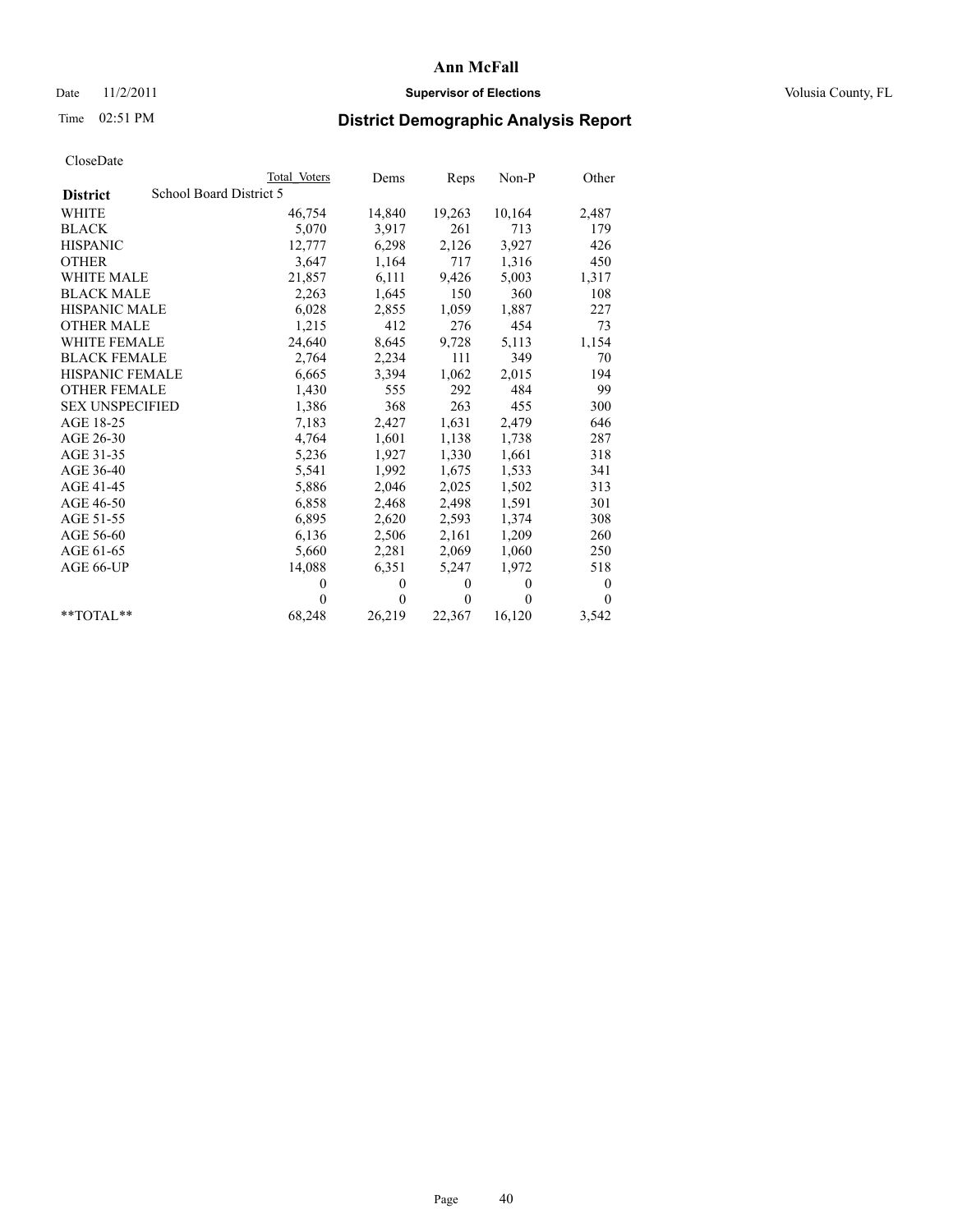## Date 11/2/2011 **Supervisor of Elections Supervisor of Elections** Volusia County, FL

# Time 02:51 PM **District Demographic Analysis Report**

|                                          | Total Voters | Dems     | Reps         | Non-P            | Other          |
|------------------------------------------|--------------|----------|--------------|------------------|----------------|
| Florida Senate Seat 1<br><b>District</b> |              |          |              |                  |                |
| <b>WHITE</b>                             | 5,958        | 2,173    | 2,098        | 1,367            | 320            |
| <b>BLACK</b>                             | 10,054       | 8,577    | 259          | 1,014            | 204            |
| <b>HISPANIC</b>                          | 437          | 209      | 72           | 140              | 16             |
| <b>OTHER</b>                             | 1,150        | 520      | 116          | 308              | 206            |
| <b>WHITE MALE</b>                        | 2,779        | 836      | 1,088        | 665              | 190            |
| <b>BLACK MALE</b>                        | 3,804        | 3,124    | 134          | 458              | 88             |
| <b>HISPANIC MALE</b>                     | 205          | 83       | 33           | 80               | 9              |
| <b>OTHER MALE</b>                        | 304          | 136      | 48           | 101              | 19             |
| <b>WHITE FEMALE</b>                      | 3,156        | 1,328    | 1,004        | 698              | 126            |
| <b>BLACK FEMALE</b>                      | 6,165        | 5,383    | 123          | 545              | 114            |
| <b>HISPANIC FEMALE</b>                   | 230          | 125      | 39           | 60               | 6              |
| <b>OTHER FEMALE</b>                      | 427          | 241      | 55           | 111              | 20             |
| <b>SEX UNSPECIFIED</b>                   | 529          | 223      | 21           | 111              | 174            |
| AGE 18-25                                | 3,771        | 2,582    | 258          | 624              | 307            |
| AGE 26-30                                | 1,650        | 955      | 181          | 456              | 58             |
| AGE 31-35                                | 1,262        | 749      | 153          | 315              | 45             |
| AGE 36-40                                | 1,097        | 641      | 185          | 224              | 47             |
| AGE 41-45                                | 1,178        | 738      | 184          | 208              | 48             |
| AGE 46-50                                | 1,483        | 933      | 264          | 223              | 63             |
| AGE 51-55                                | 1,551        | 996      | 317          | 194              | 44             |
| AGE 56-60                                | 1,325        | 875      | 241          | 169              | 40             |
| AGE 61-65                                | 1,239        | 811      | 228          | 170              | 30             |
| AGE 66-UP                                | 3,042        | 2,199    | 534          | 245              | 64             |
|                                          | $\theta$     | $\theta$ | $\theta$     | $\mathbf{0}$     | $\theta$       |
|                                          | $\Omega$     | $\theta$ | $\mathbf{0}$ | $\boldsymbol{0}$ | $\overline{0}$ |
| $*$ $TOTAI.**$                           | 17,599       | 11,479   | 2,545        | 2,829            | 746            |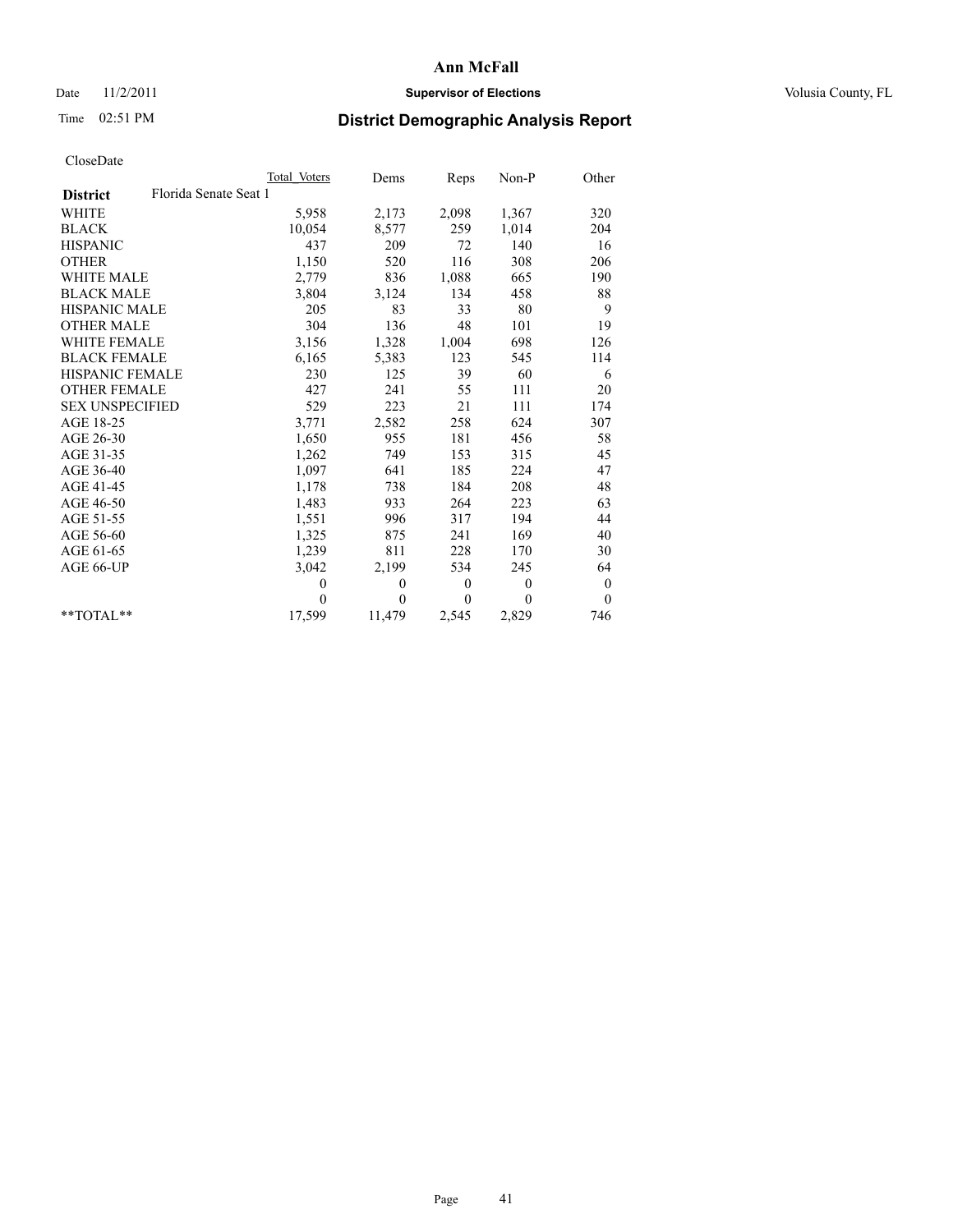## Date 11/2/2011 **Supervisor of Elections Supervisor of Elections** Volusia County, FL

# Time 02:51 PM **District Demographic Analysis Report**

|                                          | Total Voters | Dems     | Reps     | $Non-P$  | Other        |
|------------------------------------------|--------------|----------|----------|----------|--------------|
| Florida Senate Seat 7<br><b>District</b> |              |          |          |          |              |
| <b>WHITE</b>                             | 150,929      | 53,263   | 58,984   | 32,257   | 6,425        |
| <b>BLACK</b>                             | 7,087        | 5,670    | 301      | 936      | 180          |
| <b>HISPANIC</b>                          | 5,821        | 2,613    | 1,147    | 1,817    | 244          |
| <b>OTHER</b>                             | 7,469        | 2,279    | 1,739    | 2,599    | 852          |
| <b>WHITE MALE</b>                        | 69,980       | 21,712   | 28,924   | 15,931   | 3,413        |
| <b>BLACK MALE</b>                        | 2,995        | 2,263    | 159      | 469      | 104          |
| HISPANIC MALE                            | 2,715        | 1,176    | 538      | 866      | 135          |
| <b>OTHER MALE</b>                        | 2,573        | 785      | 689      | 952      | 147          |
| WHITE FEMALE                             | 80,098       | 31,254   | 29,752   | 16,120   | 2,972        |
| <b>BLACK FEMALE</b>                      | 4,051        | 3,375    | 139      | 464      | 73           |
| <b>HISPANIC FEMALE</b>                   | 3,065        | 1,419    | 600      | 937      | 109          |
| <b>OTHER FEMALE</b>                      | 2,957        | 1,095    | 760      | 934      | 168          |
| <b>SEX UNSPECIFIED</b>                   | 2,872        | 746      | 610      | 936      | 580          |
| AGE 18-25                                | 13,660       | 4,564    | 3,576    | 4,448    | 1,072        |
| AGE 26-30                                | 9,584        | 3,250    | 2,470    | 3,341    | 523          |
| AGE 31-35                                | 9,063        | 2,987    | 2,616    | 2,943    | 517          |
| AGE 36-40                                | 9,629        | 3,248    | 3,084    | 2,775    | 522          |
| AGE 41-45                                | 11,656       | 3,793    | 4,307    | 3,016    | 540          |
| AGE 46-50                                | 14,888       | 5,008    | 5,886    | 3,373    | 621          |
| AGE 51-55                                | 16,477       | 6,095    | 6,391    | 3,335    | 656          |
| AGE 56-60                                | 16,970       | 6,860    | 6,214    | 3,268    | 628          |
| AGE 61-65                                | 17,430       | 6,748    | 6,524    | 3,382    | 776          |
| AGE 66-UP                                | 51,944       | 21,272   | 21,100   | 7,726    | 1,846        |
|                                          | $\theta$     | $\theta$ | $\theta$ | $\theta$ | $\mathbf{0}$ |
|                                          | $\Omega$     | $\theta$ | $\theta$ | $\theta$ | $\theta$     |
| $*$ TOTAL $*$                            | 171,306      | 63,825   | 62,171   | 37,609   | 7,701        |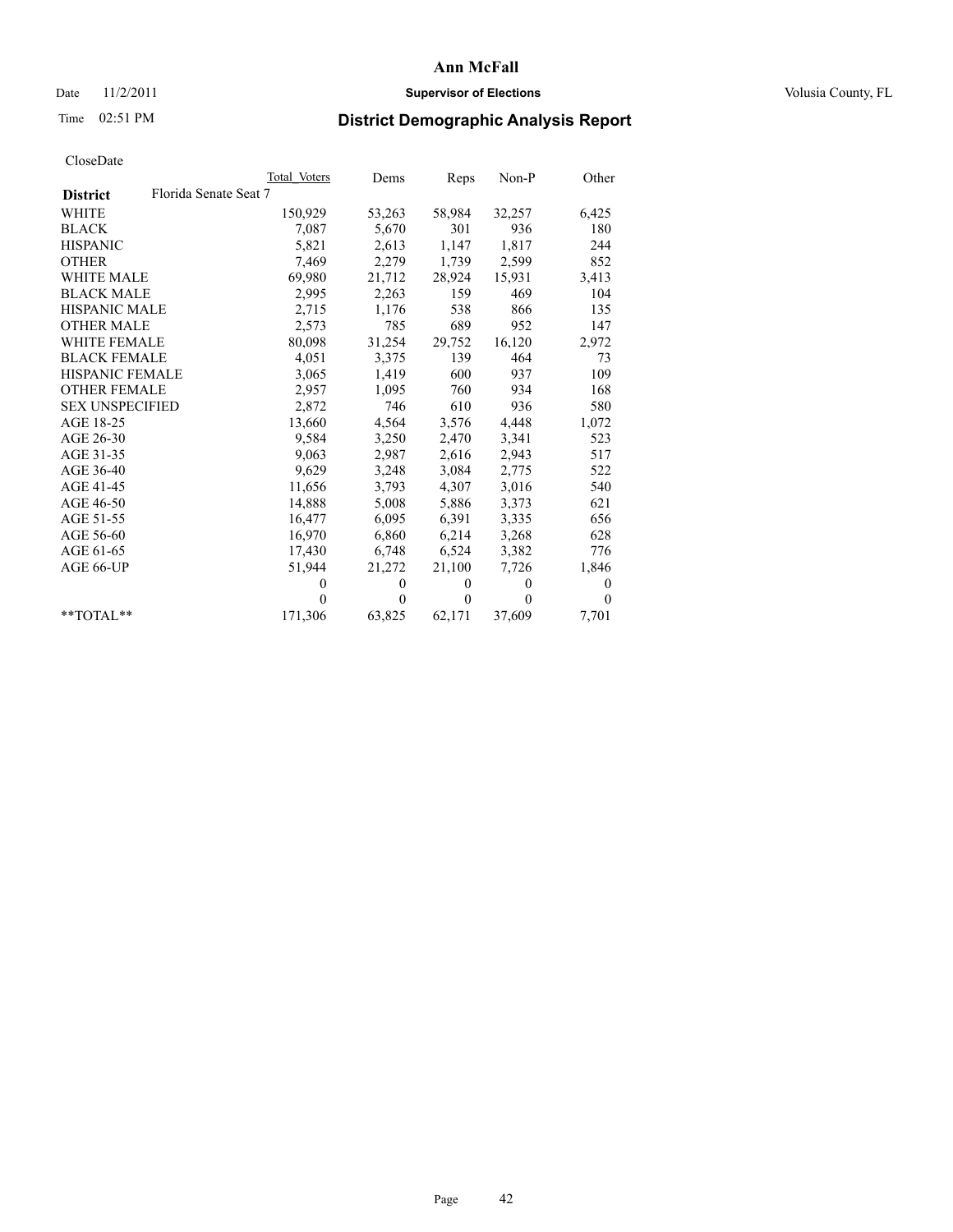## Date 11/2/2011 **Supervisor of Elections Supervisor of Elections** Volusia County, FL

# Time 02:51 PM **District Demographic Analysis Report**

|                                          | Total Voters | Dems             | Reps             | $Non-P$  | Other            |
|------------------------------------------|--------------|------------------|------------------|----------|------------------|
| Florida Senate Seat 8<br><b>District</b> |              |                  |                  |          |                  |
| <b>WHITE</b>                             | 23,146       | 7,634            | 9,938            | 4,665    | 909              |
| <b>BLACK</b>                             | 1,030        | 813              | 41               | 138      | 38               |
| <b>HISPANIC</b>                          | 496          | 196              | 133              | 147      | 20               |
| <b>OTHER</b>                             | 1,280        | 416              | 297              | 430      | 137              |
| WHITE MALE                               | 10,651       | 3,088            | 4,834            | 2,260    | 469              |
| <b>BLACK MALE</b>                        | 421          | 312              | 20               | 67       | 22               |
| <b>HISPANIC MALE</b>                     | 229          | 75               | 71               | 72       | 11               |
| <b>OTHER MALE</b>                        | 455          | 156              | 120              | 158      | 21               |
| <b>WHITE FEMALE</b>                      | 12,354       | 4,506            | 5,047            | 2,370    | 431              |
| <b>BLACK FEMALE</b>                      | 601          | 495              | 21               | 69       | 16               |
| <b>HISPANIC FEMALE</b>                   | 266          | 121              | 61               | 75       | 9                |
| <b>OTHER FEMALE</b>                      | 539          | 200              | 131              | 174      | 34               |
| <b>SEX UNSPECIFIED</b>                   | 436          | 106              | 104              | 135      | 91               |
| AGE 18-25                                | 2,202        | 715              | 660              | 667      | 160              |
| AGE 26-30                                | 1,306        | 440              | 402              | 396      | 68               |
| AGE 31-35                                | 1,214        | 401              | 373              | 367      | 73               |
| AGE 36-40                                | 1,320        | 402              | 505              | 343      | 70               |
| AGE 41-45                                | 1,633        | 483              | 708              | 372      | 70               |
| AGE 46-50                                | 2,063        | 662              | 870              | 456      | 75               |
| AGE 51-55                                | 2,418        | 846              | 1,053            | 449      | 70               |
| AGE 56-60                                | 2,464        | 893              | 1,016            | 465      | 90               |
| AGE 61-65                                | 2,782        | 1,038            | 1,091            | 549      | 104              |
| AGE 66-UP                                | 8,550        | 3,179            | 3,731            | 1,316    | 324              |
|                                          | $\theta$     | $\boldsymbol{0}$ | $\boldsymbol{0}$ | $\theta$ | $\boldsymbol{0}$ |
|                                          | $\Omega$     | $\theta$         | $\theta$         | $\theta$ | $\theta$         |
| $*$ $TOTAI.**$                           | 25,952       | 9,059            | 10,409           | 5,380    | 1,104            |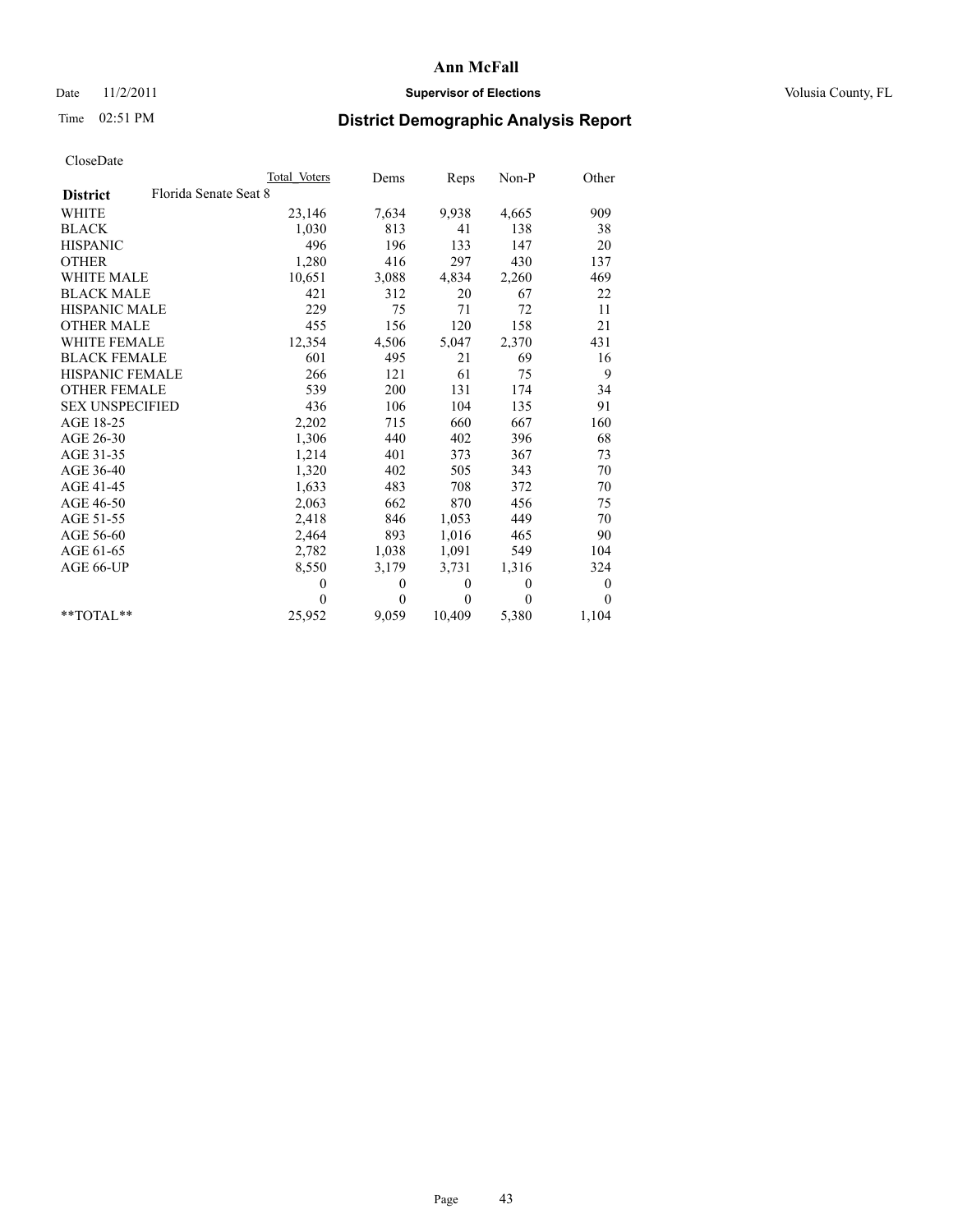## Date 11/2/2011 **Supervisor of Elections Supervisor of Elections** Volusia County, FL

# Time 02:51 PM **District Demographic Analysis Report**

|                                           | Total Voters | Dems     | Reps         | $Non-P$  | Other            |
|-------------------------------------------|--------------|----------|--------------|----------|------------------|
| Florida Senate Seat 20<br><b>District</b> |              |          |              |          |                  |
| WHITE                                     | 70,537       | 23,536   | 28,732       | 14,524   | 3,745            |
| <b>BLACK</b>                              | 7,564        | 6,030    | 322          | 988      | 224              |
| <b>HISPANIC</b>                           | 12,609       | 6,074    | 2,159        | 3,941    | 435              |
| <b>OTHER</b>                              | 4,799        | 1,550    | 990          | 1,658    | 601              |
| <b>WHITE MALE</b>                         | 32,352       | 9,507    | 13,848       | 7,014    | 1,983            |
| <b>BLACK MALE</b>                         | 3,182        | 2,399    | 174          | 478      | 131              |
| <b>HISPANIC MALE</b>                      | 5,865        | 2,728    | 1,061        | 1,859    | 217              |
| <b>OTHER MALE</b>                         | 1,563        | 544      | 382          | 537      | 100              |
| <b>WHITE FEMALE</b>                       | 37,850       | 13,920   | 14,749       | 7,444    | 1,737            |
| <b>BLACK FEMALE</b>                       | 4,317        | 3,579    | 146          | 501      | 91               |
| HISPANIC FEMALE                           | 6,660        | 3,300    | 1,091        | 2,058    | 211              |
| <b>OTHER FEMALE</b>                       | 1,871        | 726      | 399          | 614      | 132              |
| <b>SEX UNSPECIFIED</b>                    | 1,849        | 487      | 353          | 606      | 403              |
| AGE 18-25                                 | 9,740        | 3,344    | 2,294        | 3,224    | 878              |
| AGE 26-30                                 | 6,439        | 2,203    | 1,612        | 2,221    | 403              |
| AGE 31-35                                 | 6,863        | 2,504    | 1,851        | 2,070    | 438              |
| AGE 36-40                                 | 7,076        | 2,500    | 2,206        | 1,939    | 431              |
| AGE 41-45                                 | 7,734        | 2,704    | 2,720        | 1,909    | 401              |
| AGE 46-50                                 | 9,013        | 3,270    | 3,296        | 2,044    | 403              |
| AGE 51-55                                 | 9,156        | 3,540    | 3,418        | 1,766    | 432              |
| AGE 56-60                                 | 8,578        | 3,597    | 2,991        | 1,600    | 390              |
| AGE 61-65                                 | 8,157        | 3,387    | 3,012        | 1,405    | 353              |
| AGE 66-UP                                 | 22,753       | 10,141   | 8,803        | 2,933    | 876              |
|                                           | $\theta$     | $\theta$ | $\theta$     | $\theta$ | $\boldsymbol{0}$ |
|                                           | $\Omega$     | $\theta$ | $\mathbf{0}$ | $\theta$ | $\Omega$         |
| $*$ $TOTAI.**$                            | 95,509       | 37,190   | 32,203       | 21,111   | 5,005            |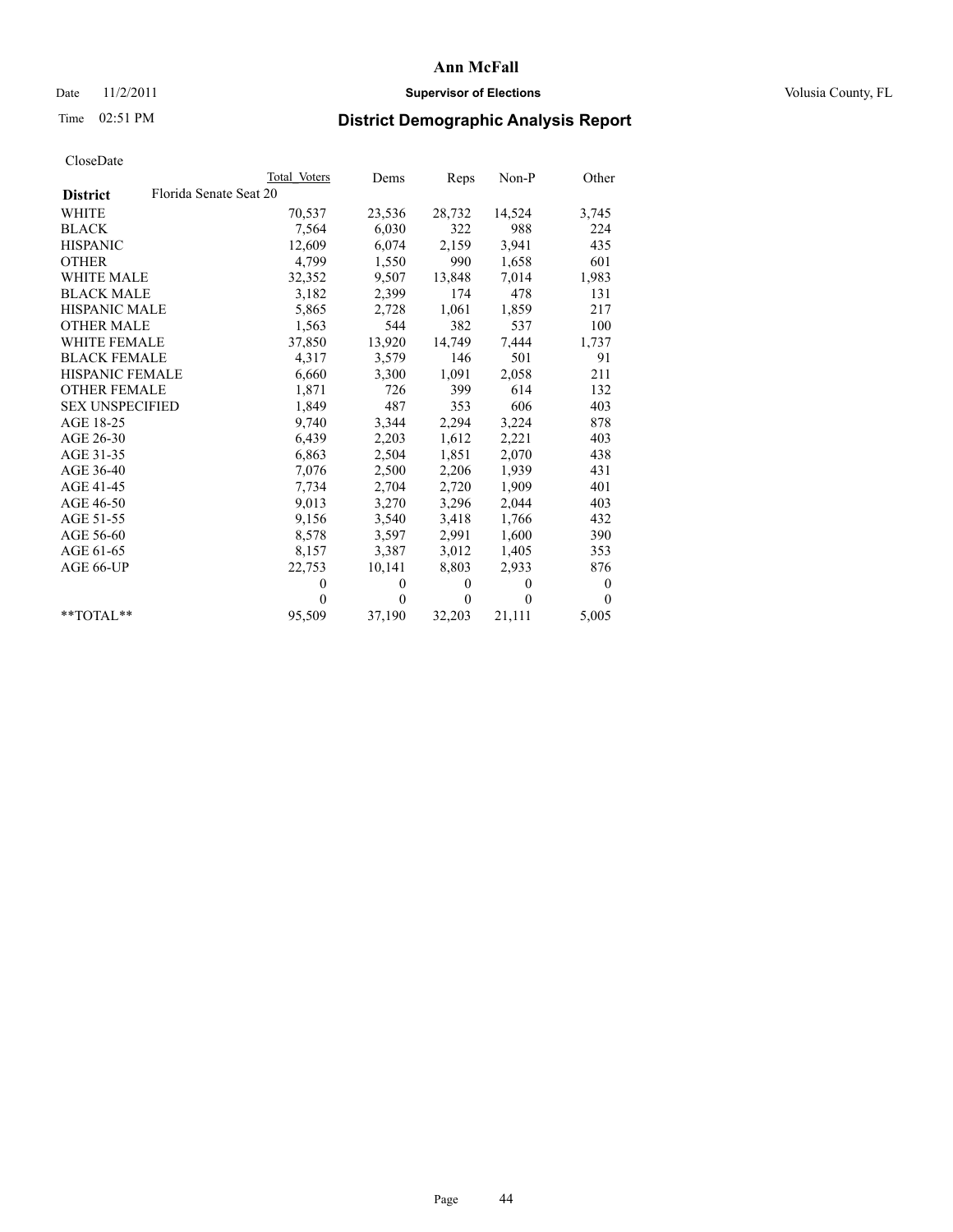## Date 11/2/2011 **Supervisor of Elections Supervisor of Elections** Volusia County, FL

# Time 02:51 PM **District Demographic Analysis Report**

|                                       | Total Voters | Dems         | Reps         | Non-P        | Other            |
|---------------------------------------|--------------|--------------|--------------|--------------|------------------|
| Daytona Bch Zone 1<br><b>District</b> |              |              |              |              |                  |
| <b>WHITE</b>                          | 4,184        | 1,648        | 1,414        | 934          | 188              |
| <b>BLACK</b>                          | 837          | 684          | 24           | 113          | 16               |
| <b>HISPANIC</b>                       | 117          | 55           | 32           | 27           | 3                |
| <b>OTHER</b>                          | 303          | 111          | 60           | 89           | 43               |
| <b>WHITE MALE</b>                     | 1,943        | 664          | 706          | 466          | 107              |
| <b>BLACK MALE</b>                     | 348          | 270          | 15           | 52           | 11               |
| <b>HISPANIC MALE</b>                  | 58           | 23           | 16           | 17           | $\overline{c}$   |
| <b>OTHER MALE</b>                     | 117          | 45           | 28           | 38           | 6                |
| <b>WHITE FEMALE</b>                   | 2,222        | 977          | 705          | 460          | 80               |
| <b>BLACK FEMALE</b>                   | 487          | 413          | 9            | 60           | 5                |
| HISPANIC FEMALE                       | 59           | 32           | 16           | 10           | $\mathbf{1}$     |
| <b>OTHER FEMALE</b>                   | 121          | 51           | 26           | 34           | 10               |
| <b>SEX UNSPECIFIED</b>                | 86           | 23           | 9            | 26           | 28               |
| AGE 18-25                             | 508          | 230          | 83           | 152          | 43               |
| AGE 26-30                             | 357          | 177          | 47           | 116          | 17               |
| AGE 31-35                             | 298          | 133          | 60           | 90           | 15               |
| AGE 36-40                             | 282          | 113          | 69           | 88           | 12               |
| AGE 41-45                             | 328          | 135          | 99           | 79           | 15               |
| AGE 46-50                             | 455          | 195          | 146          | 92           | 22               |
| AGE 51-55                             | 504          | 223          | 157          | 97           | 27               |
| AGE 56-60                             | 515          | 241          | 151          | 103          | 20               |
| AGE 61-65                             | 548          | 250          | 158          | 124          | 16               |
| AGE 66-UP                             | 1,646        | 801          | 560          | 222          | 63               |
|                                       | $\mathbf{0}$ | $\mathbf{0}$ | $\mathbf{0}$ | $\mathbf{0}$ | $\boldsymbol{0}$ |
|                                       | $\theta$     | $\theta$     | $\theta$     | $\theta$     | $\theta$         |
| $*$ $TOTAI.**$                        | 5,441        | 2,498        | 1,530        | 1,163        | 250              |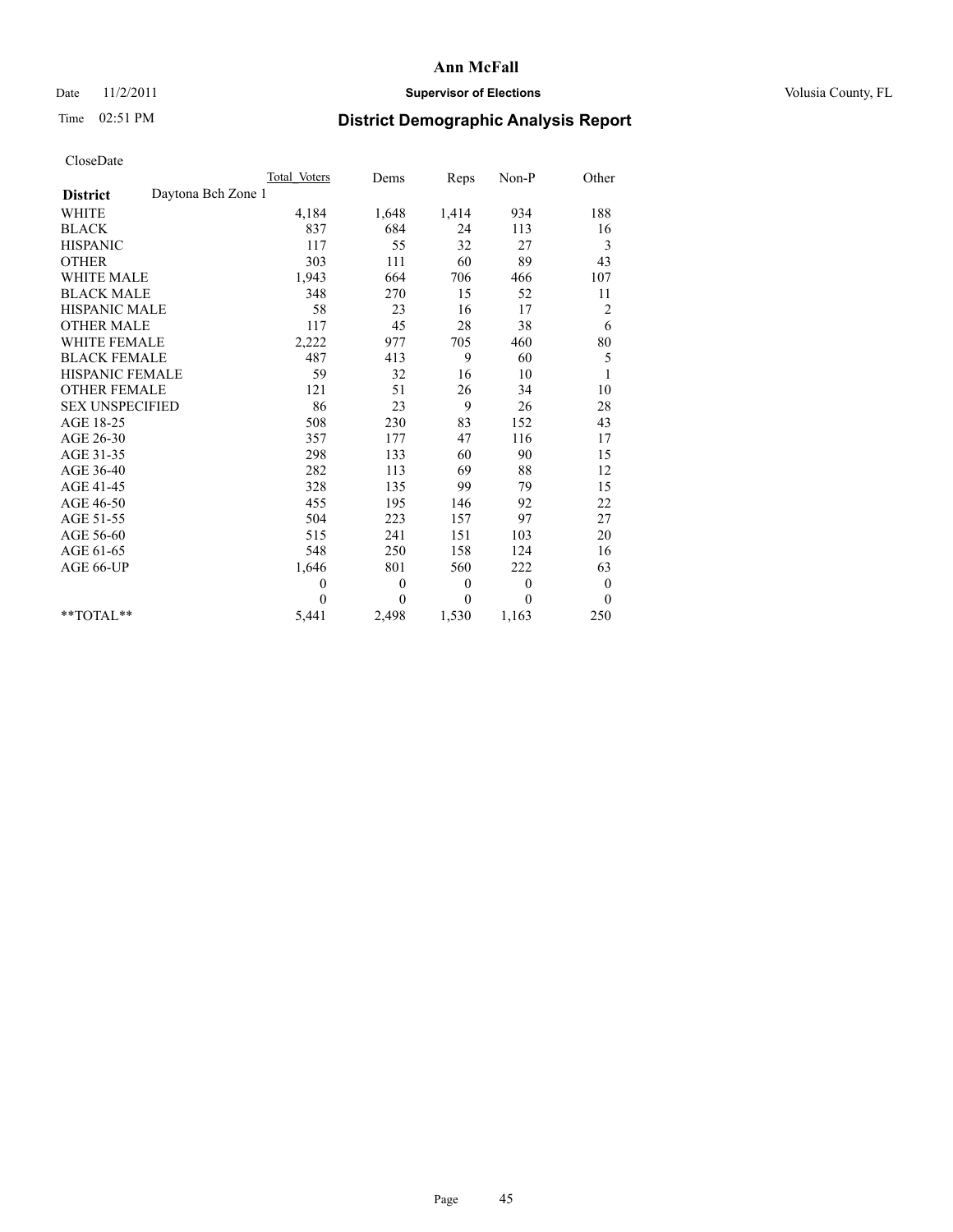## Date 11/2/2011 **Supervisor of Elections Supervisor of Elections** Volusia County, FL

# Time 02:51 PM **District Demographic Analysis Report**

|                                       | Total Voters | Dems     | Reps         | $Non-P$      | Other            |  |
|---------------------------------------|--------------|----------|--------------|--------------|------------------|--|
| Daytona Bch Zone 2<br><b>District</b> |              |          |              |              |                  |  |
| <b>WHITE</b>                          | 3,772        | 1,505    | 1,303        | 810          | 154              |  |
| <b>BLACK</b>                          | 1,183        | 994      | 39           | 126          | 24               |  |
| <b>HISPANIC</b>                       | 116          | 51       | 25           | 35           | 5                |  |
| <b>OTHER</b>                          | 268          | 104      | 47           | 94           | 23               |  |
| <b>WHITE MALE</b>                     | 1,824        | 680      | 667          | 391          | 86               |  |
| <b>BLACK MALE</b>                     | 467          | 376      | 17           | 65           | 9                |  |
| <b>HISPANIC MALE</b>                  | 53           | 23       | 10           | 15           | 5                |  |
| <b>OTHER MALE</b>                     | 92           | 35       | 20           | 33           | 4                |  |
| <b>WHITE FEMALE</b>                   | 1,923        | 812      | 627          | 416          | 68               |  |
| <b>BLACK FEMALE</b>                   | 711          | 614      | 22           | 60           | 15               |  |
| HISPANIC FEMALE                       | 63           | 28       | 15           | 20           | $\boldsymbol{0}$ |  |
| <b>OTHER FEMALE</b>                   | 119          | 51       | 27           | 37           | 4                |  |
| <b>SEX UNSPECIFIED</b>                | 87           | 35       | 9            | 28           | 15               |  |
| AGE 18-25                             | 473          | 233      | 80           | 126          | 34               |  |
| AGE 26-30                             | 346          | 160      | 61           | 106          | 19               |  |
| AGE 31-35                             | 287          | 142      | 47           | 86           | 12               |  |
| AGE 36-40                             | 274          | 131      | 62           | 71           | 10               |  |
| AGE 41-45                             | 341          | 145      | 92           | 88           | 16               |  |
| AGE 46-50                             | 471          | 211      | 133          | 110          | 17               |  |
| AGE 51-55                             | 536          | 282      | 152          | 90           | 12               |  |
| AGE 56-60                             | 533          | 248      | 151          | 116          | 18               |  |
| AGE 61-65                             | 473          | 249      | 125          | 80           | 19               |  |
| AGE 66-UP                             | 1,605        | 853      | 511          | 192          | 49               |  |
|                                       | $\mathbf{0}$ | $\theta$ | $\mathbf{0}$ | $\mathbf{0}$ | $\boldsymbol{0}$ |  |
|                                       | $\Omega$     | $\theta$ | $\mathbf{0}$ | $\theta$     | $\theta$         |  |
| $*$ $TOTAI.**$                        | 5,339        | 2,654    | 1,414        | 1,065        | 206              |  |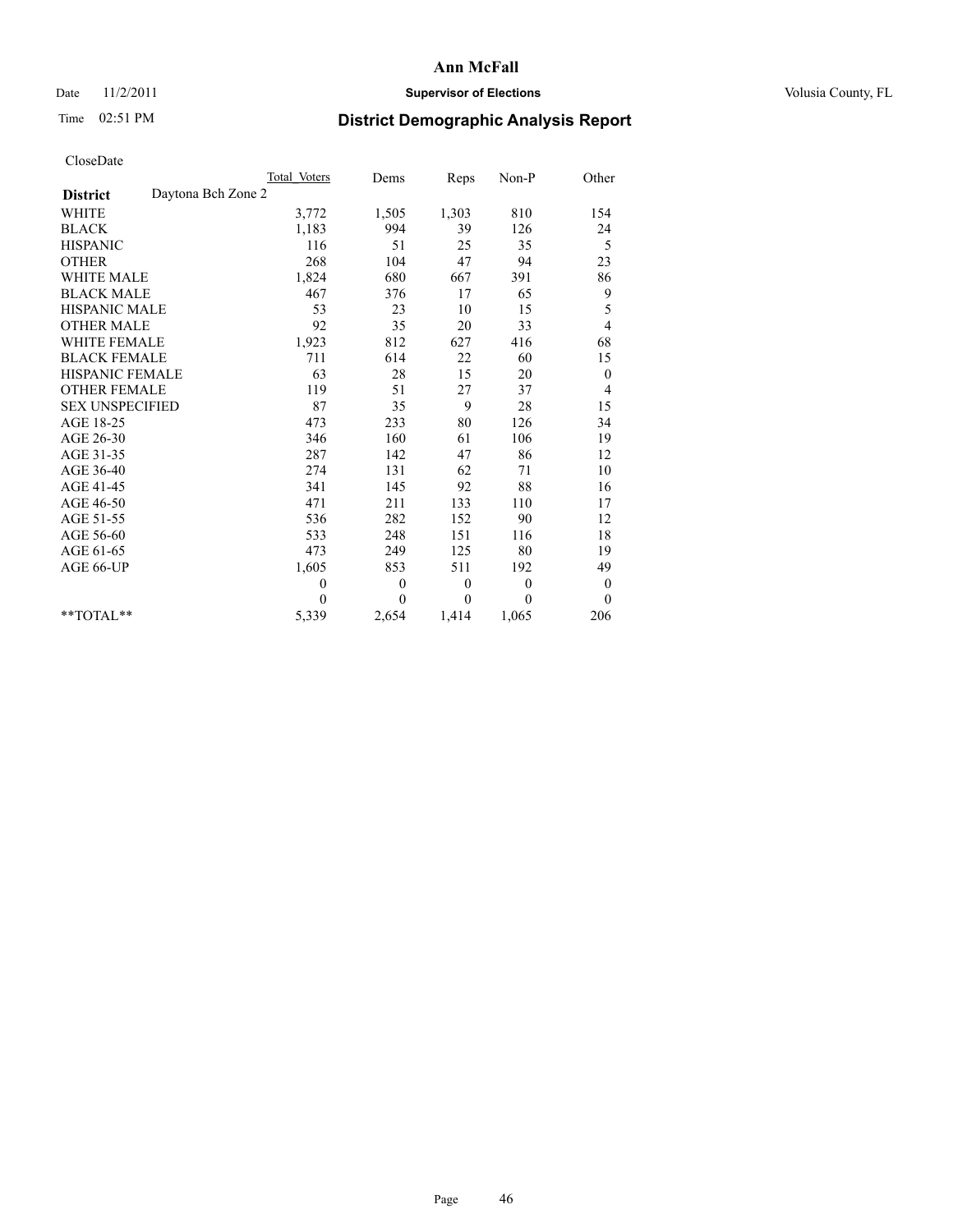## Date 11/2/2011 **Supervisor of Elections Supervisor of Elections** Volusia County, FL

# Time 02:51 PM **District Demographic Analysis Report**

|                                       | Total Voters | Dems         | Reps     | Non-P        | Other            |
|---------------------------------------|--------------|--------------|----------|--------------|------------------|
| Daytona Bch Zone 3<br><b>District</b> |              |              |          |              |                  |
| WHITE                                 | 3,045        | 1,231        | 921      | 722          | 171              |
| <b>BLACK</b>                          | 1,863        | 1,616        | 38       | 166          | 43               |
| <b>HISPANIC</b>                       | 116          | 56           | 21       | 38           | 1                |
| <b>OTHER</b>                          | 410          | 161          | 36       | 111          | 102              |
| <b>WHITE MALE</b>                     | 1,550        | 546          | 508      | 376          | 120              |
| <b>BLACK MALE</b>                     | 568          | 483          | 15       | 50           | 20               |
| <b>HISPANIC MALE</b>                  | 55           | 26           | 9        | 19           | 1                |
| <b>OTHER MALE</b>                     | 101          | 45           | 16       | 34           | 6                |
| WHITE FEMALE                          | 1,476        | 677          | 408      | 341          | 50               |
| <b>BLACK FEMALE</b>                   | 1,284        | 1,125        | 23       | 113          | 23               |
| HISPANIC FEMALE                       | 60           | 29           | 12       | 19           | $\mathbf{0}$     |
| <b>OTHER FEMALE</b>                   | 142          | 73           | 10       | 48           | 11               |
| <b>SEX UNSPECIFIED</b>                | 198          | 60           | 15       | 37           | 86               |
| AGE 18-25                             | 1,638        | 1,263        | 68       | 179          | 128              |
| AGE 26-30                             | 373          | 189          | 43       | 122          | 19               |
| AGE 31-35                             | 209          | 92           | 35       | 72           | 10               |
| AGE 36-40                             | 212          | 87           | 40       | 74           | 11               |
| AGE 41-45                             | 269          | 113          | 63       | 81           | 12               |
| AGE 46-50                             | 304          | 133          | 80       | 79           | 12               |
| AGE 51-55                             | 410          | 190          | 96       | 94           | 30               |
| AGE 56-60                             | 475          | 248          | 125      | 84           | 18               |
| AGE 61-65                             | 432          | 192          | 133      | 85           | 22               |
| AGE 66-UP                             | 1,112        | 557          | 333      | 167          | 55               |
|                                       | $\theta$     | $\mathbf{0}$ | $\theta$ | $\mathbf{0}$ | $\boldsymbol{0}$ |
|                                       | $\theta$     | $\theta$     | $\theta$ | $\theta$     | $\theta$         |
| **TOTAL**                             | 5,434        | 3,064        | 1,016    | 1,037        | 317              |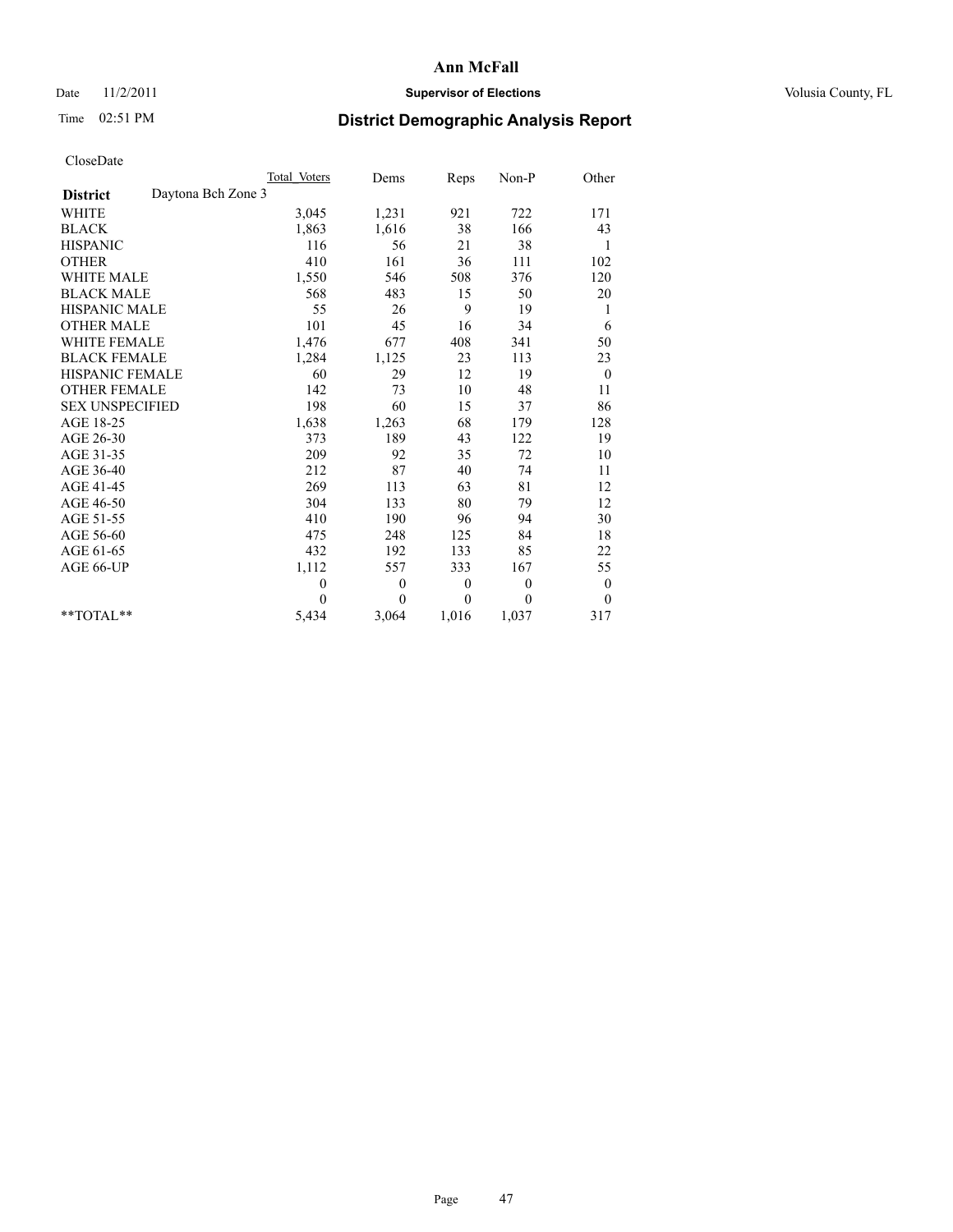## Date 11/2/2011 **Supervisor of Elections Supervisor of Elections** Volusia County, FL

# Time 02:51 PM **District Demographic Analysis Report**

|                                       | Total Voters | Dems     | Reps         | Non-P    | Other            |
|---------------------------------------|--------------|----------|--------------|----------|------------------|
| Daytona Bch Zone 4<br><b>District</b> |              |          |              |          |                  |
| <b>WHITE</b>                          | 5,792        | 1,816    | 2,581        | 1,127    | 268              |
| <b>BLACK</b>                          | 760          | 602      | 25           | 110      | 23               |
| <b>HISPANIC</b>                       | 202          | 91       | 46           | 59       | 6                |
| <b>OTHER</b>                          | 401          | 118      | 97           | 142      | 44               |
| WHITE MALE                            | 2,758        | 735      | 1,289        | 573      | 161              |
| <b>BLACK MALE</b>                     | 304          | 219      | 15           | 60       | 10               |
| <b>HISPANIC MALE</b>                  | 92           | 37       | 25           | 26       | 4                |
| <b>OTHER MALE</b>                     | 158          | 44       | 38           | 67       | 9                |
| <b>WHITE FEMALE</b>                   | 3,007        | 1,069    | 1,284        | 549      | 105              |
| <b>BLACK FEMALE</b>                   | 455          | 382      | 10           | 50       | 13               |
| <b>HISPANIC FEMALE</b>                | 110          | 54       | 21           | 33       | 2                |
| <b>OTHER FEMALE</b>                   | 159          | 53       | 44           | 55       | 7                |
| <b>SEX UNSPECIFIED</b>                | 112          | 34       | 23           | 25       | 30               |
| AGE 18-25                             | 886          | 354      | 235          | 244      | 53               |
| AGE 26-30                             | 621          | 236      | 172          | 172      | 41               |
| AGE 31-35                             | 465          | 181      | 147          | 114      | 23               |
| AGE 36-40                             | 428          | 145      | 164          | 92       | 27               |
| AGE 41-45                             | 363          | 133      | 125          | 93       | 12               |
| AGE 46-50                             | 419          | 156      | 155          | 95       | 13               |
| AGE 51-55                             | 520          | 192      | 223          | 87       | 18               |
| AGE 56-60                             | 548          | 200      | 221          | 105      | 22               |
| AGE 61-65                             | 640          | 215      | 256          | 130      | 39               |
| AGE 66-UP                             | 2,265        | 815      | 1,051        | 306      | 93               |
|                                       | $\theta$     | $\theta$ | $\theta$     | $\theta$ | $\boldsymbol{0}$ |
|                                       | $\theta$     | $\theta$ | $\mathbf{0}$ | $\theta$ | $\theta$         |
| $*$ $TOTAI.**$                        | 7,155        | 2,627    | 2,749        | 1,438    | 341              |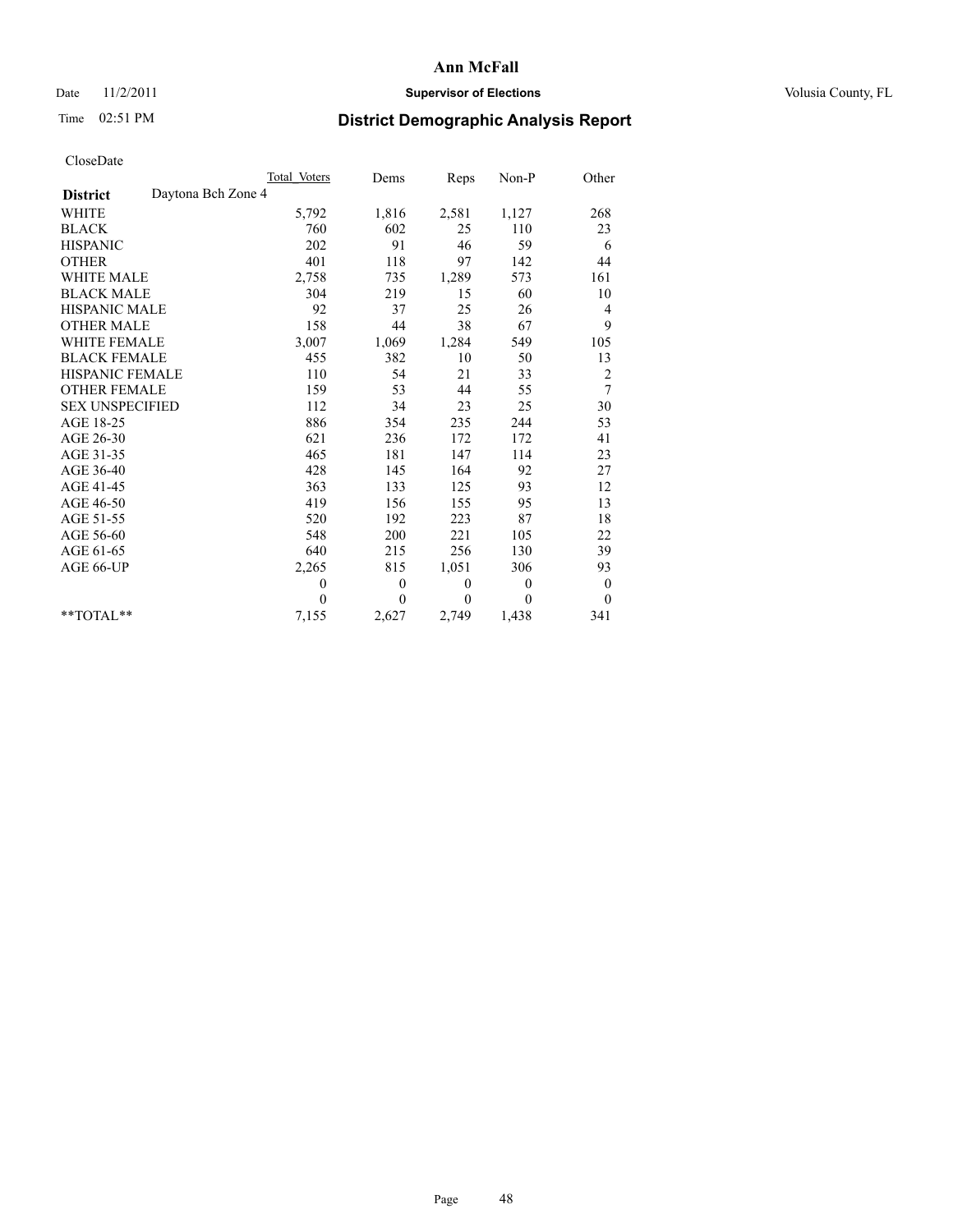## Date 11/2/2011 **Supervisor of Elections Supervisor of Elections** Volusia County, FL

# Time 02:51 PM **District Demographic Analysis Report**

|                                       | Total Voters | Dems         | Reps         | Non-P          | Other            |  |
|---------------------------------------|--------------|--------------|--------------|----------------|------------------|--|
| Daytona Bch Zone 5<br><b>District</b> |              |              |              |                |                  |  |
| <b>WHITE</b>                          | 1,937        | 774          | 596          | 457            | 110              |  |
| <b>BLACK</b>                          | 3,426        | 2,926        | 86           | 351            | 63               |  |
| <b>HISPANIC</b>                       | 162          | 93           | 25           | 39             | 5                |  |
| <b>OTHER</b>                          | 365          | 181          | 41           | 95             | 48               |  |
| <b>WHITE MALE</b>                     | 880          | 311          | 310          | 195            | 64               |  |
| <b>BLACK MALE</b>                     | 1,267        | 1,029        | 46           | 158            | 34               |  |
| <b>HISPANIC MALE</b>                  | 81           | 42           | 12           | 23             | $\overline{4}$   |  |
| <b>OTHER MALE</b>                     | 95           | 46           | 13           | 28             | 8                |  |
| <b>WHITE FEMALE</b>                   | 1,049        | 462          | 283          | 261            | 43               |  |
| <b>BLACK FEMALE</b>                   | 2,130        | 1,870        | 40           | 191            | 29               |  |
| HISPANIC FEMALE                       | 81           | 51           | 13           | 16             | 1                |  |
| <b>OTHER FEMALE</b>                   | 152          | 86           | 24           | 35             | 7                |  |
| <b>SEX UNSPECIFIED</b>                | 155          | 77           | 7            | 35             | 36               |  |
| AGE 18-25                             | 941          | 600          | 77           | 194            | 70               |  |
| AGE 26-30                             | 587          | 360          | 62           | 148            | 17               |  |
| AGE 31-35                             | 452          | 282          | 42           | 111            | 17               |  |
| AGE 36-40                             | 415          | 267          | 53           | 82             | 13               |  |
| AGE 41-45                             | 404          | 286          | 42           | 59             | 17               |  |
| AGE 46-50                             | 546          | 371          | 78           | 76             | 21               |  |
| AGE 51-55                             | 518          | 367          | 81           | 58             | 12               |  |
| AGE 56-60                             | 460          | 330          | 65           | 49             | 16               |  |
| AGE 61-65                             | 465          | 328          | 67           | 56             | 14               |  |
| AGE 66-UP                             | 1,102        | 783          | 181          | 109            | 29               |  |
|                                       | $\mathbf{0}$ | $\mathbf{0}$ | $\theta$     | $\overline{0}$ | $\boldsymbol{0}$ |  |
|                                       | $\theta$     | $\theta$     | $\mathbf{0}$ | $\mathbf{0}$   | $\theta$         |  |
| $*$ $TOTAI.**$                        | 5,890        | 3,974        | 748          | 942            | 226              |  |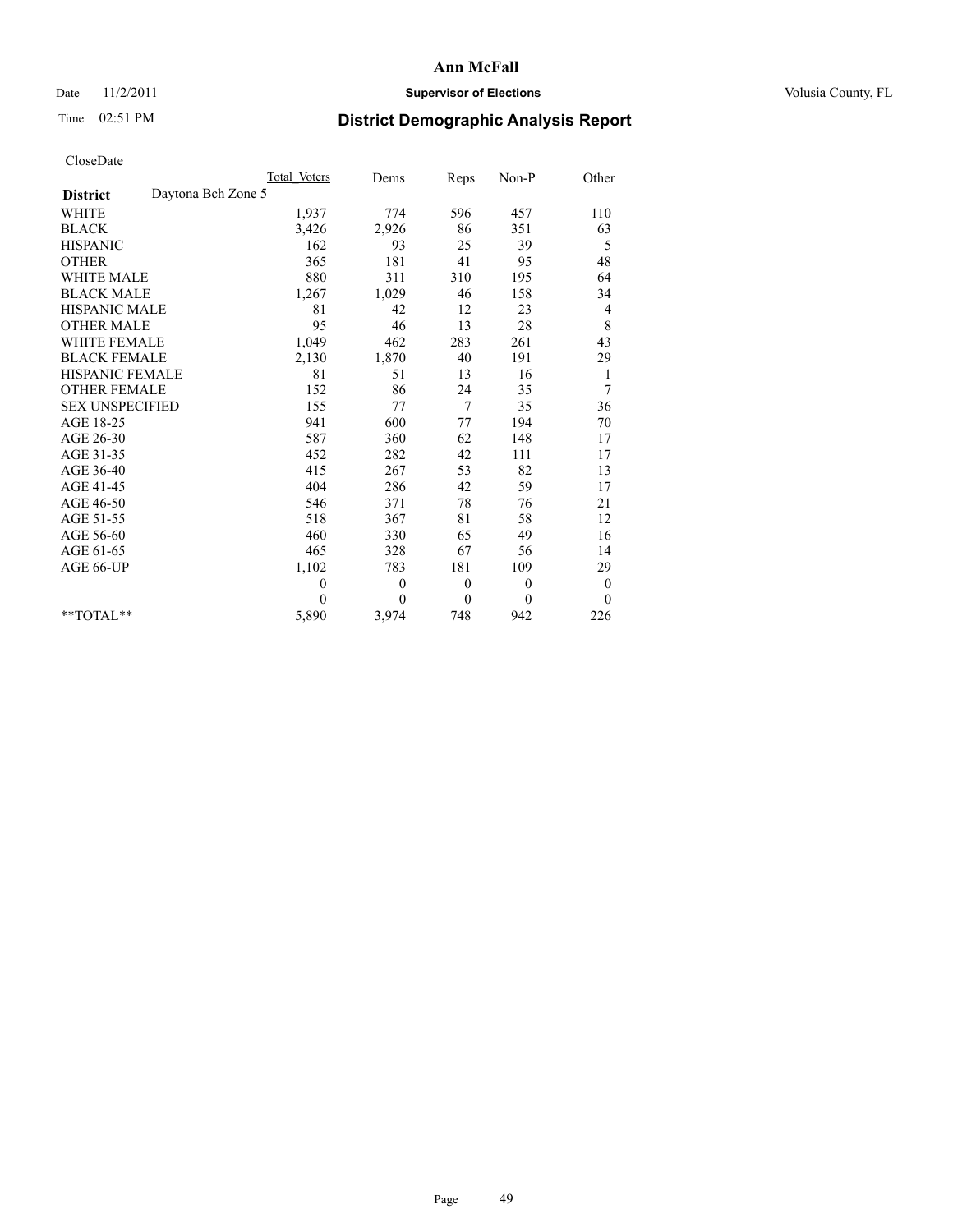## Date 11/2/2011 **Supervisor of Elections Supervisor of Elections** Volusia County, FL

# Time 02:51 PM **District Demographic Analysis Report**

|                                       | Total Voters | Dems         | Reps             | Non-P        | Other            |
|---------------------------------------|--------------|--------------|------------------|--------------|------------------|
| Daytona Bch Zone 6<br><b>District</b> |              |              |                  |              |                  |
| <b>WHITE</b>                          | 1,164        | 490          | 340              | 268          | 66               |
| <b>BLACK</b>                          | 3,485        | 2,986        | 82               | 344          | 73               |
| <b>HISPANIC</b>                       | 115          | 50           | 12               | 46           | 7                |
| <b>OTHER</b>                          | 314          | 165          | 18               | 91           | 40               |
| <b>WHITE MALE</b>                     | 557          | 193          | 183              | 138          | 43               |
| <b>BLACK MALE</b>                     | 1,482        | 1,236        | 47               | 173          | 26               |
| HISPANIC MALE                         | 57           | 22           | 6                | 27           | $\overline{c}$   |
| <b>OTHER MALE</b>                     | 91           | 51           | 9                | 28           | 3                |
| <b>WHITE FEMALE</b>                   | 603          | 293          | 157              | 130          | 23               |
| <b>BLACK FEMALE</b>                   | 1,965        | 1,721        | 33               | 166          | 45               |
| HISPANIC FEMALE                       | 56           | 27           | 6                | 19           | 4                |
| <b>OTHER FEMALE</b>                   | 102          | 67           | 6                | 26           | 3                |
| <b>SEX UNSPECIFIED</b>                | 165          | 81           | 5                | 42           | 37               |
| AGE 18-25                             | 886          | 597          | 50               | 170          | 69               |
| AGE 26-30                             | 507          | 317          | 35               | 136          | 19               |
| AGE 31-35                             | 386          | 258          | 24               | 91           | 13               |
| AGE 36-40                             | 294          | 195          | 30               | 53           | 16               |
| AGE 41-45                             | 353          | 264          | 26               | 50           | 13               |
| AGE 46-50                             | 435          | 323          | 31               | 63           | 18               |
| AGE 51-55                             | 466          | 341          | 64               | 49           | 12               |
| AGE 56-60                             | 400          | 288          | 54               | 47           | 11               |
| AGE 61-65                             | 360          | 276          | 44               | 36           | $\overline{4}$   |
| AGE 66-UP                             | 991          | 832          | 94               | 54           | 11               |
|                                       | $\theta$     | $\mathbf{0}$ | $\mathbf{0}$     | $\mathbf{0}$ | $\boldsymbol{0}$ |
|                                       | $\theta$     | $\theta$     | $\boldsymbol{0}$ | $\theta$     | $\mathbf{0}$     |
| $*$ $TOTAI.**$                        | 5,078        | 3,691        | 452              | 749          | 186              |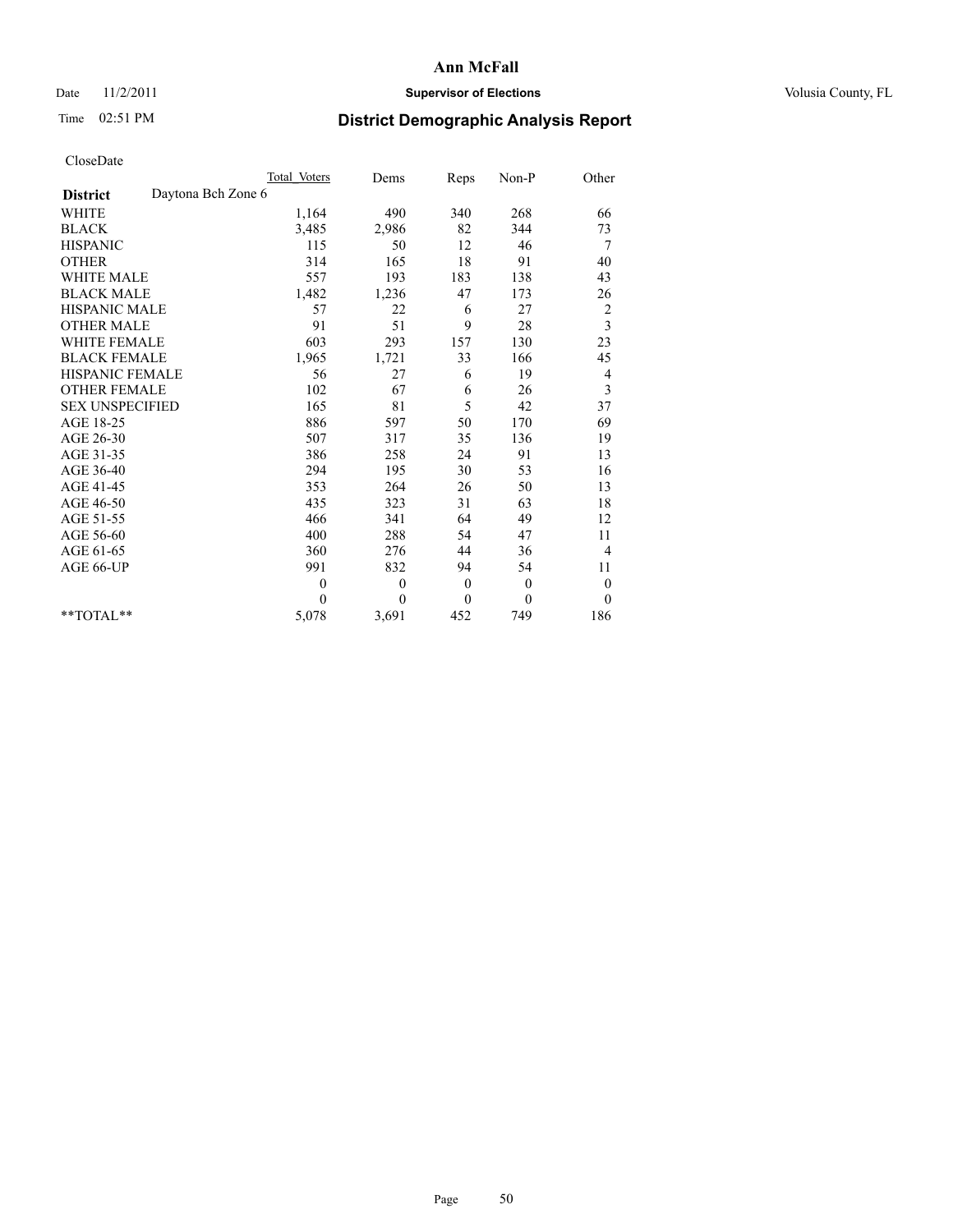## Date 11/2/2011 **Supervisor of Elections Supervisor of Elections** Volusia County, FL

# Time 02:51 PM **District Demographic Analysis Report**

|                                       | Total Voters | Dems         | Reps         | Non-P        | Other            |  |
|---------------------------------------|--------------|--------------|--------------|--------------|------------------|--|
| Deltona District 1<br><b>District</b> |              |              |              |              |                  |  |
| <b>WHITE</b>                          | 5,029        | 1,755        | 1,797        | 1,214        | 263              |  |
| <b>BLACK</b>                          | 917          | 708          | 43           | 128          | 38               |  |
| <b>HISPANIC</b>                       | 1,976        | 992          | 291          | 630          | 63               |  |
| <b>OTHER</b>                          | 519          | 171          | 75           | 213          | 60               |  |
| <b>WHITE MALE</b>                     | 2,375        | 750          | 886          | 591          | 148              |  |
| <b>BLACK MALE</b>                     | 431          | 315          | 30           | 58           | 28               |  |
| <b>HISPANIC MALE</b>                  | 944          | 446          | 148          | 316          | 34               |  |
| <b>OTHER MALE</b>                     | 155          | 52           | 29           | 66           | $\,$ 8 $\,$      |  |
| <b>WHITE FEMALE</b>                   | 2,632        | 996          | 905          | 618          | 113              |  |
| <b>BLACK FEMALE</b>                   | 481          | 390          | 13           | 68           | 10               |  |
| HISPANIC FEMALE                       | 1,021        | 540          | 143          | 309          | 29               |  |
| <b>OTHER FEMALE</b>                   | 203          | 84           | 35           | 71           | 13               |  |
| <b>SEX UNSPECIFIED</b>                | 199          | 53           | 17           | 88           | 41               |  |
| AGE 18-25                             | 1,100        | 405          | 213          | 391          | 91               |  |
| AGE 26-30                             | 768          | 284          | 169          | 273          | 42               |  |
| AGE 31-35                             | 799          | 332          | 170          | 261          | 36               |  |
| AGE 36-40                             | 779          | 326          | 187          | 222          | 44               |  |
| AGE 41-45                             | 832          | 313          | 255          | 206          | 58               |  |
| AGE 46-50                             | 886          | 363          | 280          | 218          | 25               |  |
| AGE 51-55                             | 889          | 366          | 283          | 201          | 39               |  |
| AGE 56-60                             | 647          | 293          | 195          | 129          | 30               |  |
| AGE 61-65                             | 593          | 295          | 145          | 125          | 28               |  |
| AGE 66-UP                             | 1,148        | 649          | 309          | 159          | 31               |  |
|                                       | $\mathbf{0}$ | $\mathbf{0}$ | $\mathbf{0}$ | $\mathbf{0}$ | $\boldsymbol{0}$ |  |
|                                       | $\theta$     | $\theta$     | $\theta$     | $\theta$     | $\theta$         |  |
| $*$ $TOTAI.**$                        | 8,441        | 3,626        | 2,206        | 2,185        | 424              |  |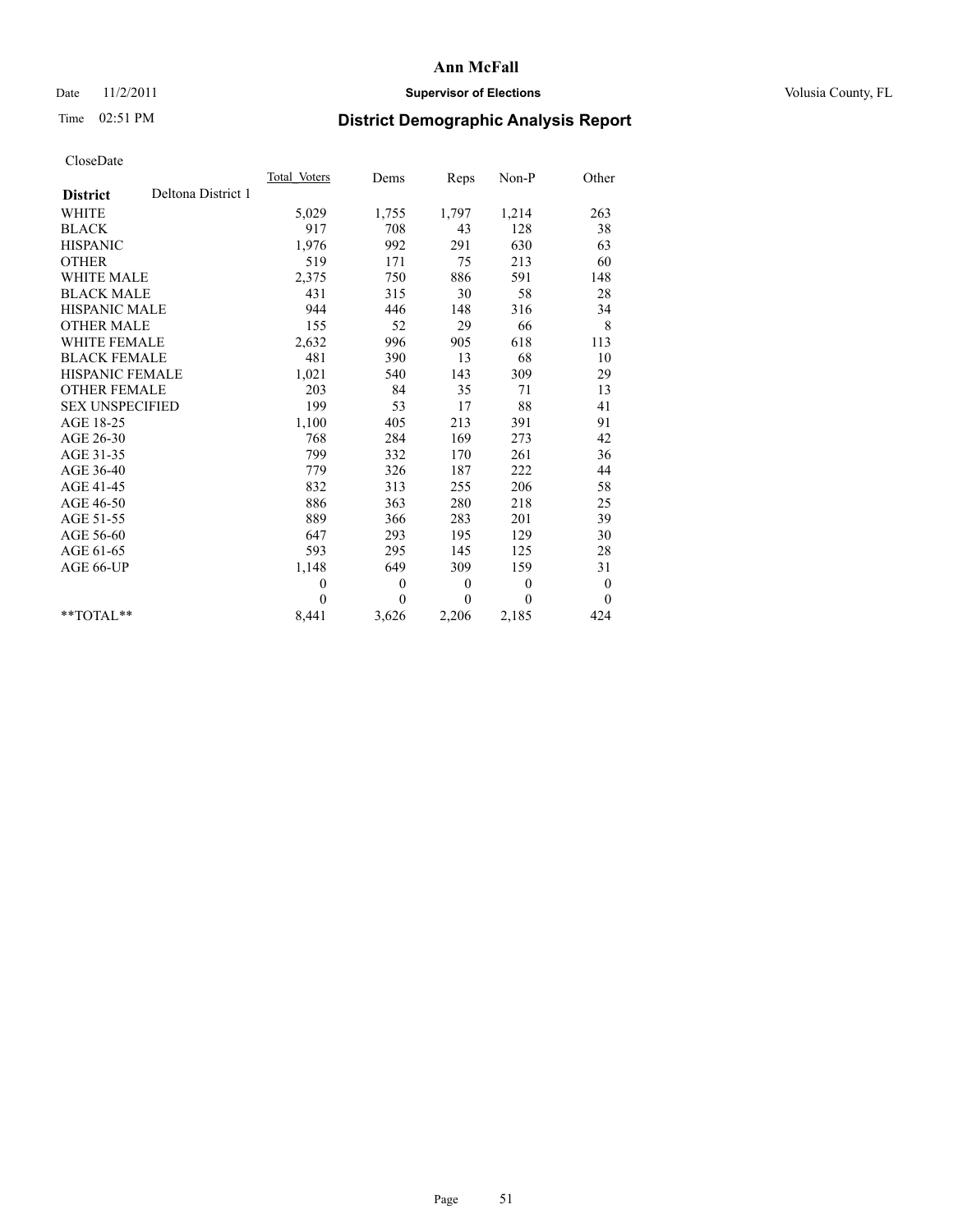## Date 11/2/2011 **Supervisor of Elections Supervisor of Elections** Volusia County, FL

# Time 02:51 PM **District Demographic Analysis Report**

|                        |                    | Total Voters | Dems     | Reps         | Non-P          | Other            |  |
|------------------------|--------------------|--------------|----------|--------------|----------------|------------------|--|
| <b>District</b>        | Deltona District 2 |              |          |              |                |                  |  |
| <b>WHITE</b>           |                    | 6,263        | 2,024    | 2,519        | 1,382          | 338              |  |
| <b>BLACK</b>           |                    | 734          | 566      | 40           | 97             | 31               |  |
| <b>HISPANIC</b>        |                    | 1,998        | 977      | 361          | 611            | 49               |  |
| <b>OTHER</b>           |                    | 490          | 163      | 87           | 186            | 54               |  |
| <b>WHITE MALE</b>      |                    | 2,912        | 845      | 1,211        | 677            | 179              |  |
| <b>BLACK MALE</b>      |                    | 325          | 228      | 30           | 49             | 18               |  |
| <b>HISPANIC MALE</b>   |                    | 957          | 466      | 176          | 291            | 24               |  |
| <b>OTHER MALE</b>      |                    | 175          | 66       | 32           | 66             | 11               |  |
| WHITE FEMALE           |                    | 3,322        | 1,169    | 1,297        | 697            | 159              |  |
| <b>BLACK FEMALE</b>    |                    | 400          | 330      | 10           | 48             | 12               |  |
| HISPANIC FEMALE        |                    | 1,028        | 503      | 184          | 318            | 23               |  |
| <b>OTHER FEMALE</b>    |                    | 181          | 73       | 36           | 60             | 12               |  |
| <b>SEX UNSPECIFIED</b> |                    | 185          | 50       | 31           | 70             | 34               |  |
| AGE 18-25              |                    | 960          | 336      | 199          | 352            | 73               |  |
| AGE 26-30              |                    | 672          | 238      | 163          | 225            | 46               |  |
| AGE 31-35              |                    | 697          | 241      | 188          | 225            | 43               |  |
| AGE 36-40              |                    | 753          | 273      | 217          | 209            | 54               |  |
| AGE 41-45              |                    | 803          | 289      | 246          | 225            | 43               |  |
| AGE 46-50              |                    | 946          | 346      | 320          | 238            | 42               |  |
| AGE 51-55              |                    | 955          | 381      | 359          | 179            | 36               |  |
| AGE 56-60              |                    | 874          | 353      | 300          | 181            | 40               |  |
| AGE 61-65              |                    | 744          | 331      | 250          | 130            | 33               |  |
| AGE 66-UP              |                    | 2,081        | 942      | 765          | 312            | 62               |  |
|                        |                    | $\theta$     | $\theta$ | $\mathbf{0}$ | $\overline{0}$ | $\boldsymbol{0}$ |  |
|                        |                    | $\theta$     | $\theta$ | $\theta$     | $\theta$       | $\theta$         |  |
| $*$ $TOTAI.**$         |                    | 9,485        | 3,730    | 3,007        | 2,276          | 472              |  |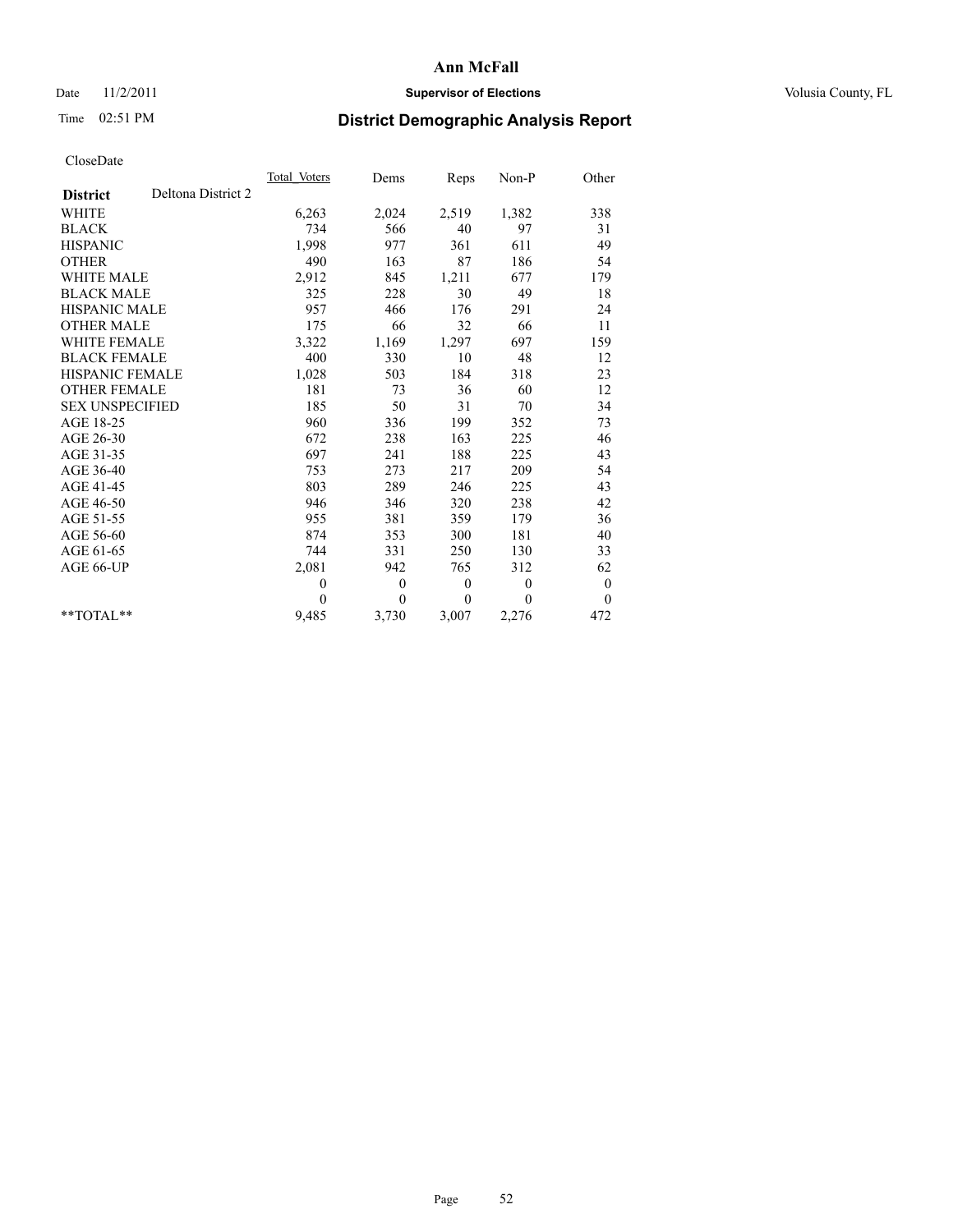## Date 11/2/2011 **Supervisor of Elections Supervisor of Elections** Volusia County, FL

# Time 02:51 PM **District Demographic Analysis Report**

|                        |                    | Total Voters | Dems           | Reps         | Non-P        | Other          |
|------------------------|--------------------|--------------|----------------|--------------|--------------|----------------|
| <b>District</b>        | Deltona District 3 |              |                |              |              |                |
| <b>WHITE</b>           |                    | 4,775        | 1,621          | 1,784        | 1,125        | 245            |
| <b>BLACK</b>           |                    | 570          | 449            | 26           | 74           | 21             |
| <b>HISPANIC</b>        |                    | 1,955        | 973            | 339          | 581          | 62             |
| <b>OTHER</b>           |                    | 442          | 146            | 77           | 158          | 61             |
| <b>WHITE MALE</b>      |                    | 2,144        | 659            | 839          | 522          | 124            |
| <b>BLACK MALE</b>      |                    | 244          | 178            | 12           | 40           | 14             |
| <b>HISPANIC MALE</b>   |                    | 916          | 448            | 164          | 269          | 35             |
| <b>OTHER MALE</b>      |                    | 160          | 57             | 27           | 65           | 11             |
| <b>WHITE FEMALE</b>    |                    | 2,609        | 952            | 940          | 599          | 118            |
| <b>BLACK FEMALE</b>    |                    | 321          | 267            | 14           | 33           | 7              |
| HISPANIC FEMALE        |                    | 1,021        | 512            | 173          | 310          | 26             |
| <b>OTHER FEMALE</b>    |                    | 181          | 71             | 35           | 61           | 14             |
| <b>SEX UNSPECIFIED</b> |                    | 146          | 45             | 22           | 39           | 40             |
| AGE 18-25              |                    | 769          | 289            | 142          | 264          | 74             |
| AGE 26-30              |                    | 577          | 205            | 118          | 221          | 33             |
| AGE 31-35              |                    | 655          | 238            | 146          | 231          | 40             |
| AGE 36-40              |                    | 683          | 252            | 201          | 191          | 39             |
| AGE 41-45              |                    | 652          | 260            | 205          | 156          | 31             |
| AGE 46-50              |                    | 742          | 292            | 231          | 198          | 21             |
| AGE 51-55              |                    | 715          | 287            | 224          | 156          | 48             |
| AGE 56-60              |                    | 645          | 284            | 192          | 136          | 33             |
| AGE 61-65              |                    | 613          | 255            | 204          | 134          | 20             |
| AGE 66-UP              |                    | 1,691        | 827            | 563          | 251          | 50             |
|                        |                    | $\theta$     | $\overline{0}$ | $\theta$     | $\mathbf{0}$ | $\theta$       |
|                        |                    | $\Omega$     | $\theta$       | $\mathbf{0}$ | 0            | $\overline{0}$ |
| $*$ $TOTAI.**$         |                    | 7,742        | 3,189          | 2,226        | 1,938        | 389            |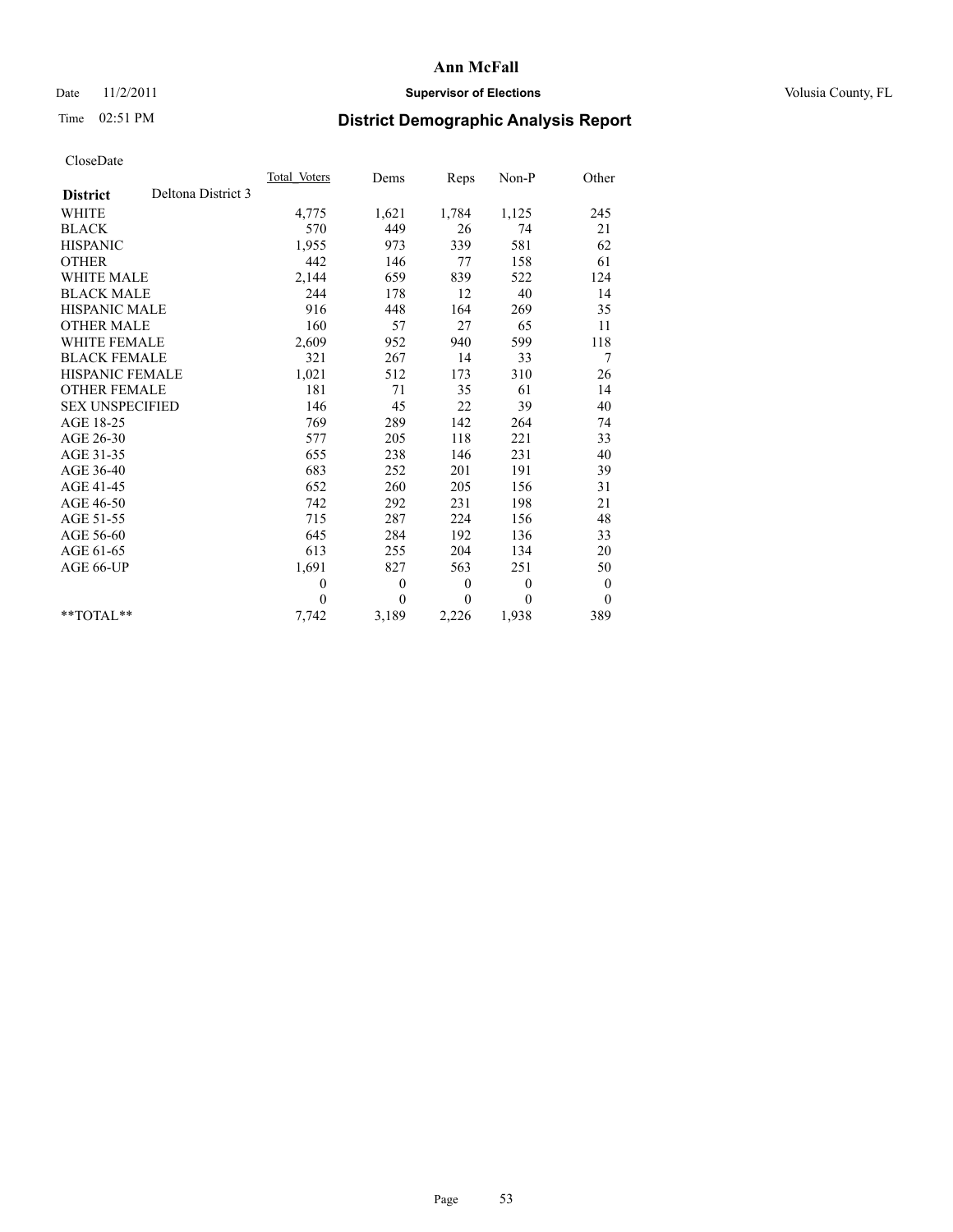## Date 11/2/2011 **Supervisor of Elections Supervisor of Elections** Volusia County, FL

# Time 02:51 PM **District Demographic Analysis Report**

|                                       | Total Voters | Dems         | Reps             | Non-P        | Other            |
|---------------------------------------|--------------|--------------|------------------|--------------|------------------|
| Deltona District 4<br><b>District</b> |              |              |                  |              |                  |
| <b>WHITE</b>                          | 4,778        | 1,672        | 1,775            | 1,035        | 296              |
| <b>BLACK</b>                          | 582          | 460          | 21               | 86           | 15               |
| <b>HISPANIC</b>                       | 1,945        | 997          | 282              | 596          | 70               |
| <b>OTHER</b>                          | 420          | 158          | 72               | 138          | 52               |
| <b>WHITE MALE</b>                     | 2,169        | 676          | 838              | 502          | 153              |
| <b>BLACK MALE</b>                     | 253          | 184          | 16               | 45           | 8                |
| <b>HISPANIC MALE</b>                  | 889          | 430          | 143              | 279          | 37               |
| <b>OTHER MALE</b>                     | 127          | 51           | 27               | 41           | 8                |
| <b>WHITE FEMALE</b>                   | 2,580        | 984          | 925              | 530          | 141              |
| <b>BLACK FEMALE</b>                   | 322          | 269          | 5                | 41           | 7                |
| HISPANIC FEMALE                       | 1,048        | 563          | 139              | 313          | 33               |
| <b>OTHER FEMALE</b>                   | 166          | 78           | 28               | 49           | 11               |
| <b>SEX UNSPECIFIED</b>                | 171          | 52           | 29               | 55           | 35               |
| AGE 18-25                             | 842          | 296          | 156              | 316          | 74               |
| AGE 26-30                             | 557          | 210          | 102              | 212          | 33               |
| AGE 31-35                             | 637          | 265          | 134              | 194          | 44               |
| AGE 36-40                             | 597          | 222          | 173              | 159          | 43               |
| AGE 41-45                             | 651          | 249          | 189              | 180          | 33               |
| AGE 46-50                             | 719          | 309          | 207              | 172          | 31               |
| AGE 51-55                             | 697          | 295          | 219              | 136          | 47               |
| AGE 56-60                             | 666          | 278          | 217              | 142          | 29               |
| AGE 61-65                             | 631          | 290          | 198              | 115          | 28               |
| AGE 66-UP                             | 1,728        | 873          | 555              | 229          | 71               |
|                                       | $\mathbf{0}$ | $\mathbf{0}$ | $\boldsymbol{0}$ | $\mathbf{0}$ | $\boldsymbol{0}$ |
|                                       | $\theta$     | $\theta$     | $\theta$         | $\theta$     | $\boldsymbol{0}$ |
| $*$ $TOTAI.**$                        | 7,725        | 3,287        | 2,150            | 1,855        | 433              |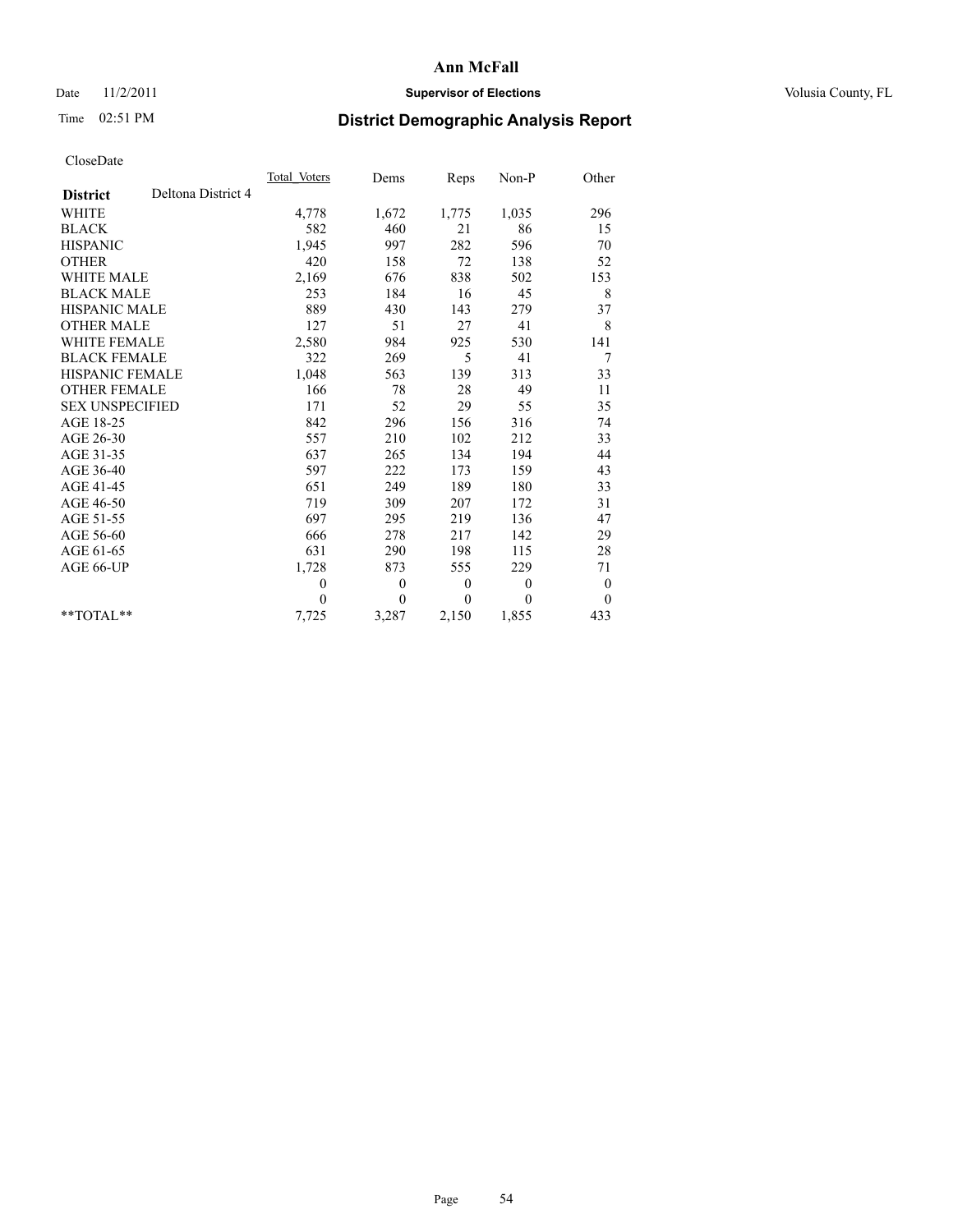## Date 11/2/2011 **Supervisor of Elections Supervisor of Elections** Volusia County, FL

# Time 02:51 PM **District Demographic Analysis Report**

|                                       | Total Voters | Dems         | <b>Reps</b>  | Non-P    | Other            |  |
|---------------------------------------|--------------|--------------|--------------|----------|------------------|--|
| Deltona District 5<br><b>District</b> |              |              |              |          |                  |  |
| <b>WHITE</b>                          | 5,817        | 1,969        | 2,236        | 1,266    | 346              |  |
| <b>BLACK</b>                          | 927          | 713          | 52           | 132      | 30               |  |
| <b>HISPANIC</b>                       | 2,124        | 1,069        | 330          | 652      | 73               |  |
| <b>OTHER</b>                          | 528          | 168          | 100          | 186      | 74               |  |
| <b>WHITE MALE</b>                     | 2,753        | 835          | 1,105        | 630      | 183              |  |
| <b>BLACK MALE</b>                     | 400          | 295          | 27           | 63       | 15               |  |
| <b>HISPANIC MALE</b>                  | 999          | 491          | 161          | 308      | 39               |  |
| <b>OTHER MALE</b>                     | 170          | 56           | 47           | 51       | 16               |  |
| WHITE FEMALE                          | 3,034        | 1,123        | 1,117        | 631      | 163              |  |
| <b>BLACK FEMALE</b>                   | 519          | 410          | 25           | 69       | 15               |  |
| HISPANIC FEMALE                       | 1,111        | 572          | 168          | 339      | 32               |  |
| <b>OTHER FEMALE</b>                   | 209          | 82           | 31           | 78       | 18               |  |
| <b>SEX UNSPECIFIED</b>                | 201          | 55           | 37           | 67       | 42               |  |
| AGE 18-25                             | 1,117        | 388          | 231          | 381      | 117              |  |
| AGE 26-30                             | 621          | 227          | 120          | 233      | 41               |  |
| AGE 31-35                             | 826          | 336          | 191          | 249      | 50               |  |
| AGE 36-40                             | 809          | 333          | 228          | 209      | 39               |  |
| AGE 41-45                             | 855          | 321          | 262          | 222      | 50               |  |
| AGE 46-50                             | 967          | 386          | 330          | 209      | 42               |  |
| AGE 51-55                             | 979          | 411          | 321          | 208      | 39               |  |
| AGE 56-60                             | 825          | 351          | 250          | 184      | 40               |  |
| AGE 61-65                             | 712          | 304          | 238          | 130      | 40               |  |
| AGE 66-UP                             | 1,685        | 862          | 547          | 211      | 65               |  |
|                                       | $\mathbf{0}$ | $\mathbf{0}$ | $\mathbf{0}$ | $\theta$ | $\boldsymbol{0}$ |  |
|                                       | $\Omega$     | $\mathbf{0}$ | $\mathbf{0}$ | $\theta$ | $\theta$         |  |
| $*$ $TOTAI.**$                        | 9,396        | 3,919        | 2,718        | 2,236    | 523              |  |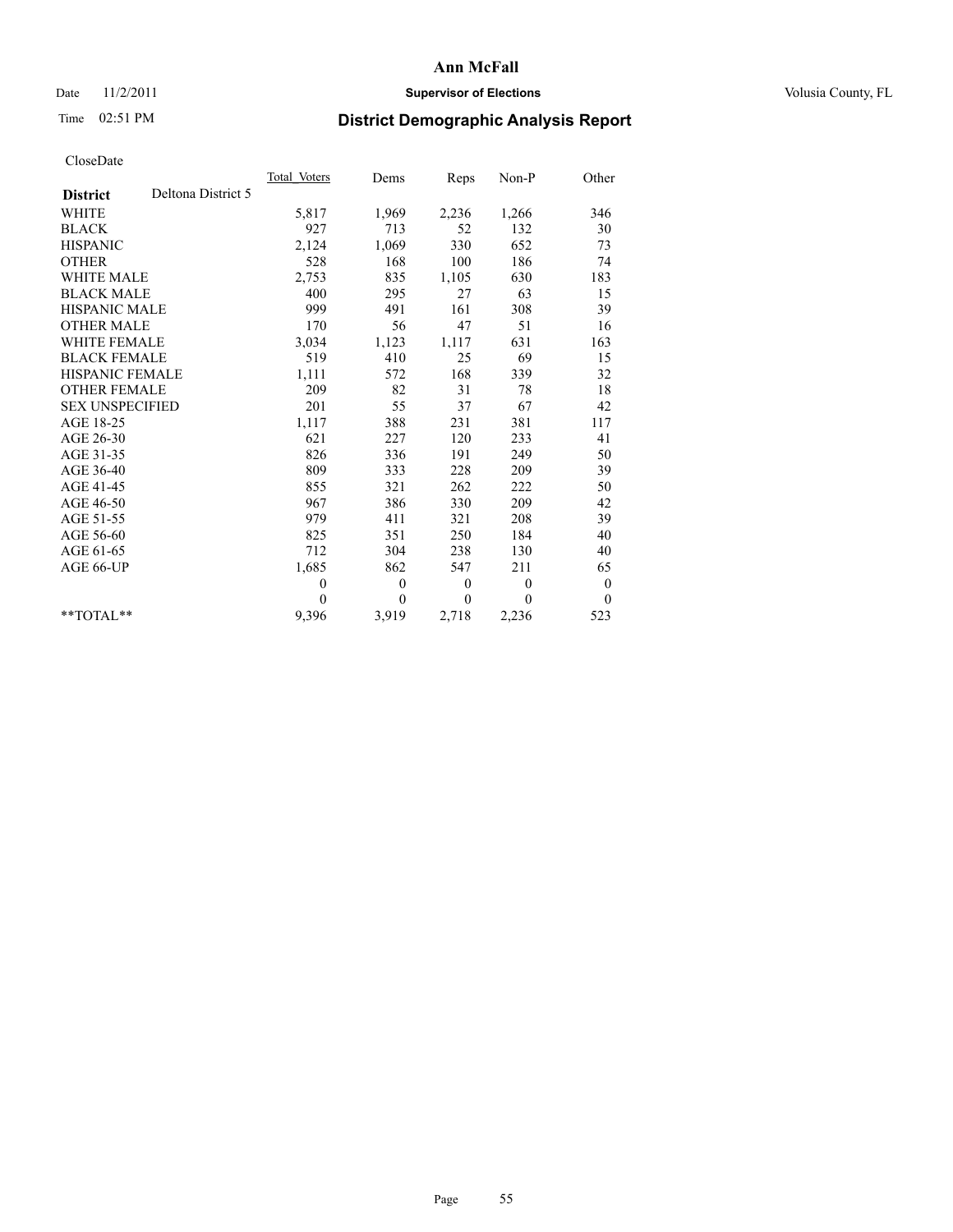## Date 11/2/2011 **Supervisor of Elections Supervisor of Elections** Volusia County, FL

# Time 02:51 PM **District Demographic Analysis Report**

|                                       | Total Voters | Dems         | <b>Reps</b>      | Non-P        | Other        |  |
|---------------------------------------|--------------|--------------|------------------|--------------|--------------|--|
| Deltona District 6<br><b>District</b> |              |              |                  |              |              |  |
| <b>WHITE</b>                          | 5,564        | 1,705        | 2,285            | 1,288        | 286          |  |
| <b>BLACK</b>                          | 761          | 581          | 36               | 114          | 30           |  |
| <b>HISPANIC</b>                       | 1,720        | 839          | 262              | 548          | 71           |  |
| <b>OTHER</b>                          | 442          | 131          | 92               | 156          | 63           |  |
| <b>WHITE MALE</b>                     | 2,628        | 685          | 1,143            | 652          | 148          |  |
| <b>BLACK MALE</b>                     | 341          | 257          | 17               | 49           | 18           |  |
| <b>HISPANIC MALE</b>                  | 826          | 378          | 132              | 279          | 37           |  |
| <b>OTHER MALE</b>                     | 158          | 55           | 36               | 60           | 7            |  |
| <b>WHITE FEMALE</b>                   | 2,906        | 1,012        | 1,127            | 630          | 137          |  |
| <b>BLACK FEMALE</b>                   | 414          | 319          | 19               | 64           | 12           |  |
| HISPANIC FEMALE                       | 882          | 454          | 129              | 265          | 34           |  |
| <b>OTHER FEMALE</b>                   | 148          | 53           | 32               | 55           | 8            |  |
| <b>SEX UNSPECIFIED</b>                | 184          | 43           | 40               | 52           | 49           |  |
| AGE 18-25                             | 1,058        | 352          | 249              | 358          | 99           |  |
| AGE 26-30                             | 693          | 234          | 135              | 277          | 47           |  |
| AGE 31-35                             | 677          | 250          | 175              | 212          | 40           |  |
| AGE 36-40                             | 793          | 285          | 230              | 227          | 51           |  |
| AGE 41-45                             | 739          | 258          | 259              | 183          | 39           |  |
| AGE 46-50                             | 967          | 342          | 357              | 215          | 53           |  |
| AGE 51-55                             | 933          | 354          | 360              | 184          | 35           |  |
| AGE 56-60                             | 737          | 335          | 257              | 120          | 25           |  |
| AGE 61-65                             | 651          | 275          | 226              | 131          | 19           |  |
| AGE 66-UP                             | 1,238        | 571          | 427              | 198          | 42           |  |
|                                       | $\theta$     | $\mathbf{0}$ | $\boldsymbol{0}$ | $\mathbf{0}$ | $\mathbf{0}$ |  |
|                                       | $\theta$     | $\theta$     | $\theta$         | $\theta$     | $\mathbf{0}$ |  |
| $*$ $TOTAI.**$                        | 8,487        | 3,256        | 2,675            | 2,106        | 450          |  |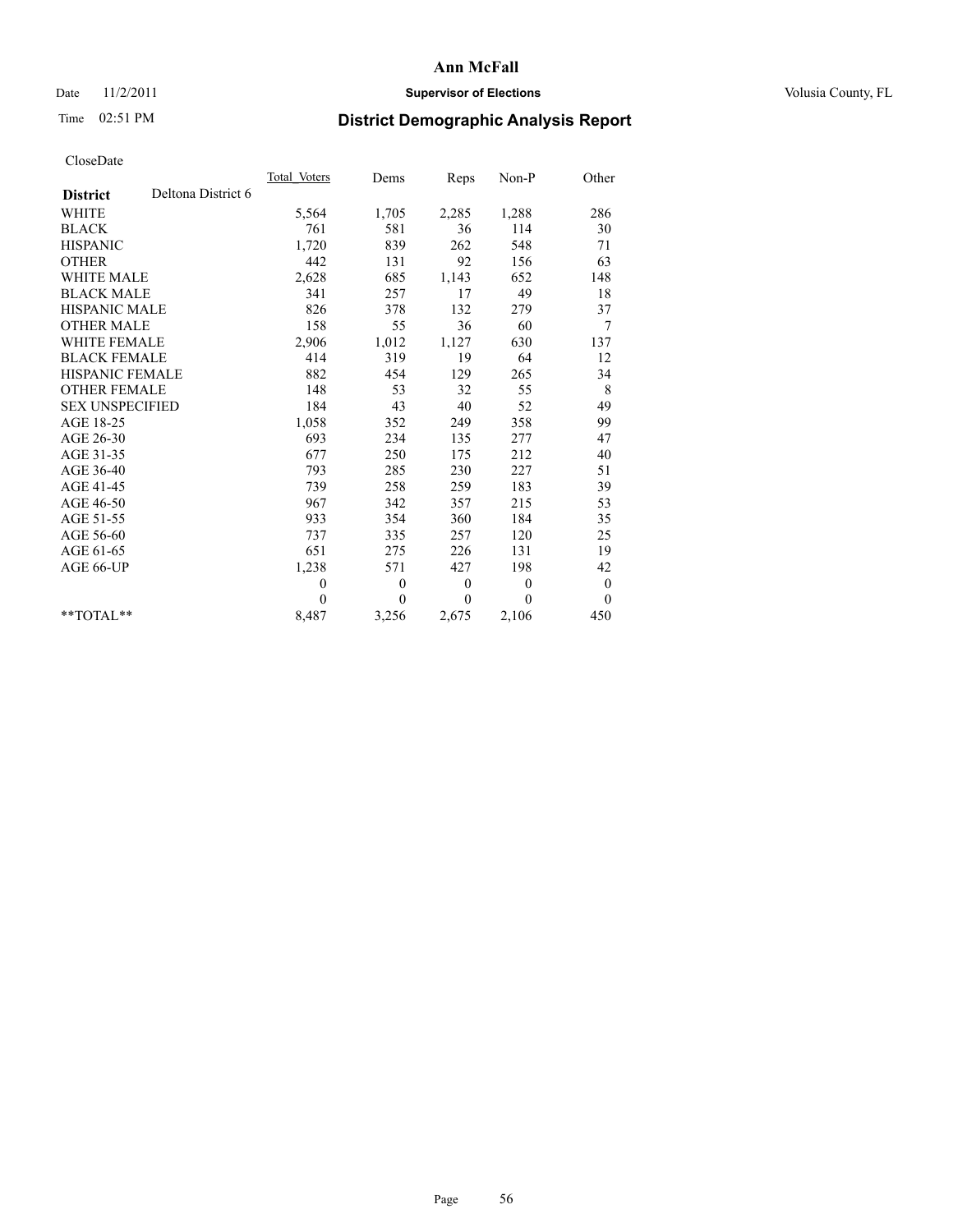## Date 11/2/2011 **Supervisor of Elections Supervisor of Elections** Volusia County, FL

# Time 02:51 PM **District Demographic Analysis Report**

|                                     | <b>Total Voters</b> | Dems             | Reps         | $Non-P$        | Other            |  |
|-------------------------------------|---------------------|------------------|--------------|----------------|------------------|--|
| Edgewater Ward 1<br><b>District</b> |                     |                  |              |                |                  |  |
| <b>WHITE</b>                        | 2,622               | 1,033            | 876          | 606            | 107              |  |
| <b>BLACK</b>                        | 45                  | 24               | 5            | 11             | 5                |  |
| <b>HISPANIC</b>                     | 33                  | 15               | 10           | 5              | 3                |  |
| <b>OTHER</b>                        | 92                  | 29               | 16           | 35             | 12               |  |
| <b>WHITE MALE</b>                   | 1,142               | 390              | 414          | 284            | 54               |  |
| <b>BLACK MALE</b>                   | 26                  | 11               | 4            | 8              | 3                |  |
| HISPANIC MALE                       | 10                  | 6                | 1            | $\overline{c}$ | 1                |  |
| <b>OTHER MALE</b>                   | 24                  | 9                | 6            | 8              |                  |  |
| <b>WHITE FEMALE</b>                 | 1,463               | 632              | 457          | 321            | 53               |  |
| <b>BLACK FEMALE</b>                 | 18                  | 12               | 1            | 3              | $\overline{c}$   |  |
| HISPANIC FEMALE                     | 23                  | 9                | 9            | 3              | $\overline{c}$   |  |
| <b>OTHER FEMALE</b>                 | 41                  | 16               | 7            | 16             | $\overline{c}$   |  |
| <b>SEX UNSPECIFIED</b>              | 45                  | 16               | 8            | 12             | 9                |  |
| AGE 18-25                           | 210                 | 57               | 52           | 82             | 19               |  |
| AGE 26-30                           | 159                 | 57               | 44           | 49             | 9                |  |
| AGE 31-35                           | 145                 | 59               | 44           | 33             | 9                |  |
| AGE 36-40                           | 160                 | 46               | 44           | 62             | 8                |  |
| AGE 41-45                           | 176                 | 54               | 57           | 53             | 12               |  |
| AGE 46-50                           | 236                 | 85               | 90           | 51             | 10               |  |
| AGE 51-55                           | 299                 | 104              | 100          | 80             | 15               |  |
| AGE 56-60                           | 294                 | 120              | 95           | 68             | 11               |  |
| AGE 61-65                           | 273                 | 109              | 91           | 63             | 10               |  |
| AGE 66-UP                           | 839                 | 410              | 290          | 115            | 24               |  |
|                                     | $\theta$            | $\boldsymbol{0}$ | $\mathbf{0}$ | $\mathbf{0}$   | $\boldsymbol{0}$ |  |
|                                     | $\theta$            | $\theta$         | $\mathbf{0}$ | $\theta$       | $\theta$         |  |
| $*$ $TOTAI.**$                      | 2,792               | 1,101            | 907          | 657            | 127              |  |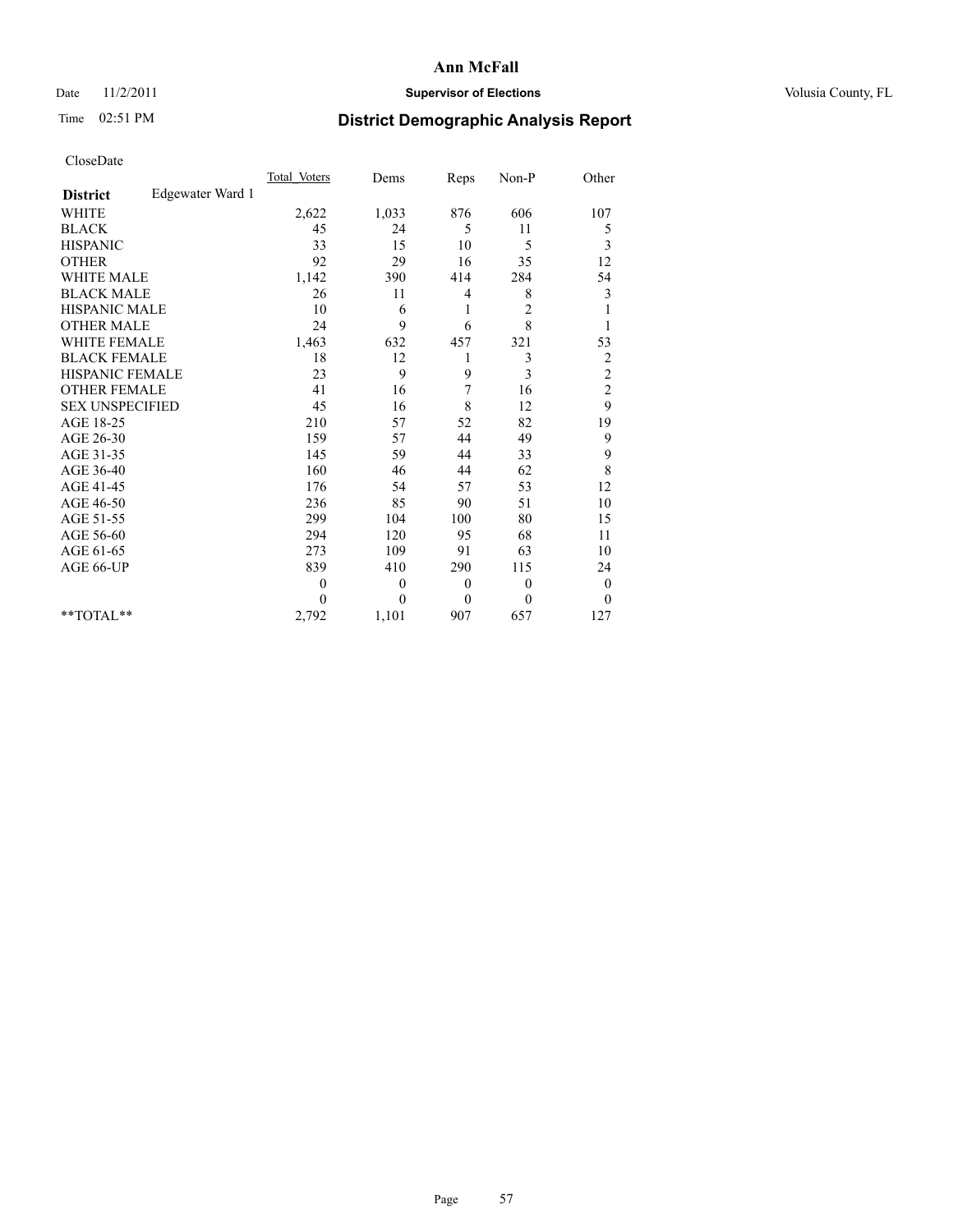## Date 11/2/2011 **Supervisor of Elections Supervisor of Elections** Volusia County, FL

# Time 02:51 PM **District Demographic Analysis Report**

|                                     | <b>Total Voters</b> | Dems         | Reps     | Non-P        | Other            |
|-------------------------------------|---------------------|--------------|----------|--------------|------------------|
| Edgewater Ward 2<br><b>District</b> |                     |              |          |              |                  |
| <b>WHITE</b>                        | 3,383               | 1,244        | 1,154    | 879          | 106              |
| <b>BLACK</b>                        | 74                  | 63           | 2        | 9            | $\boldsymbol{0}$ |
| <b>HISPANIC</b>                     | 49                  | 20           | 8        | 19           | $\overline{c}$   |
| <b>OTHER</b>                        | 104                 | 32           | 22       | 32           | 18               |
| <b>WHITE MALE</b>                   | 1,562               | 526          | 571      | 414          | 51               |
| <b>BLACK MALE</b>                   | 32                  | 27           | $\theta$ | 5            | $\boldsymbol{0}$ |
| <b>HISPANIC MALE</b>                | 23                  | 11           | 4        | 6            | $\overline{c}$   |
| <b>OTHER MALE</b>                   | 39                  | 14           | 12       | 11           | $\overline{c}$   |
| <b>WHITE FEMALE</b>                 | 1,808               | 714          | 578      | 461          | 55               |
| <b>BLACK FEMALE</b>                 | 42                  | 36           | 2        | 4            | $\theta$         |
| HISPANIC FEMALE                     | 24                  | 9            | 4        | 11           | $\boldsymbol{0}$ |
| <b>OTHER FEMALE</b>                 | 37                  | 14           | 9        | 11           | 3                |
| <b>SEX UNSPECIFIED</b>              | 43                  | 8            | 6        | 16           | 13               |
| AGE 18-25                           | 298                 | 99           | 59       | 117          | 23               |
| AGE 26-30                           | 216                 | 60           | 58       | 86           | 12               |
| AGE 31-35                           | 248                 | 80           | 72       | 88           | 8                |
| AGE 36-40                           | 245                 | 82           | 66       | 86           | 11               |
| AGE 41-45                           | 288                 | 97           | 92       | 91           | 8                |
| AGE 46-50                           | 335                 | 125          | 117      | 81           | 12               |
| AGE 51-55                           | 335                 | 117          | 120      | 89           | 9                |
| AGE 56-60                           | 370                 | 151          | 131      | 81           | 7                |
| AGE 61-65                           | 356                 | 137          | 137      | 70           | 12               |
| AGE 66-UP                           | 919                 | 411          | 334      | 150          | 24               |
|                                     | $\theta$            | $\mathbf{0}$ | $\theta$ | $\theta$     | $\mathbf{0}$     |
|                                     | $\theta$            | $\mathbf{0}$ | $\theta$ | $\mathbf{0}$ | $\mathbf{0}$     |
| $*$ $TOTAI.**$                      | 3,610               | 1,359        | 1,186    | 939          | 126              |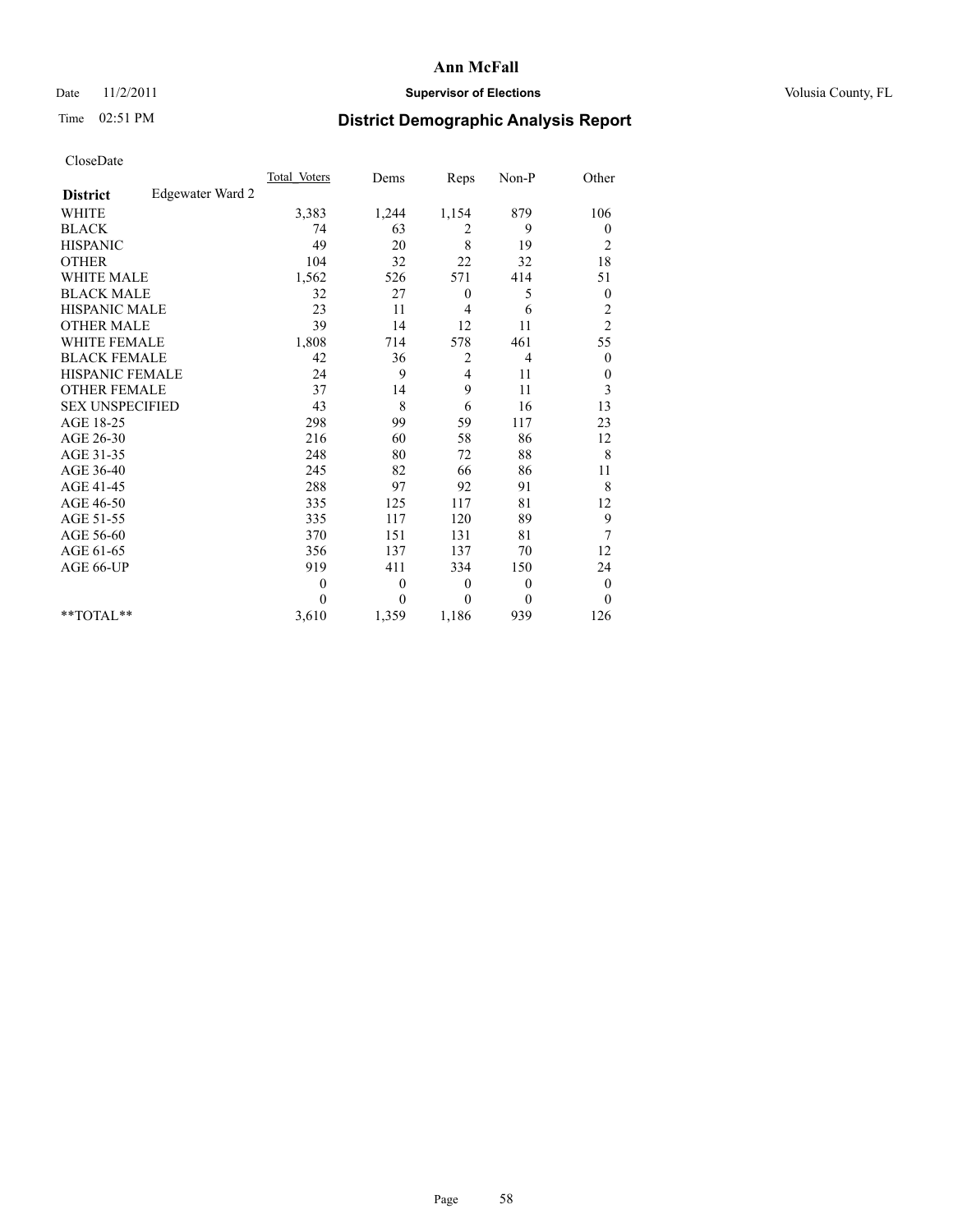## Date 11/2/2011 **Supervisor of Elections Supervisor of Elections** Volusia County, FL

# Time 02:51 PM **District Demographic Analysis Report**

|                        |                  | <b>Total Voters</b> | Dems     | Reps         | Non-P    | Other          |  |
|------------------------|------------------|---------------------|----------|--------------|----------|----------------|--|
| <b>District</b>        | Edgewater Ward 3 |                     |          |              |          |                |  |
| <b>WHITE</b>           |                  | 3,282               | 1,263    | 1,107        | 793      | 119            |  |
| <b>BLACK</b>           |                  | 73                  | 57       | 1            | 12       | 3              |  |
| <b>HISPANIC</b>        |                  | 42                  | 19       | 8            | 10       | 5              |  |
| <b>OTHER</b>           |                  | 135                 | 40       | 31           | 50       | 14             |  |
| WHITE MALE             |                  | 1,465               | 492      | 532          | 375      | 66             |  |
| <b>BLACK MALE</b>      |                  | 36                  | 27       | 1            | 7        | 1              |  |
| <b>HISPANIC MALE</b>   |                  | 20                  | 8        | 3            | 6        | 3              |  |
| <b>OTHER MALE</b>      |                  | 43                  | 14       | 13           | 15       |                |  |
| <b>WHITE FEMALE</b>    |                  | 1,804               | 767      | 569          | 416      | 52             |  |
| <b>BLACK FEMALE</b>    |                  | 36                  | 30       | $\mathbf{0}$ | 5        | $\mathbf{1}$   |  |
| <b>HISPANIC FEMALE</b> |                  | 21                  | 10       | 5            | 4        | $\overline{c}$ |  |
| <b>OTHER FEMALE</b>    |                  | 56                  | 19       | 16           | 18       | 3              |  |
| <b>SEX UNSPECIFIED</b> |                  | 51                  | 12       | 8            | 19       | 12             |  |
| AGE 18-25              |                  | 289                 | 103      | 63           | 102      | 21             |  |
| AGE 26-30              |                  | 217                 | 65       | 65           | 78       | 9              |  |
| AGE 31-35              |                  | 229                 | 59       | 67           | 95       | 8              |  |
| AGE 36-40              |                  | 237                 | 81       | 60           | 78       | 18             |  |
| AGE 41-45              |                  | 266                 | 89       | 103          | 64       | 10             |  |
| AGE 46-50              |                  | 295                 | 105      | 102          | 75       | 13             |  |
| AGE 51-55              |                  | 322                 | 134      | 103          | 78       | 7              |  |
| AGE 56-60              |                  | 318                 | 140      | 118          | 54       | 6              |  |
| AGE 61-65              |                  | 376                 | 150      | 132          | 74       | 20             |  |
| AGE 66-UP              |                  | 983                 | 453      | 334          | 167      | 29             |  |
|                        |                  | $\theta$            | $\theta$ | $\theta$     | $\theta$ | $\mathbf{0}$   |  |
|                        |                  | $\theta$            | $\theta$ | $\theta$     | $\theta$ | $\overline{0}$ |  |
| $*$ $TOTAI.**$         |                  | 3,532               | 1,379    | 1,147        | 865      | 141            |  |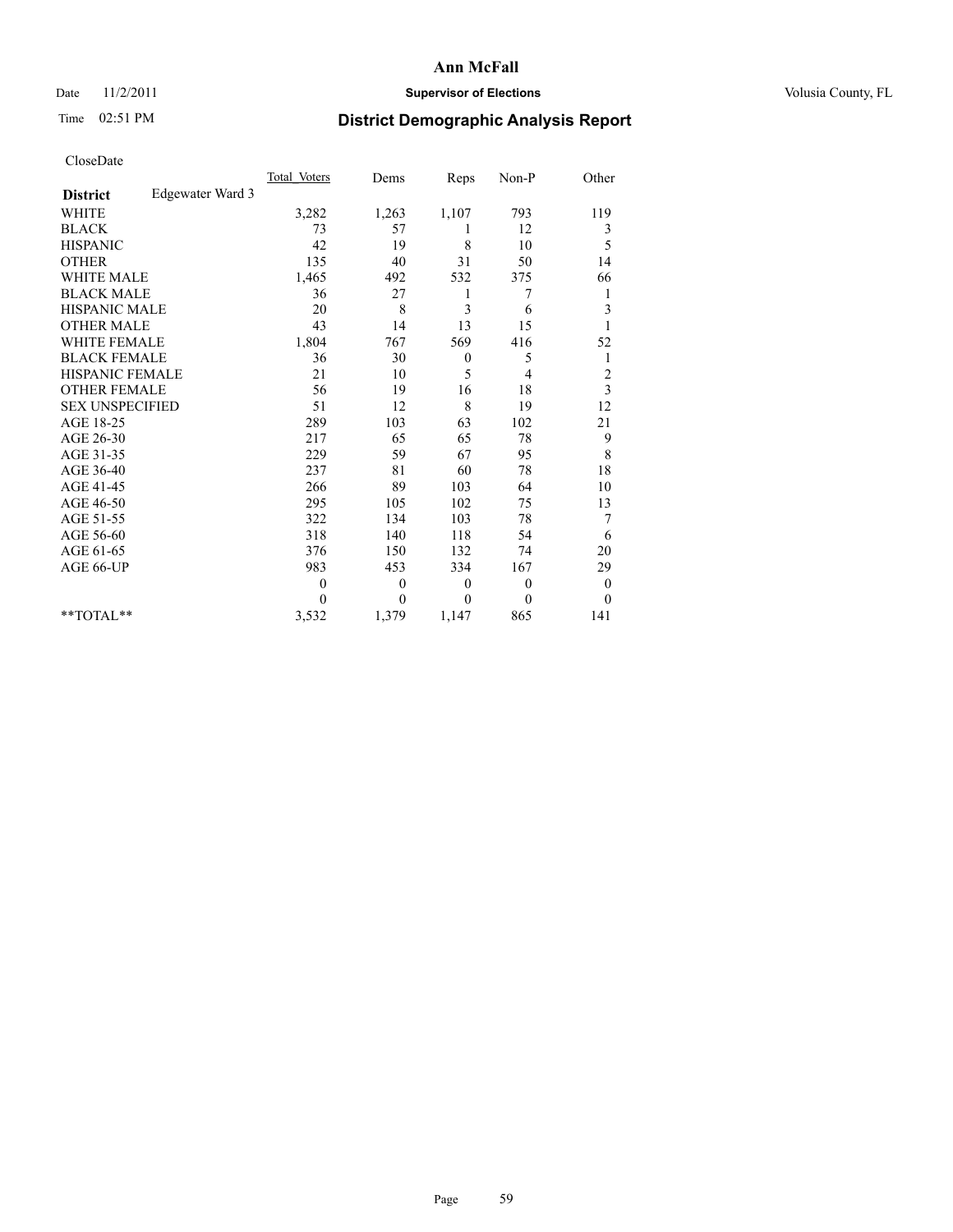### Date 11/2/2011 **Supervisor of Elections Supervisor of Elections** Volusia County, FL

# Time 02:51 PM **District Demographic Analysis Report**

|                                     | <b>Total Voters</b> | Dems             | Reps           | $Non-P$      | Other            |
|-------------------------------------|---------------------|------------------|----------------|--------------|------------------|
| Edgewater Ward 4<br><b>District</b> |                     |                  |                |              |                  |
| <b>WHITE</b>                        | 3,363               | 1,235            | 1,163          | 804          | 161              |
| <b>BLACK</b>                        | 67                  | 53               | 5              | 8            | 1                |
| <b>HISPANIC</b>                     | 44                  | 20               | 12             | 10           | $\overline{c}$   |
| <b>OTHER</b>                        | 97                  | 28               | 16             | 39           | 14               |
| <b>WHITE MALE</b>                   | 1,542               | 496              | 582            | 388          | 76               |
| <b>BLACK MALE</b>                   | 29                  | 24               | 2              | 3            | $\boldsymbol{0}$ |
| <b>HISPANIC MALE</b>                | 17                  | 8                | $\mathfrak{Z}$ | 5            | 1                |
| <b>OTHER MALE</b>                   | 35                  | 12               | 9              | 11           | 3                |
| <b>WHITE FEMALE</b>                 | 1,800               | 733              | 571            | 411          | 85               |
| <b>BLACK FEMALE</b>                 | 37                  | 28               | 3              | 5            | 1                |
| HISPANIC FEMALE                     | 27                  | 12               | 9              | 5            | 1                |
| <b>OTHER FEMALE</b>                 | 28                  | 10               | 5              | 11           | $\overline{c}$   |
| <b>SEX UNSPECIFIED</b>              | 56                  | 13               | 12             | 22           | 9                |
| AGE 18-25                           | 251                 | 81               | 57             | 94           | 19               |
| AGE 26-30                           | 202                 | 64               | 55             | 76           | 7                |
| AGE 31-35                           | 223                 | 71               | 54             | 84           | 14               |
| AGE 36-40                           | 240                 | 82               | 66             | 78           | 14               |
| AGE 41-45                           | 235                 | 91               | 76             | 59           | 9                |
| AGE 46-50                           | 323                 | 123              | 105            | 85           | 10               |
| AGE 51-55                           | 325                 | 115              | 125            | 67           | 18               |
| AGE 56-60                           | 318                 | 137              | 100            | 70           | 11               |
| AGE 61-65                           | 292                 | 123              | 97             | 54           | 18               |
| AGE 66-UP                           | 1,162               | 449              | 461            | 194          | 58               |
|                                     | $\mathbf{0}$        | $\boldsymbol{0}$ | $\mathbf{0}$   | $\theta$     | $\boldsymbol{0}$ |
|                                     | $\Omega$            | $\theta$         | $\mathbf{0}$   | $\mathbf{0}$ | $\mathbf{0}$     |
| $*$ $TOTAI.**$                      | 3,571               | 1,336            | 1,196          | 861          | 178              |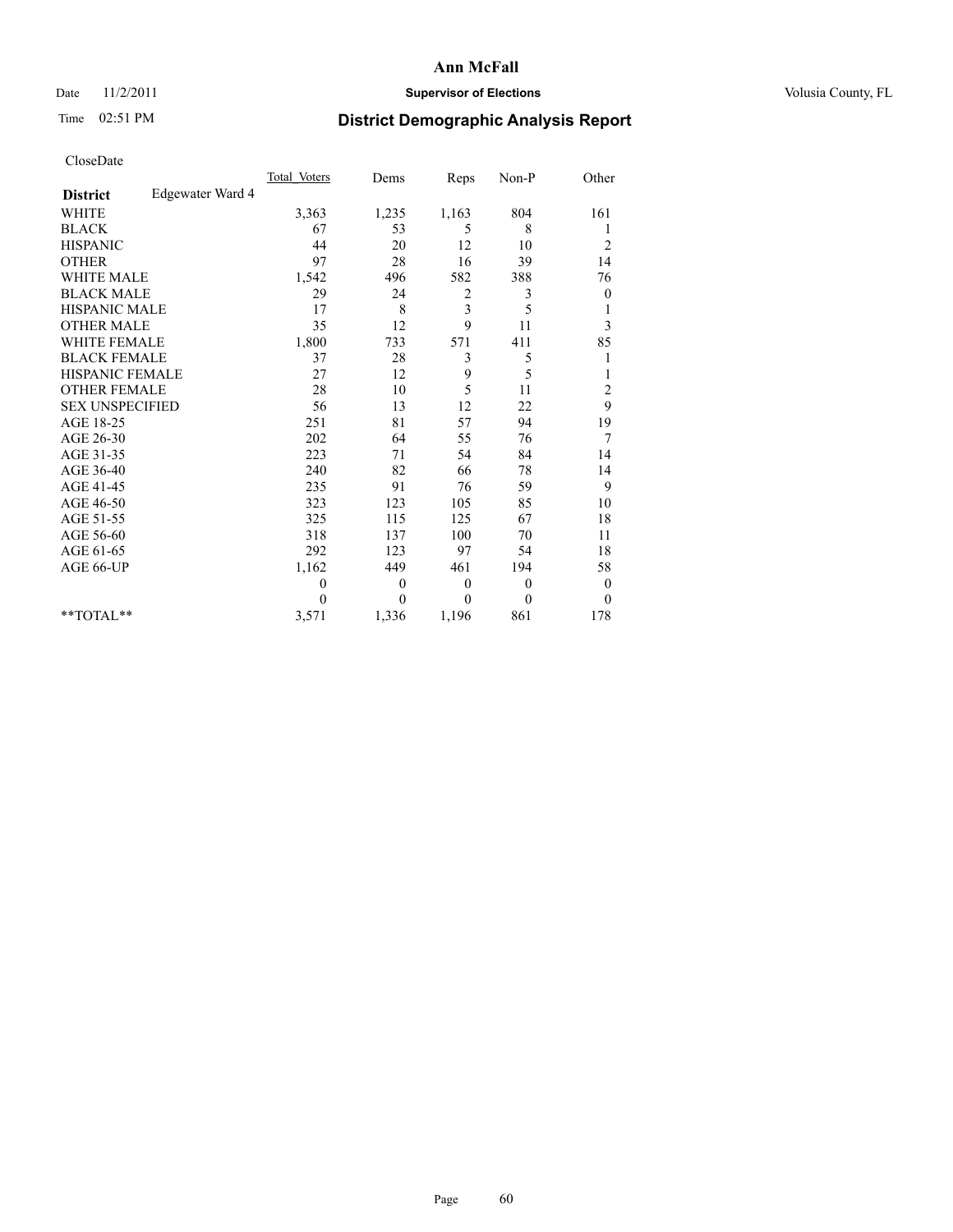## Date 11/2/2011 **Supervisor of Elections Supervisor of Elections** Volusia County, FL

# Time 02:51 PM **District Demographic Analysis Report**

|                        |                   | <b>Total Voters</b> | Dems         | Reps           | Non-P        | Other                   |
|------------------------|-------------------|---------------------|--------------|----------------|--------------|-------------------------|
| <b>District</b>        | Holly Hill Zone 1 |                     |              |                |              |                         |
| <b>WHITE</b>           |                   | 1,183               | 496          | 331            | 289          | 67                      |
| <b>BLACK</b>           |                   | 105                 | 79           | 8              | 14           | 4                       |
| <b>HISPANIC</b>        |                   | 44                  | 17           | 7              | 16           | 4                       |
| <b>OTHER</b>           |                   | 67                  | 25           | 18             | 18           | 6                       |
| WHITE MALE             |                   | 590                 | 223          | 179            | 159          | 29                      |
| <b>BLACK MALE</b>      |                   | 49                  | 39           | 2              | 6            | $\overline{\mathbf{c}}$ |
| HISPANIC MALE          |                   | 24                  | 5            | $\overline{4}$ | 13           | $\overline{c}$          |
| <b>OTHER MALE</b>      |                   | 17                  | 3            | 6              | 5            | $\overline{\mathbf{3}}$ |
| <b>WHITE FEMALE</b>    |                   | 586                 | 271          | 150            | 129          | 36                      |
| <b>BLACK FEMALE</b>    |                   | 55                  | 40           | 6              | 8            | 1                       |
| <b>HISPANIC FEMALE</b> |                   | 20                  | 12           | 3              | 3            | $\overline{c}$          |
| <b>OTHER FEMALE</b>    |                   | 35                  | 16           | 11             | 7            | 1                       |
| <b>SEX UNSPECIFIED</b> |                   | 23                  | 8            | 3              | 7            | 5                       |
| AGE 18-25              |                   | 125                 | 53           | 21             | 40           | 11                      |
| AGE 26-30              |                   | 83                  | 36           | 14             | 29           | 4                       |
| AGE 31-35              |                   | 95                  | 34           | 26             | 29           | 6                       |
| AGE 36-40              |                   | 75                  | 33           | 19             | 19           | 4                       |
| AGE 41-45              |                   | 126                 | 51           | 36             | 31           | 8                       |
| AGE 46-50              |                   | 157                 | 53           | 53             | 39           | 12                      |
| AGE 51-55              |                   | 152                 | 60           | 39             | 44           | 9                       |
| AGE 56-60              |                   | 166                 | 89           | 28             | 38           | 11                      |
| AGE 61-65              |                   | 136                 | 59           | 40             | 30           | 7                       |
| AGE 66-UP              |                   | 284                 | 149          | 88             | 38           | 9                       |
|                        |                   | $\theta$            | $\mathbf{0}$ | $\theta$       | $\mathbf{0}$ | $\boldsymbol{0}$        |
|                        |                   | $\theta$            | $\theta$     | $\theta$       | $\theta$     | $\theta$                |
| $*$ $TOTAI.**$         |                   | 1,399               | 617          | 364            | 337          | 81                      |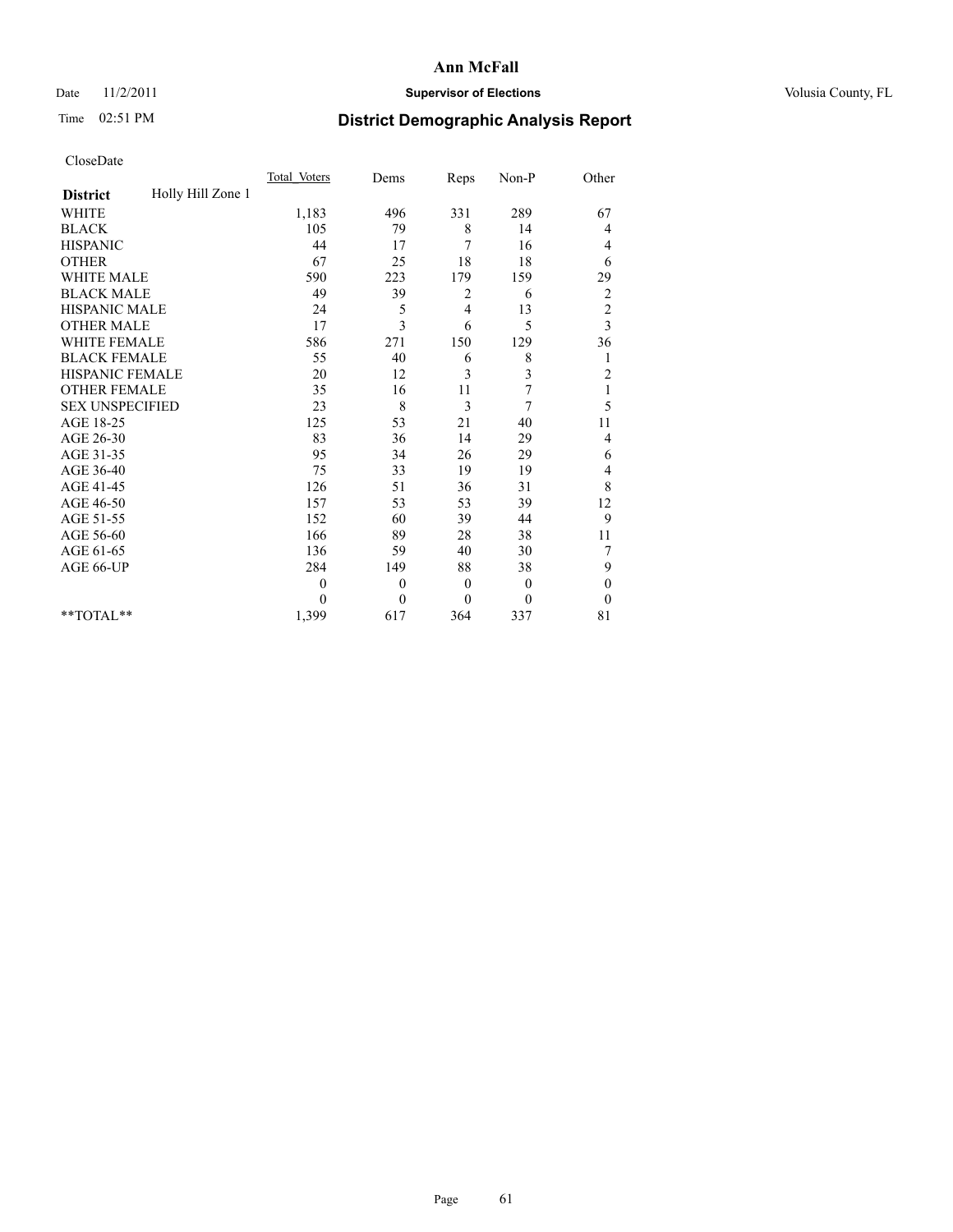## Date 11/2/2011 **Supervisor of Elections Supervisor of Elections** Volusia County, FL

# Time 02:51 PM **District Demographic Analysis Report**

|                        |                   | <b>Total Voters</b> | Dems     | Reps           | Non-P        | Other                   |
|------------------------|-------------------|---------------------|----------|----------------|--------------|-------------------------|
| <b>District</b>        | Holly Hill Zone 2 |                     |          |                |              |                         |
| <b>WHITE</b>           |                   | 1,383               | 628      | 377            | 308          | 70                      |
| <b>BLACK</b>           |                   | 194                 | 162      | 7              | 23           | $\overline{\mathbf{c}}$ |
| <b>HISPANIC</b>        |                   | 33                  | 19       | 6              | 8            | $\theta$                |
| <b>OTHER</b>           |                   | 90                  | 32       | 13             | 32           | 13                      |
| <b>WHITE MALE</b>      |                   | 638                 | 264      | 191            | 156          | 27                      |
| <b>BLACK MALE</b>      |                   | 73                  | 57       | 3              | 12           | 1                       |
| HISPANIC MALE          |                   | 13                  | 4        | 5              | 4            | $\boldsymbol{0}$        |
| <b>OTHER MALE</b>      |                   | 22                  | 7        | $\overline{4}$ | 8            | 3                       |
| <b>WHITE FEMALE</b>    |                   | 737                 | 362      | 185            | 150          | 40                      |
| <b>BLACK FEMALE</b>    |                   | 121                 | 105      | 4              | 11           | 1                       |
| HISPANIC FEMALE        |                   | 20                  | 15       | 1              | 4            | $\boldsymbol{0}$        |
| <b>OTHER FEMALE</b>    |                   | 35                  | 13       | 8              | 13           |                         |
| <b>SEX UNSPECIFIED</b> |                   | 41                  | 14       | $\overline{c}$ | 13           | 12                      |
| AGE 18-25              |                   | 160                 | 64       | 28             | 54           | 14                      |
| AGE 26-30              |                   | 127                 | 67       | 25             | 31           | 4                       |
| AGE 31-35              |                   | 108                 | 54       | 18             | 27           | 9                       |
| AGE 36-40              |                   | 136                 | 65       | 25             | 44           | $\overline{c}$          |
| AGE 41-45              |                   | 147                 | 64       | 39             | 35           | 9                       |
| AGE 46-50              |                   | 206                 | 95       | 54             | 44           | 13                      |
| AGE 51-55              |                   | 196                 | 99       | 43             | 42           | 12                      |
| AGE 56-60              |                   | 170                 | 79       | 47             | 36           | 8                       |
| AGE 61-65              |                   | 133                 | 71       | 27             | 30           | 5                       |
| AGE 66-UP              |                   | 317                 | 183      | 97             | 28           | 9                       |
|                        |                   | $\theta$            | $\theta$ | $\overline{0}$ | $\theta$     | $\mathbf{0}$            |
|                        |                   | $\Omega$            | $\theta$ | $\theta$       | $\mathbf{0}$ | $\overline{0}$          |
| $*$ $TOTAI.**$         |                   | 1,700               | 841      | 403            | 371          | 85                      |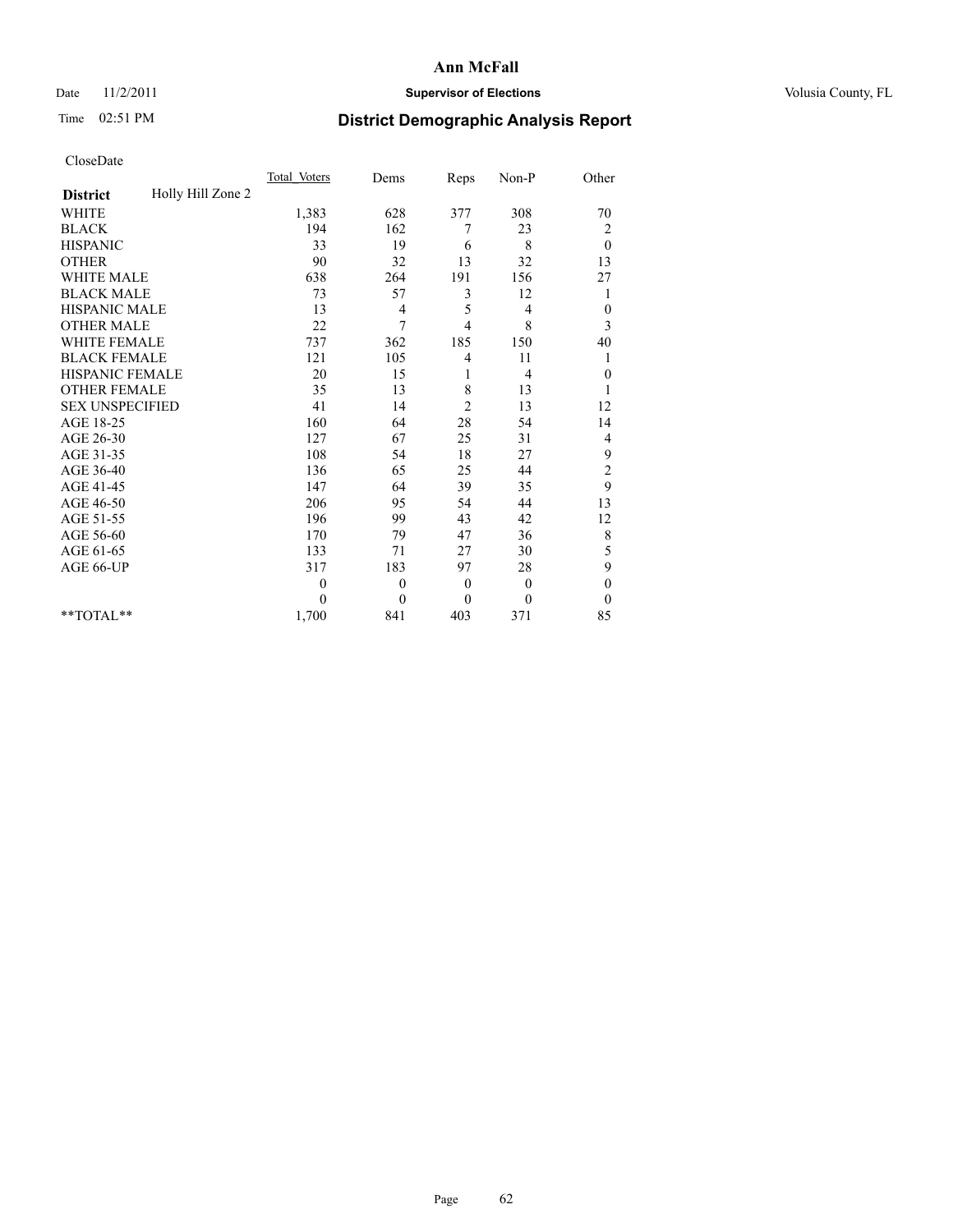## Date 11/2/2011 **Supervisor of Elections Supervisor of Elections** Volusia County, FL

# Time 02:51 PM **District Demographic Analysis Report**

|                                      | <b>Total Voters</b> | Dems           | Reps             | Non-P        | Other            |
|--------------------------------------|---------------------|----------------|------------------|--------------|------------------|
| Holly Hill Zone 3<br><b>District</b> |                     |                |                  |              |                  |
| <b>WHITE</b>                         | 1,440               | 589            | 484              | 303          | 64               |
| <b>BLACK</b>                         | 124                 | 111            | 4                | 9            | $\boldsymbol{0}$ |
| <b>HISPANIC</b>                      | 17                  | 3              | 5                | 8            |                  |
| <b>OTHER</b>                         | 84                  | 30             | 11               | 34           | 9                |
| WHITE MALE                           | 601                 | 216            | 213              | 142          | 30               |
| <b>BLACK MALE</b>                    | 50                  | 41             | 3                | 6            | $\overline{0}$   |
| HISPANIC MALE                        | 10                  | $\overline{2}$ | $\overline{c}$   | 5            |                  |
| <b>OTHER MALE</b>                    | 24                  | 11             |                  | 10           | $\overline{c}$   |
| <b>WHITE FEMALE</b>                  | 834                 | 370            | 270              | 160          | 34               |
| <b>BLACK FEMALE</b>                  | 74                  | 70             | 1                | 3            | $\overline{0}$   |
| <b>HISPANIC FEMALE</b>               | 7                   | 1              | 3                | 3            | 0                |
| <b>OTHER FEMALE</b>                  | 40                  | 14             | 9                | 16           | 1                |
| <b>SEX UNSPECIFIED</b>               | 25                  | 8              | $\overline{2}$   | 9            | 6                |
| AGE 18-25                            | 97                  | 38             | 18               | 29           | 12               |
| AGE 26-30                            | 73                  | 29             | 14               | 26           | 4                |
| AGE 31-35                            | 74                  | 28             | 16               | 29           |                  |
| AGE 36-40                            | 68                  | 31             | 15               | 20           | $\overline{c}$   |
| AGE 41-45                            | 100                 | 33             | 27               | 37           | 3                |
| AGE 46-50                            | 126                 | 45             | 39               | 34           | 8                |
| AGE 51-55                            | 114                 | 47             | 37               | 22           | 8                |
| AGE 56-60                            | 142                 | 68             | 38               | 30           | 6                |
| AGE 61-65                            | 156                 | 78             | 40               | 32           | 6                |
| AGE 66-UP                            | 715                 | 336            | 260              | 95           | 24               |
|                                      | $\theta$            | $\mathbf{0}$   | $\boldsymbol{0}$ | $\mathbf{0}$ | $\boldsymbol{0}$ |
|                                      | $\Omega$            | $\theta$       | $\theta$         | $\mathbf{0}$ | $\overline{0}$   |
| $*$ $TOTAI.**$                       | 1,665               | 733            | 504              | 354          | 74               |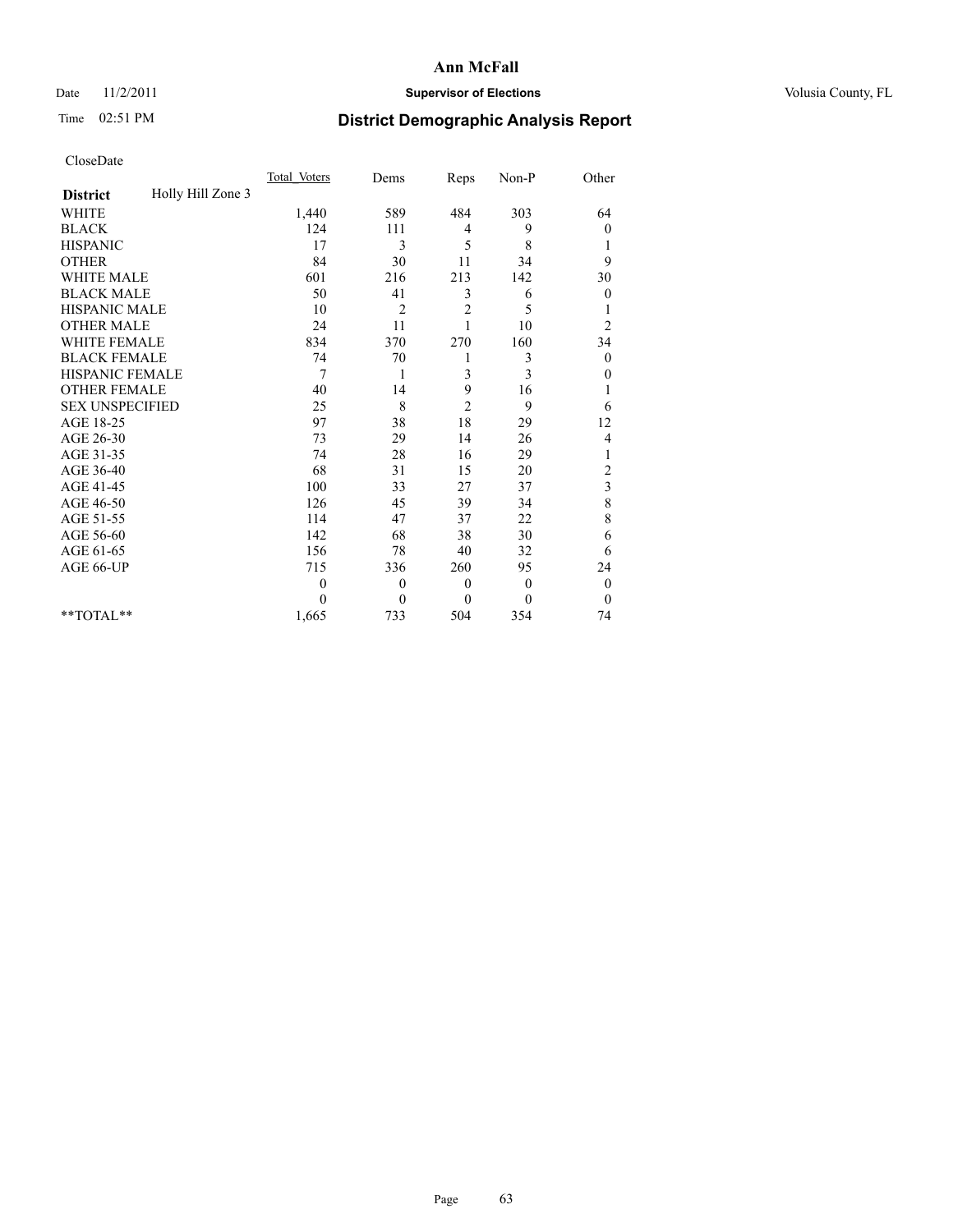## Date 11/2/2011 **Supervisor of Elections Supervisor of Elections** Volusia County, FL

# Time 02:51 PM **District Demographic Analysis Report**

|                                      | <b>Total Voters</b> | Dems         | Reps           | Non-P          | Other            |
|--------------------------------------|---------------------|--------------|----------------|----------------|------------------|
| Holly Hill Zone 4<br><b>District</b> |                     |              |                |                |                  |
| <b>WHITE</b>                         | 1,333               | 528          | 440            | 298            | 67               |
| <b>BLACK</b>                         | 244                 | 196          | 5              | 38             | 5                |
| <b>HISPANIC</b>                      | 44                  | 26           | $\overline{4}$ | 14             | $\theta$         |
| <b>OTHER</b>                         | 80                  | 26           | 10             | 27             | 17               |
| <b>WHITE MALE</b>                    | 592                 | 199          | 210            | 145            | 38               |
| <b>BLACK MALE</b>                    | 51                  | 38           | 1              | 10             | $\overline{c}$   |
| <b>HISPANIC MALE</b>                 | 16                  | 10           | 2              | 4              | $\boldsymbol{0}$ |
| <b>OTHER MALE</b>                    | 24                  | 7            | 5              | 10             | $\overline{c}$   |
| <b>WHITE FEMALE</b>                  | 734                 | 326          | 228            | 151            | 29               |
| <b>BLACK FEMALE</b>                  | 190                 | 156          | 4              | 27             | 3                |
| HISPANIC FEMALE                      | 28                  | 16           | 2              | 10             | $\boldsymbol{0}$ |
| <b>OTHER FEMALE</b>                  | 27                  | 16           | 1              | 9              | 1                |
| <b>SEX UNSPECIFIED</b>               | 39                  | 8            | 6              | 11             | 14               |
| AGE 18-25                            | 209                 | 89           | 39             | 62             | 19               |
| AGE 26-30                            | 122                 | 48           | 26             | 43             | 5                |
| AGE 31-35                            | 146                 | 65           | 33             | 42             | 6                |
| AGE 36-40                            | 94                  | 40           | 23             | 23             | 8                |
| AGE 41-45                            | 131                 | 57           | 31             | 34             | 9                |
| AGE 46-50                            | 149                 | 53           | 44             | 43             | 9                |
| AGE 51-55                            | 179                 | 79           | 59             | 30             | 11               |
| AGE 56-60                            | 153                 | 71           | 40             | 38             | 4                |
| AGE 61-65                            | 120                 | 60           | 36             | 19             | 5                |
| AGE 66-UP                            | 398                 | 214          | 128            | 43             | 13               |
|                                      | $\theta$            | $\theta$     | $\theta$       | $\overline{0}$ | $\boldsymbol{0}$ |
|                                      | $\theta$            | $\mathbf{0}$ | $\mathbf{0}$   | $\mathbf{0}$   | $\theta$         |
| $*$ $TOTAI.**$                       | 1,701               | 776          | 459            | 377            | 89               |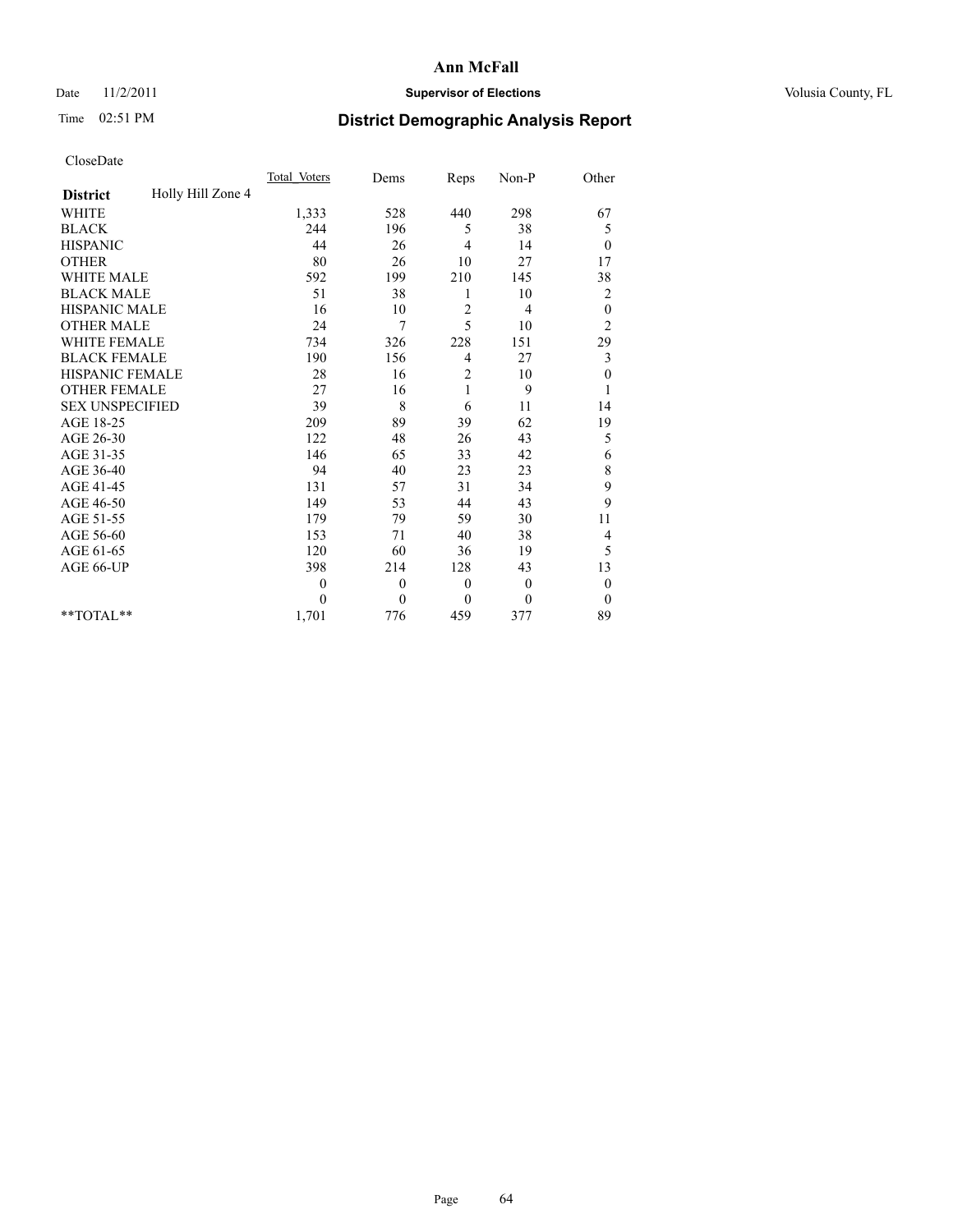## Date 11/2/2011 **Supervisor of Elections Supervisor of Elections** Volusia County, FL

# Time 02:51 PM **District Demographic Analysis Report**

|                                      | Total Voters | Dems           | Reps         | $Non-P$      | Other            |
|--------------------------------------|--------------|----------------|--------------|--------------|------------------|
| New Smyrna Zone 1<br><b>District</b> |              |                |              |              |                  |
| <b>WHITE</b>                         | 3,669        | 1,204          | 1,624        | 717          | 124              |
| <b>BLACK</b>                         | 6            | 3              | 1            | 2            | $\mathbf{0}$     |
| <b>HISPANIC</b>                      | 35           | 10             | 9            | 15           |                  |
| <b>OTHER</b>                         | 108          | 23             | 32           | 35           | 18               |
| <b>WHITE MALE</b>                    | 1,717        | 465            | 805          | 381          | 66               |
| <b>BLACK MALE</b>                    | 2            | 1              | 0            | 1            | $\overline{0}$   |
| <b>HISPANIC MALE</b>                 | 13           | $\overline{c}$ | 1            | 10           | $\theta$         |
| <b>OTHER MALE</b>                    | 31           | 5              | 14           | 11           |                  |
| WHITE FEMALE                         | 1,929        | 729            | 813          | 330          | 57               |
| <b>BLACK FEMALE</b>                  | 4            | $\overline{c}$ | 1            |              | $\boldsymbol{0}$ |
| HISPANIC FEMALE                      | 22           | 8              | 8            | 5            |                  |
| <b>OTHER FEMALE</b>                  | 41           | 11             | 15           | 9            | 6                |
| <b>SEX UNSPECIFIED</b>               | 59           | 17             | 9            | 21           | 12               |
| AGE 18-25                            | 201          | 60             | 50           | 75           | 16               |
| AGE 26-30                            | 136          | 47             | 34           | 46           | 9                |
| AGE 31-35                            | 144          | 36             | 52           | 48           | 8                |
| AGE 36-40                            | 139          | 47             | 40           | 45           | 7                |
| AGE 41-45                            | 207          | 58             | 88           | 53           | 8                |
| AGE 46-50                            | 245          | 65             | 121          | 49           | 10               |
| AGE 51-55                            | 358          | 125            | 146          | 68           | 19               |
| AGE 56-60                            | 410          | 152            | 173          | 74           | 11               |
| AGE 61-65                            | 518          | 165            | 237          | 100          | 16               |
| AGE 66-UP                            | 1,460        | 485            | 725          | 211          | 39               |
|                                      | $\mathbf{0}$ | $\mathbf{0}$   | $\mathbf{0}$ | $\mathbf{0}$ | $\overline{0}$   |
|                                      | $\theta$     | $\theta$       | $\theta$     | $\theta$     | $\theta$         |
| **TOTAL**                            | 3,818        | 1,240          | 1,666        | 769          | 143              |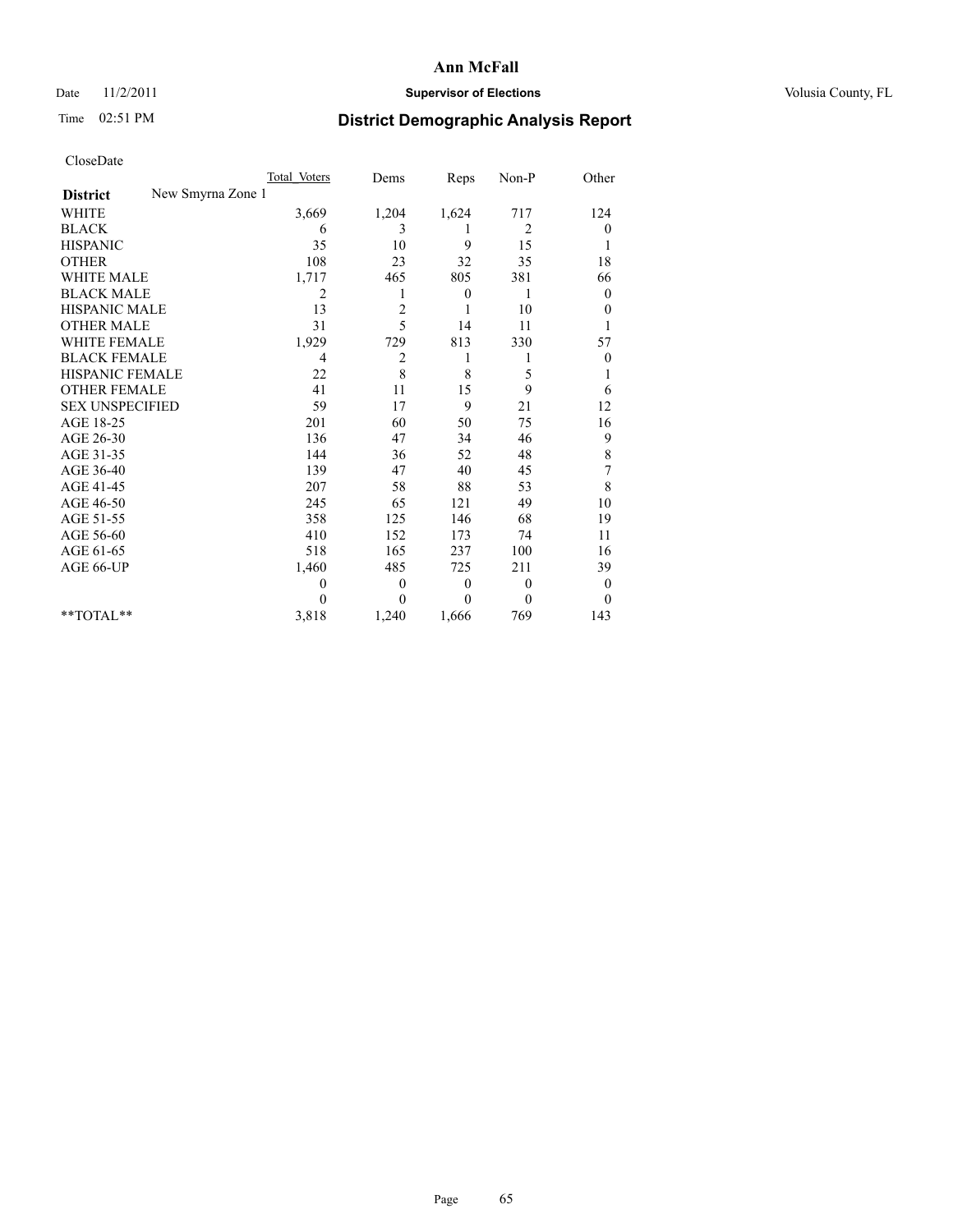### Date 11/2/2011 **Supervisor of Elections Supervisor of Elections** Volusia County, FL

# Time 02:51 PM **District Demographic Analysis Report**

|                                      | Total Voters | Dems         | Reps         | Non-P          | Other            |
|--------------------------------------|--------------|--------------|--------------|----------------|------------------|
| New Smyrna Zone 2<br><b>District</b> |              |              |              |                |                  |
| <b>WHITE</b>                         | 3,113        | 1,141        | 1,174        | 664            | 134              |
| <b>BLACK</b>                         | 18           | 13           | $\mathbf{0}$ | 5              | 0                |
| <b>HISPANIC</b>                      | 35           | 8            | 15           | 11             | 1                |
| <b>OTHER</b>                         | 92           | 22           | 25           | 31             | 14               |
| <b>WHITE MALE</b>                    | 1,415        | 456          | 542          | 348            | 69               |
| <b>BLACK MALE</b>                    | 8            | 5            | $\mathbf{0}$ | 3              | $\boldsymbol{0}$ |
| <b>HISPANIC MALE</b>                 | 18           | 4            | 7            | 7              | $\boldsymbol{0}$ |
| <b>OTHER MALE</b>                    | 25           | 6            | 7            | 11             |                  |
| <b>WHITE FEMALE</b>                  | 1,670        | 676          | 617          | 312            | 65               |
| <b>BLACK FEMALE</b>                  | 10           | 8            | $\theta$     | 2              | $\boldsymbol{0}$ |
| HISPANIC FEMALE                      | 17           | 4            | 8            | $\overline{4}$ |                  |
| <b>OTHER FEMALE</b>                  | 40           | 13           | 14           | 12             |                  |
| <b>SEX UNSPECIFIED</b>               | 55           | 12           | 19           | 12             | 12               |
| AGE 18-25                            | 167          | 47           | 49           | 59             | 12               |
| AGE 26-30                            | 147          | 53           | 39           | 46             | 9                |
| AGE 31-35                            | 128          | 29           | 38           | 53             | $\,$ 8 $\,$      |
| AGE 36-40                            | 148          | 51           | 36           | 51             | 10               |
| AGE 41-45                            | 148          | 51           | 58           | 34             | 5                |
| AGE 46-50                            | 222          | 69           | 95           | 52             | 6                |
| AGE 51-55                            | 317          | 112          | 119          | 65             | 21               |
| AGE 56-60                            | 330          | 123          | 107          | 87             | 13               |
| AGE 61-65                            | 380          | 140          | 152          | 72             | 16               |
| AGE 66-UP                            | 1,271        | 509          | 521          | 192            | 49               |
|                                      | $\theta$     | $\mathbf{0}$ | $\mathbf{0}$ | $\overline{0}$ | $\boldsymbol{0}$ |
|                                      | $\Omega$     | $\theta$     | $\theta$     | $\theta$       | $\theta$         |
| $*$ $TOTAI.**$                       | 3,258        | 1,184        | 1,214        | 711            | 149              |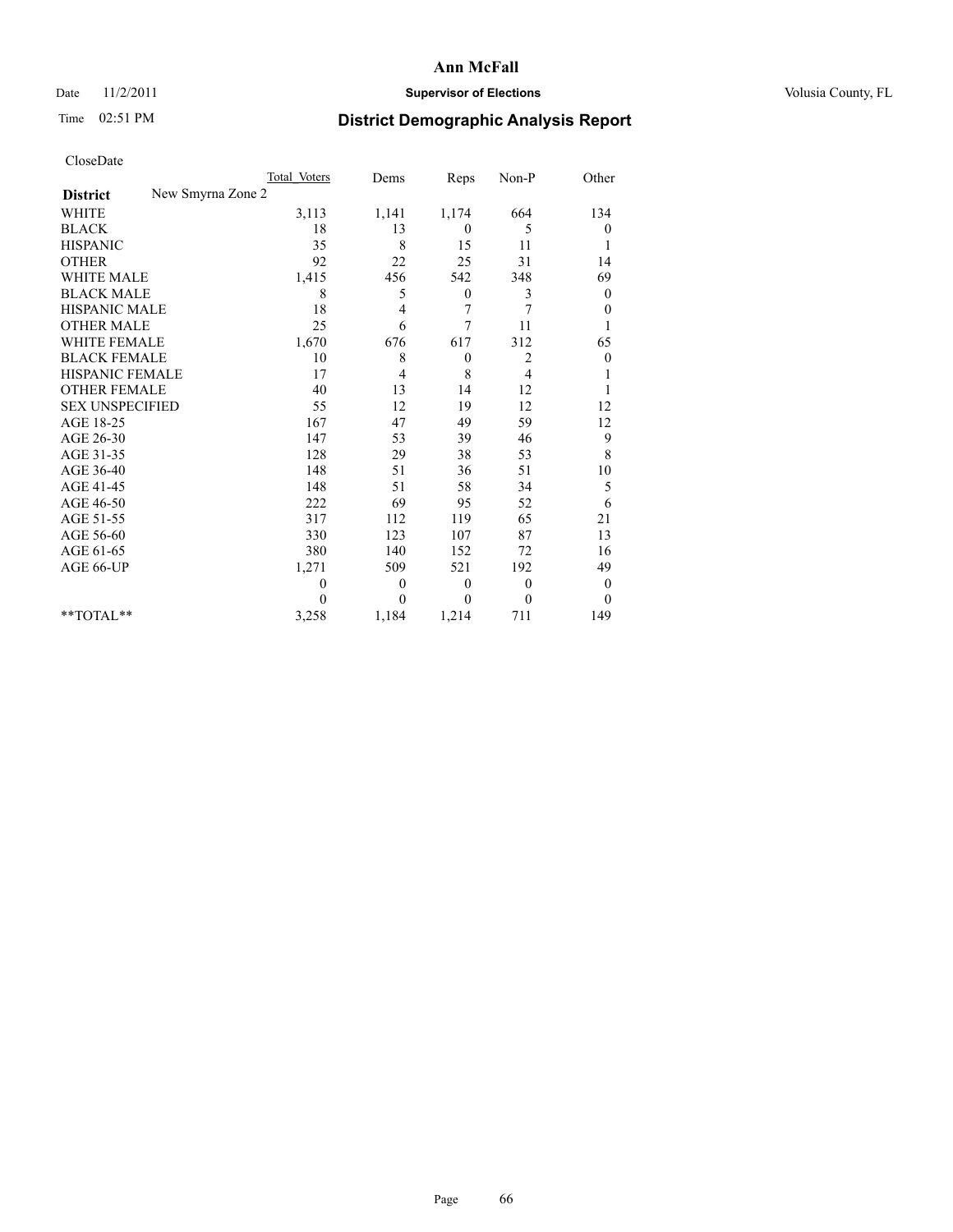## Date 11/2/2011 **Supervisor of Elections Supervisor of Elections** Volusia County, FL

# Time 02:51 PM **District Demographic Analysis Report**

|                                      | <b>Total Voters</b> | Dems     | Reps         | Non-P          | Other            |
|--------------------------------------|---------------------|----------|--------------|----------------|------------------|
| New Smyrna Zone 3<br><b>District</b> |                     |          |              |                |                  |
| <b>WHITE</b>                         | 4,103               | 1,331    | 1,701        | 918            | 153              |
| <b>BLACK</b>                         | 30                  | 20       | 3            | 6              | 1                |
| <b>HISPANIC</b>                      | 41                  | 17       | 9            | 12             | 3                |
| <b>OTHER</b>                         | 157                 | 42       | 28           | 60             | 27               |
| <b>WHITE MALE</b>                    | 1,903               | 531      | 830          | 460            | 82               |
| <b>BLACK MALE</b>                    | 16                  | 10       | 1            | 4              | 1                |
| <b>HISPANIC MALE</b>                 | 21                  | 8        | 5            | 6              | $\overline{c}$   |
| <b>OTHER MALE</b>                    | 50                  | 18       | 9            | 22             | $\mathbf{1}$     |
| <b>WHITE FEMALE</b>                  | 2,179               | 791      | 864          | 453            | 71               |
| <b>BLACK FEMALE</b>                  | 14                  | 10       | 2            | $\overline{c}$ | $\boldsymbol{0}$ |
| HISPANIC FEMALE                      | 20                  | 9        | 4            | 6              | 1                |
| <b>OTHER FEMALE</b>                  | 50                  | 18       | 13           | 13             | 6                |
| <b>SEX UNSPECIFIED</b>               | 78                  | 15       | 13           | 30             | 20               |
| AGE 18-25                            | 259                 | 69       | 61           | 107            | 22               |
| AGE 26-30                            | 218                 | 65       | 72           | 70             | 11               |
| AGE 31-35                            | 250                 | 82       | 67           | 87             | 14               |
| AGE 36-40                            | 211                 | 68       | 58           | 77             | 8                |
| AGE 41-45                            | 251                 | 79       | 90           | 73             | 9                |
| AGE 46-50                            | 308                 | 101      | 122          | 73             | 12               |
| AGE 51-55                            | 389                 | 135      | 150          | 87             | 17               |
| AGE 56-60                            | 426                 | 166      | 164          | 77             | 19               |
| AGE 61-65                            | 445                 | 161      | 178          | 92             | 14               |
| AGE 66-UP                            | 1,574               | 484      | 779          | 253            | 58               |
|                                      | $\theta$            | $\theta$ | $\mathbf{0}$ | $\theta$       | $\mathbf{0}$     |
|                                      | $\theta$            | $\theta$ | $\theta$     | $\theta$       | $\mathbf{0}$     |
| $*$ $TOTAI.**$                       | 4,331               | 1,410    | 1,741        | 996            | 184              |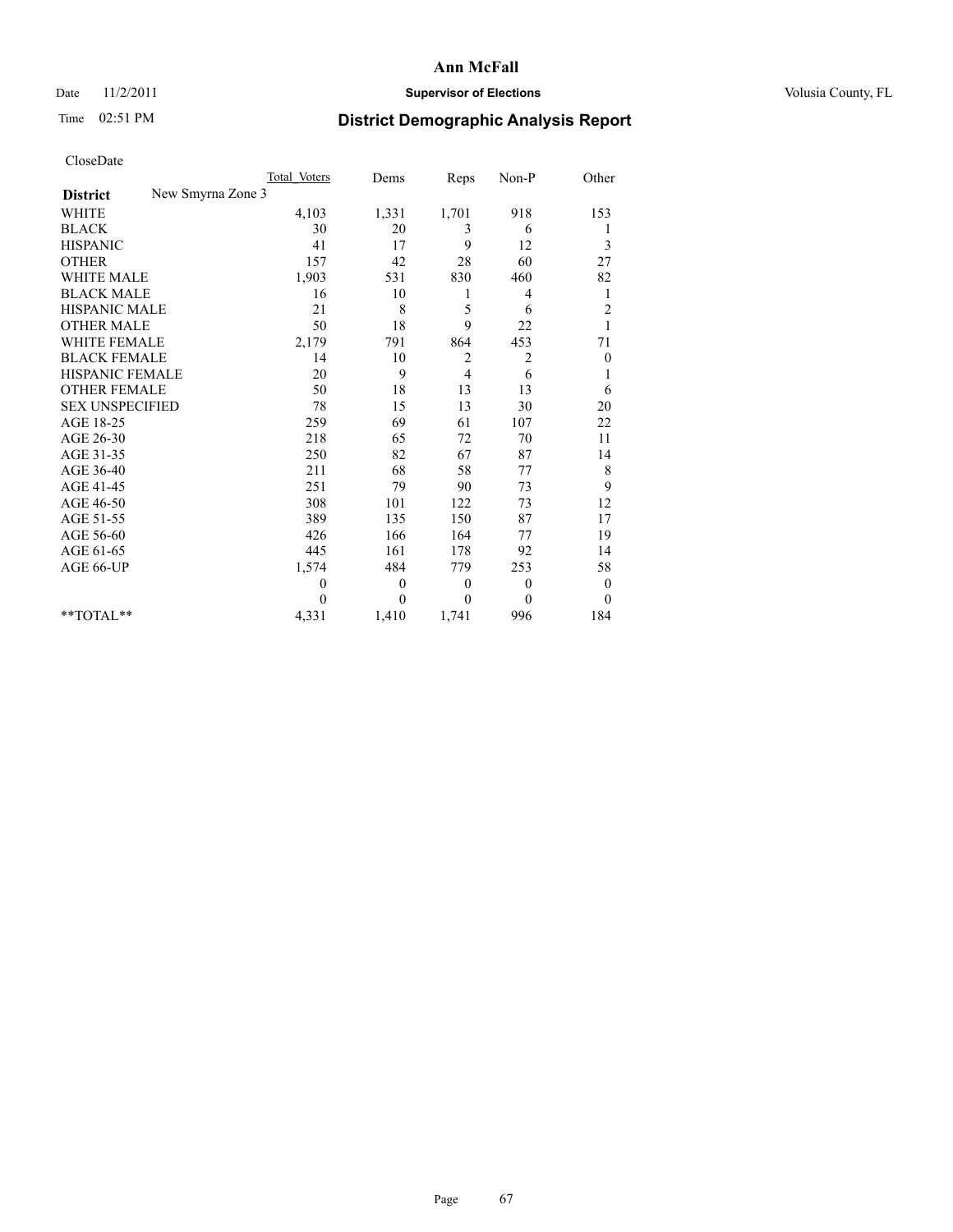### Date 11/2/2011 **Supervisor of Elections Supervisor of Elections** Volusia County, FL

# Time 02:51 PM **District Demographic Analysis Report**

|                                      | Total Voters | Dems         | Reps     | Non-P        | Other                   |
|--------------------------------------|--------------|--------------|----------|--------------|-------------------------|
| New Smyrna Zone 4<br><b>District</b> |              |              |          |              |                         |
| <b>WHITE</b>                         | 4,091        | 1,387        | 1,629    | 897          | 178                     |
| <b>BLACK</b>                         | 633          | 548          | 17       | 57           | 11                      |
| <b>HISPANIC</b>                      | 81           | 34           | 18       | 25           | 4                       |
| <b>OTHER</b>                         | 170          | 49           | 25       | 71           | 25                      |
| <b>WHITE MALE</b>                    | 1,841        | 559          | 766      | 436          | 80                      |
| <b>BLACK MALE</b>                    | 255          | 211          | 7        | 30           | 7                       |
| HISPANIC MALE                        | 41           | 15           | 11       | 12           | 3                       |
| <b>OTHER MALE</b>                    | 52           | 13           | 9        | 27           | $\overline{\mathbf{3}}$ |
| <b>WHITE FEMALE</b>                  | 2,232        | 819          | 860      | 456          | 97                      |
| <b>BLACK FEMALE</b>                  | 374          | 333          | 10       | 27           | 4                       |
| HISPANIC FEMALE                      | 40           | 19           | 7        | 13           | 1                       |
| <b>OTHER FEMALE</b>                  | 67           | 26           | 12       | 26           | 3                       |
| <b>SEX UNSPECIFIED</b>               | 73           | 23           | 7        | 23           | 20                      |
| AGE 18-25                            | 366          | 161          | 63       | 123          | 19                      |
| AGE 26-30                            | 234          | 91           | 53       | 71           | 19                      |
| AGE 31-35                            | 267          | 82           | 79       | 92           | 14                      |
| AGE 36-40                            | 284          | 112          | 90       | 64           | 18                      |
| AGE 41-45                            | 290          | 108          | 105      | 63           | 14                      |
| AGE 46-50                            | 368          | 137          | 133      | 82           | 16                      |
| AGE 51-55                            | 395          | 158          | 138      | 83           | 16                      |
| AGE 56-60                            | 500          | 210          | 161      | 107          | 22                      |
| AGE 61-65                            | 507          | 212          | 164      | 114          | 17                      |
| AGE 66-UP                            | 1,764        | 747          | 703      | 251          | 63                      |
|                                      | $\theta$     | $\mathbf{0}$ | $\theta$ | $\mathbf{0}$ | $\boldsymbol{0}$        |
|                                      | $\theta$     | $\theta$     | $\theta$ | $\theta$     | $\mathbf{0}$            |
| $*$ $TOTAI.**$                       | 4,975        | 2,018        | 1,689    | 1,050        | 218                     |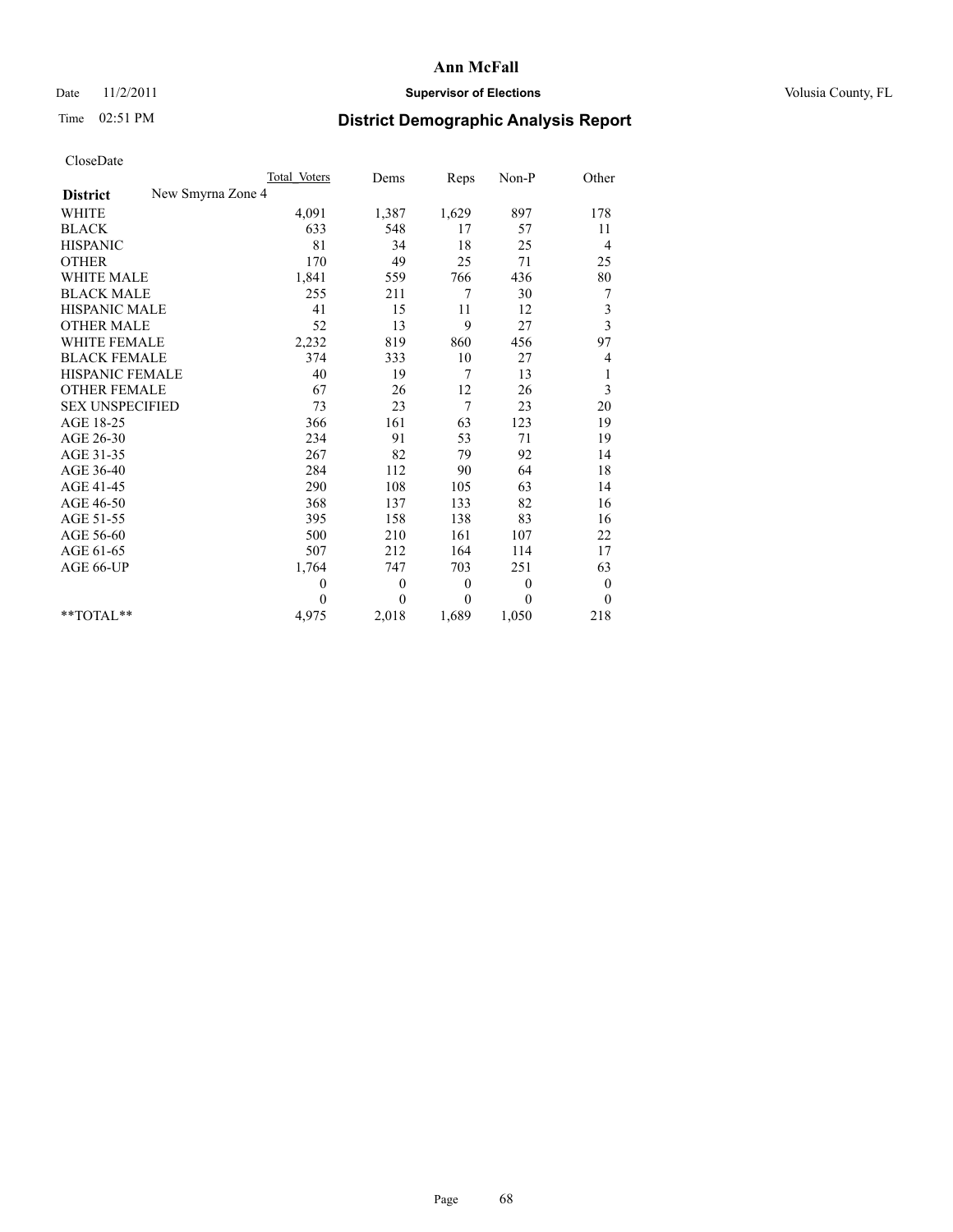## Date 11/2/2011 **Supervisor of Elections Supervisor of Elections** Volusia County, FL

# Time 02:51 PM **District Demographic Analysis Report**

|                                       | Total Voters | Dems           | Reps           | $Non-P$        | Other                   |  |
|---------------------------------------|--------------|----------------|----------------|----------------|-------------------------|--|
| Orange City Zone 1<br><b>District</b> |              |                |                |                |                         |  |
| <b>WHITE</b>                          | 586          | 214            | 224            | 118            | 30                      |  |
| <b>BLACK</b>                          | 90           | 78             | $\overline{4}$ | 8              | $\overline{0}$          |  |
| <b>HISPANIC</b>                       | 277          | 119            | 45             | 101            | 12                      |  |
| <b>OTHER</b>                          | 39           | 12             | 11             | 10             | 6                       |  |
| <b>WHITE MALE</b>                     | 241          | 88             | 91             | 51             | 11                      |  |
| <b>BLACK MALE</b>                     | 30           | 25             | $\mathbf{0}$   | 5              | $\boldsymbol{0}$        |  |
| <b>HISPANIC MALE</b>                  | 112          | 45             | 17             | 46             | 4                       |  |
| <b>OTHER MALE</b>                     | 16           | 7              | 6              | $\overline{2}$ |                         |  |
| WHITE FEMALE                          | 343          | 126            | 131            | 67             | 19                      |  |
| <b>BLACK FEMALE</b>                   | 60           | 53             | 4              | 3              | $\boldsymbol{0}$        |  |
| HISPANIC FEMALE                       | 164          | 74             | 27             | 55             | $\,$ 8 $\,$             |  |
| <b>OTHER FEMALE</b>                   | 13           | 3              | 3              | 5              | $\overline{\mathbf{c}}$ |  |
| <b>SEX UNSPECIFIED</b>                | 13           | $\overline{c}$ | 5              | 3              | 3                       |  |
| AGE 18-25                             | 113          | 37             | 23             | 46             | $\overline{7}$          |  |
| AGE 26-30                             | 91           | 43             | 21             | 22             | 5                       |  |
| AGE 31-35                             | 93           | 30             | 28             | 28             | $\boldsymbol{7}$        |  |
| AGE 36-40                             | 65           | 23             | 18             | 21             | 3                       |  |
| AGE 41-45                             | 80           | 38             | 22             | 17             | 3                       |  |
| AGE 46-50                             | 72           | 24             | 21             | 26             |                         |  |
| AGE 51-55                             | 66           | 32             | 14             | 14             | 6                       |  |
| AGE 56-60                             | 71           | 30             | 15             | 23             | 3                       |  |
| AGE 61-65                             | 77           | 38             | 27             | 10             | $\overline{c}$          |  |
| AGE 66-UP                             | 264          | 128            | 95             | 30             | 11                      |  |
|                                       | $\theta$     | $\theta$       | $\mathbf{0}$   | $\theta$       | $\theta$                |  |
|                                       | $\Omega$     | $\theta$       | $\theta$       | $\theta$       | $\theta$                |  |
| **TOTAL**                             | 992          | 423            | 284            | 237            | 48                      |  |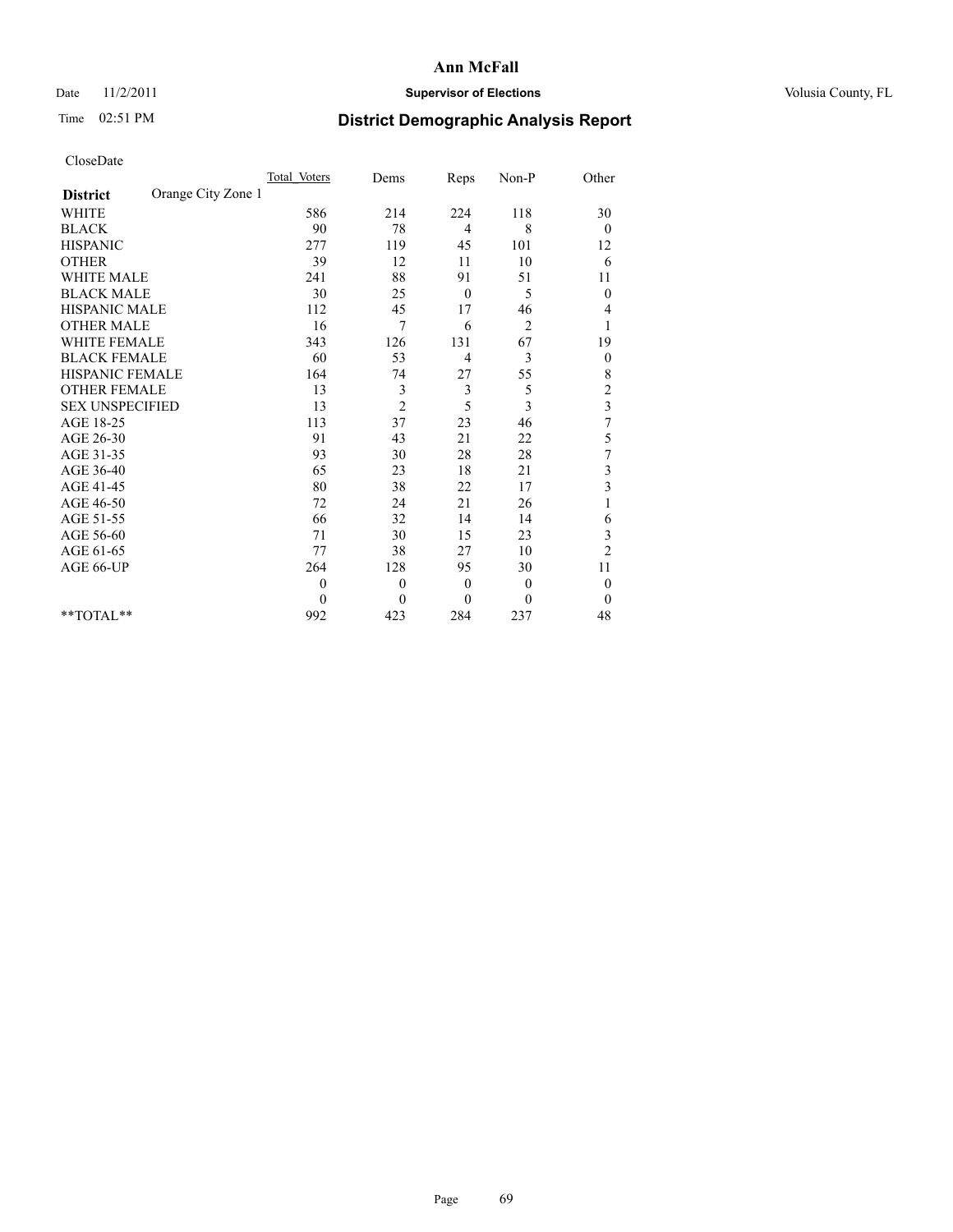## Date 11/2/2011 **Supervisor of Elections Supervisor of Elections** Volusia County, FL

# Time 02:51 PM **District Demographic Analysis Report**

|                                       | <b>Total Voters</b> | Dems           | Reps           | Non-P        | Other                   |
|---------------------------------------|---------------------|----------------|----------------|--------------|-------------------------|
| Orange City Zone 2<br><b>District</b> |                     |                |                |              |                         |
| <b>WHITE</b>                          | 683                 | 233            | 268            | 142          | 40                      |
| <b>BLACK</b>                          | 33                  | 25             | 4              | 4            | $\mathbf{0}$            |
| <b>HISPANIC</b>                       | 91                  | 42             | 16             | 31           | $\overline{\mathbf{c}}$ |
| <b>OTHER</b>                          | 45                  | 14             | 9              | 20           | $\overline{c}$          |
| <b>WHITE MALE</b>                     | 314                 | 96             | 127            | 70           | 21                      |
| <b>BLACK MALE</b>                     | 13                  | 7              | 3              | 3            | $\theta$                |
| <b>HISPANIC MALE</b>                  | 48                  | 20             | 10             | 17           |                         |
| <b>OTHER MALE</b>                     | 14                  | 5              | 4              | 4            |                         |
| <b>WHITE FEMALE</b>                   | 369                 | 137            | 141            | 72           | 19                      |
| <b>BLACK FEMALE</b>                   | 19                  | 17             | 1              | 1            | $\boldsymbol{0}$        |
| HISPANIC FEMALE                       | 43                  | 22             | 6              | 14           |                         |
| <b>OTHER FEMALE</b>                   | 13                  | 4              | $\overline{c}$ | 7            | $\theta$                |
| <b>SEX UNSPECIFIED</b>                | 19                  | 6              | 3              | 9            | 1                       |
| AGE 18-25                             | 80                  | 23             | 20             | 31           | 6                       |
| AGE 26-30                             | 65                  | 21             | 20             | 18           | 6                       |
| AGE 31-35                             | 72                  | 25             | 22             | 21           | 4                       |
| AGE 36-40                             | 62                  | 27             | 18             | 14           | 3                       |
| AGE 41-45                             | 78                  | 31             | 27             | 15           | 5                       |
| AGE 46-50                             | 97                  | 37             | 31             | 23           | 6                       |
| AGE 51-55                             | 65                  | 18             | 32             | 14           |                         |
| AGE 56-60                             | 90                  | 30             | 37             | 20           | 3                       |
| AGE 61-65                             | 71                  | 26             | 24             | 17           | 4                       |
| AGE 66-UP                             | 172                 | 76             | 66             | 24           | 6                       |
|                                       | $\mathbf{0}$        | $\overline{0}$ | $\theta$       | $\mathbf{0}$ | $\theta$                |
|                                       | $\theta$            | $\mathbf{0}$   | $\theta$       | $\mathbf{0}$ | $\Omega$                |
| $*$ $TOTAI.**$                        | 852                 | 314            | 297            | 197          | 44                      |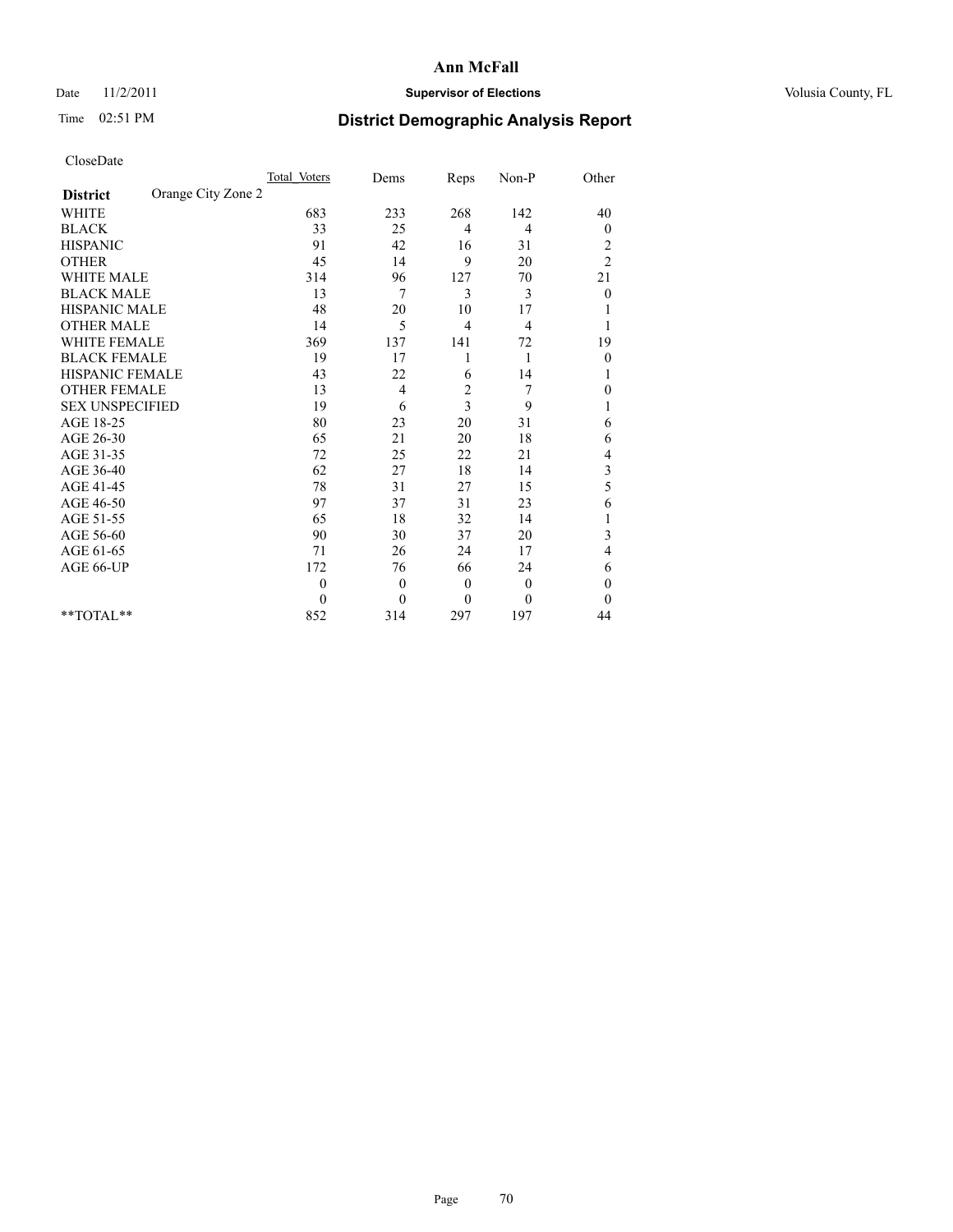## Date 11/2/2011 **Supervisor of Elections Supervisor of Elections** Volusia County, FL

# Time 02:51 PM **District Demographic Analysis Report**

|                                       | <b>Total Voters</b> | Dems         | Reps             | Non-P        | Other                    |
|---------------------------------------|---------------------|--------------|------------------|--------------|--------------------------|
| Orange City Zone 3<br><b>District</b> |                     |              |                  |              |                          |
| <b>WHITE</b>                          | 976                 | 342          | 381              | 203          | 50                       |
| <b>BLACK</b>                          | 52                  | 39           | $\overline{0}$   | 11           | $\overline{\mathbf{c}}$  |
| <b>HISPANIC</b>                       | 141                 | 73           | 28               | 37           | 3                        |
| <b>OTHER</b>                          | 62                  | 18           | 12               | $28\,$       | 4                        |
| <b>WHITE MALE</b>                     | 428                 | 131          | 184              | 84           | 29                       |
| <b>BLACK MALE</b>                     | 20                  | 15           | $\overline{0}$   | 4            | 1                        |
| <b>HISPANIC MALE</b>                  | 56                  | 29           | 12               | 13           | $\overline{c}$           |
| <b>OTHER MALE</b>                     | 23                  | 6            | 5                | 11           |                          |
| <b>WHITE FEMALE</b>                   | 543                 | 207          | 197              | 118          | 21                       |
| <b>BLACK FEMALE</b>                   | 32                  | 24           | $\mathbf{0}$     | 7            |                          |
| <b>HISPANIC FEMALE</b>                | 85                  | 44           | 16               | 24           |                          |
| <b>OTHER FEMALE</b>                   | 22                  | 8            | $\overline{c}$   | 11           |                          |
| <b>SEX UNSPECIFIED</b>                | 22                  | 8            | 5                | 7            | $\overline{c}$           |
| AGE 18-25                             | 86                  | 26           | 29               | 27           | $\overline{\mathcal{L}}$ |
| AGE 26-30                             | 62                  | 25           | 15               | 19           | 3                        |
| AGE 31-35                             | 65                  | 29           | 16               | 14           | 6                        |
| AGE 36-40                             | 65                  | 14           | 26               | 21           | 4                        |
| AGE 41-45                             | 73                  | 20           | 24               | 29           | $\mathbf{0}$             |
| AGE 46-50                             | 72                  | 25           | 26               | 15           | 6                        |
| AGE 51-55                             | 87                  | 35           | 30               | 19           | 3                        |
| AGE 56-60                             | 101                 | 48           | 29               | 21           | 3                        |
| AGE 61-65                             | 117                 | 40           | 41               | 30           | 6                        |
| AGE 66-UP                             | 503                 | 210          | 185              | 84           | 24                       |
|                                       | $\boldsymbol{0}$    | $\mathbf{0}$ | $\boldsymbol{0}$ | $\mathbf{0}$ | $\boldsymbol{0}$         |
|                                       | $\theta$            | $\theta$     | $\theta$         | $\mathbf{0}$ | $\theta$                 |
| $*$ $TOTAI.**$                        | 1,231               | 472          | 421              | 279          | 59                       |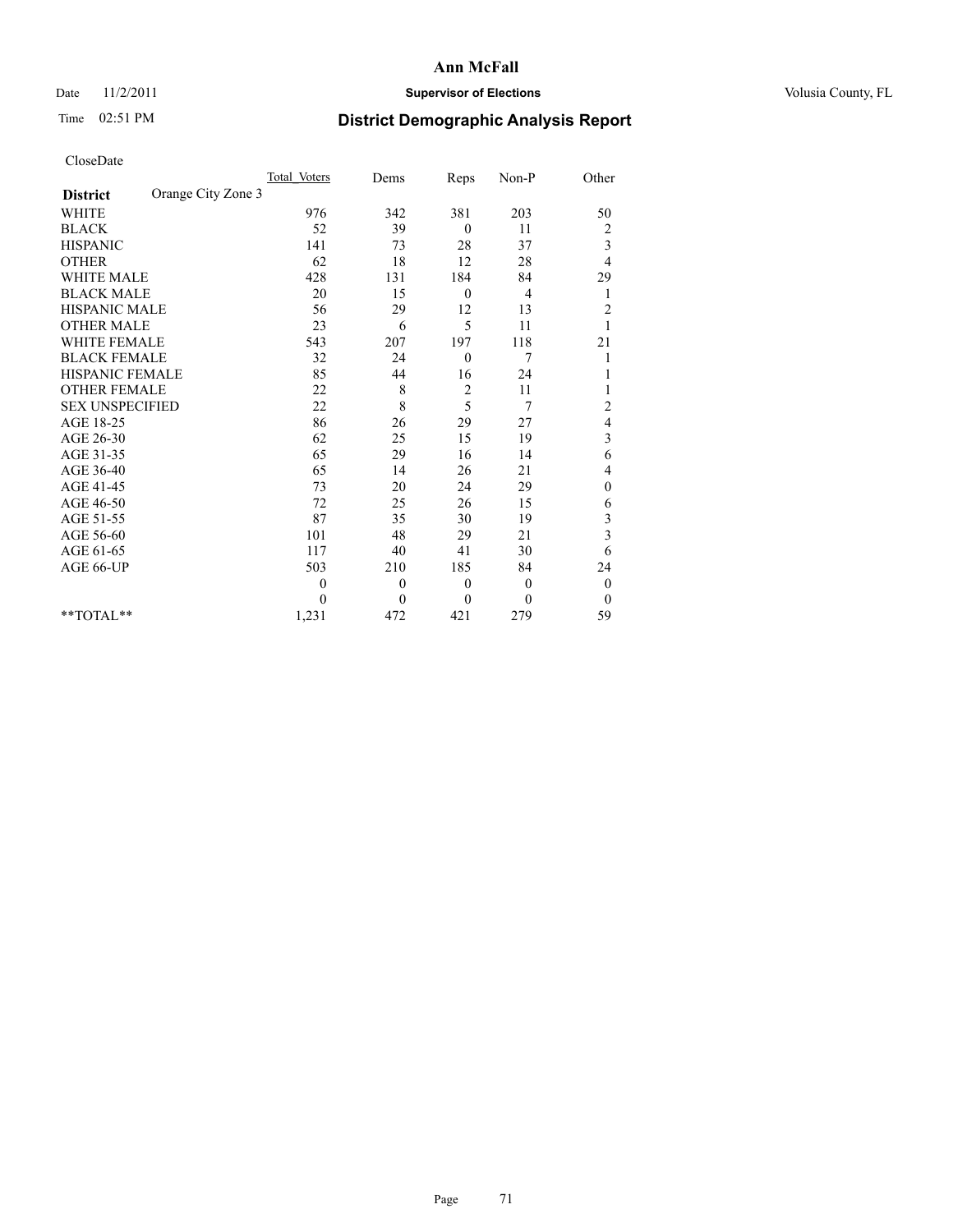## Date 11/2/2011 **Supervisor of Elections Supervisor of Elections** Volusia County, FL

# Time 02:51 PM **District Demographic Analysis Report**

|                                       | <b>Total Voters</b> | Dems     | Reps             | Non-P          | Other            |  |
|---------------------------------------|---------------------|----------|------------------|----------------|------------------|--|
| Orange City Zone 4<br><b>District</b> |                     |          |                  |                |                  |  |
| <b>WHITE</b>                          | 1,377               | 459      | 536              | 309            | 73               |  |
| <b>BLACK</b>                          | 16                  | 10       |                  | 4              |                  |  |
| <b>HISPANIC</b>                       | 59                  | 30       | 7                | 21             |                  |  |
| <b>OTHER</b>                          | 49                  | 14       | 13               | 19             | 3                |  |
| <b>WHITE MALE</b>                     | 625                 | 173      | 259              | 152            | 41               |  |
| <b>BLACK MALE</b>                     | 7                   | 3        | 1                | $\overline{2}$ | 1                |  |
| HISPANIC MALE                         | 31                  | 17       | 3                | 11             | $\mathbf{0}$     |  |
| <b>OTHER MALE</b>                     | 16                  | 4        | 5                | 7              | $\theta$         |  |
| <b>WHITE FEMALE</b>                   | 747                 | 284      | 275              | 156            | 32               |  |
| <b>BLACK FEMALE</b>                   | 9                   | 7        | $\boldsymbol{0}$ | 2              | $\boldsymbol{0}$ |  |
| <b>HISPANIC FEMALE</b>                | 27                  | 13       | 4                | 9              |                  |  |
| <b>OTHER FEMALE</b>                   | 20                  | 7        | 6                | 7              | $\boldsymbol{0}$ |  |
| <b>SEX UNSPECIFIED</b>                | 19                  | 5        | 4                | 7              | 3                |  |
| AGE 18-25                             | 146                 | 40       | 43               | 48             | 15               |  |
| AGE 26-30                             | 114                 | 27       | 39               | 41             | 7                |  |
| AGE 31-35                             | 105                 | 25       | 43               | 33             | 4                |  |
| AGE 36-40                             | 88                  | 29       | 20               | 32             | 7                |  |
| AGE 41-45                             | 112                 | 34       | 34               | 38             | 6                |  |
| AGE 46-50                             | 146                 | 38       | 53               | 45             | 10               |  |
| AGE 51-55                             | 150                 | 43       | 74               | 28             | 5                |  |
| AGE 56-60                             | 151                 | 63       | 49               | 31             | 8                |  |
| AGE 61-65                             | 132                 | 51       | 51               | 24             | 6                |  |
| AGE 66-UP                             | 357                 | 163      | 151              | 33             | 10               |  |
|                                       | $\theta$            | $\theta$ | $\mathbf{0}$     | $\mathbf{0}$   | $\boldsymbol{0}$ |  |
|                                       | $\Omega$            | $\theta$ | $\mathbf{0}$     | $\Omega$       | $\theta$         |  |
| $*$ $TOTAI.**$                        | 1,501               | 513      | 557              | 353            | 78               |  |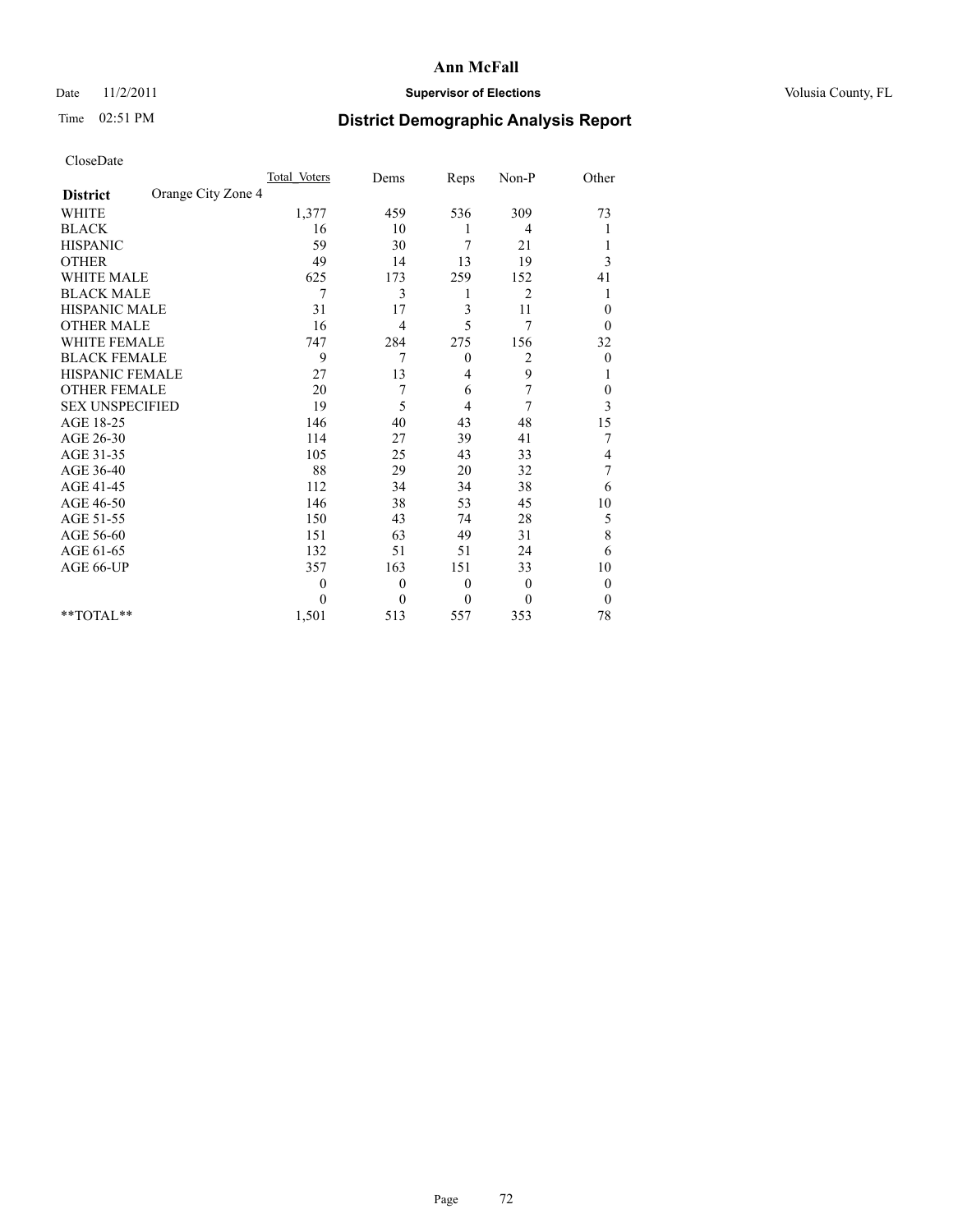## Date 11/2/2011 **Supervisor of Elections Supervisor of Elections** Volusia County, FL

# Time 02:51 PM **District Demographic Analysis Report**

|                                       | <b>Total Voters</b> | Dems         | Reps             | Non-P          | Other            |
|---------------------------------------|---------------------|--------------|------------------|----------------|------------------|
| Orange City Zone 5<br><b>District</b> |                     |              |                  |                |                  |
| <b>WHITE</b>                          | 1,275               | 407          | 584              | 226            | 58               |
| <b>BLACK</b>                          | 103                 | 88           | 2                | 12             |                  |
| <b>HISPANIC</b>                       | 70                  | 32           | 11               | 27             | $\mathbf{0}$     |
| <b>OTHER</b>                          | 67                  | 30           | 15               | 15             | 7                |
| <b>WHITE MALE</b>                     | 502                 | 151          | 227              | 95             | 29               |
| <b>BLACK MALE</b>                     | 40                  | 28           | 2                | 9              | 1                |
| <b>HISPANIC MALE</b>                  | 29                  | 15           | 6                | 8              | $\mathbf{0}$     |
| <b>OTHER MALE</b>                     | 19                  | 10           | 5                | $\overline{2}$ | $\overline{c}$   |
| <b>WHITE FEMALE</b>                   | 766                 | 255          | 354              | 128            | 29               |
| <b>BLACK FEMALE</b>                   | 61                  | 58           | $\boldsymbol{0}$ | 3              | $\overline{0}$   |
| <b>HISPANIC FEMALE</b>                | 41                  | 17           | 5                | 19             | $\theta$         |
| <b>OTHER FEMALE</b>                   | 33                  | 15           | 8                | 8              | $\overline{c}$   |
| <b>SEX UNSPECIFIED</b>                | 24                  | 8            | 5                | 8              | 3                |
| AGE 18-25                             | 43                  | 23           | 9                | 10             |                  |
| AGE 26-30                             | 45                  | 22           | 6                | 17             | $\theta$         |
| AGE 31-35                             | 67                  | 23           | 20               | 23             |                  |
| AGE 36-40                             | 42                  | 16           | 17               | 8              |                  |
| AGE 41-45                             | 44                  | 23           | 6                | 12             | 3                |
| AGE 46-50                             | 59                  | 21           | 15               | 21             | $\overline{c}$   |
| AGE 51-55                             | 79                  | 34           | 19               | 22             | 4                |
| AGE 56-60                             | 75                  | 36           | 20               | 15             | 4                |
| AGE 61-65                             | 86                  | 34           | 29               | 17             | 6                |
| AGE 66-UP                             | 975                 | 325          | 471              | 135            | 44               |
|                                       | $\theta$            | $\mathbf{0}$ | $\boldsymbol{0}$ | $\mathbf{0}$   | $\boldsymbol{0}$ |
|                                       | $\theta$            | $\theta$     | $\theta$         | 0              | $\theta$         |
| $*$ $TOTAI.**$                        | 1,515               | 557          | 612              | 280            | 66               |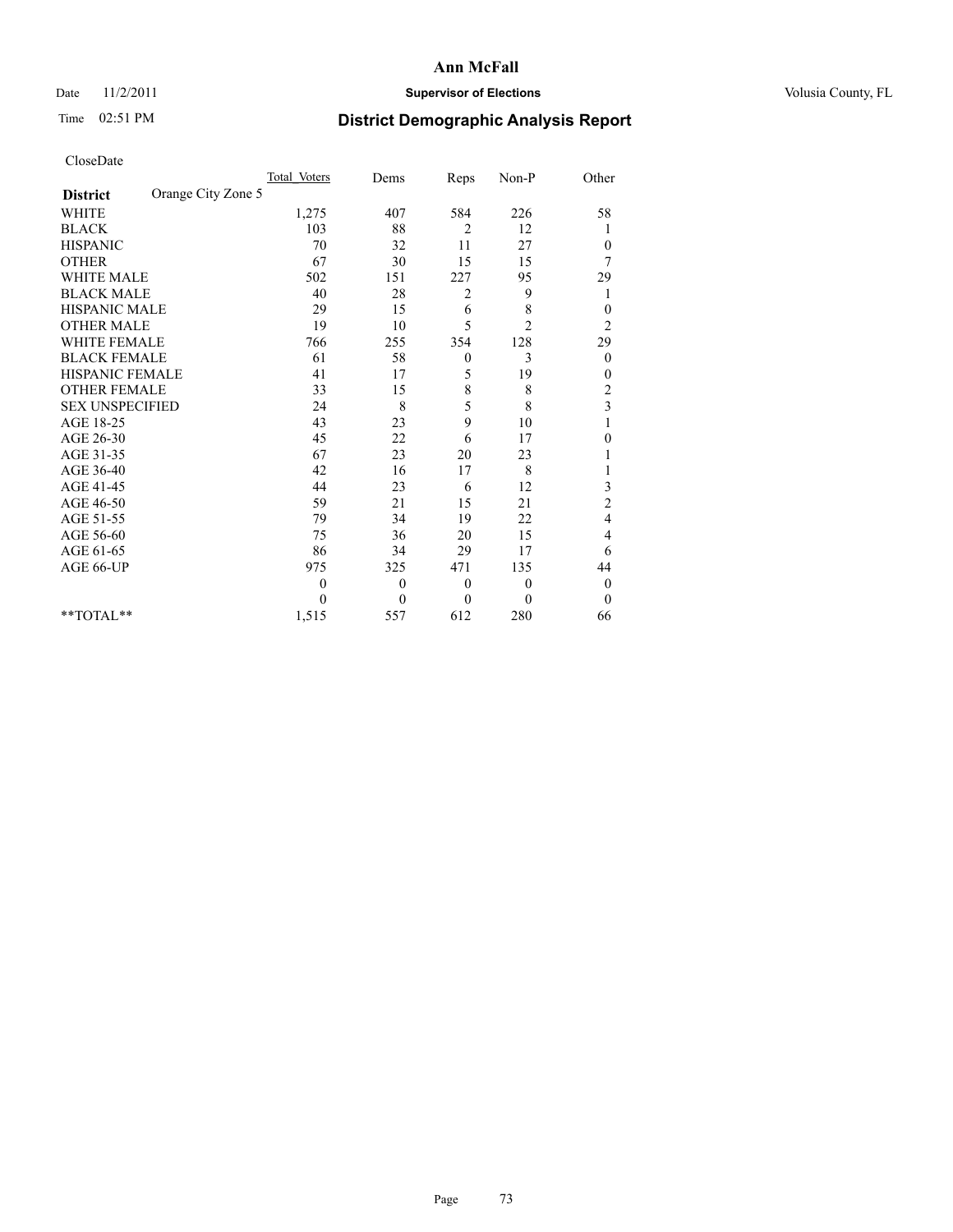## Date 11/2/2011 **Supervisor of Elections Supervisor of Elections** Volusia County, FL

## Time 02:51 PM **District Demographic Analysis Report**

|                                      | Total Voters | Dems         | Reps     | Non-P    | Other            |
|--------------------------------------|--------------|--------------|----------|----------|------------------|
| Ormond Bch Zone 1<br><b>District</b> |              |              |          |          |                  |
| <b>WHITE</b>                         | 6,638        | 2,347        | 2,830    | 1,249    | 212              |
| <b>BLACK</b>                         | 87           | 64           | 6        | 12       | 5                |
| <b>HISPANIC</b>                      | 110          | 39           | 38       | 29       | 4                |
| <b>OTHER</b>                         | 321          | 104          | 89       | 102      | 26               |
| <b>WHITE MALE</b>                    | 3,057        | 973          | 1,350    | 617      | 117              |
| <b>BLACK MALE</b>                    | 42           | 30           | 3        | 6        | 3                |
| <b>HISPANIC MALE</b>                 | 49           | 9            | 22       | 16       | $\overline{c}$   |
| <b>OTHER MALE</b>                    | 142          | 45           | 45       | 48       | 4                |
| <b>WHITE FEMALE</b>                  | 3,555        | 1,368        | 1,471    | 622      | 94               |
| <b>BLACK FEMALE</b>                  | 44           | 34           | 3        | 6        | 1                |
| HISPANIC FEMALE                      | 57           | 28           | 14       | 13       | $\overline{c}$   |
| <b>OTHER FEMALE</b>                  | 111          | 43           | 31       | 31       | 6                |
| <b>SEX UNSPECIFIED</b>               | 99           | 24           | 24       | 33       | 18               |
| AGE 18-25                            | 547          | 172          | 173      | 166      | 36               |
| AGE 26-30                            | 320          | 95           | 111      | 97       | 17               |
| AGE 31-35                            | 315          | 93           | 106      | 94       | 22               |
| AGE 36-40                            | 403          | 130          | 151      | 109      | 13               |
| AGE 41-45                            | 507          | 154          | 210      | 121      | 22               |
| AGE 46-50                            | 637          | 217          | 273      | 125      | 22               |
| AGE 51-55                            | 675          | 228          | 303      | 126      | 18               |
| AGE 56-60                            | 777          | 310          | 324      | 123      | 20               |
| AGE 61-65                            | 721          | 289          | 277      | 137      | 18               |
| AGE 66-UP                            | 2,253        | 866          | 1,034    | 294      | 59               |
|                                      | $\theta$     | $\mathbf{0}$ | $\theta$ | $\theta$ | $\boldsymbol{0}$ |
|                                      | $\theta$     | $\theta$     | $\theta$ | $\theta$ | $\theta$         |
| $*$ $TOTAI.**$                       | 7,156        | 2,554        | 2,963    | 1,392    | 247              |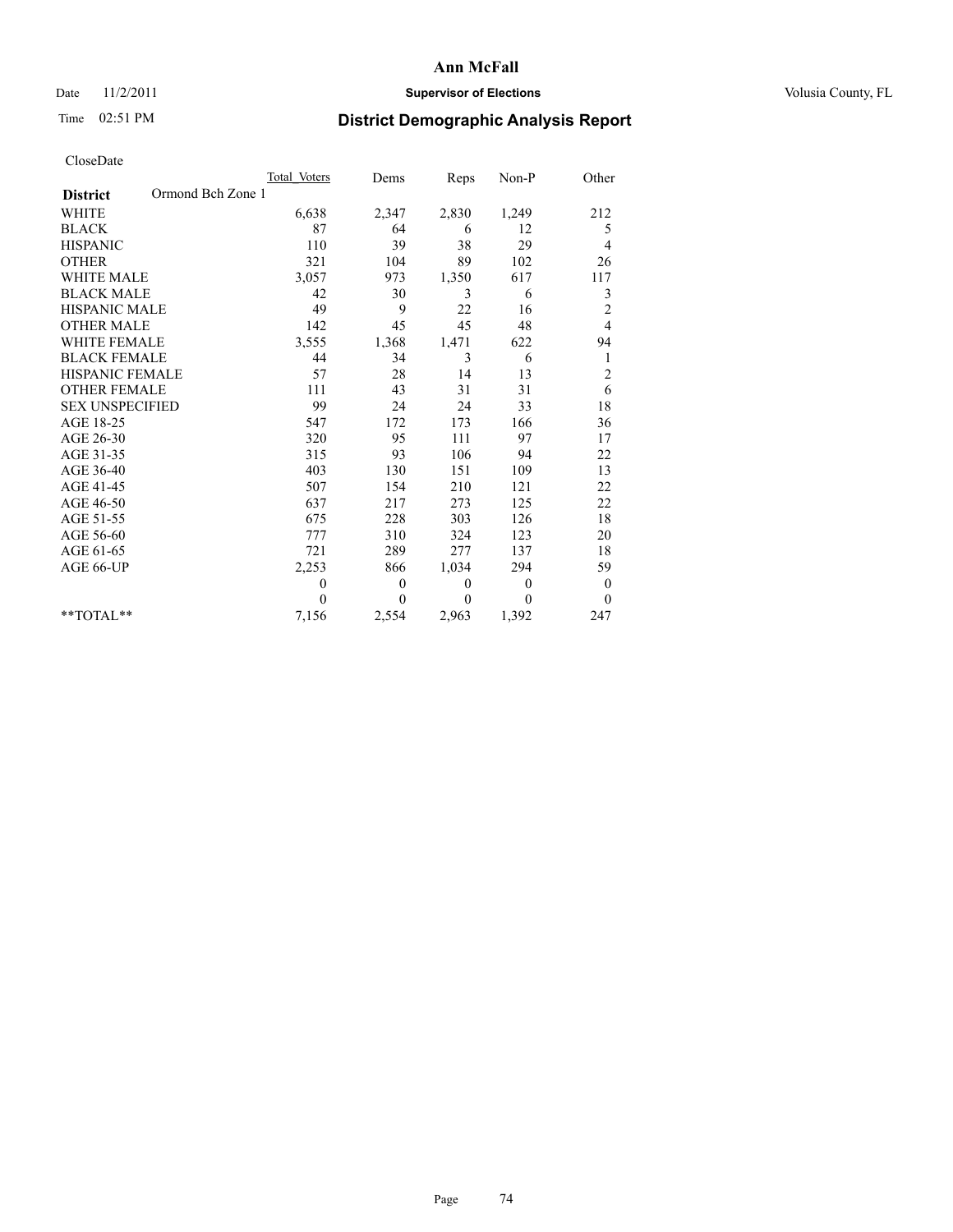## Date 11/2/2011 **Supervisor of Elections Supervisor of Elections** Volusia County, FL

# Time 02:51 PM **District Demographic Analysis Report**

|                                      | <b>Total Voters</b> | Dems           | Reps         | $Non-P$  | Other                   |
|--------------------------------------|---------------------|----------------|--------------|----------|-------------------------|
| Ormond Bch Zone 2<br><b>District</b> |                     |                |              |          |                         |
| <b>WHITE</b>                         | 4,467               | 1,719          | 1,632        | 940      | 176                     |
| <b>BLACK</b>                         | 348                 | 262            | 25           | 53       | 8                       |
| <b>HISPANIC</b>                      | 115                 | 53             | 25           | 32       | 5                       |
| <b>OTHER</b>                         | 309                 | 108            | 75           | 82       | 44                      |
| <b>WHITE MALE</b>                    | 1,950               | 650            | 752          | 456      | 92                      |
| <b>BLACK MALE</b>                    | 156                 | 104            | 15           | 31       | 6                       |
| HISPANIC MALE                        | 43                  | 16             | 10           | 15       | $\overline{c}$          |
| <b>OTHER MALE</b>                    | 94                  | 30             | 29           | 31       | 4                       |
| WHITE FEMALE                         | 2,497               | 1,060          | 875          | 478      | 84                      |
| <b>BLACK FEMALE</b>                  | 188                 | 154            | 10           | 22       | $\overline{c}$          |
| HISPANIC FEMALE                      | 72                  | 37             | 15           | 17       | $\overline{\mathbf{3}}$ |
| <b>OTHER FEMALE</b>                  | 122                 | 55             | 35           | 24       | 8                       |
| <b>SEX UNSPECIFIED</b>               | 117                 | 36             | 16           | 33       | 32                      |
| AGE 18-25                            | 437                 | 154            | 115          | 127      | 41                      |
| AGE 26-30                            | 278                 | 98             | 57           | 113      | 10                      |
| AGE 31-35                            | 300                 | 102            | 81           | 102      | 15                      |
| AGE 36-40                            | 312                 | 127            | 85           | 86       | 14                      |
| AGE 41-45                            | 383                 | 122            | 143          | 95       | 23                      |
| AGE 46-50                            | 477                 | 179            | 176          | 100      | 22                      |
| AGE 51-55                            | 504                 | 202            | 172          | 106      | 24                      |
| AGE 56-60                            | 529                 | 231            | 160          | 118      | 20                      |
| AGE 61-65                            | 524                 | 218            | 201          | 88       | 17                      |
| AGE 66-UP                            | 1,495               | 709            | 567          | 172      | 47                      |
|                                      | $\mathbf{0}$        | $\theta$       | $\mathbf{0}$ | $\theta$ | $\boldsymbol{0}$        |
|                                      | $\Omega$            | $\overline{0}$ | $\theta$     | $\theta$ | $\theta$                |
| $*$ $TOTAI.**$                       | 5,239               | 2,142          | 1,757        | 1,107    | 233                     |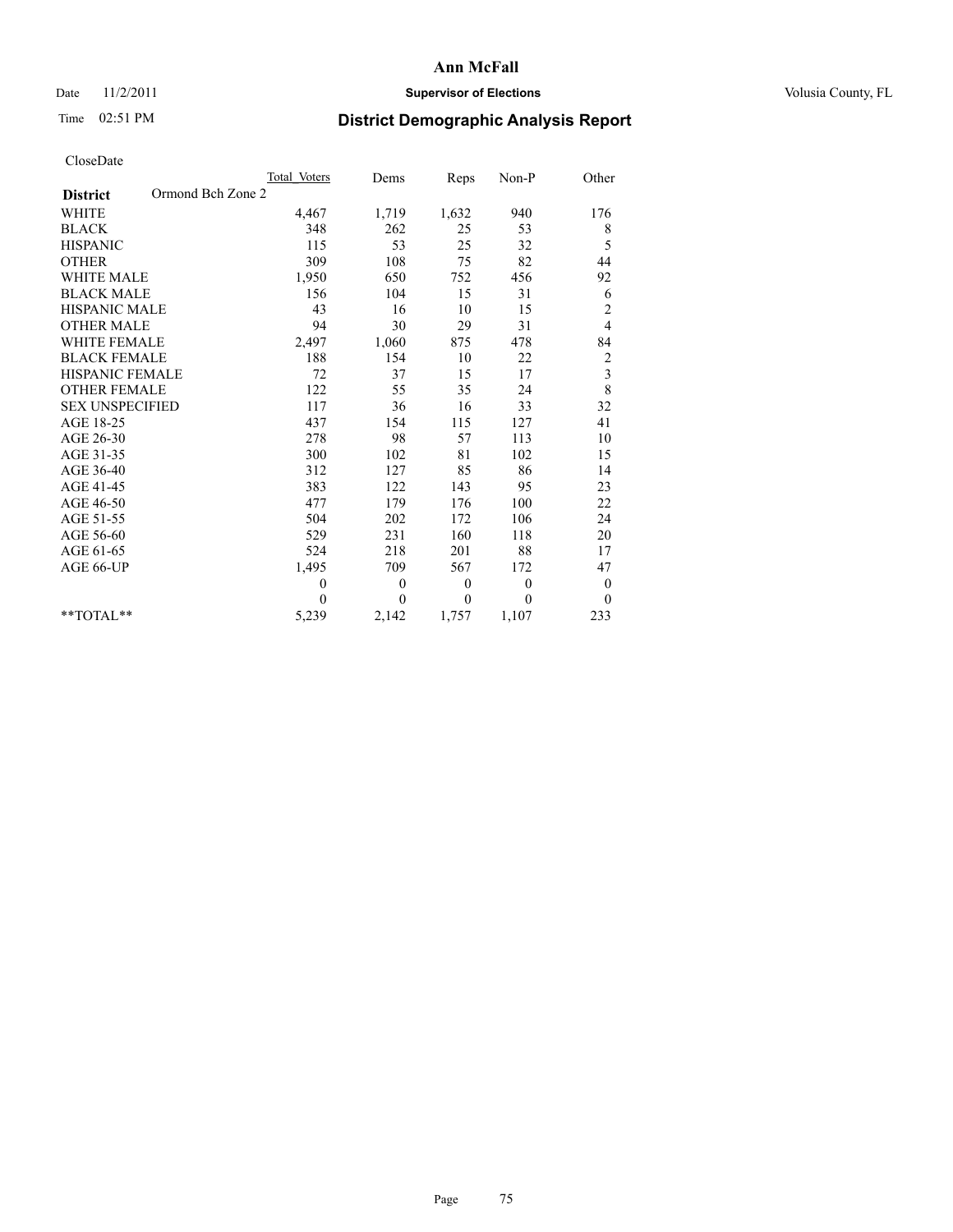## Date 11/2/2011 **Supervisor of Elections Supervisor of Elections** Volusia County, FL

## Time 02:51 PM **District Demographic Analysis Report**

|                                      | Total Voters | Dems         | Reps     | Non-P          | Other            |
|--------------------------------------|--------------|--------------|----------|----------------|------------------|
| Ormond Bch Zone 3<br><b>District</b> |              |              |          |                |                  |
| <b>WHITE</b>                         | 7,894        | 2,433        | 3,803    | 1,384          | 274              |
| <b>BLACK</b>                         | 173          | 127          | 9        | 27             | 10               |
| <b>HISPANIC</b>                      | 153          | 51           | 54       | 41             | 7                |
| <b>OTHER</b>                         | 440          | 136          | 116      | 144            | 44               |
| <b>WHITE MALE</b>                    | 3,695        | 1,032        | 1,854    | 673            | 136              |
| <b>BLACK MALE</b>                    | 82           | 60           | 6        | 11             | 5                |
| <b>HISPANIC MALE</b>                 | 72           | 18           | 31       | 20             | 3                |
| <b>OTHER MALE</b>                    | 155          | 48           | 43       | 56             | 8                |
| <b>WHITE FEMALE</b>                  | 4,158        | 1,388        | 1,933    | 702            | 135              |
| <b>BLACK FEMALE</b>                  | 88           | 65           | 3        | 15             | 5                |
| HISPANIC FEMALE                      | 80           | 33           | 22       | 21             | 4                |
| <b>OTHER FEMALE</b>                  | 197          | 69           | 54       | 65             | 9                |
| <b>SEX UNSPECIFIED</b>               | 133          | 34           | 36       | 33             | 30               |
| AGE 18-25                            | 755          | 206          | 290      | 206            | 53               |
| AGE 26-30                            | 410          | 123          | 158      | 114            | 15               |
| AGE 31-35                            | 384          | 95           | 153      | 115            | 21               |
| AGE 36-40                            | 463          | 126          | 204      | 101            | 32               |
| AGE 41-45                            | 650          | 161          | 346      | 118            | 25               |
| AGE 46-50                            | 785          | 203          | 395      | 161            | 26               |
| AGE 51-55                            | 889          | 290          | 442      | 142            | 15               |
| AGE 56-60                            | 881          | 296          | 404      | 154            | 27               |
| AGE 61-65                            | 915          | 341          | 405      | 145            | 24               |
| AGE 66-UP                            | 2,528        | 906          | 1,185    | 340            | 97               |
|                                      | $\theta$     | $\mathbf{0}$ | $\theta$ | $\overline{0}$ | $\boldsymbol{0}$ |
|                                      | $\theta$     | $\theta$     | $\Omega$ | $\theta$       | $\theta$         |
| $*$ $TOTAI.**$                       | 8,660        | 2,747        | 3,982    | 1,596          | 335              |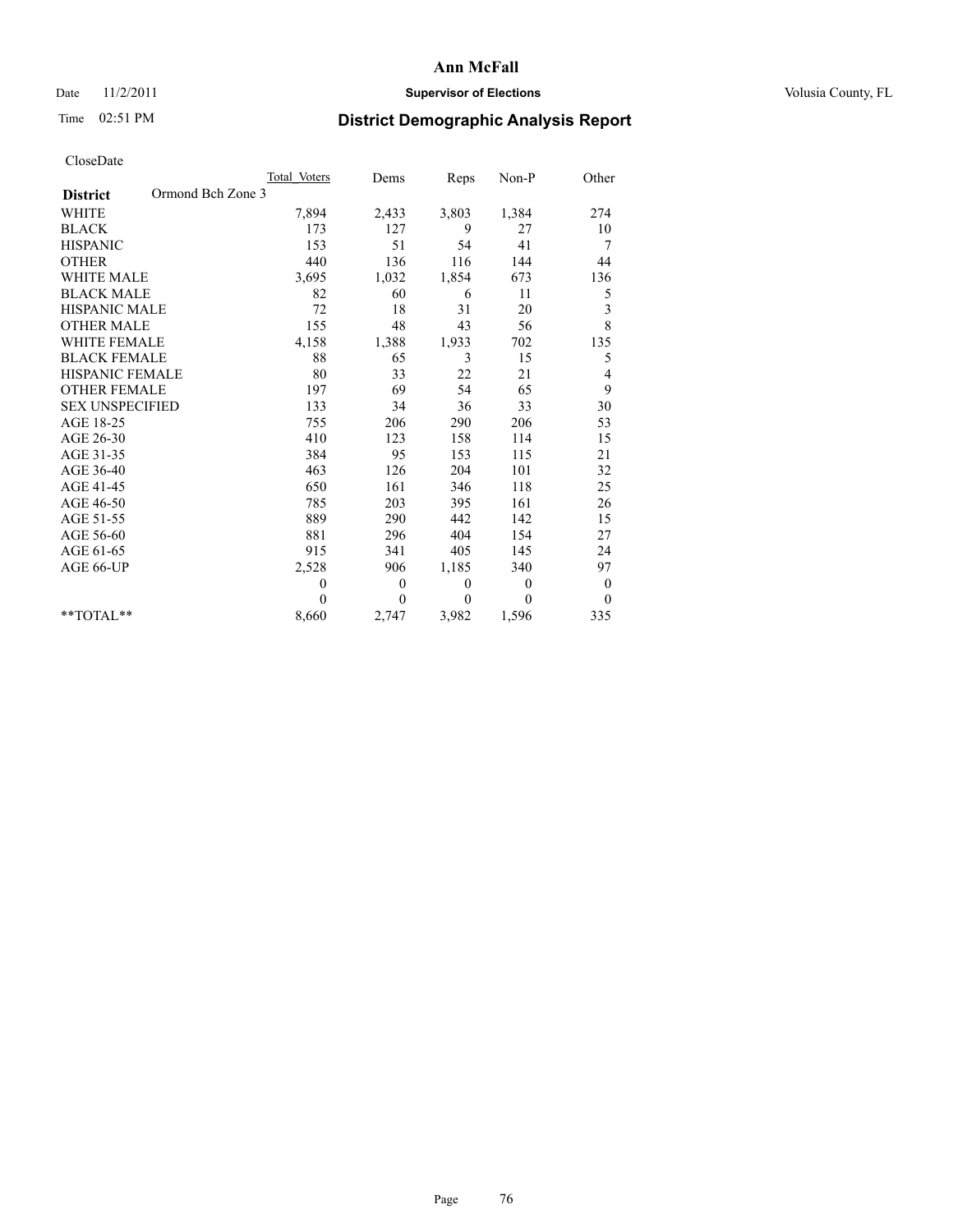## Date 11/2/2011 **Supervisor of Elections Supervisor of Elections** Volusia County, FL

## Time 02:51 PM **District Demographic Analysis Report**

|                                      | Total Voters | Dems         | Reps         | Non-P          | Other            |
|--------------------------------------|--------------|--------------|--------------|----------------|------------------|
| Ormond Bch Zone 4<br><b>District</b> |              |              |              |                |                  |
| <b>WHITE</b>                         | 5,846        | 2,110        | 2,315        | 1,160          | 261              |
| <b>BLACK</b>                         | 157          | 120          | 8            | 22             | 7                |
| <b>HISPANIC</b>                      | 98           | 53           | 14           | 29             | $\overline{c}$   |
| <b>OTHER</b>                         | 272          | 98           | 61           | 84             | 29               |
| <b>WHITE MALE</b>                    | 2,535        | 799          | 1,063        | 540            | 133              |
| <b>BLACK MALE</b>                    | 68           | 54           | 2            | 9              | 3                |
| <b>HISPANIC MALE</b>                 | 35           | 19           | 6            | 8              | $\overline{c}$   |
| <b>OTHER MALE</b>                    | 98           | 35           | 20           | 36             | 7                |
| <b>WHITE FEMALE</b>                  | 3,279        | 1,304        | 1,244        | 606            | 125              |
| <b>BLACK FEMALE</b>                  | 89           | 66           | 6            | 13             | 4                |
| HISPANIC FEMALE                      | 63           | 34           | 8            | 21             | $\boldsymbol{0}$ |
| <b>OTHER FEMALE</b>                  | 120          | 50           | 37           | 28             | 5                |
| <b>SEX UNSPECIFIED</b>               | 86           | 20           | 12           | 34             | 20               |
| AGE 18-25                            | 411          | 139          | 116          | 127            | 29               |
| AGE 26-30                            | 273          | 91           | 79           | 85             | 18               |
| AGE 31-35                            | 252          | 78           | 87           | 73             | 14               |
| AGE 36-40                            | 260          | 76           | 86           | 79             | 19               |
| AGE 41-45                            | 330          | 109          | 135          | 71             | 15               |
| AGE 46-50                            | 511          | 191          | 203          | 106            | 11               |
| AGE 51-55                            | 547          | 210          | 213          | 103            | 21               |
| AGE 56-60                            | 538          | 214          | 214          | 87             | 23               |
| AGE 61-65                            | 632          | 239          | 218          | 130            | 45               |
| AGE 66-UP                            | 2,619        | 1,034        | 1,047        | 434            | 104              |
|                                      | $\theta$     | $\mathbf{0}$ | $\mathbf{0}$ | $\overline{0}$ | $\boldsymbol{0}$ |
|                                      | $\theta$     | $\theta$     | $\mathbf{0}$ | $\theta$       | $\theta$         |
| $*$ $TOTAI.**$                       | 6,373        | 2,381        | 2,398        | 1,295          | 299              |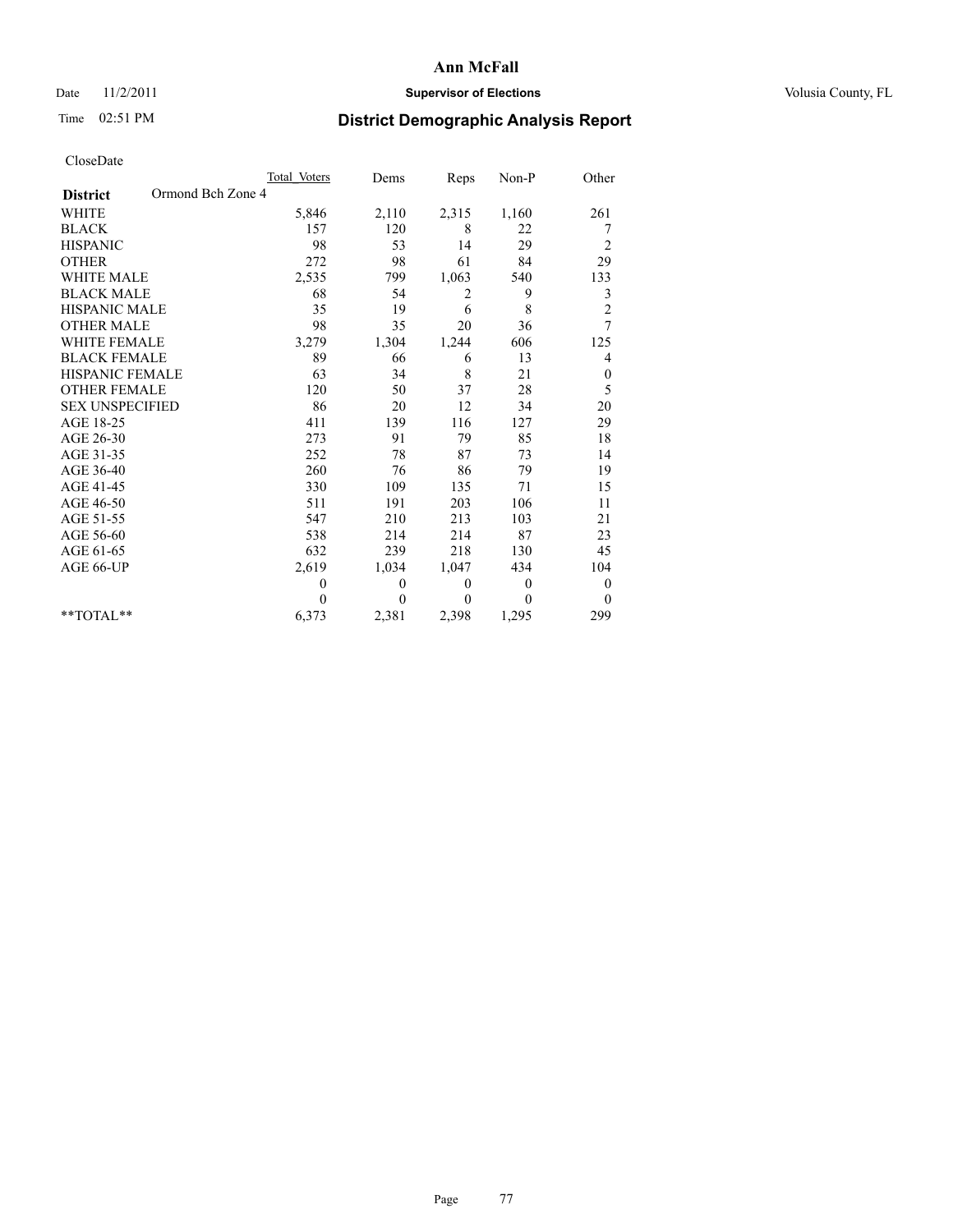## Date 11/2/2011 **Supervisor of Elections Supervisor of Elections** Volusia County, FL

# Time 02:51 PM **District Demographic Analysis Report**

|                                           | <b>Total Voters</b> | Dems     | Reps         | Non-P          | Other          |
|-------------------------------------------|---------------------|----------|--------------|----------------|----------------|
| Port Orange District 1<br><b>District</b> |                     |          |              |                |                |
| <b>WHITE</b>                              | 6,306               | 2,535    | 2,011        | 1,473          | 287            |
| <b>BLACK</b>                              | 94                  | 72       | 6            | 10             | 6              |
| <b>HISPANIC</b>                           | 150                 | 70       | 25           | 53             | $\overline{c}$ |
| <b>OTHER</b>                              | 264                 | 86       | 51           | 103            | 24             |
| <b>WHITE MALE</b>                         | 2,811               | 993      | 974          | 698            | 146            |
| <b>BLACK MALE</b>                         | 43                  | 31       | 3            | 6              | 3              |
| <b>HISPANIC MALE</b>                      | 60                  | 30       | 12           | 17             | 1              |
| <b>OTHER MALE</b>                         | 83                  | 25       | 15           | 39             | 4              |
| <b>WHITE FEMALE</b>                       | 3,448               | 1,527    | 1,021        | 763            | 137            |
| <b>BLACK FEMALE</b>                       | 51                  | 41       | 3            | $\overline{4}$ | 3              |
| HISPANIC FEMALE                           | 87                  | 40       | 12           | 34             |                |
| <b>OTHER FEMALE</b>                       | 101                 | 39       | 25           | 31             | 6              |
| <b>SEX UNSPECIFIED</b>                    | 130                 | 37       | 28           | 47             | 18             |
| AGE 18-25                                 | 473                 | 186      | 80           | 173            | 34             |
| AGE 26-30                                 | 385                 | 126      | 97           | 139            | 23             |
| AGE 31-35                                 | 367                 | 128      | 87           | 123            | 29             |
| AGE 36-40                                 | 365                 | 135      | 90           | 119            | 21             |
| AGE 41-45                                 | 413                 | 137      | 133          | 120            | 23             |
| AGE 46-50                                 | 574                 | 214      | 188          | 145            | 27             |
| AGE 51-55                                 | 657                 | 272      | 208          | 148            | 29             |
| AGE 56-60                                 | 641                 | 255      | 227          | 130            | 29             |
| AGE 61-65                                 | 669                 | 269      | 225          | 147            | 28             |
| AGE 66-UP                                 | 2,270               | 1,041    | 758          | 395            | 76             |
|                                           | $\theta$            | $\theta$ | $\mathbf{0}$ | $\mathbf{0}$   | $\mathbf{0}$   |
|                                           | $\theta$            | $\theta$ | $\Omega$     | $\theta$       | $\mathbf{0}$   |
| $*$ $TOTAI.**$                            | 6,814               | 2,763    | 2,093        | 1,639          | 319            |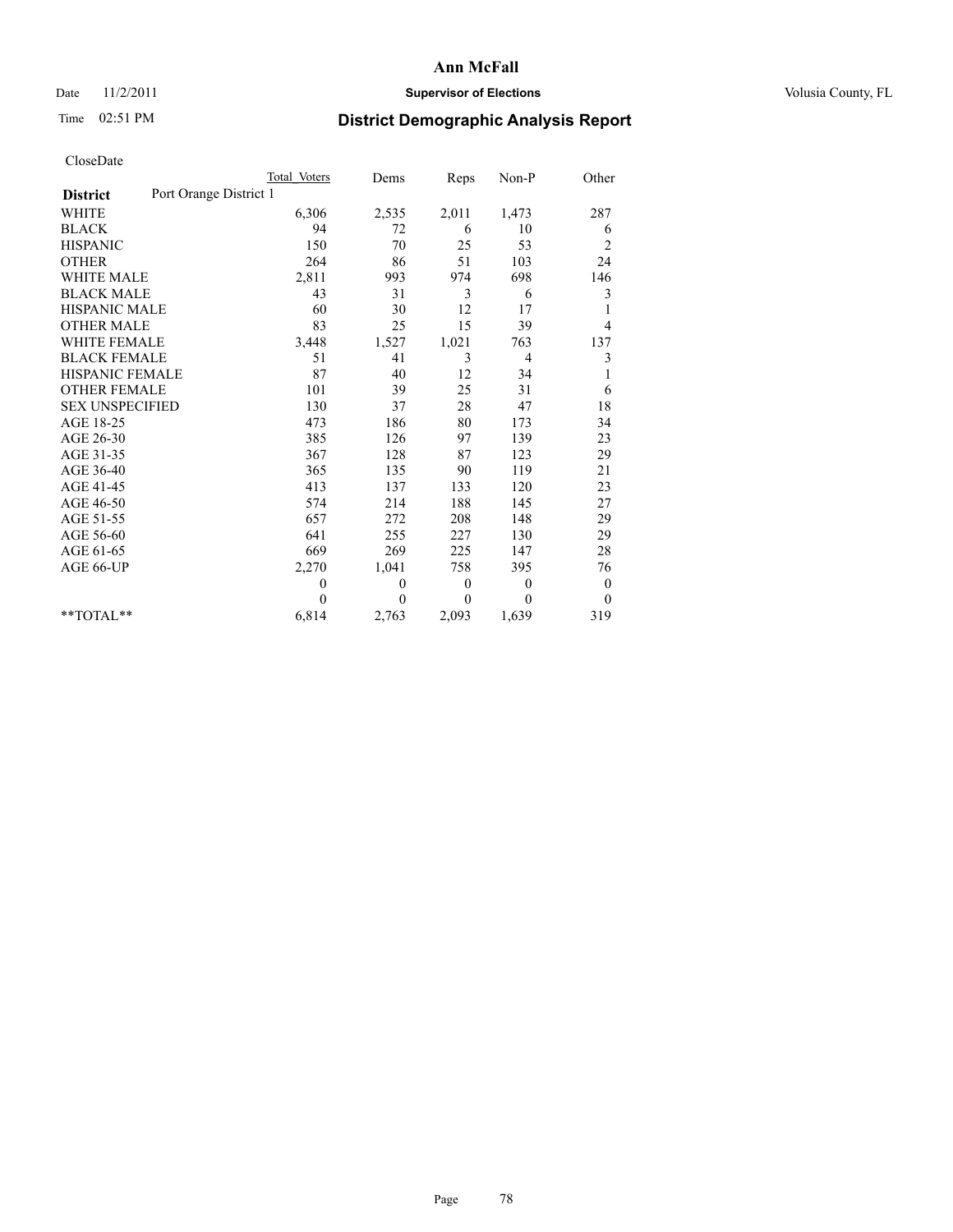## Date 11/2/2011 **Supervisor of Elections Supervisor of Elections** Volusia County, FL

# Time 02:51 PM **District Demographic Analysis Report**

|                                           | Total Voters | Dems     | <b>Reps</b>  | Non-P        | Other            |  |
|-------------------------------------------|--------------|----------|--------------|--------------|------------------|--|
| Port Orange District 2<br><b>District</b> |              |          |              |              |                  |  |
| <b>WHITE</b>                              | 7,489        | 2,742    | 2,713        | 1,683        | 351              |  |
| <b>BLACK</b>                              | 314          | 249      | 17           | 37           | 11               |  |
| <b>HISPANIC</b>                           | 206          | 98       | 39           | 63           | 6                |  |
| <b>OTHER</b>                              | 412          | 133      | 98           | 146          | 35               |  |
| <b>WHITE MALE</b>                         | 3,364        | 1,089    | 1,288        | 821          | 166              |  |
| <b>BLACK MALE</b>                         | 123          | 94       | 7            | 14           | 8                |  |
| <b>HISPANIC MALE</b>                      | 89           | 40       | 19           | 29           | 1                |  |
| <b>OTHER MALE</b>                         | 158          | 47       | 39           | 63           | 9                |  |
| WHITE FEMALE                              | 4,076        | 1,634    | 1,405        | 856          | 181              |  |
| <b>BLACK FEMALE</b>                       | 190          | 154      | 10           | 23           | 3                |  |
| HISPANIC FEMALE                           | 116          | 58       | 20           | 33           | 5                |  |
| <b>OTHER FEMALE</b>                       | 166          | 69       | 39           | 51           | 7                |  |
| <b>SEX UNSPECIFIED</b>                    | 139          | 37       | 40           | 39           | 23               |  |
| AGE 18-25                                 | 736          | 275      | 208          | 211          | 42               |  |
| AGE 26-30                                 | 612          | 195      | 160          | 225          | 32               |  |
| AGE 31-35                                 | 501          | 188      | 130          | 159          | 24               |  |
| AGE 36-40                                 | 468          | 160      | 162          | 123          | 23               |  |
| AGE 41-45                                 | 535          | 191      | 174          | 145          | 25               |  |
| AGE 46-50                                 | 685          | 229      | 260          | 162          | 34               |  |
| AGE 51-55                                 | 721          | 281      | 257          | 156          | 27               |  |
| AGE 56-60                                 | 728          | 289      | 269          | 148          | 22               |  |
| AGE 61-65                                 | 849          | 330      | 290          | 182          | 47               |  |
| AGE 66-UP                                 | 2,586        | 1,084    | 957          | 418          | 127              |  |
|                                           | $\theta$     | $\theta$ | $\mathbf{0}$ | $\theta$     | $\boldsymbol{0}$ |  |
|                                           | $\theta$     | $\theta$ | $\theta$     | $\mathbf{0}$ | $\overline{0}$   |  |
| $*$ $TOTAI.**$                            | 8,421        | 3,222    | 2,867        | 1,929        | 403              |  |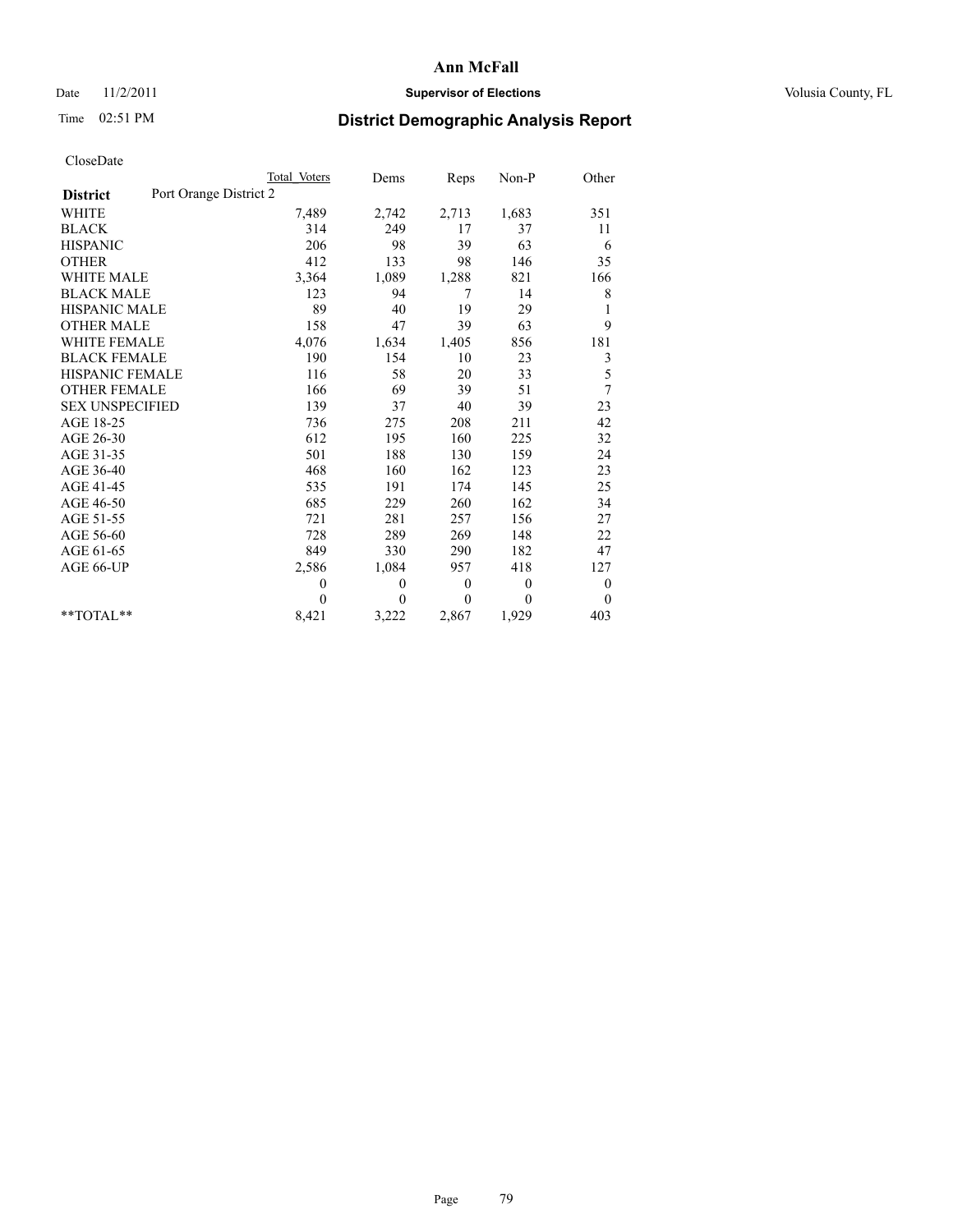#### Date 11/2/2011 **Supervisor of Elections Supervisor of Elections** Volusia County, FL

# Time 02:51 PM **District Demographic Analysis Report**

|                                          | Total Voters | Dems     | Reps         | Non-P          | Other            |
|------------------------------------------|--------------|----------|--------------|----------------|------------------|
| Port Orange Distrit 3<br><b>District</b> |              |          |              |                |                  |
| <b>WHITE</b>                             | 9,935        | 3,283    | 3,981        | 2,228          | 443              |
| <b>BLACK</b>                             | 271          | 219      | 10           | 33             | 9                |
| <b>HISPANIC</b>                          | 241          | 82       | 50           | 95             | 14               |
| <b>OTHER</b>                             | 502          | 151      | 115          | 181            | 55               |
| WHITE MALE                               | 4,488        | 1,294    | 1,858        | 1,110          | 226              |
| <b>BLACK MALE</b>                        | 120          | 97       | 7            | 12             | 4                |
| <b>HISPANIC MALE</b>                     | 109          | 38       | 21           | 44             | 6                |
| <b>OTHER MALE</b>                        | 176          | 58       | 44           | 63             | 11               |
| <b>WHITE FEMALE</b>                      | 5,380        | 1,972    | 2,099        | 1,100          | 209              |
| <b>BLACK FEMALE</b>                      | 151          | 122      | 3            | 21             | 5                |
| <b>HISPANIC FEMALE</b>                   | 130          | 43       | 28           | 51             | 8                |
| <b>OTHER FEMALE</b>                      | 207          | 69       | 46           | 78             | 14               |
| <b>SEX UNSPECIFIED</b>                   | 188          | 42       | 50           | 58             | 38               |
| AGE 18-25                                | 854          | 284      | 243          | 256            | 71               |
| AGE 26-30                                | 753          | 238      | 229          | 250            | 36               |
| AGE 31-35                                | 647          | 207      | 215          | 188            | 37               |
| AGE 36-40                                | 651          | 191      | 247          | 189            | 24               |
| AGE 41-45                                | 750          | 242      | 265          | 212            | 31               |
| AGE 46-50                                | 873          | 261      | 375          | 199            | 38               |
| AGE 51-55                                | 935          | 311      | 382          | 211            | 31               |
| AGE 56-60                                | 919          | 379      | 330          | 178            | 32               |
| AGE 61-65                                | 988          | 355      | 364          | 210            | 59               |
| AGE 66-UP                                | 3,579        | 1,267    | 1,506        | 644            | 162              |
|                                          | $\theta$     | 0        | $\mathbf{0}$ | $\overline{0}$ | $\boldsymbol{0}$ |
|                                          | $\Omega$     | $\theta$ | $\Omega$     | $\theta$       | $\overline{0}$   |
| $*$ $TOTAI.**$                           | 10,949       | 3,735    | 4,156        | 2,537          | 521              |